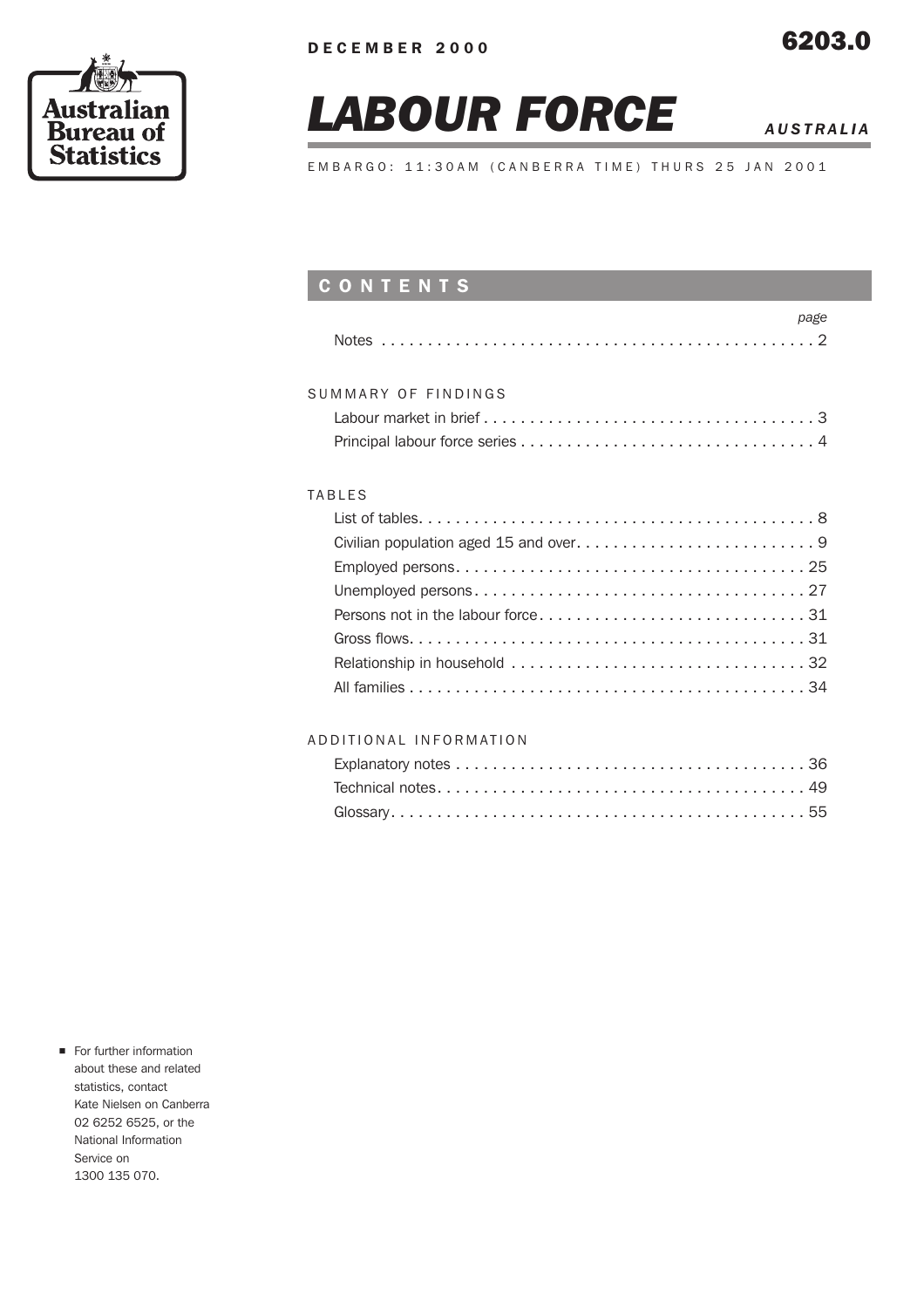# **NOTES**

| FORTHCOMING ISSUES     | <b>Issue</b><br>January 2001<br>February 2001<br>March 2001<br>April 2001<br>May 2001<br>June 2001                                                                                                                                                                                                                                                                                             | Release Date<br>23 February 2001<br>30 March 2001<br>27 April 2001<br>25 May 2001<br>29 June 2001<br>27 July 2001 |
|------------------------|------------------------------------------------------------------------------------------------------------------------------------------------------------------------------------------------------------------------------------------------------------------------------------------------------------------------------------------------------------------------------------------------|-------------------------------------------------------------------------------------------------------------------|
| FORTHCOMING CHANGES    | The Labour Force Survey (LFS) questionnaire is being redesigned to<br>better reflect current labour market phenomena and contemporary user<br>needs. The new questionnaire is scheduled to be implemented in<br>April 2001. More information is available in <i>Information Paper: Labour</i><br>Force Survey Questionnaire Redesign (Cat no. 6294.0), which was<br>released on 14 March 2000. |                                                                                                                   |
| <b>STATE INQUIRIES</b> | For further inquiries about labour force data, contact Labour Force<br>Inquiries in ABS State offices: Sydney 02 9268 4633,<br>Melbourne 03 9615 7073, Brisbane 07 3222 6068,<br>Adelaide 08 8237 7365, Perth 08 9360 5940, Hobart 03 6220 5884,<br>Darwin 08 8943 2120, Canberra 02 6207 0283.                                                                                                |                                                                                                                   |

Dennis Trewin Australian Statistician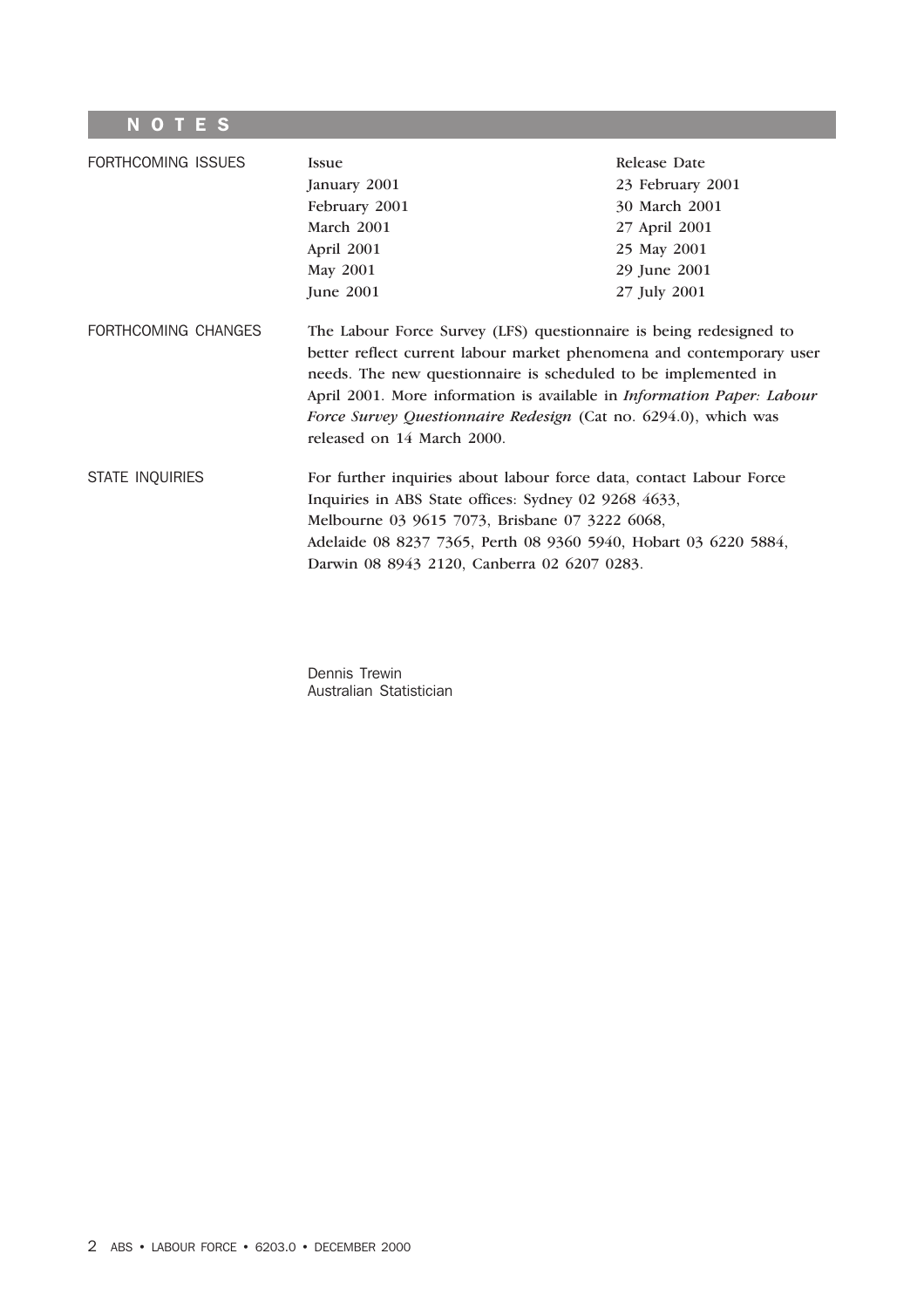#### LABOUR MARKET IN BRIEF

TREND ESTIMATES The trend estimate of employed persons has been decreasing for the last three months, to stand at 9,083,400 in December 2000. Both full-time and part-time employment decreased, to 6,698,200 and 2,385,200 respectively. The trend estimate of unemployment has been rising since September 2000, to stand at 632,500 in December 2000. The trend unemployment rate in December 2000 increased slightly, but the rounded estimate remained at 6.5%. The male unemployment rate increased to 6.8% and the female unemployment rate increased to 6.2%. The trend participation rate in December 2000 decreased to 63.5%. The male participation rate decreased to 72.5% and the female participation rate decreased to 54.7%.

EMPLOYMENT The seasonally adjusted estimate of employment increased by 39,600 to 9,086,700 in December 2000. Full-time employment fell by 11,800 to 6,687,000, with female full-time employment falling by 18,700 to 2,248,900 and male full-time employment rising by 6,900 to 4,438,100. Part-time employment rose by 51,400 to 2,399,700, with female part-time employment rising by 52,900 to 1,743,200 and male part-time employment falling marginally to 656,500.

UNEMPLOYMENT The seasonally adjusted estimate of unemployment increased by 6,100 to 643,200 in December 2000. The number of unemployed persons seeking full-time work rose by 5,200 to 478,900, with the number of males and females seeking full-time work rising by 3,800 and 1,400 respectively. The number of unemployed persons seeking part-time work rose slightly to 164,300. The number of males seeking part-time work rose by 5,200 and the number of females seeking part-time work fell by 4,300.

UNEMPLOYMENT RATE The seasonally adjusted unemployment rate remained steady at 6.6% in December 2000. The male unemployment rate rose by 0.1 percentage point to 6.9% and the female unemployment rate fell by 0.1 percentage point to 6.3%.



PARTICIPATION RATE The seasonally adjusted labour force participation rate increased by 0.2 percentage points to 63.6% in December 2000. The male participation rate increased by 0.1 percentage point to 72.5% and the female participation rate increased by 0.3 percentage points to 54.8%.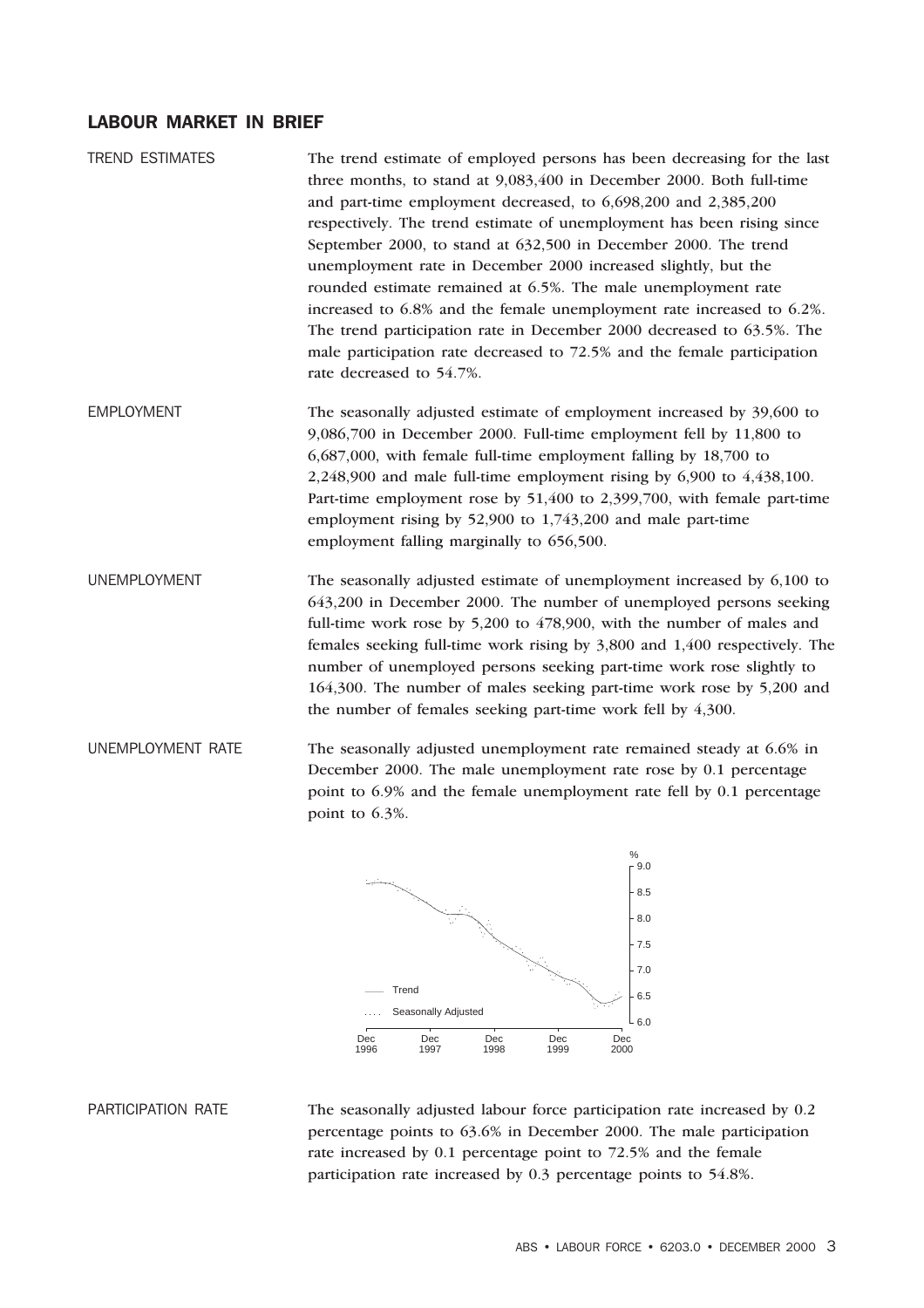#### PRINCIPAL LABOUR FORCE SERIES

EMPLOYED PERSONS: TREND SERIES

> Males From a low of 4,383,100 in January 1993, the trend estimate of employed males rose strongly until May 1995. Growth then slowed until July 1997, before showing stronger growth. The trend has fallen over the last three months and stood at 5,097,300 in December 2000.



Females The trend estimate of employed females was flat from May 1991 until May 1993 before rising strongly to 3,572,200 in July 1995. The trend then rose steadily until September 2000. Since then the trend estimate has fallen and stood at 3,986,000 in December 2000.



Persons The trend estimate of employed persons rose strongly from a low of 7,615,300 in January 1993 until mid 1995. The trend then continued to rise at a slower rate until May 1997, before showing stronger growth. The trend has fallen over the last three months to stand at 9,083,400 in December 2000.

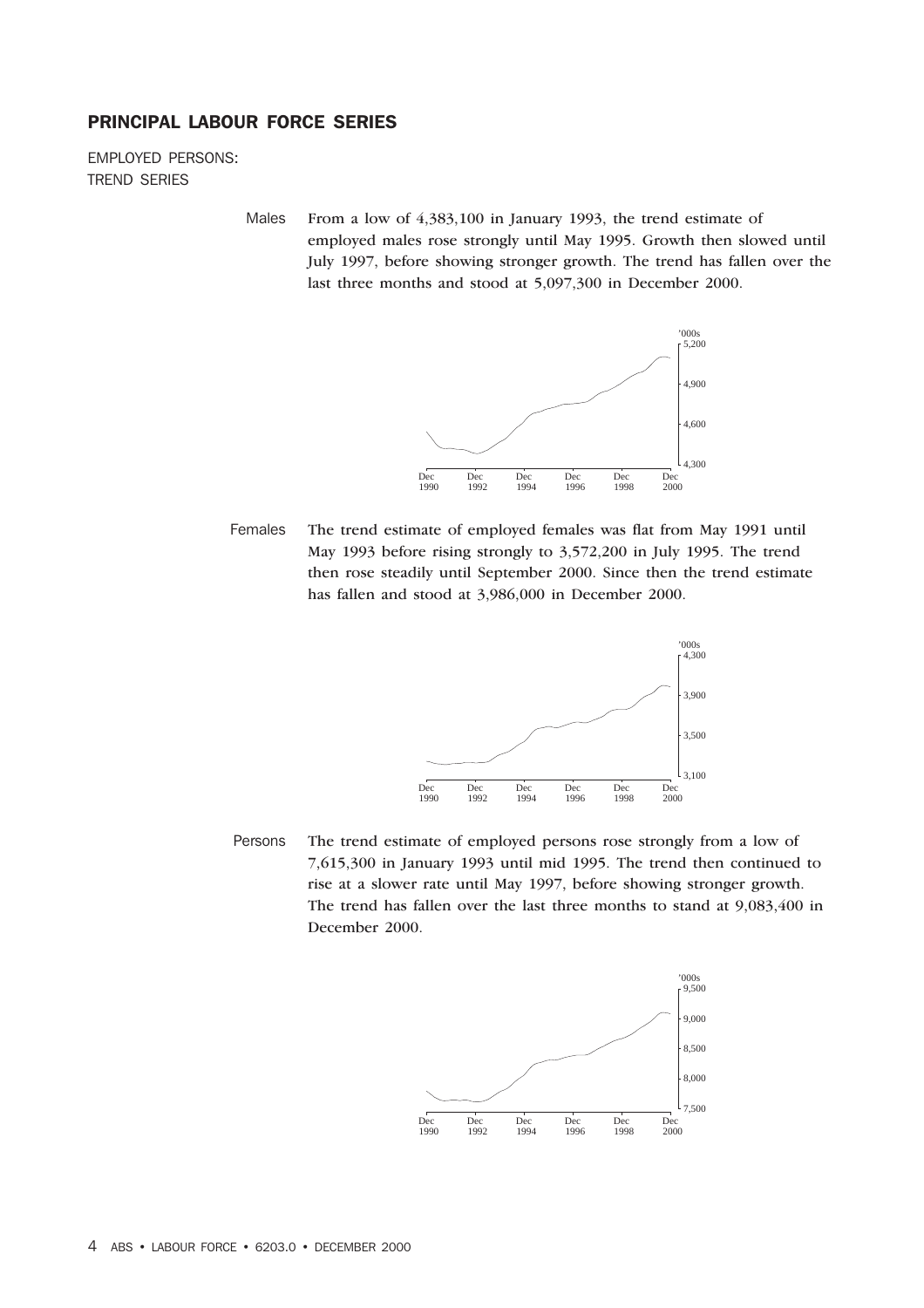#### UNEMPLOYED PERSONS: TREND SERIES

Males After reaching a peak of 584,000 in December 1992, the trend estimate of male unemployment fell rapidly to 449,200 in May 1995. The trend estimate then remained relatively flat until July 1998, before falling to 359,600 in July 2000. The trend has since risen to stand at 371,200 in December 2000.



Females From a high of 379,000 in October 1993, the trend estimate of unemployed females fell rapidly to 300,500 in July 1995. The trend estimate then rose steadily to reach 336,400 in February 1997, before falling to 258,400 in October 2000. The trend has since risen slightly to stand at 261,300 in December 2000.



Persons The trend estimate of unemployed persons peaked at 946,800 in September 1993, before falling rapidly to 751,900 in June 1995. The trend then rose slowly, reaching 799,400 in March 1997, before falling to 620,700 in September 2000. Recently the trend has risen to stand at 632,500 in December 2000.

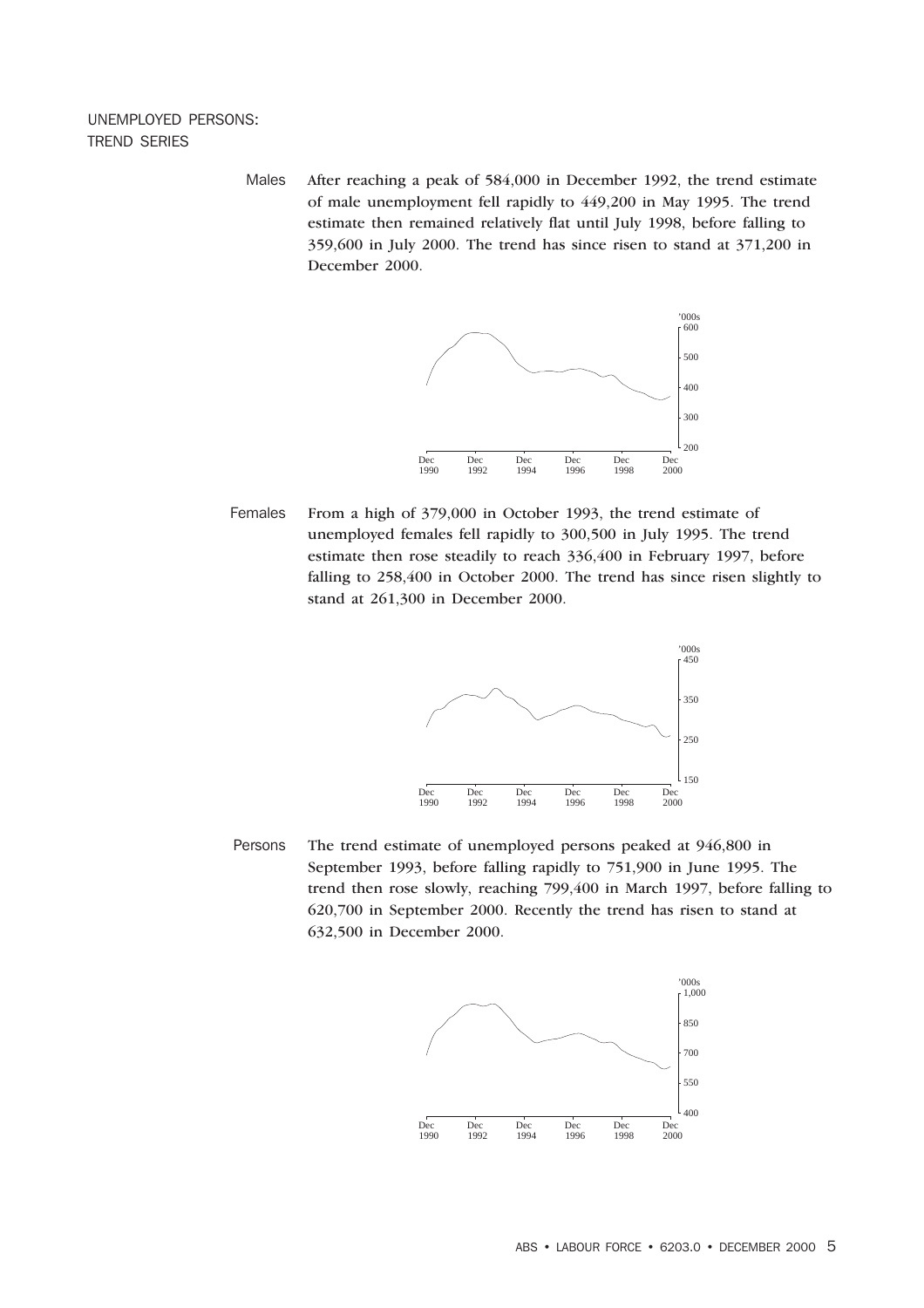#### UNEMPLOYMENT RATE: TREND SERIES

Males The male trend unemployment rate peaked at 11.8% in December 1992, before falling rapidly to 8.8% in May 1995. The trend then remained relatively steady until July 1998, before falling again to 6.6% in July 2000. Recently the trend estimate has risen and stood at 6.8% in December 2000.



Females From a high of 10.3% in October 1993, the trend unemployment rate for females fell steeply to 7.8% in July 1995. The trend then rose to 8.5% in February 1997, before falling to 6.1% in October 2000. The trend estimate has since risen marginally to 6.2% in December 2000.



Persons After reaching a high of 11.0% in mid 1992, the trend unemployment rate remained steady for twelve months, before falling rapidly to 8.3% in July 1995. The trend then rose slowly, reaching 8.7% in March 1997, before falling again. The trend estimate has risen marginally over the last three months to stand at 6.5% in December 2000.

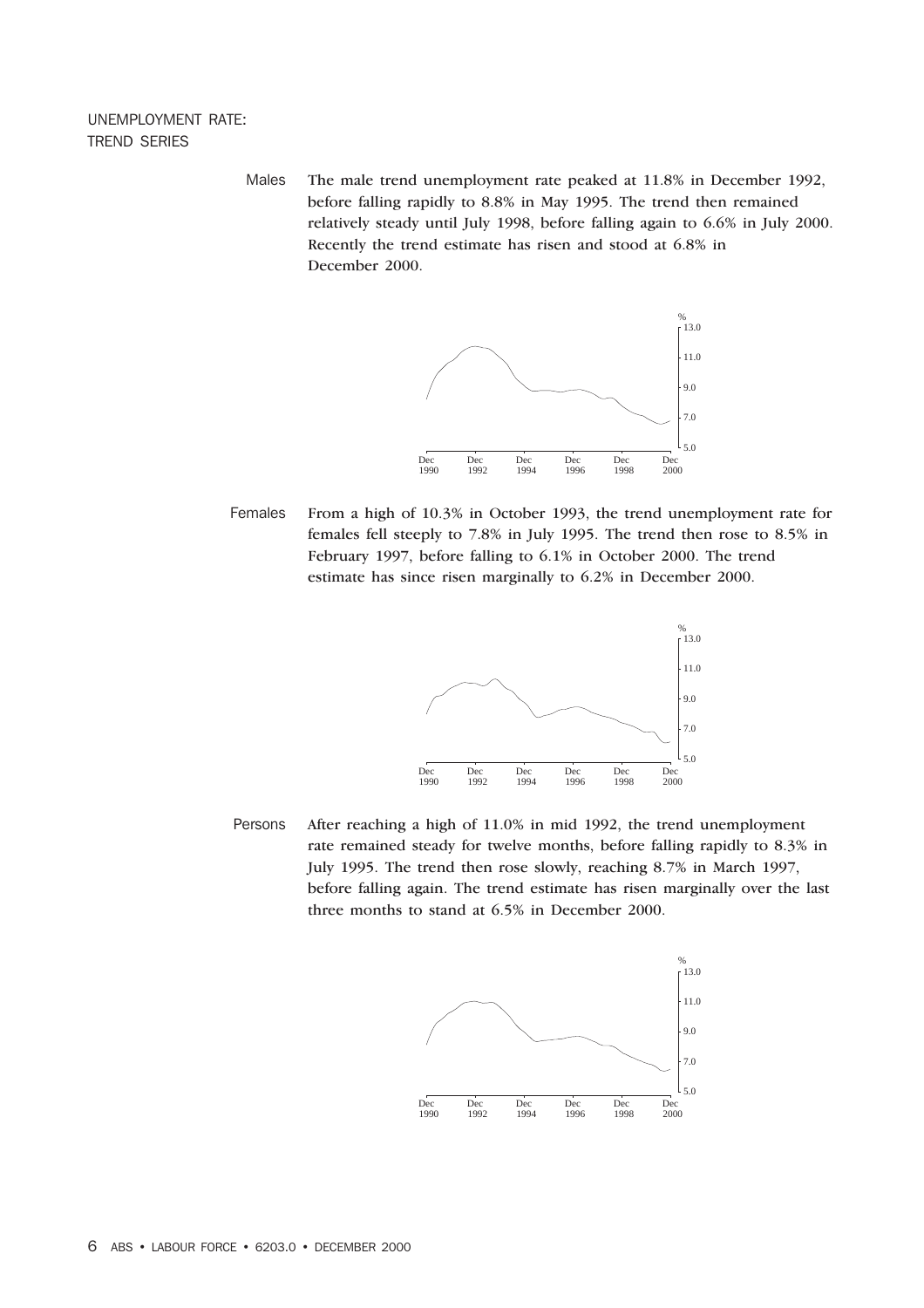#### PARTICIPATION RATE: TREND SERIES

Males The trend estimate of the male participation rate remained relatively flat from March 1993 until October 1994 at about 73.6%. After rising to 74.0% in April 1995, the trend rate then generally fell to 72.4% in December 1999. The trend rate then rose to 72.8% in July 2000, before falling again to stand at 72.5% in December 2000.



Females The trend estimate of the female participation rate rose from 51.4% in May 1993 to 54.0% in November 1995. The trend then remained relatively stable until March 1999, before rising to 55.1% in July 2000. Since then the trend has been falling and stood at 54.7% in December 2000.



Persons The trend estimate of the participation rate rose from 62.3% in April 1993 to 63.8% in mid 1995. Apart from a small increase in mid 1998, the trend then generally fell to 63.0% in April 1999. The trend then increased to 63.8% in July 2000. The trend rate has since fallen, to stand at 63.5% in December 2000.

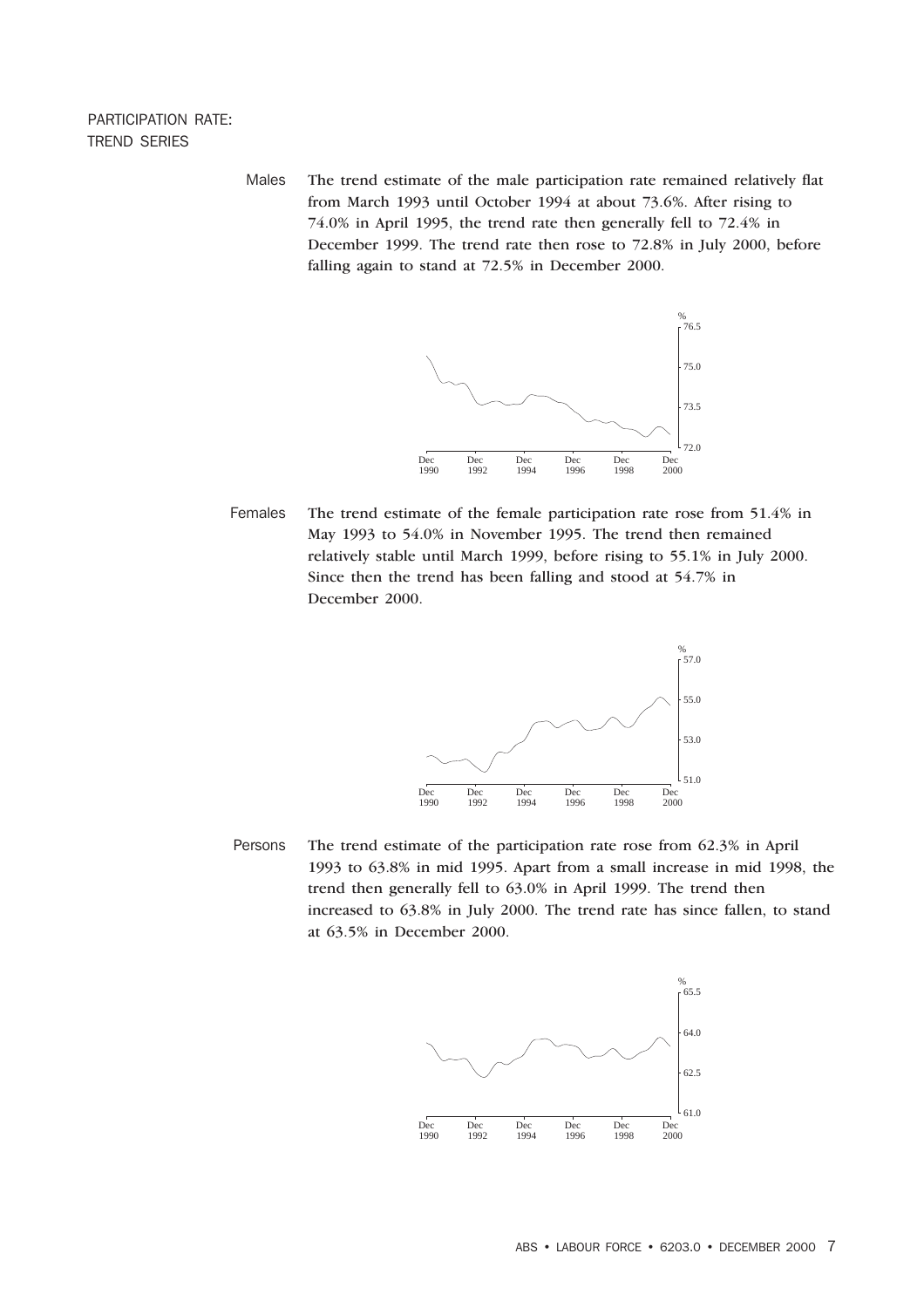# LIST OF TABLES

Civilian population aged 15 and over

|                                 | 1            | Original series, Australia                                 | $\mathsf 9$ |
|---------------------------------|--------------|------------------------------------------------------------|-------------|
|                                 | $\mathbf{2}$ | Seasonally adjusted series, Australia                      | 11          |
|                                 | 3            | Trend series, Australia                                    | 12          |
|                                 | 4            | Marital status                                             | 13          |
|                                 | 5            | <b>State and Territories</b>                               | 13          |
|                                 | 6            | State capital cities                                       | 14          |
|                                 | 7            | Australian Capital Territory                               | 14          |
|                                 | 8            | Seasonally adjusted series, States                         | 15          |
|                                 | 9            | Trend series, States and Territories                       | 18          |
|                                 | 10           | Age                                                        | 22          |
|                                 | 11           | Aged 15 to 19 (single years)                               | 22          |
|                                 | 12           | Aged 20 to 24 (single years)                               | 23          |
|                                 | 13           | Participation rates                                        | 23          |
|                                 | 14           | Birthplace                                                 | 24          |
|                                 | 15           | Born outside Australia                                     | 25          |
| Employed persons                |              |                                                            |             |
|                                 | 16           | Full-time and part-time workers                            | 25          |
|                                 | 17           | Hours worked                                               | 26          |
|                                 | 18           | Employment/population ratios                               | 26          |
|                                 | 19           | Full-time workers who worked less than 35 hours            | 26          |
| Unemployed persons              |              |                                                            |             |
|                                 | 20           | States, by age                                             | 27          |
|                                 | 21           | Aged 15 to 19: duration of unemployment and school         |             |
|                                 |              | attendance                                                 | 27          |
|                                 | 22           | Age and whether looking for full-time or part-time work    | 28          |
|                                 | 23           | Birthplace                                                 | 28          |
|                                 | 24           | Long-term unemployment                                     | 29          |
|                                 | 25           | Duration of unemployment                                   | 30          |
| Persons not in the labour force |              |                                                            |             |
|                                 | 26           | Age and marital status                                     | 31          |
|                                 | 27           | Whether looking for work, etc.                             | 31          |
| Gross flows                     |              |                                                            |             |
|                                 | 28           | Estimates of labour force status and gross changes (flows) |             |
|                                 |              | derived from matched records, November 2000 and            |             |
|                                 |              | December 2000                                              | 31          |
| Relationship in household       |              |                                                            |             |
|                                 | 29           | Summary table                                              | 32          |
|                                 | 30           | Labour force status                                        | 33          |
| All families                    |              |                                                            |             |
|                                 | 31           | Number of family members, and labour force status          | 34          |
|                                 | 32           | Number of children under 15 present, number of dependants  |             |
|                                 |              | present and labour force status                            | 35          |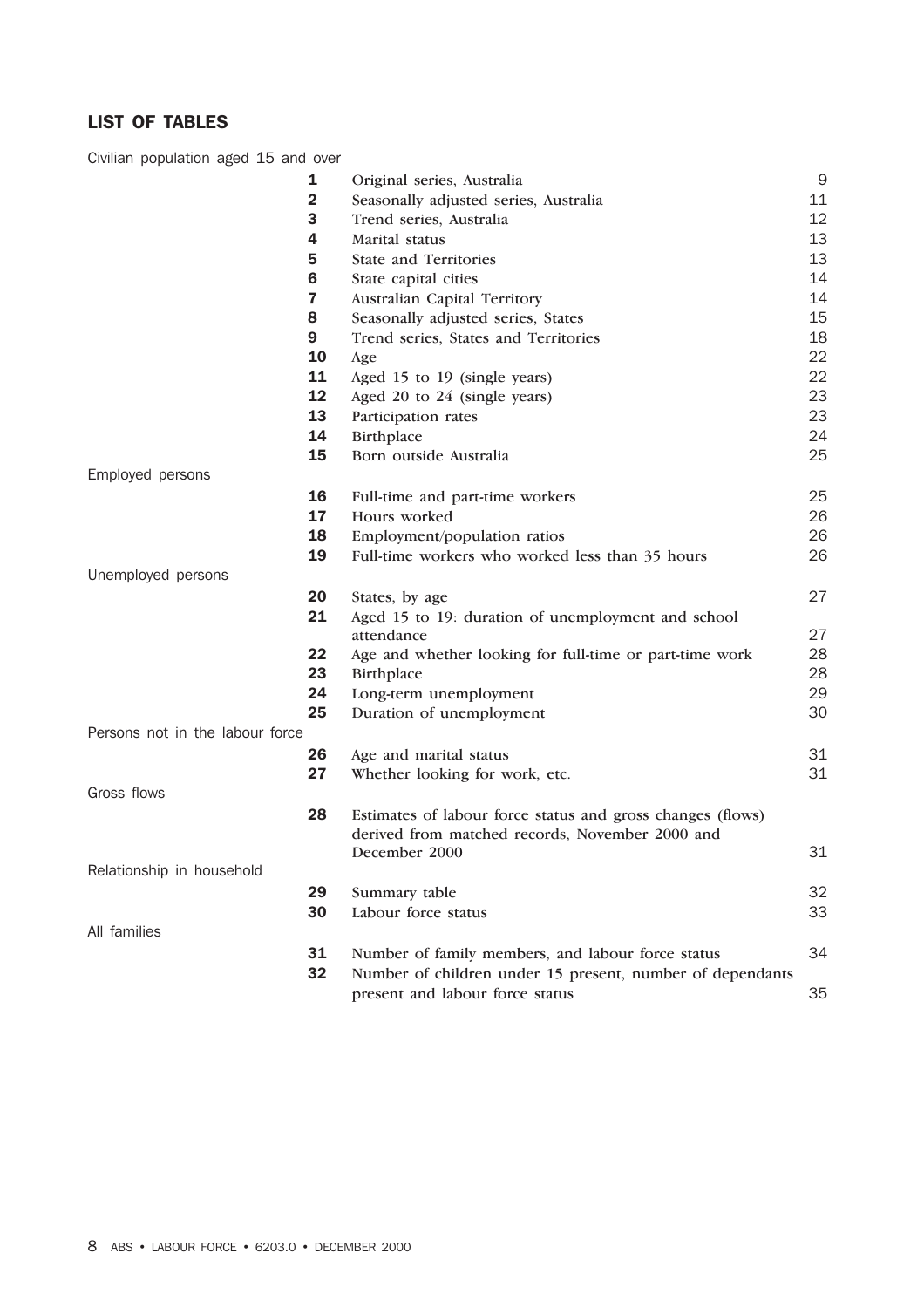|                      |           |                |                    |                | Unemployed             |           |                |                    |         |                      |            |         |
|----------------------|-----------|----------------|--------------------|----------------|------------------------|-----------|----------------|--------------------|---------|----------------------|------------|---------|
|                      |           |                |                    | Looking for    |                        |           |                |                    |         |                      |            |         |
|                      |           |                |                    | full-time work |                        |           |                |                    |         |                      |            |         |
|                      |           |                |                    | Aged           |                        | Looking   |                |                    |         |                      |            |         |
|                      |           |                |                    | $15 - 19$      |                        | for       |                |                    |         | Civilian             |            |         |
|                      |           | Employed       |                    | looking        |                        | part-     |                |                    | Not in  | population Unemp-    |            | Partic- |
|                      | Full-time | Part-time      |                    | for            |                        | time      |                | Labour             | labour  | aged 15              | loyment    | ipation |
| Month                | workers   | workers        | Total              | first job      | Total                  | work      | Total          | force              | force   | and over             | rate       | rate    |
|                      |           |                |                    |                | <b>MALES</b>           | $-7000 -$ |                |                    |         |                      | - per      | cent-   |
| $1999-$              |           |                |                    |                |                        |           |                |                    |         |                      |            |         |
| October              | 4,376.4   | 623.0          | 4,999.4            | 17.6           | 307.2                  | 61.4      | 368.6          | 5,368.1            | 2,048.0 | 7,416.0              | 6.9        | 72.4    |
| November             | 4,378.8   | 608.7          | 4,987.5            | 20.2           | 301.3                  | 48.9      | 350.3          | 5,337.8            | 2,089.6 | 7,427.4              | 6.6        | 71.9    |
| December             | 4,462.2   | 617.4          | 5,079.6            | 31.8           | 322.0                  | 65.7      | 387.7          | 5,467.3            | 1,971.5 | 7,438.7              | 7.1        | 73.5    |
| $2000-$              |           |                |                    |                |                        |           |                |                    |         |                      |            |         |
| January              | 4,367.2   | 611.0          | 4,978.2            | 34.5           | 344.6                  | 62.5      | 407.1          | 5,385.3            | 2,062.7 | 7,448.0              | 7.6        | 72.3    |
| February             | 4,420.6   | 613.8          | 5,034.3            | 29.0           | 326.5                  | 66.1      | 392.6          | 5,427.0            | 2,030.2 | 7,457.2              | 7.2        | 72.8    |
| March                | 4,391.2   | 642.6          | 5,033.8            | 21.1           | 310.9                  | 71.3      | 382.2          | 5,415.9            | 2,050.4 | 7,466.4              | 7.1        | 72.5    |
| April                | 4,400.4   | 666.2          | 5,066.6            | 17.9           | 296.3                  | 68.5      | 364.9          | 5,431.4            | 2,044.1 | 7.475.5              | 6.7        | 72.7    |
| May                  | 4,407.9   | 660.9          | 5,068.9            | 16.5           | 297.8                  | 58.7      | 356.5          | 5,425.4            | 2,059.2 | 7,484.6              | 6.6        | 72.5    |
| June                 | 4,433.3   | 651.2          | 5,084.5            | 18.1           | 293.2                  | 55.1      | 348.3          | 5,432.8            | 2,061.0 | 7,493.8              | 6.4        | 72.5    |
| July                 | 4,480.1   | 653.5          | 5,133.5            | 17.3           | 277.3                  | 60.0      | 337.3          | 5,470.8            | 2,032.2 | 7,503.0              | 6.2        | 72.9    |
| August               | 4,399.1   | 660.9          | 5,060.0            | 12.5           | 295.4                  | 57.1      | 352.5          | 5,412.5            | 2,099.7 | 7,512.2              | 6.5        | 72.0    |
| September            | 4,466.3   | 667.6          | 5,133.9            | 15.8           | 300.8                  | 69.3      | 370.2          | 5,504.0            | 2,017.4 | 7,521.5              | 6.7        | 73.2    |
|                      |           | 670.7          | 5,115.3            |                | 288.3                  | 57.3      | 345.6          | 5,460.9            |         | 7,529.8              | 6.3        | 72.5    |
| October              | 4,444.6   |                |                    | 15.6           |                        | 51.3      |                |                    | 2,068.8 |                      |            | 72.1    |
| November<br>December | 4,429.8   | 656.2<br>657.9 | 5,086.0<br>5,168.6 | 16.9<br>29.1   | 300.3<br>308.3         | 67.2      | 351.7<br>375.5 | 5,437.7<br>5,544.0 | 2,100.3 | 7,538.0              | 6.5<br>6.8 | 73.5    |
|                      | 4,510.6   |                |                    |                |                        |           |                |                    | 2,002.3 | 7,546.3              |            |         |
| Standard error of —  |           |                |                    |                |                        |           |                |                    |         |                      |            |         |
| December 2000        |           |                |                    |                |                        |           |                |                    |         |                      |            |         |
| estimates            | 21.6      | 9.7            | 23.5               | 2.9            | 7.2                    | 4.1       | 7.8            | 24.7               | 15.0    | $\ddot{\phantom{a}}$ | 0.1        | 0.3     |
| Nov 00 to Dec 00     |           |                |                    |                |                        |           |                |                    |         |                      |            |         |
| movements            | 14.1      | 7.1            | 14.8               | 2.4            | 5.4                    | 3.2       | 5.8            | 15.2               | 10.8    | $\ddot{\phantom{0}}$ | 0.1        | 0.2     |
|                      |           |                |                    |                | <b>MARRIED FEMALES</b> |           |                |                    |         |                      |            |         |
| $1999-$              |           |                |                    |                |                        |           |                |                    |         |                      |            |         |
| October              | 1,249.8   | 1,076.9        | 2,326.7            | $*0.5$         | 63.1                   | 34.5      | 97.7           | 2,424.4            | 1,955.8 | 4,380.2              | 4.0        | 55.3    |
| November             | 1,241.2   | 1,108.3        | 2,349.5            | $*0.7$         | 56.5                   | 35.0      | 91.5           | 2,441.1            | 1,940.7 | 4,381.8              | 3.8        | 55.7    |
| December             | 1,288.7   | 1,082.2        | 2,370.9            | $*1.2$         | 58.1                   | 33.7      | 91.9           | 2,462.8            | 1,938.1 | 4,400.9              | 3.7        | 56.0    |
| $2000-$              |           |                |                    |                |                        |           |                |                    |         |                      |            |         |
| January              | 1,254.0   | 998.3          | 2,252.3            | $*0.7$         | 63.0                   | 31.2      | 94.2           | 2,346.5            | 2,069.4 | 4,416.0              | 4.0        | 53.1    |
| February             | 1,252.7   | 1,080.0        | 2,332.7            | $*0.8$         | 75.9                   | 43.5      | 119.4          | 2,452.1            | 1,974.2 | 4,426.3              | 4.9        | 55.4    |
| March                | 1,264.8   | 1,093.2        | 2,358.0            | $*1.0$         | 73.3                   | 45.0      | 118.3          | 2,476.3            | 1,933.1 | 4,409.4              | 4.8        | 56.2    |
| April                | 1,270.3   | 1,091.3        | 2,361.6            | $*1.1$         | 68.7                   | 46.0      | 114.7          | 2,476.3            | 1,929.3 | 4,405.5              | 4.6        | 56.2    |
| May                  | 1,266.5   | 1,108.8        | 2,375.3            | $*0.5$         | 63.9                   | 37.6      | 101.6          | 2,476.9            | 1,945.8 | 4,422.6              | 4.1        | 56.0    |
| June                 | 1,276.4   | 1,115.3        | 2,391.7            | $*1.5$         | 55.9                   | 46.0      | 101.9          | 2,493.6            | 1,902.4 | 4,396.0              | 4.1        | 56.7    |
| July                 | 1,313.5   | 1,096.5        | 2,410.0            | $*0.8$         | 52.8                   | 36.3      | 89.2           | 2,499.2            | 1,906.8 | 4,406.0              | 3.6        | 56.7    |
| August               | 1,277.0   | 1,109.7        | 2,386.6            | $*1.3$         | 51.2                   | 37.5      | 88.7           | 2,475.3            | 1,933.3 | 4,408.6              | 3.6        | 56.1    |
| September            | 1,318.1   | 1,101.5        | 2,419.7            | $*1.3$         | 53.3                   | 36.5      | 89.8           | 2,509.5            | 1,885.4 | 4,394.9              | 3.6        | 57.1    |
| October              | 1,306.6   | 1,076.9        | 2,383.5            | $*1.1$         | 52.2                   | 30.6      | 82.8           | 2,466.3            | 1,925.2 | 4,391.5              | 3.4        | 56.2    |
| November             |           | 1,076.2        | 2,371.2            |                | 55.2                   | 34.5      | 89.7           | 2,460.9            |         |                      | 3.6        | 55.9    |
|                      | 1,295.0   |                |                    | $*0.5$         |                        |           |                |                    | 1,937.8 | 4,398.8              |            |         |
| December             | 1,308.0   | 1,089.5        | 2,397.5            | $*1.3$         | 56.1                   | 27.1      | 83.3           | 2,480.8            | 1,921.6 | 4,402.4              | 3.4        | 56.4    |
| Standard error of —  |           |                |                    |                |                        |           |                |                    |         |                      |            |         |
| December 2000        |           |                |                    |                |                        |           |                |                    |         |                      |            |         |
| estimates            | 12.7      | 11.8           | 16.2               | 0.5            | 3.8                    | 2.8       | 4.4            | 16.4               | 14.8    | $\ddot{\phantom{0}}$ | 0.2        | 0.4     |
| Nov 00 to Dec 00     |           |                |                    |                |                        |           |                |                    |         |                      |            |         |
| movements            | 9.1       | 8.5            | 11.3               | 0.8            | 3.0                    | 2.5       | 3.5            | 11.4               | 10.5    |                      | 0.1        | 0.3     |

**TABLE 1. LABOUR FORCE STATUS OF CIVILIAN POPULATION AGED 15 AND OVER**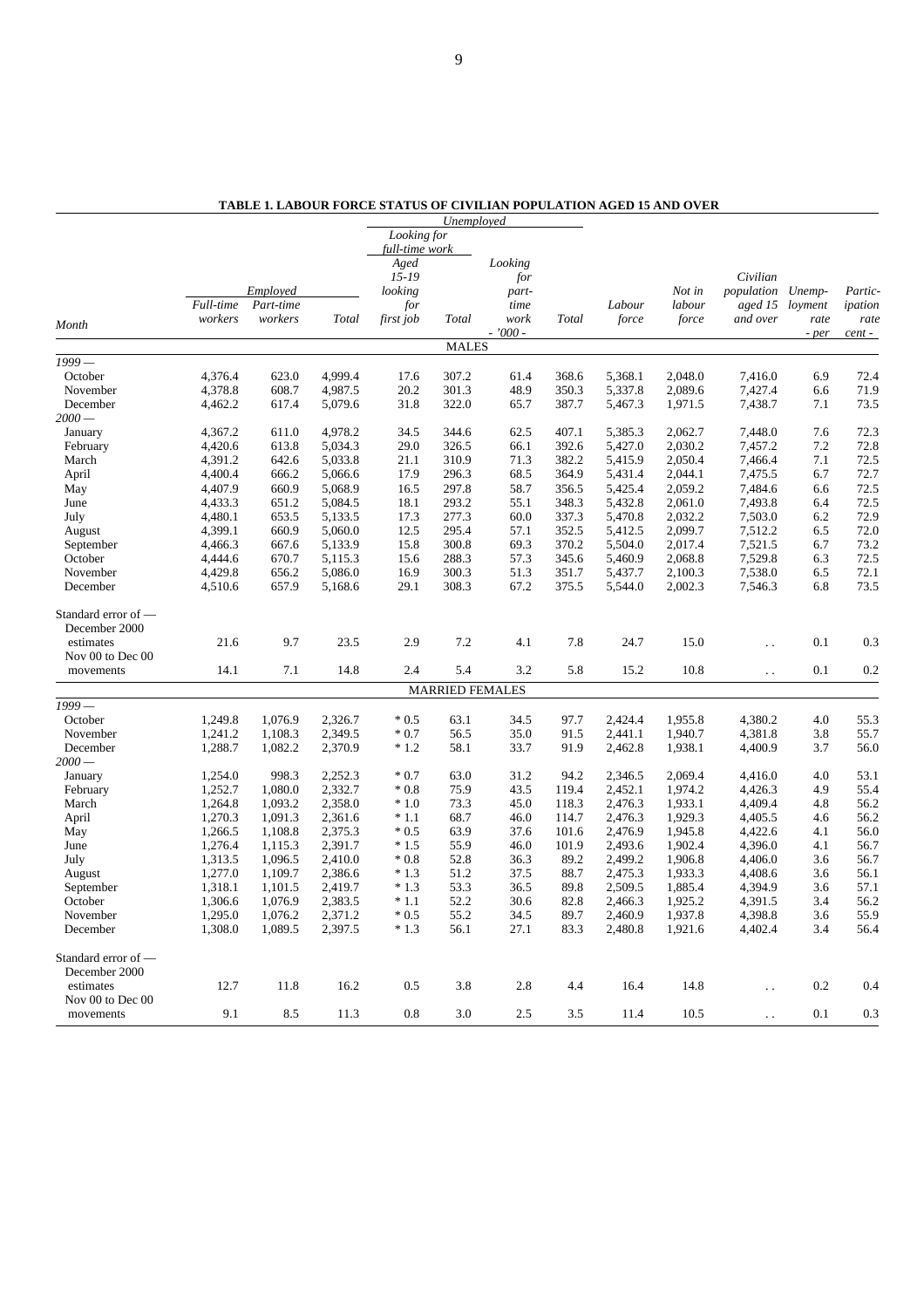|                               |           |           |         |                   | Unemployed         |               |              |         |         |                      |                   |         |
|-------------------------------|-----------|-----------|---------|-------------------|--------------------|---------------|--------------|---------|---------|----------------------|-------------------|---------|
|                               |           |           |         | Looking for       |                    |               |              |         |         |                      |                   |         |
|                               |           |           |         | full-time work    |                    |               |              |         |         |                      |                   |         |
|                               |           |           |         | Aged<br>$15 - 19$ |                    | Looking       |              |         |         | Civilian             |                   |         |
|                               |           | Employed  |         | looking           |                    | for           |              |         | Not in  | population           |                   | Partic- |
|                               | Full-time | Part-time |         | for               |                    | part-<br>time |              | Labour  | labour  | aged 15              | Unemp-<br>loyment | ipation |
|                               | workers   | workers   | Total   | first job         | Total              | work          | <b>Total</b> | force   | force   | and over             | rate              | rate    |
| Month                         |           |           |         |                   |                    | $-7000 -$     |              |         |         |                      | - per             | cent -  |
|                               |           |           |         |                   | <b>ALL FEMALES</b> |               |              |         |         |                      |                   |         |
| $1999-$                       |           |           |         |                   |                    |               |              |         |         |                      |                   |         |
| October                       | 2,190.8   | 1,698.9   | 3,889.7 | 16.6              | 173.9              | 100.4         | 274.4        | 4,164.1 | 3,479.1 | 7,643.2              | 6.6               | 54.5    |
| November                      | 2,178.0   | 1,727.3   | 3,905.3 | 17.7              | 167.5              | 92.1          | 259.6        | 4,164.9 | 3,488.7 | 7,653.7              | 6.2               | 54.4    |
| December                      | 2,263.8   | 1,703.4   | 3,967.2 | 24.5              | 184.7              | 94.8          | 279.5        | 4,246.7 | 3,417.4 | 7,664.1              | 6.6               | 55.4    |
| $2000-$                       |           |           |         |                   |                    |               |              |         |         |                      |                   |         |
| January                       | 2,208.0   | 1,587.8   | 3,795.8 | 23.0              | 188.5              | 100.7         | 289.2        | 4,085.0 | 3,587.3 | 7,672.3              | 7.1               | 53.2    |
| February                      | 2,189.2   | 1,681.6   | 3,870.7 | 21.5              | 200.8              | 125.2         | 326.1        | 4,196.8 | 3,483.7 | 7,680.5              | 7.8               | 54.6    |
| March                         | 2,201.2   | 1,715.0   | 3,916.2 | 17.0              | 197.4              | 120.6         | 318.0        | 4,234.2 | 3,454.5 | 7,688.7              | 7.5               | 55.1    |
| April                         | 2,212.6   | 1,725.6   | 3,938.2 | 19.6              | 181.8              | 112.6         | 294.4        | 4,232.6 | 3,464.4 | 7,697.0              | 7.0               | 55.0    |
| May                           | 2,200.7   | 1,746.9   | 3,947.6 | 17.4              | 186.0              | 100.4         | 286.4        | 4,234.1 | 3,471.3 | 7,705.3              | 6.8               | 54.9    |
| June                          | 2,222.3   | 1,749.1   | 3,971.4 | 16.8              | 152.5              | 107.7         | 260.3        | 4,231.7 | 3,482.0 | 7,713.7              | 6.2               | 54.9    |
| July                          | 2,296.1   | 1,725.0   | 4,021.1 | 13.8              | 145.0              | 94.2          | 239.2        | 4,260.3 | 3,462.4 | 7,722.7              | 5.6               | 55.2    |
| August                        | 2,232.9   | 1,755.6   | 3,988.4 | 14.0              | 149.0              | 99.8          | 248.8        | 4,237.2 | 3,494.4 | 7,731.6              | 5.9               | 54.8    |
| September                     | 2,294.6   | 1,764.8   | 4,059.4 | 11.9              | 154.2              | 107.6         | 261.8        | 4,321.2 | 3,419.4 | 7,740.7              | 6.1               | 55.8    |
| October                       | 2,275.5   | 1,734.3   | 4,009.8 | 12.1              | 145.0              | 94.8          | 239.8        | 4,249.6 | 3,498.9 | 7,748.5              | 5.6               | 54.8    |
| November                      | 2,267.2   | 1,714.3   | 3,981.5 | 15.6              | 154.5              | 94.8          | 249.3        | 4,230.8 | 3,525.4 | 7,756.2              | 5.9               | 54.5    |
| December                      | 2,313.3   | 1,742.7   | 4,055.9 | 22.2              | 167.6              | 94.5          | 262.1        | 4,318.1 | 3,445.9 | 7,764.0              | 6.1               | 55.6    |
| Standard error of —           |           |           |         |                   |                    |               |              |         |         |                      |                   |         |
| December 2000                 |           |           |         |                   |                    |               |              |         |         |                      |                   |         |
| estimates                     | 15.9      | 14.2      | 20.4    | 2.6               | 5.7                | 4.7           | 6.8          | 21.1    | 18.8    |                      | 0.2               | 0.3     |
| Nov 00 to Dec 00              |           |           |         |                   |                    |               |              |         |         | Ϋ.                   |                   |         |
| movements                     | 11.1      | 10.1      | 13.6    | 2.1               | 4.4                | 3.6           | 5.1          | 13.9    | 12.9    |                      | 0.1               | 0.2     |
|                               |           |           |         |                   |                    |               |              |         |         | $\ddot{\phantom{a}}$ |                   |         |
| $1999-$                       |           |           |         |                   | <b>PERSONS</b>     |               |              |         |         |                      |                   |         |
| October                       | 6,567.2   | 2,321.9   | 8,889.2 | 34.3              | 481.1              | 161.9         | 643.0        | 9,532.2 | 5,527.0 | 15,059.2             | 6.7               | 63.3    |
| November                      | 6,556.8   | 2,336.0   | 8,892.8 | 37.9              | 468.8              | 141.1         | 609.9        | 9,502.7 | 5,578.3 | 15,081.0             | 6.4               | 63.0    |
| December                      | 6,726.0   | 2,320.8   | 9,046.8 | 56.3              | 506.7              | 160.5         | 667.2        | 9,714.0 | 5,388.9 | 15,102.9             | 6.9               | 64.3    |
| $2000-$                       |           |           |         |                   |                    |               |              |         |         |                      |                   |         |
| January                       | 6,575.2   | 2,198.8   | 8,773.9 | 57.6              | 533.2              | 163.2         | 696.3        | 9,470.3 | 5,650.0 | 15,120.3             | 7.4               | 62.6    |
| February                      | 6,609.8   | 2,295.3   | 8,905.1 | 50.5              | 527.3              | 191.4         | 718.7        | 9,623.8 | 5,513.9 | 15,137.7             | 7.5               | 63.6    |
| March                         | 6,592.4   | 2,357.6   | 8,950.0 | 38.1              | 508.3              | 191.8         | 700.2        | 9,650.1 | 5,504.9 | 15,155.1             | 7.3               | 63.7    |
| April                         | 6,613.0   | 2,391.8   | 9,004.8 | 37.5              | 478.2              | 181.1         | 659.3        | 9,664.1 | 5,508.5 | 15,172.5             | 6.8               | 63.7    |
| May                           | 6,608.6   | 2,407.9   | 9,016.5 | 33.8              | 483.9              | 159.1         | 643.0        | 9,659.4 | 5,530.5 | 15,190.0             | 6.7               | 63.6    |
| June                          | 6,655.6   | 2,400.2   | 9,055.9 | 34.9              | 445.7              | 162.9         | 608.6        | 9,664.5 | 5,543.0 | 15,207.5             | 6.3               | 63.6    |
| July                          | 6,776.2   | 2,378.4   | 9,154.6 | 31.1              | 422.4              | 154.2         | 576.5        | 9,731.1 | 5,494.6 | 15,225.7             | 5.9               | 63.9    |
| August                        | 6,631.9   | 2,416.5   | 9,048.4 | 26.5              | 444.4              | 156.9         | 601.3        | 9,649.7 | 5,594.1 | 15,243.9             | 6.2               | 63.3    |
| September                     | 6,760.8   | 2,432.5   | 9,193.3 | 27.7              | 455.1              | 176.9         | 632.0        | 9,825.3 | 5,436.9 | 15,262.2             | 6.4               | 64.4    |
| October                       | 6,720.1   | 2,405.0   | 9,125.1 | 27.7              | 433.3              | 152.1         | 585.4        | 9,710.5 | 5,567.7 | 15,278.2             | 6.0               | 63.6    |
| November                      | 6,697.0   | 2,370.5   | 9,067.5 | 32.5              | 454.8              | 146.2         | 601.0        | 9,668.5 | 5,625.7 | 15,294.3             | 6.2               | 63.2    |
| December                      | 6,823.9   | 2,400.6   | 9,224.5 | 51.3              | 475.9              | 161.7         | 637.6        | 9,862.1 | 5,448.2 | 15,310.3             | 6.5               | 64.4    |
|                               |           |           |         |                   |                    |               |              |         |         |                      |                   |         |
| Standard error of -           |           |           |         |                   |                    |               |              |         |         |                      |                   |         |
| December 2000                 |           |           |         |                   |                    |               |              |         |         |                      |                   |         |
| estimates                     | 28.8      | 16.2      | 37.3    | 3.7               | 8.5                | 5.7           | 9.5          | 39.8    | 24.4    |                      | 0.1               | 0.3     |
| Nov 00 to Dec 00<br>movements | 16.4      | 11.3      | 18.2    | 2.9               | 6.4                | 4.3           | 7.0          | 18.7    | 15.3    | $\ddot{\phantom{a}}$ | 0.1               | 0.1     |
|                               |           |           |         |                   |                    |               |              |         |         |                      |                   |         |

**TABLE 1. LABOUR FORCE STATUS OF CIVILIAN POPULATION AGED 15 AND OVER**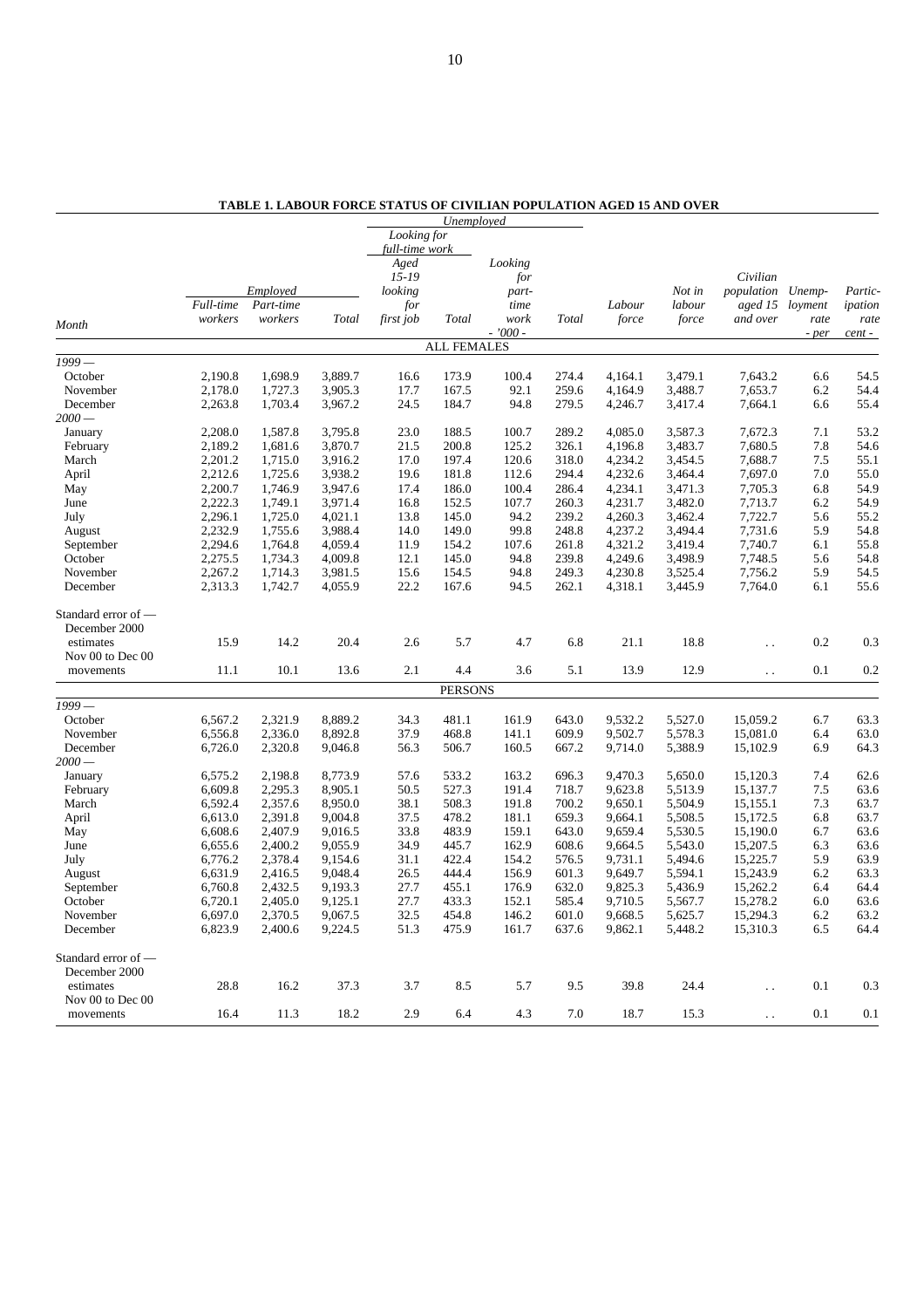#### **TABLE 2. CIVILIAN LABOUR FORCE: SEASONALLY ADJUSTED SERIES**

|                      |                               |                      |                    | Looking for<br>full-time work | Unemployed         |                |                |                    |                   |                    |
|----------------------|-------------------------------|----------------------|--------------------|-------------------------------|--------------------|----------------|----------------|--------------------|-------------------|--------------------|
|                      |                               | Employed             |                    | Aged<br>$15 - 19$             |                    | Looking<br>for |                |                    |                   |                    |
|                      | Full-time                     | Part-time            |                    | looking<br>for                |                    | part-<br>time  |                | Labour             | Unemp-<br>loyment | Partic-<br>ipation |
| Month                | workers                       | workers              | Total              | first job                     | Total<br>$-7000 -$ | work           | <b>Total</b>   | force              | rate<br>- per     | rate<br>cent-      |
|                      |                               |                      |                    | <b>MALES</b>                  |                    |                |                |                    |                   |                    |
| $1999-$<br>October   | 4,369.4                       | 620.2                | 4,989.7            | 20.9                          | 326.7              | 64.2           | 390.9          | 5,380.6            | 7.3               | 72.6               |
| November             | 4,381.0                       | 610.4                | 4,991.4            | 23.4                          | 310.2              | 55.9           | 366.0          | 5,357.4            | 6.8               | 72.1               |
| December<br>$2000-$  | 4,390.2                       | 616.5                | 5,006.7            | 24.1                          | 326.4              | 62.6           | 388.9          | 5,395.6            | 7.2               | 72.5               |
| January              | 4,367.1                       | 636.0                | 5,003.0            | 24.1                          | 317.2              | 60.2           | 377.4          | 5,380.5            | 7.0               | 72.2               |
| February             | 4,412.2<br>4,410.2            | 644.4<br>635.6       | 5,056.6<br>5,045.8 | 25.7<br>21.4                  | 299.8<br>304.1     | 60.3<br>62.2   | 360.1<br>366.3 | 5,416.7<br>5,412.1 | 6.6               | 72.6<br>72.5       |
| March<br>April       | 4,416.9                       | 656.8                | 5,073.7            | 18.0                          | 302.3              | 65.9           | 368.3          | 5,441.9            | 6.8<br>6.8        |                    |
| May                  | 4,431.3                       | 649.1                | 5,080.4            | 16.9                          | 302.8              | 59.8           | 362.7          | 5,443.1            | 6.7               | 72.8<br>72.7       |
| June<br>July         | 4,451.8<br>4,454.4            | 626.5<br>663.6       | 5,078.3<br>5,118.1 | 18.8<br>20.6                  | 302.9<br>285.1     | 62.9<br>67.6   | 365.8<br>352.7 | 5,444.1<br>5,470.7 | 6.7<br>6.4        | 72.6<br>72.9       |
| August               | 4,449.9                       | 659.6                | 5,109.4            | 14.7                          | 299.3              | 59.8           | 359.1          | 5,468.6            | 6.6               | 72.8               |
| September<br>October | 4,450.8<br>4,437.0            | 658.7<br>667.8       | 5,109.5<br>5,104.8 | 19.7<br>18.5                  | 295.7<br>306.9     | 63.4<br>59.8   | 359.1<br>366.7 | 5,468.6<br>5,471.6 | 6.6<br>6.7        | 72.7<br>72.7       |
| November             | 4,431.2                       | 658.0                | 5,089.3            | 19.6                          | 309.1              | 58.6           | 367.7          | 5,457.0            | 6.7               | 72.4               |
| December             | 4,438.1                       | 656.5                | 5,094.7            | 22.0                          | 312.9              | 63.9           | 376.7          | 5,471.4            | 6.9               | 72.5               |
| $\sqrt{1999}$ —      |                               |                      |                    | <b>MARRIED FEMALES</b>        |                    |                |                |                    |                   |                    |
| October              | 1,243.0                       | 1,077.7              | 2,320.7            | n.a.                          | 64.4               | 35.3           | 99.6           | 2,420.4            | 4.1               | 55.3               |
| November<br>December | 1,236.8<br>1,265.5            | 1,098.1<br>1,100.1   | 2,334.9<br>2,365.6 | n.a.                          | 60.6<br>62.1       | 35.5<br>38.7   | 96.1<br>100.8  | 2,431.0<br>2,466.5 | 4.0<br>4.1        | 55.5<br>56.0       |
| $2000-$              |                               |                      |                    | n.a.                          |                    |                |                |                    |                   |                    |
| January              | 1,270.7                       | 1,079.3              | 2,349.9            | n.a.                          | 61.4               | 36.2           | 97.6           | 2,447.5            | 4.0               | 55.4               |
| February<br>March    | 1,262.4<br>1,276.8            | 1,095.3<br>1,080.9   | 2,357.7<br>2,357.7 | n.a.<br>n.a.                  | 65.3<br>70.3       | 37.7<br>40.9   | 103.0<br>111.2 | 2,460.7<br>2,468.9 | 4.2<br>4.5        | 55.6<br>56.0       |
| April                | 1,279.9                       | 1,078.0              | 2,357.9            | n.a.                          | 68.3               | 44.1           | 112.4          | 2,470.3            | 4.6               | 56.1               |
| May                  | 1,276.4<br>1,285.4            | 1,090.6<br>1,083.9   | 2,367.0<br>2,369.3 | n.a.                          | 65.5<br>57.0       | 36.5<br>47.3   | 102.0<br>104.3 | 2,469.0<br>2,473.6 | 4.1<br>4.2        | 55.8<br>56.3       |
| June<br>July         | 1,295.5                       | 1,095.6              | 2,391.2            | n.a.<br>n.a.                  | 56.1               | 38.2           | 94.3           | 2,485.4            | 3.8               | 56.4               |
| August               | 1,281.5                       | 1,110.8              | 2,392.2            | n.a.                          | 51.8               | 38.6           | 90.3           | 2,482.5            | 3.6               | 56.3               |
| September<br>October | 1,298.4<br>1,299.8            | 1,072.3<br>1,077.2   | 2,370.7<br>2,376.9 | n.a.<br>n.a.                  | 52.1<br>53.2       | 33.7<br>31.2   | 85.8<br>84.4   | 2,456.6<br>2,461.4 | 3.5<br>3.4        | 55.9<br>56.0       |
| November             | 1,290.9                       | 1,066.3              | 2,357.2            | n.a.                          | 59.1               | 35.1           | 94.2           | 2,451.4            | 3.8               | 55.7               |
| December             | 1,283.9                       | 1,107.7              | 2,391.7            | n.a.                          | 60.0               | 31.3           | 91.2           | 2,482.9            | 3.7               | 56.4               |
| 1999 -               |                               |                      |                    | <b>ALL FEMALES</b>            |                    |                |                |                    |                   |                    |
| October<br>November  | 2,183.5<br>2,178.2            | 1,698.7<br>1,703.2   | 3,882.2<br>3,881.4 | 18.4<br>18.4                  | 182.2<br>178.4     | 102.6<br>101.5 | 284.8<br>279.9 | 4,167.0<br>4.161.2 | 6.8<br>6.7        | 54.5<br>54.4       |
| December<br>$2000-$  | 2,201.6                       | 1,704.0              | 3,905.7            | 18.4                          | 182.8              | 100.7          | 283.4          | 4,189.1            | 6.8               | 54.7               |
| January              | 2.204.0                       | 1,696.4<br>1,713.0   | 3,900.3<br>3,905.8 | 16.1<br>19.1                  | 175.3              | 102.1<br>108.2 | 277.4<br>283.4 | 4,177.7<br>4,189.3 | 6.6               | 54.5<br>54.5       |
| February<br>March    | 2,192.8<br>2,221.9<br>2,227.7 | 1,703.1              | 3,925.0            | 16.6                          | 175.2<br>188.2     | 107.3          | 295.5          |                    | 6.8<br>7.0        | 54.9               |
| April                |                               | 1,706.8              | 3.934.5            | 19.0                          | 180.7              | 107.5          | 288.2          | 4,220.5<br>4,222.7 | 6.8               | 54.9               |
| May<br>June          | 2,221.9<br>2,248.5            | 1,718.0<br>1,715.2   | 3,939.9<br>3,963.7 | 18.5<br>21.0                  | 188.5<br>160.2     | 100.9<br>117.0 | 289.4<br>277.2 | 4,229.3<br>4,240.9 | 6.8<br>6.5        | 54.9<br>55.0       |
| July                 | 2,261.7                       | 1,738.0              | 3,999.7            | 17.8                          | 155.4              | 101.6          | 257.1          | 4,256.8            | 6.0               | 55.1               |
| August               | 2,270.6                       | 1,761.8              | 4,032.4            | 16.9                          | 157.9              | 106.6          | 264.5          | 4,296.9            | 6.2               | 55.6               |
| September<br>October | 2,279.4<br>2,267.9            | $1,722.4$<br>1,733.5 | 4,001.9<br>4,001.4 | 14.2<br>13.4                  | 154.7<br>151.8     | 99.6<br>96.9   | 254.3<br>248.7 | 4,256.2            | 6.0<br>5.9        | 55.0<br>54.9       |
| November             | 2,267.6                       | 1,690.2              | 3,957.8            | 16.2                          | 164.6              | 104.8          | 269.4          | 4,250.1<br>4,227.2 | 6.4               | 54.5               |
| December             | 2,248.9                       | 1,743.2              | 3,992.0            | 16.7                          | 166.0              | 100.5          | 266.5          | 4,258.5            | 6.3               | 54.8               |
| $\frac{1999}{\ }$    |                               |                      |                    | <b>PERSONS</b>                |                    |                |                |                    |                   |                    |
| October<br>November  | 6,552.9<br>6,559.1            | 2,318.9<br>2,313.6   | 8,871.8<br>8,872.8 | 39.2<br>41.8                  | 508.9<br>488.5     | 166.8<br>157.4 | 675.8<br>645.9 | 9,547.6<br>9,518.7 | 7.1<br>6.8        | 63.4<br>63.1       |
| December             | 6,591.8                       | 2,320.5              | 8,912.3            | 42.5                          | 509.1              | 163.2          | 672.3          | 9,584.7            | 7.0               | 63.5               |
| $2000-$              |                               |                      |                    |                               |                    |                |                |                    |                   |                    |
| January<br>February  | 6,571.0<br>6,605.0            | 2,332.3<br>2,357.4   | 8,903.4<br>8,962.4 | 40.2<br>44.8                  | 492.5<br>475.0     | 162.3<br>168.5 | 654.8<br>643.5 | 9,558.1<br>9,606.0 | 6.9<br>6.7        | $63.2$<br>$63.5$   |
| March                | 6,632.0                       | 2,338.7              | 8,970.7            | 38.0                          | 492.3              | 169.5          | 661.8          | 9,632.6            | 6.9               | 63.6               |
| April                | 6,644.5                       | 2,363.6              | 9,008.2            | 37.0                          | 483.1              | 173.4          | 656.5          | 9,664.6            | 6.8               | 63.7               |
| May<br>June          | 6,653.2<br>6,700.3            | 2,367.1<br>2,341.7   | 9,020.3<br>9,042.0 | 35.4<br>39.8                  | 491.4<br>463.1     | 160.7<br>179.9 | 652.1<br>643.0 | 9,672.4<br>9,685.1 | 6.7<br>6.6        | 63.7<br>63.7       |
| July                 | 6,716.2                       | 2,401.6              | 9,117.8            | 38.3                          | 440.5              | 169.2          | 609.7          | 9,727.5            | 6.3               | 63.9               |
| August               | 6,720.5                       | 2,421.3              | 9,141.8            | 31.7                          | 457.3              | 166.4          | 623.7          | 9,765.5            | 6.4               | 64.1               |
| September<br>October | 6,730.2<br>6,704.9            | 2,381.2<br>2,401.3   | 9,111.4<br>9,106.2 | 33.8<br>31.9                  | 450.4<br>458.7     | 163.0<br>156.7 | 613.5<br>615.4 | 9,724.8<br>9,721.6 | 6.3<br>6.3        | 63.7<br>63.6       |
| November             | 6,698.8                       | 2,348.3              | 9,047.1            | 35.8                          | 473.8              | 163.4          | 637.1          | 9,684.2            | 6.6               | 63.3               |
| December             | 6,687.0                       | 2,399.7              | 9,086.7            | 38.7                          | 478.9              | 164.3          | 643.2          | 9,729.9            | 6.6               | 63.6               |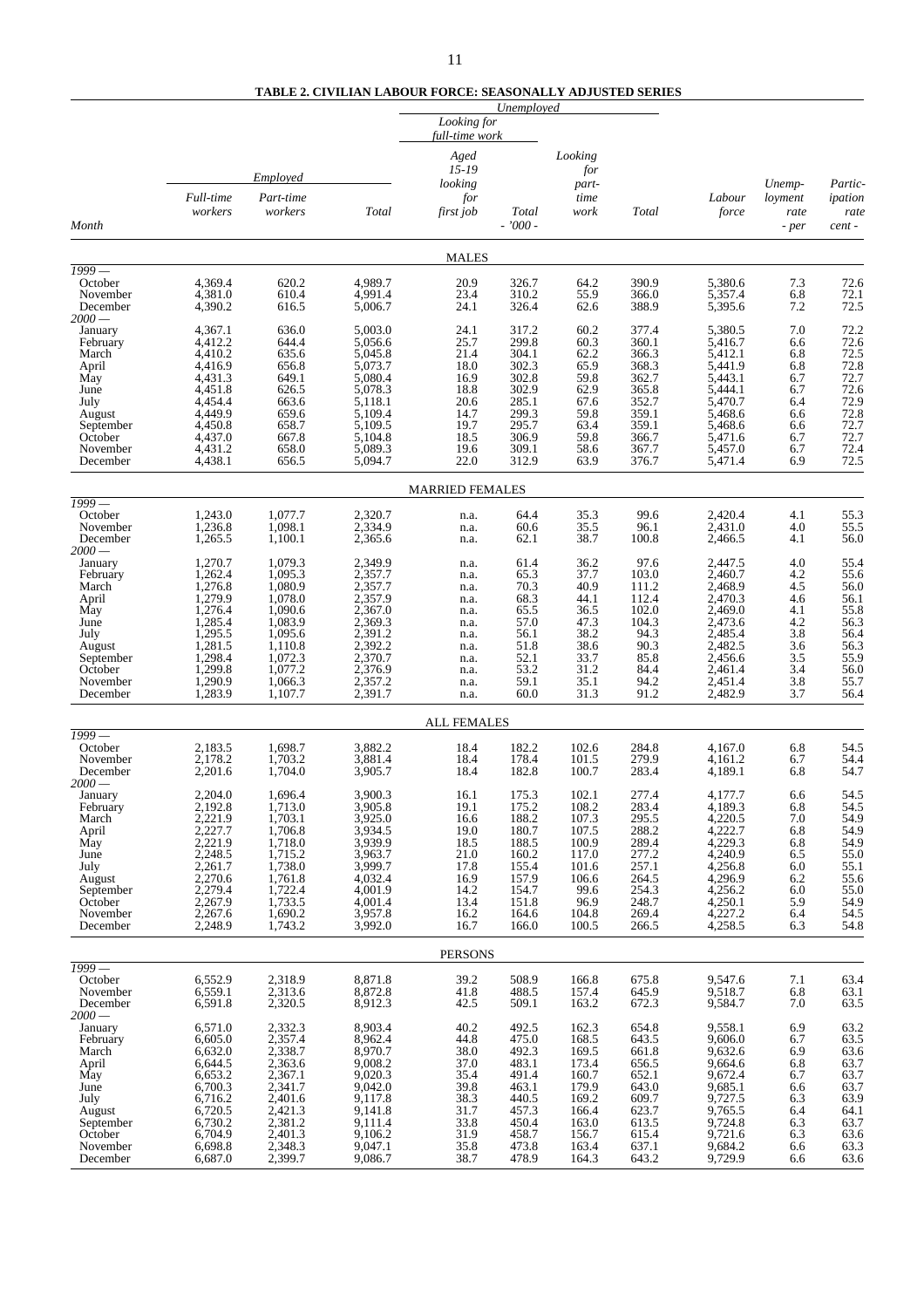**TABLE 3. CIVILIAN LABOUR FORCE: TREND SERIES**

|                            |                      |                      |                    |                                                               | Unemployed     |                         |                |                    |                 |                 |
|----------------------------|----------------------|----------------------|--------------------|---------------------------------------------------------------|----------------|-------------------------|----------------|--------------------|-----------------|-----------------|
| Month                      |                      | Employed             |                    | Looking for<br>full-time work<br>Aged<br>$15 - 19$<br>looking |                | Looking<br>for<br>part- |                |                    | Unemp-          | Partic-         |
|                            | Full-time<br>workers | Part-time<br>workers | Total              | for<br>first job                                              | <b>Total</b>   | time<br>work            | Total          | Labour<br>force    | loyment<br>rate | ipation<br>rate |
|                            |                      |                      |                    |                                                               | - '000 -       |                         |                |                    | - per           | cent -          |
|                            |                      |                      |                    | <b>MALES</b>                                                  |                |                         |                |                    |                 |                 |
| $\sqrt{1999}$ —<br>October | 4,375.5              | 615.8                | 4,991.3            | 22.2                                                          | 320.8          | 63.2                    | 384.0          | 5,375.3            | 7.1             | 72.5            |
| November<br>December       | 4,379.5<br>4,383.5   | 617.6<br>623.2       | 4,997.1<br>5,006.8 | 23.1<br>23.8                                                  | 319.7<br>317.0 | 61.9<br>60.9            | 381.6<br>377.9 | 5,378.8<br>5,384.7 | 7.1<br>7.0      | 72.4<br>72.4    |
| $2000-$                    | 4,389.6              | 630.5                | 5,020.1            | 23.7                                                          | 313.2          | 60.5                    | 373.6          | 5,393.7            | 6.9             | 72.4            |
| January<br>February        | 4,398.7              | 637.0                | 5,035.7            | 22.9                                                          | 308.9          | 61.0                    | 369.9          | 5,405.6            | 6.8             | 72.5            |
| March<br>April             | 4,410.2<br>4,422.8   | 642.0<br>645.1       | 5,052.2<br>5,067.9 | 21.6<br>20.0                                                  | 305.2<br>301.8 | 61.9<br>62.8            | 367.1<br>364.6 | 5,419.3<br>5,432.5 | 6.8<br>6.7      | 72.6<br>72.7    |
| May<br>June r              | 4,434.8<br>4,444.2   | 647.4<br>649.8       | 5,082.2<br>5,094.0 | 18.7<br>17.9                                                  | 298.9<br>296.9 | 63.3<br>63.4            | 362.2<br>360.3 | 5,444.4<br>5,454.2 | 6.7<br>6.6      | 72.7<br>72.8    |
| July r                     | 4,448.6              | 653.0                | 5,101.6            | 17.8                                                          | 296.6          | 63.1                    | 359.6          | 5,461.2            | 6.6             | 72.8            |
| August r<br>September r    | 4,448.8<br>4,446.2   | 656.5<br>659.3       | 5,105.3<br>5,105.6 | 18.1<br>18.6                                                  | 297.5<br>300.0 | 62.5<br>61.8            | 360.0<br>361.8 | 5,465.3<br>5,467.4 | 6.6<br>6.6      | 72.8<br>72.7    |
| October r<br>November r    | 4,442.5<br>4,438.8   | 661.1<br>662.0       | 5,103.6<br>5,100.7 | 19.1<br>19.8                                                  | 303.4<br>306.9 | 61.4<br>61.1            | 364.8<br>368.1 | 5,468.4<br>5,468.8 | 6.7<br>6.7      | 72.6<br>72.6    |
| December                   | 4,434.9              | 662.5                | 5,097.3            | 20.3                                                          | 310.4          | 60.8                    | 371.2          | 5,468.5            | 6.8             | 72.5            |
| $\sqrt{1999}$ —            |                      |                      |                    | <b>MARRIED FEMALES</b>                                        |                |                         |                |                    |                 |                 |
| October                    | 1,234.8              | 1,083.8              | 2,318.6            | n.a.                                                          | 62.8           | 36.2                    | 99.0           | 2,417.6            | 4.1             | 55.2            |
| November<br>December       | 1,245.8<br>1,256.2   | 1,089.2<br>1,091.2   | 2,335.0<br>2,347.4 | n.a.<br>n.a.                                                  | 63.0<br>63.5   | 36.3<br>36.8            | 99.3<br>100.3  | 2,434.3<br>2,447.8 | 4.1<br>4.1      | 55.4<br>55.6    |
| $2000-$<br>January         | 1,264.6              | 1,090.3              | 2,354.9            | n.a.                                                          | 64.6           | 37.7                    | 102.3          | 2.457.1            | 4.2             | 55.7            |
| February<br>March          | 1,270.5<br>1,274.8   | 1,087.6<br>1,085.5   | 2,358.2<br>2,360.3 | n.a.<br>n.a.                                                  | 65.7<br>66.4   | 38.9<br>40.3            | 104.6<br>106.7 | 2,462.8<br>2,467.0 | 4.2<br>4.3      | 55.8<br>55.9    |
| April                      | 1,278.2              | 1,085.6              | 2,363.8            | n.a.                                                          | 65.8           | 41.4                    | 107.2          | 2,470.9            | 4.3             | 56.0            |
| May<br>June r              | 1,281.5<br>1,285.2   | 1,087.8<br>1,089.8   | 2,369.3<br>2,375.0 | n.a.<br>n.a.                                                  | 63.4<br>59.8   | 41.7<br>41.1            | 105.0<br>100.8 | 2,474.4<br>2,475.9 | 4.2<br>4.1      | 56.1<br>56.2    |
| July r<br>August r         | 1,289.1<br>1,291.8   | 1,089.9<br>1,088.4   | 2,379.0<br>2,380.2 | n.a.<br>n.a.                                                  | 56.4<br>54.3   | 39.6<br>37.6            | 95.9<br>91.9   | 2,475.0<br>2,472.1 | 3.9<br>3.7      | 56.2<br>56.2    |
| September r                | 1,293.1              | 1,086.1              | 2,379.2            | n.a.                                                          | 54.0           | 35.6                    | 89.6           | 2,468.8            | 3.6             | 56.1            |
| October r<br>November r    | 1,293.1<br>1,292.0   | 1,084.2<br>1,083.6   | 2,377.3<br>2,375.6 | n.a.<br>n.a.                                                  | 54.7<br>55.8   | 33.9<br>32.6            | 88.6<br>88.4   | 2,465.9<br>2,464.0 | 3.6<br>3.6      | 56.1<br>56.0    |
| December                   | 1,291.0              | 1,084.3              | 2,375.3            | n.a.                                                          | 57.5           | 31.1                    | 88.6           | 2,463.9            | 3.6             | 56.0            |
|                            |                      |                      |                    | <b>ALL FEMALES</b>                                            |                |                         |                |                    |                 |                 |
| $1999-$<br>October         | 2,171.6              | 1,696.9              | 3,868.5            | 19.1                                                          | 180.6          | 105.5                   | 286.1          | 4,154.6            | 6.9             | 54.4            |
| November<br>December       | 2,182.2<br>2,192.2   | 1,701.2<br>1,703.2   | 3,883.4<br>3,895.4 | 18.6<br>18.0                                                  | 180.4<br>180.3 | 103.8<br>102.9          | 284.1<br>283.3 | 4,167.5<br>4,178.7 | 6.8<br>6.8      | 54.5<br>54.5    |
| $2000-$<br>January         | 2,200.6              | 1,703.9              | 3,904.6            | 17.7                                                          | 180.9          | 103.3                   | 284.2          | 4,188.8            | 6.8             | 54.6            |
| February                   | 2,207.5              | 1,704.3              | 3,911.8            | 17.7                                                          | 181.5          | 104.6                   | 286.1          | 4,197.9            | 6.8             | 54.7            |
| March<br>April             | 2,214.6<br>2,223.8   | 1,706.4<br>1,711.2   | 3,921.0<br>3,935.0 | 18.2<br>18.7                                                  | 181.4<br>179.5 | 106.2<br>107.5          | 287.6<br>287.0 | 4,208.7<br>4,222.0 | 6.8<br>6.8      | 54.7<br>54.9    |
| May<br>June r              | 2,235.2<br>2,247.7   | 1,719.1<br>1,726.9   | 3,954.3<br>3,974.6 | 18.9<br>18.5                                                  | 174.8<br>168.3 | 107.7<br>106.9          | 282.5<br>275.3 | 4,236.8<br>4,249.9 | 6.7<br>6.5      | 55.0<br>55.1    |
| July r                     | 2,258.7              | 1,732.0              | 3,990.7            | 17.7                                                          | 162.0          | 105.5                   | 267.5          | 4,258.2            | 6.3             | 55.1            |
| August r<br>September r    | 2,265.7<br>2,269.0   | 1,733.5<br>1,731.8   | 3,999.2<br>4,000.8 | 16.7<br>15.8                                                  | 157.7<br>156.4 | 103.9<br>102.4          | 261.6<br>258.9 | 4,260.9<br>4,259.7 | 6.1<br>6.1      | 55.1<br>55.0    |
| October r<br>November r    | 2,269.2<br>2,267.4   | 1,728.5<br>1,725.3   | 3,997.7<br>3,992.7 | 15.3<br>15.0                                                  | 157.1<br>158.6 | 101.3<br>100.5          | 258.4<br>259.1 | 4,256.1<br>4,251.8 | 6.1<br>6.1      | 54.9<br>54.8    |
| December                   | 2,263.3              | 1,722.7              | 3,986.0            | 14.9                                                          | 161.8          | 99.5                    | 261.3          | 4,247.3            | 6.2             | 54.7            |
|                            |                      |                      |                    | <b>PERSONS</b>                                                |                |                         |                |                    |                 |                 |
| $1999-$<br>October         | 6,547.1              | 2,312.7              | 8,859.8            | 41.3                                                          | 501.4          | 168.7                   | 670.1          | 9,529.9            | 7.0             | 63.3            |
| November<br>December       | 6,561.7<br>6,575.7   | 2,318.8<br>2,326.5   | 8,880.5<br>8,902.2 | 41.7<br>41.8                                                  | 500.1<br>497.3 | 165.7<br>163.8          | 665.8<br>661.2 | 9,546.3<br>9,563.4 | 7.0<br>6.9      | 63.3<br>63.3    |
| $2000-$                    |                      |                      |                    |                                                               |                |                         |                |                    |                 |                 |
| January<br>February        | 6,590.3<br>6,606.2   | 2,334.4<br>2,341.3   | 8,924.7<br>8,947.5 | 41.3<br>40.6                                                  | 494.0<br>490.4 | 163.8<br>165.6          | 657.8<br>656.0 | 9,582.5<br>9,603.5 | 6.9<br>6.8      | 63.4<br>63.4    |
| March<br>April             | 6,624.8<br>6,646.6   | 2,348.4<br>2,356.4   | 8,973.2<br>9,002.9 | 39.7<br>38.7                                                  | 486.6<br>481.3 | 168.1<br>170.3          | 654.7<br>651.5 | 9,628.0<br>9,654.5 | 6.8<br>6.7      | 63.5<br>63.6    |
| May<br>June r              | 6,670.1<br>6,691.9   | 2,366.5<br>2,376.7   | 9,036.5<br>9,068.6 | 37.6<br>36.5                                                  | 473.7<br>465.2 | 171.0<br>170.3          | 644.7<br>635.5 | 9,681.3<br>9,704.1 | 6.7<br>6.5      | 63.7            |
| July r                     | 6,707.3              | 2,385.0              | 9,092.3            | 35.5                                                          | 458.5          | 168.6                   | 627.1          | 9,719.4            | 6.5             | 63.8            |
| August r<br>September r    | 6,714.5<br>6,715.3   | 2,390.0<br>2,391.1   | 9,104.5<br>9,106.4 | 34.8<br>34.4                                                  | 455.3<br>456.4 | 166.4<br>164.3          | 621.6<br>620.7 | 9,726.2<br>9,727.1 | 6.4<br>6.4      | 63.8<br>63.7    |
| October r<br>November r    | 6,711.7<br>6,706.2   | 2,389.6<br>2,387.2   | 9,101.3<br>9,093.4 | 34.4<br>34.8                                                  | 460.5<br>465.6 | 162.6<br>161.6          | 623.1<br>627.2 | 9,724.5<br>9,720.6 | 6.4<br>6.5      | 63.7<br>63.6    |
| December                   | 6,698.2              | 2,385.2              | 9,083.4            | 35.2                                                          | 472.2          | 160.3                   | 632.5          | 9,715.8            | 6.5             | 63.5            |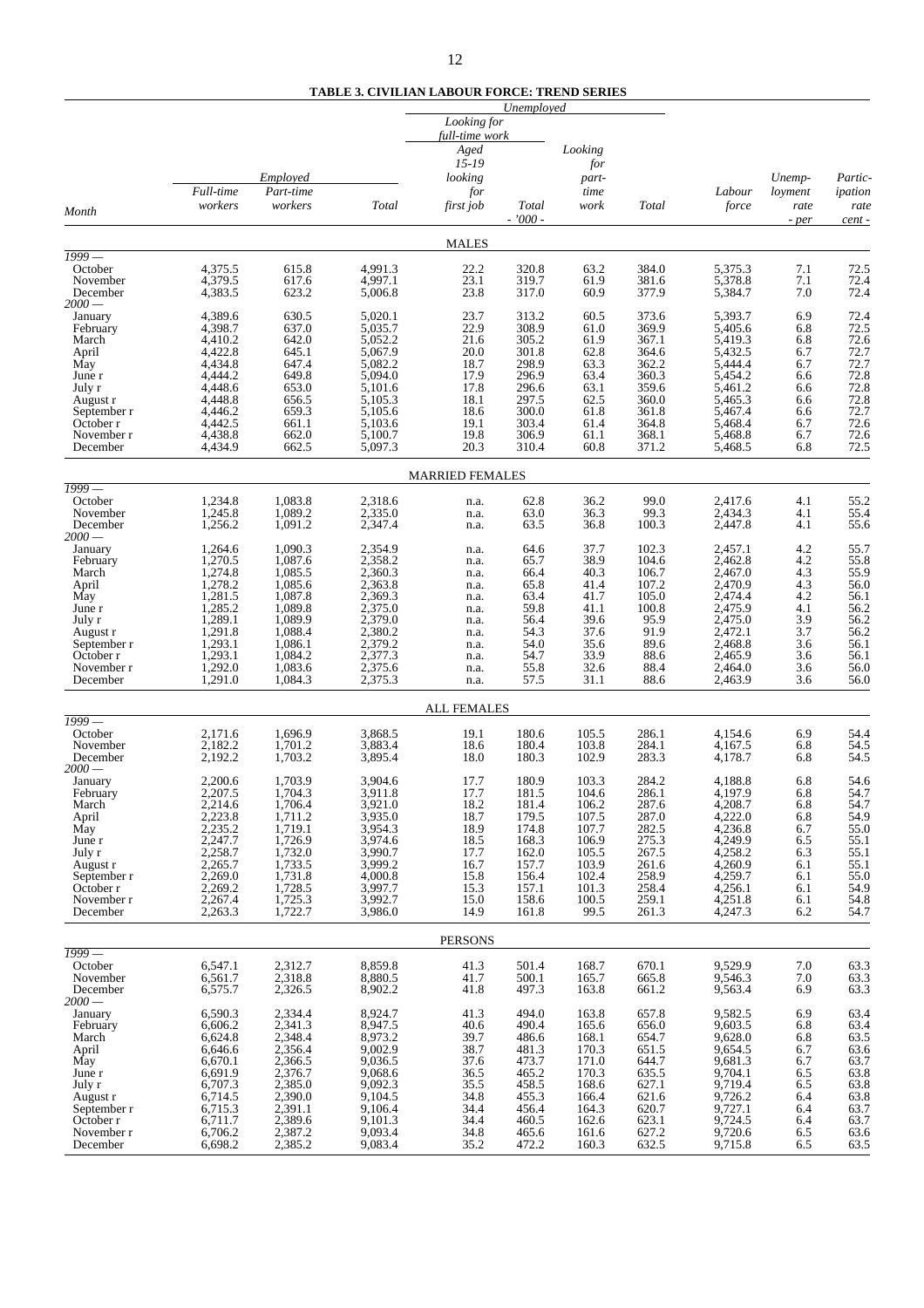#### **TABLE 4. LABOUR FORCE STATUS OF THE CIVILIAN POPULATION AGED 15 AND OVER: MARITAL STATUS, DECEMBER 2000**

|             |                      |                                  |         |                                   | Unemployed                                     |       |                 |                           | Civilian<br>popula-         |                           |                                            |
|-------------|----------------------|----------------------------------|---------|-----------------------------------|------------------------------------------------|-------|-----------------|---------------------------|-----------------------------|---------------------------|--------------------------------------------|
|             | Full-time<br>workers | Employed<br>Part-time<br>workers | Total   | Looking<br>for full-<br>time work | Looking<br>for part-<br>time work<br>$-7000 -$ | Total | Labour<br>force | Not in<br>labour<br>force | tion<br>aged 15<br>and over | Unemp-<br>loyment<br>rate | Partici-<br>pation<br>rate<br>- per cent - |
|             |                      |                                  |         |                                   |                                                |       |                 |                           |                             |                           |                                            |
| Males       | 4.510.6              | 657.9                            | 5.168.6 | 308.3                             | 67.2                                           | 375.5 | 5.544.0         | 2,002.3                   | 7,546.3                     | 6.8                       | 73.5                                       |
| Married     | 3.054.7              | 247.6                            | 3.302.3 | 116.7                             | 11.0                                           | 127.7 | 3.430.1         | 1.145.9                   | 4.576.0                     | 3.7                       | 75.0                                       |
| Not married | 1,455.9              | 410.3                            | 1,866.2 | 191.6                             | 56.2                                           | 247.8 | 2.114.0         | 856.4                     | 2,970.3                     | 11.7                      | 71.2                                       |
| Females     | 2.313.3              | 1.742.7                          | 4.055.9 | 167.6                             | 94.5                                           | 262.1 | 4.318.1         | 3.445.9                   | 7.764.0                     | 6.1                       | 55.6                                       |
| Married     | 1.308.0              | 1.089.5                          | 2.397.5 | 56.1                              | 27.1                                           | 83.3  | 2.480.8         | 1.921.6                   | 4.402.4                     | 3.4                       | 56.4                                       |
| Not married | 1,005.2              | 653.1                            | 1,658.4 | 111.5                             | 67.4                                           | 178.9 | 1,837.3         | 1,524.3                   | 3,361.6                     | 9.7                       | 54.7                                       |
| Persons     | 6,823.9              | 2,400.6                          | 9,224.5 | 475.9                             | 161.7                                          | 637.6 | 9,862.1         | 5,448.2                   | 15,310.3                    | 6.5                       | 64.4                                       |

#### **TABLE 5. LABOUR FORCE STATUS OF THE CIVILIAN POPULATION AGED 15 AND OVER: STATES AND TERRITORIES, DECEMBER 2000**

|                           |           |           |         |           |                           |       |         |         | Civilian |             |          |
|---------------------------|-----------|-----------|---------|-----------|---------------------------|-------|---------|---------|----------|-------------|----------|
|                           |           |           |         |           | Unemployed                |       |         |         | popula-  |             |          |
|                           |           | Employed  |         | Looking   | Looking                   |       |         | Not in  | tion     | Unemp-      | Partici- |
| State or                  | Full-time | Part-time |         | for full- | for part-                 |       | Labour  | labour  | aged 15  | loyment     | pation   |
| Territory                 | workers   | workers   | Total   | time work | time work                 | Total | force   | force   | and over | rate        | rate     |
|                           |           |           |         |           | $-7000 -$<br><b>MALES</b> |       |         |         |          | - percent - |          |
|                           |           |           |         |           |                           |       |         |         |          |             |          |
| <b>New South Wales</b>    | 1,512.9   | 214.2     | 1.727.2 | 94.4      | 19.0                      | 113.4 | 1.840.5 | 708.9   | 2.549.4  | 6.2         | 72.2     |
| Victoria                  | 1,150.6   | 166.2     | 1,316.8 | 68.3      | 20.1                      | 88.4  | 1,405.2 | 477.9   | 1,883.1  | 6.3         | 74.6     |
| Oueensland                | 835.7     | 120.1     | 955.8   | 66.8      | 15.0                      | 81.8  | 1,037.6 | 362.5   | 1,400.1  | 7.9         | 74.1     |
| South Australia           | 328.7     | 50.6      | 379.2   | 28.1      | 5.0                       | 33.2  | 412.4   | 179.1   | 591.5    | 8.0         | 69.7     |
| Western Australia         | 465.3     | 67.9      | 533.2   | 31.7      | 5.3                       | 37.0  | 570.2   | 178.4   | 748.6    | 6.5         | 76.2     |
| Tasmania                  | 97.5      | 17.4      | 114.8   | 11.0      | 1.4                       | 12.4  | 127.3   | 53.6    | 180.8    | 9.8         | 70.4     |
| Northern Territory        | 44.0      | 8.0       | 52.1    | 3.9       | $*0.6$                    | 4.4   | 56.5    | 17.3    | 73.8     | 7.9         | 76.5     |
| <b>Australian Capital</b> |           |           |         |           |                           |       |         |         |          |             |          |
| Territory                 | 75.9      | 13.6      | 89.5    | 4.0       | $*0.8$                    | 4.8   | 94.3    | 24.6    | 118.9    | 5.1         | 79.3     |
| Australia                 | 4,510.6   | 657.9     | 5,168.6 | 308.3     | 67.2                      | 375.5 | 5,544.0 | 2,002.3 | 7.546.3  | 6.8         | 73.5     |
|                           |           |           |         |           | <b>FEMALES</b>            |       |         |         |          |             |          |
|                           |           |           |         |           |                           |       |         |         |          |             |          |
| New South Wales           | 799.2     | 545.0     | 1,344.3 | 53.4      | 22.9                      | 76.2  | 1,420.5 | 1,205.9 | 2,626.4  | 5.4         | 54.1     |
| Victoria                  | 577.7     | 434.2     | 1,012.0 | 33.9      | 25.9                      | 59.8  | 1,071.8 | 888.5   | 1,960.3  | 5.6         | 54.7     |
| Oueensland                | 422.8     | 336.4     | 759.1   | 43.4      | 26.0                      | 69.3  | 828.5   | 599.8   | 1,428.3  | 8.4         | 58.0     |
| South Australia           | 159.3     | 142.6     | 301.9   | 13.0      | 8.0                       | 21.0  | 322.9   | 293.9   | 616.9    | 6.5         | 52.4     |
| Western Australia         | 230.2     | 193.0     | 423.2   | 15.5      | 8.1                       | 23.6  | 446.8   | 302.6   | 749.4    | 5.3         | 59.6     |
| Tasmania                  | 43.9      | 48.3      | 92.2    | 4.5       | 2.5                       | 7.0   | 99.2    | 91.7    | 190.9    | 7.1         | 52.0     |
| Northern Territory        | 28.6      | 13.4      | 41.9    | 1.9       | $*0.2$                    | 2.1   | 44.0    | 23.5    | 67.5     | 4.8         | 65.2     |
| Australian Capital        |           |           |         |           |                           |       |         |         |          |             |          |
| Territory                 | 51.6      | 29.8      | 81.3    | 1.9       | 1.1                       | 3.0   | 84.3    | 40.0    | 124.3    | 3.5         | 67.8     |
| Australia                 | 2,313.3   | 1,742.7   | 4,055.9 | 167.6     | 94.5                      | 262.1 | 4,318.1 | 3,445.9 | 7,764.0  | 6.1         | 55.6     |
|                           |           |           |         |           | <b>PERSONS</b>            |       |         |         |          |             |          |
| <b>New South Wales</b>    | 2,312.2   | 759.3     | 3,071.4 | 147.8     | 41.8                      | 189.6 | 3,261.0 | 1,914.8 | 5,175.8  | 5.8         | 63.0     |
| Victoria                  | 1,728.3   | 600.4     | 2,328.7 | 102.3     | 46.0                      | 148.2 | 2,477.0 | 1,366.4 | 3,843.4  | 6.0         | 64.4     |
| Oueensland                | 1,258.5   | 456.5     | 1,715.0 | 110.2     | 40.9                      | 151.1 | 1,866.1 | 962.3   | 2,828.4  | 8.1         | 66.0     |
| South Australia           | 488.0     | 193.2     | 681.2   | 41.2      | 13.0                      | 54.2  | 735.3   | 473.1   | 1,208.4  | 7.4         | 60.9     |
| Western Australia         | 695.5     | 260.9     | 956.4   | 47.3      | 13.4                      | 60.7  | 1,017.1 | 481.0   | 1,498.0  | 6.0         | 67.9     |
| Tasmania                  | 141.3     | 65.7      | 207.0   | 15.5      | 3.9                       | 19.5  | 226.5   | 145.3   | 371.8    | 8.6         | 60.9     |
| Northern Territory        | 72.6      | 21.4      | 94.0    | 5.7       | $*0.8$                    | 6.5   | 100.5   | 40.8    | 141.3    | 6.5         | 71.1     |
| Australian Capital        |           |           |         |           |                           |       |         |         |          |             |          |
| Territory                 | 127.4     | 43.4      | 170.8   | 5.9       | 1.9                       | 7.8   | 178.6   | 64.6    | 243.2    | 4.4         | 73.4     |
| Australia                 | 6,823.9   | 2,400.6   | 9,224.5 | 475.9     | 161.7                     | 637.6 | 9,862.1 | 5,448.2 | 15,310.3 | 6.5         | 64.4     |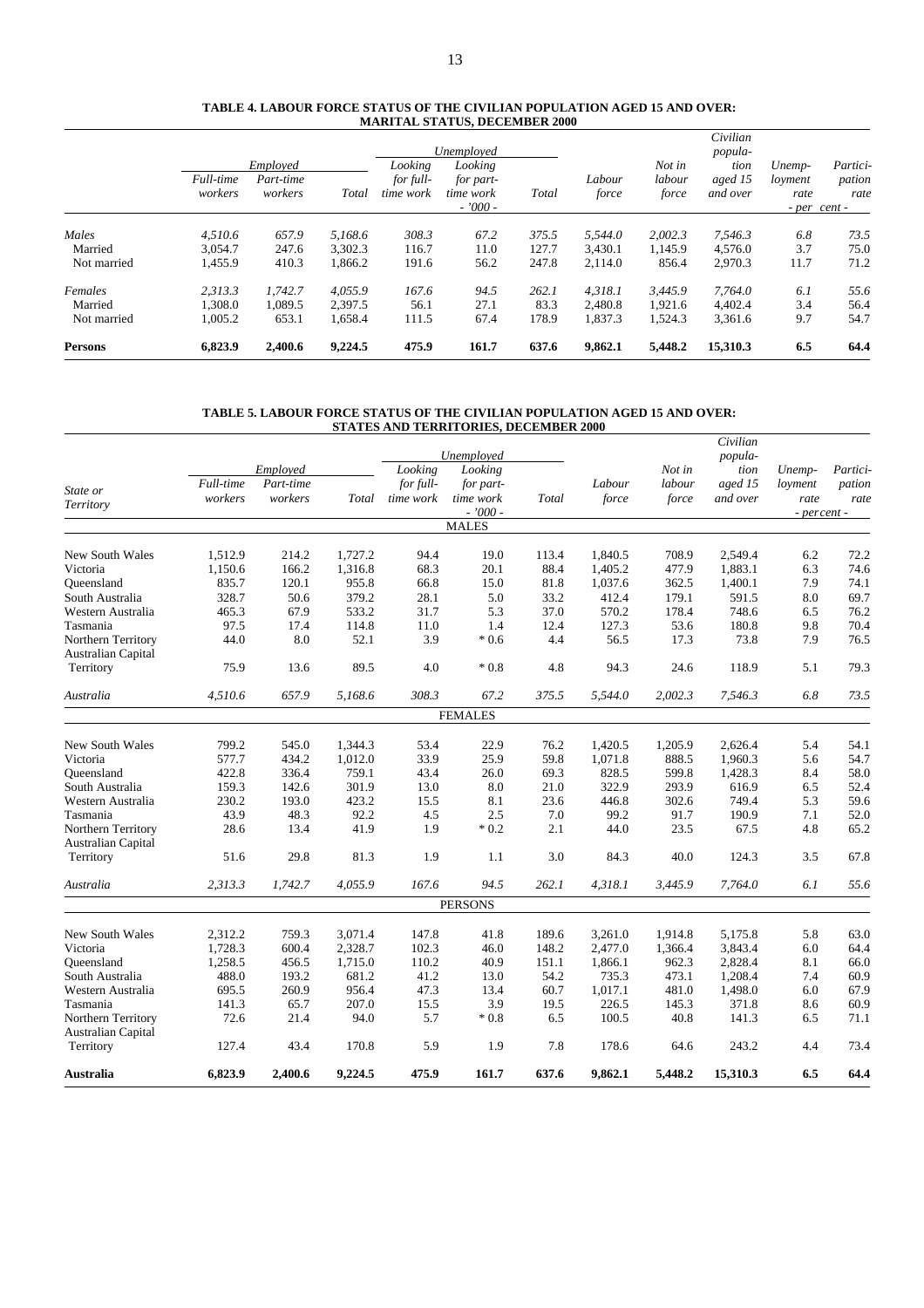#### **TABLE 6. LABOUR FORCE STATUS OF THE CIVILIAN POPULATION AGED 15 AND OVER: STATE CAPITAL CITIES, DECEMBER 2000**

|                 |                       |         |                      |                      |       |         |         | Civilian        |                   |                    |
|-----------------|-----------------------|---------|----------------------|----------------------|-------|---------|---------|-----------------|-------------------|--------------------|
|                 |                       |         |                      | Unemployed           |       |         | Not in  | popula-         |                   |                    |
|                 | Employed<br>Full-time |         | Looking<br>for full- | Looking<br>for part- |       | Labour  | labour  | tion<br>aged 15 | Unemp-<br>loyment | Partici-<br>pation |
|                 | workers               | Total   | time work            | time work            | Total | force   | force   | and over        | rate              | rate               |
| Capital city    |                       |         |                      | $-7000 -$            |       |         |         |                 | - per             | cent -             |
|                 |                       |         |                      | <b>MALES</b>         |       |         |         |                 |                   |                    |
| Sydney          | 1.009.2               | 1,140.0 | 50.1                 | 9.8                  | 59.9  | 1.199.9 | 418.2   | 1,618.1         | 5.0               | 74.2               |
| Melbourne       | 846.0                 | 966.3   | 45.7                 | 16.6                 | 62.3  | 1.028.7 | 344.7   | 1,373.4         | 6.1               | 74.9               |
| <b>Brisbane</b> | 381.5                 | 441.4   | 26.9                 | 8.0                  | 34.9  | 476.3   | 162.7   | 639.0           | 7.3               | 74.5               |
| Adelaide        | 235.2                 | 274.8   | 22.5                 | 3.9                  | 26.4  | 301.2   | 132.3   | 433.5           | 8.8               | 69.5               |
| Perth           | 332.9                 | 384.8   | 23.9                 | 4.9                  | 28.8  | 413.6   | 135.3   | 548.9           | 7.0               | 75.4               |
| Hobart          | 38.7                  | 45.8    | 4.7                  | 0.6                  | 5.2   | 51.0    | 23.3    | 74.3            | 10.2              | 68.7               |
| Total           | 2.843.6               | 3,253.1 | 173.8                | 43.8                 | 217.6 | 3,470.7 | 1,216.5 | 4,687.2         | 6.3               | 74.0               |
|                 |                       |         |                      | <b>FEMALES</b>       |       |         |         |                 |                   |                    |
| Sydney          | 562.3                 | 893.2   | 30.2                 | 12.6                 | 42.9  | 936.1   | 738.1   | 1,674.2         | 4.6               | 55.9               |
| Melbourne       | 447.8                 | 756.0   | 22.4                 | 18.5                 | 40.9  | 796.9   | 639.8   | 1,436.7         | 5.1               | 55.5               |
| <b>Brisbane</b> | 205.9                 | 360.4   | 18.7                 | 12.4                 | 31.1  | 391.5   | 275.1   | 666.6           | 8.0               | 58.7               |
| Adelaide        | 121.4                 | 227.2   | 10.0                 | 6.2                  | 16.2  | 243.4   | 217.9   | 461.3           | 6.7               | 52.8               |
| Perth           | 176.2                 | 320.0   | 11.7                 | 6.7                  | 18.4  | 338.3   | 227.7   | 566.0           | 5.4               | 59.8               |
| Hobart          | 20.9                  | 39.9    | 1.9                  | 1.2                  | 3.1   | 42.9    | 37.8    | 80.8            | 7.2               | 53.2               |
| Total           | 1,534.5               | 2,596.7 | 94.9                 | 57.6                 | 152.6 | 2,749.3 | 2,136.4 | 4,885.7         | 5.5               | 56.3               |
|                 |                       |         |                      | <b>PERSONS</b>       |       |         |         |                 |                   |                    |
| Sydney          | 1,571.5               | 2,033.2 | 80.3                 | 22.5                 | 102.8 | 2,136.0 | 1,156.3 | 3,292.3         | 4.8               | 64.9               |
| Melbourne       | 1,293.8               | 1,722.3 | 68.1                 | 35.1                 | 103.2 | 1,825.6 | 984.5   | 2,810.1         | 5.7               | 65.0               |
| <b>Brisbane</b> | 587.4                 | 801.8   | 45.6                 | 20.4                 | 66.1  | 867.9   | 437.8   | 1,305.7         | 7.6               | 66.5               |
| Adelaide        | 356.6                 | 502.1   | 32.5                 | 10.1                 | 42.6  | 544.6   | 350.2   | 894.8           | 7.8               | 60.9               |
| Perth           | 509.1                 | 704.8   | 35.5                 | 11.7                 | 47.2  | 752.0   | 363.0   | 1,114.9         | 6.3               | 67.4               |
| Hobart          | 59.7                  | 85.7    | 6.5                  | 1.8                  | 8.3   | 94.0    | 61.1    | 155.1           | 8.8               | 60.6               |
| <b>Total</b>    | 4,378.1               | 5,849.8 | 268.7                | 101.5                | 370.2 | 6,220.0 | 3,352.9 | 9,572.9         | 6.0               | 65.0               |

#### **TABLE 7. LABOUR FORCE STATUS OF THE CIVILIAN POPULATION AGED 15 AND OVER: AUSTRALIAN CAPITAL TERRITORY, DECEMBER 2000**

|                                          |        |                  |       |           | Persons              |                      |       |
|------------------------------------------|--------|------------------|-------|-----------|----------------------|----------------------|-------|
|                                          |        |                  |       |           |                      | Aged                 |       |
|                                          |        | Females          |       | Aged      | Aged                 | $25$ and             |       |
|                                          | Males  | Married          | Total | $15 - 19$ | $20 - 24$            | over                 | Total |
|                                          |        | $-7000-$         |       |           |                      |                      |       |
| Employed                                 | 89.5   | 48.1             | 81.3  | 14.3      | 21.3                 | 135.1                | 170.8 |
| Full-time workers                        | 75.9   | 30.7             | 51.6  | 3.1       | 14.3                 | 110.0                | 127.4 |
| Part-time workers                        | 13.6   | 17.4             | 29.8  | 11.2      | 7.0                  | 25.2                 | 43.4  |
| Unemployed                               | 4.8    | $*0.7$           | 3.0   | 1.5       | 1.5                  | 4.7                  | 7.8   |
| Looking for full-time work               | 4.0    | $*0.6$           | 1.9   | $*0.6$    | 1.3                  | 4.0                  | 5.9   |
| Looking for part-time work               | $*0.8$ | $*0.2$           | 1.1   | $*0.9$    | $*0.3$               | $*0.7$               | 1.9   |
| Labour force                             | 94.3   | 48.9             | 84.3  | 15.8      | 22.9                 | 139.9                | 178.6 |
| Not in labour force.                     | 24.6   | 21.8             | 40.0  | 8.1       | 3.7                  | 52.8                 | 64.6  |
| Aged 15-19 attending school              | 3.3    | $*0.0*$          | 2.7   | 6.0       | $\ddot{\phantom{0}}$ | $\ddot{\phantom{0}}$ | 6.0   |
| Civilian population                      | 118.9  | 70.7             | 124.3 | 23.9      | 26.6                 | 192.7                | 243.2 |
|                                          |        | $-$ per cent $-$ |       |           |                      |                      |       |
| Unemployment rate                        | 5.1    | $*1.5$           | 3.5   | 9.6       | 6.8                  | 3.4                  | 4.4   |
| Looking for full-time work               | 5.0    | $*1.8$           | 3.6   | $*16.6$   | 8.2                  | 3.5                  | 4.4   |
| Participation rate                       | 79.3   | 69.1             | 67.8  | 66.2      | 86.1                 | 72.6                 | 73.4  |
| Employment/population ratio              | 75.3   | 68.1             | 65.4  | 59.8      | 80.3                 | 70.1                 | 70.2  |
|                                          |        | $-$ number $-$   |       |           |                      |                      |       |
| Average weekly hours worked              |        |                  |       |           |                      |                      |       |
| by employed persons                      | 38.7   | 30.3             | 29.6  | 17.6      | 32.5                 | 36.4                 | 34.4  |
| Average duration of unemployment (weeks) | 73.4   | $*21.1$          | 36.2  | $*25.8$   | $*7.9$               | 86.6                 | 59.2  |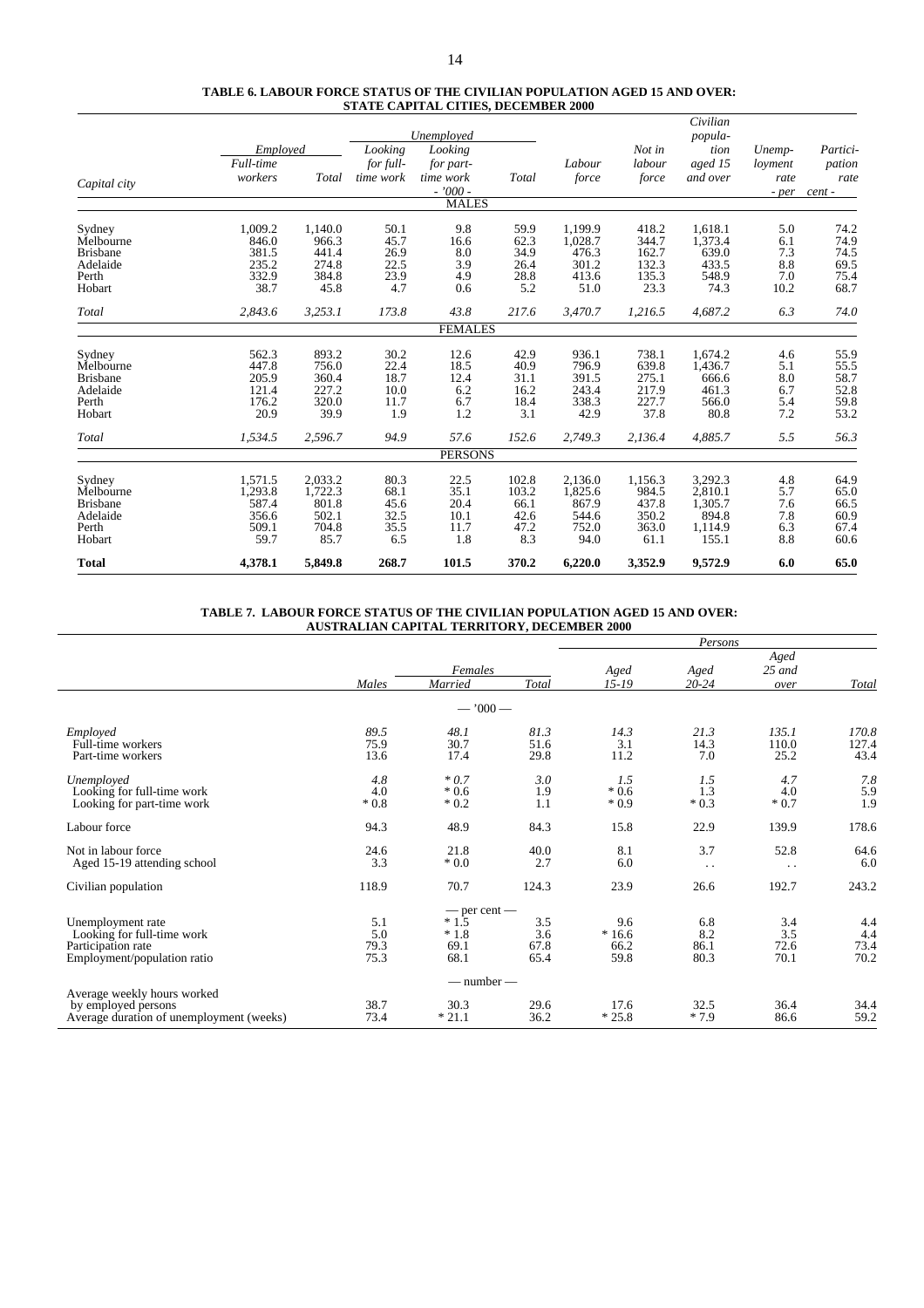| Employed<br>Employed<br>Partic<br>Unemp-<br>Partic<br>Unemp-<br>Partic<br>Employed<br>Unemp-<br>Full-time<br>Full-time<br>Full-time<br>ipation<br>Labour loyment<br>ipation<br>Labour loyment<br>Unemp-<br>Labour loyment<br>Unemp-<br>Unemp-<br>ipation<br>workers<br>Total<br>Total<br>Total<br>loyed<br>force<br>workers<br>loyed<br>force<br>rate<br>workers<br>loved<br>force<br>rate<br>rate<br>rate<br>rate<br>rate<br>Month<br>$-7000 -$<br>$-7000 -$<br>$-7000 -$<br>- per cent -<br>- per cent -<br>- per cent -<br><b>NEW SOUTH WALES</b><br>$1999-$<br>61.9<br>1,499.2 1,689.0<br>110.2 1,799.3<br>71.8<br>757.5 1,277.9<br>79.8 1,357.7<br>2,256.7 2,967.0<br>190.0 3,157.0<br>October<br>5.9<br>52.4<br>6.0<br>6.1<br>1,502.4 1,686.4<br>97.0 1.783.4<br>71.0<br>755.5 1,274.1<br>79.9 1,354.0<br>5.9<br>52.2<br>2,257.9<br>2,960.5<br>176.9 3,137.4<br>5.6<br>61.5<br>November<br>5.4<br>6.5<br>768.1 1,283.2<br>52.5<br>2,273.4 2,971.5<br>62.0<br>1,505.3 1,688.3<br>118.2 1,806.6<br>71.8<br>81.7 1,364.9<br>6.0<br>199.9 3,171.5<br>6.3<br>December<br>$2000 -$<br>111.5 1,797.5<br>774.1 1,288.0<br>78.0 1,366.0<br>52.5<br>2,269.9 2,974.0<br>61.8<br>1,495.8 1,685.9<br>6.2<br>71.4<br>5.7<br>189.5 3,163.4<br>6.0<br>January<br>1,503.5 1,701.9<br>103.3 1,805.2<br>71.6<br>761.0 1,302.6<br>83.1 1,385.7<br>53.2<br>62.3<br>5.7<br>6.0<br>2,264.5 3,004.5<br>186.4 3,190.8<br>5.8<br>February<br>1,497.8 1,701.6<br>53.6<br>193.3 3,207.2<br>62.5<br>109.7 1,811.2<br>71.8<br>777.8<br>1,312.3<br>83.7 1,396.0<br>2,275.7 3,013.9<br>6.0<br>March<br>6.1<br>6.0<br>102.7 1,818.3<br>71.9<br>795.0 1,322.7<br>79.0 1,401.7<br>53.7<br>2,302.5 3,038.2<br>181.8 3,220.0<br>62.7<br>April<br>1,507.5 1,715.6<br>5.6<br>5.6<br>5.6<br>1,514.2 1,724.1<br>100.9 1,825.0<br>5.5<br>72.1<br>796.6 1,329.3<br>84.2 1,413.5<br>54.1<br>185.1<br>3,238.5<br>5.7<br>63.0<br>6.0<br>2,310.8 3,053.4<br>May<br>1,525.0 1,721.3<br>104.4 1,825.7<br>72.0<br>789.5 1,317.1<br>83.5 1,400.6<br>53.6<br>187.9 3,226.3<br>5.8<br>62.7<br>5.7<br>6.0<br>2,314.5 3,038.4<br>June<br>62.7<br>107.9 1,833.6<br>5.9<br>72.3<br>802.3 1,334.5<br>65.5 1,400.0<br>53.5<br>173.4 3,233.6<br>5.4<br>1,518.7 1,725.8<br>4.7<br>2,321.0 3,060.2<br>July<br>1,519.5 1,718.6<br>101.0 1,819.6<br>5.6<br>71.6<br>805.7 1,351.7<br>77.6 1,429.3<br>5.4<br>54.6<br>2,325.2<br>3,070.3<br>178.6 3,248.9<br>5.5<br>63.0<br>August<br>1,507.5 1,726.0<br>104.1 1,830.0<br>798.6 1,333.7<br>72.7 1,406.5<br>62.7<br>September<br>5.7<br>71.9<br>5.2<br>53.6<br>2,306.0 3,059.7<br>176.8 3,236.5<br>5.5<br>70.2 1,390.7<br>53.0<br>5.5<br>62.2<br>October<br>1,500.3 1,719.9<br>106.1 1,826.0<br>5.8<br>71.7<br>774.7 1,320.6<br>5.0<br>2,275.0 3,040.5<br>176.2 3,216.7<br>November<br>1.492.5 1.704.9<br>106.8 1,811.6<br>5.9<br>71.1<br>786.8 1,308.9<br>78.7 1,387.6<br>5.7<br>52.9<br>2,279.3 3,013.8<br>185.4 3,199.2<br>5.8<br>61.9<br>53.2<br>1,488.4 1,704.3<br>115.5 1,819.9<br>6.3<br>71.4<br>778.4 1,319.5<br>77.0 1,396.5<br>5.5<br>2,266.8 3,023.9<br>192.5 3,216.4<br>6.0<br>62.1<br>December<br><b>VICTORIA</b><br>1,078.3 1,242.1<br>91.9 1,334.0<br>973.4<br>1,614.8 2,215.5<br>164.3 2,379.8<br>63.0<br>October<br>72.2<br>536.5<br>72.4 1,045.8<br>6.9<br>54.2<br>6.9<br>6.9<br>1.072.6 1.230.9<br>93.4 1.324.3<br>972.2<br>1.042.1<br>54.0<br>1.613.7 2.203.1<br>November<br>7.1<br>71.6<br>541.1<br>69.9<br>6.7<br>163.3 2,366.4<br>6.9<br>62.6<br>95.0 1,339.2<br>7.1<br>72.3<br>552.9<br>981.1<br>1,634.5 2,225.2<br>6.9<br>63.1<br>December<br>1,081.6 1,244.1<br>70.4 1,051.4<br>6.7<br>54.4<br>165.4 2,390.6<br>87.3 1,327.4<br>1,626.3 2,212.3<br>1,077.4 1,240.1<br>71.5<br>548.9<br>972.2<br>73.9 1.046.1<br>54.1<br>161.2 2,373.6<br>6.8<br>62.6<br>6.6<br>7.1<br>January<br>83.3 1.339.3<br>1,095.9 1,255.9<br>6.2<br>72.1<br>544.1<br>976.7<br>74.4 1.051.1<br>7.1<br>54.3<br>1,639.9 2,232.6<br>157.8 2,390.4<br>6.6<br>63.0<br>February<br>1,088.3 1,248.6<br>89.5 1,338.1<br>552.9<br>985.6<br>54.7<br>1,641.2 2,234.3<br>165.3 2,399.5<br>63.2<br>March<br>6.7<br>71.9<br>75.8 1,061.4<br>7.1<br>6.9<br>72.3<br>977.1<br>73.3 1,050.4<br>165.4 2,397.5<br>63.0<br>1,084.1 1,255.0<br>92.1 1,347.1<br>6.8<br>546.4<br>7.0<br>54.1<br>1,630.5 2,232.0<br>6.9<br>April<br>92.4 1.343.1<br>992.5<br>73.7<br>1,638.6 2,243.2<br>1,088.5 1,250.7<br>6.9<br>72.0<br>550.1<br>1.066.2<br>54.9<br>2.409.4<br>6.9<br>63.3<br>May<br>6.9<br>166.1<br>1,094.2 1,258.6<br>85.8 1,344.4<br>72.0<br>567.2<br>1,004.4<br>70.9 1,075.3<br>55.3<br>1,661.3 2,263.0<br>6.5<br>63.5<br>6.4<br>156.7 2,419.7<br>June<br>6.6<br>1,113.0 1,281.9<br>79.8 1,361.7<br>72.9<br>72.2 1,083.0<br>6.2<br>64.1<br>5.9<br>562.1<br>1,010.8<br>6.7<br>55.6<br>1,675.2 2,292.7<br>151.9 2,444.7<br>July<br>1,104.4 1,281.0<br>85.9 1,366.9<br>73.0<br>65.2 1,072.6<br>1,660.3 2,288.3<br>151.1 2,439.5<br>6.2<br>63.8<br>6.3<br>555.9<br>1,007.4<br>6.1<br>55.0<br>August<br>1,117.5 1,285.6<br>85.1 1,370.6<br>6.2<br>73.1<br>561.3 1,000.6<br>69.7 1,070.2<br>54.8<br>1,678.8 2,286.1<br>154.7 2,440.8<br>6.3<br>63.8<br>September<br>6.5<br>73.5<br>6.2<br>63.9<br>October<br>1,292.3<br>87.5 1,379.8<br>6.3<br>571.1<br>1,004.7<br>64.9 1,069.6<br>6.1<br>54.7<br>1,695.8 2,297.0<br>152.5 2,449.4<br>1,124.7<br>1,135.5 1,300.1<br>87.3 1,387.3<br>6.3<br>73.8<br>567.2<br>992.8<br>61.2 1,054.0<br>5.8<br>53.8<br>1,702.7 2,292.8<br>148.4 2,441.3<br>6.1<br>63.6<br>November<br>1,696.6 2,292.4 |          |  | Males |              |     |      |       |       | Females |     |      |  | Persons |     |      |
|---------------------------------------------------------------------------------------------------------------------------------------------------------------------------------------------------------------------------------------------------------------------------------------------------------------------------------------------------------------------------------------------------------------------------------------------------------------------------------------------------------------------------------------------------------------------------------------------------------------------------------------------------------------------------------------------------------------------------------------------------------------------------------------------------------------------------------------------------------------------------------------------------------------------------------------------------------------------------------------------------------------------------------------------------------------------------------------------------------------------------------------------------------------------------------------------------------------------------------------------------------------------------------------------------------------------------------------------------------------------------------------------------------------------------------------------------------------------------------------------------------------------------------------------------------------------------------------------------------------------------------------------------------------------------------------------------------------------------------------------------------------------------------------------------------------------------------------------------------------------------------------------------------------------------------------------------------------------------------------------------------------------------------------------------------------------------------------------------------------------------------------------------------------------------------------------------------------------------------------------------------------------------------------------------------------------------------------------------------------------------------------------------------------------------------------------------------------------------------------------------------------------------------------------------------------------------------------------------------------------------------------------------------------------------------------------------------------------------------------------------------------------------------------------------------------------------------------------------------------------------------------------------------------------------------------------------------------------------------------------------------------------------------------------------------------------------------------------------------------------------------------------------------------------------------------------------------------------------------------------------------------------------------------------------------------------------------------------------------------------------------------------------------------------------------------------------------------------------------------------------------------------------------------------------------------------------------------------------------------------------------------------------------------------------------------------------------------------------------------------------------------------------------------------------------------------------------------------------------------------------------------------------------------------------------------------------------------------------------------------------------------------------------------------------------------------------------------------------------------------------------------------------------------------------------------------------------------------------------------------------------------------------------------------------------------------------------------------------------------------------------------------------------------------------------------------------------------------------------------------------------------------------------------------------------------------------------------------------------------------------------------------------------------------------------------------------------------------------------------------------------------------------------------------------------------------------------------------------------------------------------------------------------------------------------------------------------------------------------------------------------------------------------------------------------------------------------------------------------------------------------------------------------------------------------------------------------------------------------------------------------------------------------------------------------------------------------------------------------------------------------------------------------------------------------------------------------------------------------------------|----------|--|-------|--------------|-----|------|-------|-------|---------|-----|------|--|---------|-----|------|
|                                                                                                                                                                                                                                                                                                                                                                                                                                                                                                                                                                                                                                                                                                                                                                                                                                                                                                                                                                                                                                                                                                                                                                                                                                                                                                                                                                                                                                                                                                                                                                                                                                                                                                                                                                                                                                                                                                                                                                                                                                                                                                                                                                                                                                                                                                                                                                                                                                                                                                                                                                                                                                                                                                                                                                                                                                                                                                                                                                                                                                                                                                                                                                                                                                                                                                                                                                                                                                                                                                                                                                                                                                                                                                                                                                                                                                                                                                                                                                                                                                                                                                                                                                                                                                                                                                                                                                                                                                                                                                                                                                                                                                                                                                                                                                                                                                                                                                                                                                                                                                                                                                                                                                                                                                                                                                                                                                                                                                                                                             |          |  |       |              |     |      |       |       |         |     |      |  |         |     |      |
|                                                                                                                                                                                                                                                                                                                                                                                                                                                                                                                                                                                                                                                                                                                                                                                                                                                                                                                                                                                                                                                                                                                                                                                                                                                                                                                                                                                                                                                                                                                                                                                                                                                                                                                                                                                                                                                                                                                                                                                                                                                                                                                                                                                                                                                                                                                                                                                                                                                                                                                                                                                                                                                                                                                                                                                                                                                                                                                                                                                                                                                                                                                                                                                                                                                                                                                                                                                                                                                                                                                                                                                                                                                                                                                                                                                                                                                                                                                                                                                                                                                                                                                                                                                                                                                                                                                                                                                                                                                                                                                                                                                                                                                                                                                                                                                                                                                                                                                                                                                                                                                                                                                                                                                                                                                                                                                                                                                                                                                                                             |          |  |       |              |     |      |       |       |         |     |      |  |         |     |      |
|                                                                                                                                                                                                                                                                                                                                                                                                                                                                                                                                                                                                                                                                                                                                                                                                                                                                                                                                                                                                                                                                                                                                                                                                                                                                                                                                                                                                                                                                                                                                                                                                                                                                                                                                                                                                                                                                                                                                                                                                                                                                                                                                                                                                                                                                                                                                                                                                                                                                                                                                                                                                                                                                                                                                                                                                                                                                                                                                                                                                                                                                                                                                                                                                                                                                                                                                                                                                                                                                                                                                                                                                                                                                                                                                                                                                                                                                                                                                                                                                                                                                                                                                                                                                                                                                                                                                                                                                                                                                                                                                                                                                                                                                                                                                                                                                                                                                                                                                                                                                                                                                                                                                                                                                                                                                                                                                                                                                                                                                                             |          |  |       |              |     |      |       |       |         |     |      |  |         |     |      |
|                                                                                                                                                                                                                                                                                                                                                                                                                                                                                                                                                                                                                                                                                                                                                                                                                                                                                                                                                                                                                                                                                                                                                                                                                                                                                                                                                                                                                                                                                                                                                                                                                                                                                                                                                                                                                                                                                                                                                                                                                                                                                                                                                                                                                                                                                                                                                                                                                                                                                                                                                                                                                                                                                                                                                                                                                                                                                                                                                                                                                                                                                                                                                                                                                                                                                                                                                                                                                                                                                                                                                                                                                                                                                                                                                                                                                                                                                                                                                                                                                                                                                                                                                                                                                                                                                                                                                                                                                                                                                                                                                                                                                                                                                                                                                                                                                                                                                                                                                                                                                                                                                                                                                                                                                                                                                                                                                                                                                                                                                             |          |  |       |              |     |      |       |       |         |     |      |  |         |     |      |
|                                                                                                                                                                                                                                                                                                                                                                                                                                                                                                                                                                                                                                                                                                                                                                                                                                                                                                                                                                                                                                                                                                                                                                                                                                                                                                                                                                                                                                                                                                                                                                                                                                                                                                                                                                                                                                                                                                                                                                                                                                                                                                                                                                                                                                                                                                                                                                                                                                                                                                                                                                                                                                                                                                                                                                                                                                                                                                                                                                                                                                                                                                                                                                                                                                                                                                                                                                                                                                                                                                                                                                                                                                                                                                                                                                                                                                                                                                                                                                                                                                                                                                                                                                                                                                                                                                                                                                                                                                                                                                                                                                                                                                                                                                                                                                                                                                                                                                                                                                                                                                                                                                                                                                                                                                                                                                                                                                                                                                                                                             |          |  |       |              |     |      |       |       |         |     |      |  |         |     |      |
|                                                                                                                                                                                                                                                                                                                                                                                                                                                                                                                                                                                                                                                                                                                                                                                                                                                                                                                                                                                                                                                                                                                                                                                                                                                                                                                                                                                                                                                                                                                                                                                                                                                                                                                                                                                                                                                                                                                                                                                                                                                                                                                                                                                                                                                                                                                                                                                                                                                                                                                                                                                                                                                                                                                                                                                                                                                                                                                                                                                                                                                                                                                                                                                                                                                                                                                                                                                                                                                                                                                                                                                                                                                                                                                                                                                                                                                                                                                                                                                                                                                                                                                                                                                                                                                                                                                                                                                                                                                                                                                                                                                                                                                                                                                                                                                                                                                                                                                                                                                                                                                                                                                                                                                                                                                                                                                                                                                                                                                                                             |          |  |       |              |     |      |       |       |         |     |      |  |         |     |      |
|                                                                                                                                                                                                                                                                                                                                                                                                                                                                                                                                                                                                                                                                                                                                                                                                                                                                                                                                                                                                                                                                                                                                                                                                                                                                                                                                                                                                                                                                                                                                                                                                                                                                                                                                                                                                                                                                                                                                                                                                                                                                                                                                                                                                                                                                                                                                                                                                                                                                                                                                                                                                                                                                                                                                                                                                                                                                                                                                                                                                                                                                                                                                                                                                                                                                                                                                                                                                                                                                                                                                                                                                                                                                                                                                                                                                                                                                                                                                                                                                                                                                                                                                                                                                                                                                                                                                                                                                                                                                                                                                                                                                                                                                                                                                                                                                                                                                                                                                                                                                                                                                                                                                                                                                                                                                                                                                                                                                                                                                                             |          |  |       |              |     |      |       |       |         |     |      |  |         |     |      |
|                                                                                                                                                                                                                                                                                                                                                                                                                                                                                                                                                                                                                                                                                                                                                                                                                                                                                                                                                                                                                                                                                                                                                                                                                                                                                                                                                                                                                                                                                                                                                                                                                                                                                                                                                                                                                                                                                                                                                                                                                                                                                                                                                                                                                                                                                                                                                                                                                                                                                                                                                                                                                                                                                                                                                                                                                                                                                                                                                                                                                                                                                                                                                                                                                                                                                                                                                                                                                                                                                                                                                                                                                                                                                                                                                                                                                                                                                                                                                                                                                                                                                                                                                                                                                                                                                                                                                                                                                                                                                                                                                                                                                                                                                                                                                                                                                                                                                                                                                                                                                                                                                                                                                                                                                                                                                                                                                                                                                                                                                             |          |  |       |              |     |      |       |       |         |     |      |  |         |     |      |
|                                                                                                                                                                                                                                                                                                                                                                                                                                                                                                                                                                                                                                                                                                                                                                                                                                                                                                                                                                                                                                                                                                                                                                                                                                                                                                                                                                                                                                                                                                                                                                                                                                                                                                                                                                                                                                                                                                                                                                                                                                                                                                                                                                                                                                                                                                                                                                                                                                                                                                                                                                                                                                                                                                                                                                                                                                                                                                                                                                                                                                                                                                                                                                                                                                                                                                                                                                                                                                                                                                                                                                                                                                                                                                                                                                                                                                                                                                                                                                                                                                                                                                                                                                                                                                                                                                                                                                                                                                                                                                                                                                                                                                                                                                                                                                                                                                                                                                                                                                                                                                                                                                                                                                                                                                                                                                                                                                                                                                                                                             |          |  |       |              |     |      |       |       |         |     |      |  |         |     |      |
|                                                                                                                                                                                                                                                                                                                                                                                                                                                                                                                                                                                                                                                                                                                                                                                                                                                                                                                                                                                                                                                                                                                                                                                                                                                                                                                                                                                                                                                                                                                                                                                                                                                                                                                                                                                                                                                                                                                                                                                                                                                                                                                                                                                                                                                                                                                                                                                                                                                                                                                                                                                                                                                                                                                                                                                                                                                                                                                                                                                                                                                                                                                                                                                                                                                                                                                                                                                                                                                                                                                                                                                                                                                                                                                                                                                                                                                                                                                                                                                                                                                                                                                                                                                                                                                                                                                                                                                                                                                                                                                                                                                                                                                                                                                                                                                                                                                                                                                                                                                                                                                                                                                                                                                                                                                                                                                                                                                                                                                                                             |          |  |       |              |     |      |       |       |         |     |      |  |         |     |      |
|                                                                                                                                                                                                                                                                                                                                                                                                                                                                                                                                                                                                                                                                                                                                                                                                                                                                                                                                                                                                                                                                                                                                                                                                                                                                                                                                                                                                                                                                                                                                                                                                                                                                                                                                                                                                                                                                                                                                                                                                                                                                                                                                                                                                                                                                                                                                                                                                                                                                                                                                                                                                                                                                                                                                                                                                                                                                                                                                                                                                                                                                                                                                                                                                                                                                                                                                                                                                                                                                                                                                                                                                                                                                                                                                                                                                                                                                                                                                                                                                                                                                                                                                                                                                                                                                                                                                                                                                                                                                                                                                                                                                                                                                                                                                                                                                                                                                                                                                                                                                                                                                                                                                                                                                                                                                                                                                                                                                                                                                                             |          |  |       |              |     |      |       |       |         |     |      |  |         |     |      |
|                                                                                                                                                                                                                                                                                                                                                                                                                                                                                                                                                                                                                                                                                                                                                                                                                                                                                                                                                                                                                                                                                                                                                                                                                                                                                                                                                                                                                                                                                                                                                                                                                                                                                                                                                                                                                                                                                                                                                                                                                                                                                                                                                                                                                                                                                                                                                                                                                                                                                                                                                                                                                                                                                                                                                                                                                                                                                                                                                                                                                                                                                                                                                                                                                                                                                                                                                                                                                                                                                                                                                                                                                                                                                                                                                                                                                                                                                                                                                                                                                                                                                                                                                                                                                                                                                                                                                                                                                                                                                                                                                                                                                                                                                                                                                                                                                                                                                                                                                                                                                                                                                                                                                                                                                                                                                                                                                                                                                                                                                             |          |  |       |              |     |      |       |       |         |     |      |  |         |     |      |
|                                                                                                                                                                                                                                                                                                                                                                                                                                                                                                                                                                                                                                                                                                                                                                                                                                                                                                                                                                                                                                                                                                                                                                                                                                                                                                                                                                                                                                                                                                                                                                                                                                                                                                                                                                                                                                                                                                                                                                                                                                                                                                                                                                                                                                                                                                                                                                                                                                                                                                                                                                                                                                                                                                                                                                                                                                                                                                                                                                                                                                                                                                                                                                                                                                                                                                                                                                                                                                                                                                                                                                                                                                                                                                                                                                                                                                                                                                                                                                                                                                                                                                                                                                                                                                                                                                                                                                                                                                                                                                                                                                                                                                                                                                                                                                                                                                                                                                                                                                                                                                                                                                                                                                                                                                                                                                                                                                                                                                                                                             |          |  |       |              |     |      |       |       |         |     |      |  |         |     |      |
|                                                                                                                                                                                                                                                                                                                                                                                                                                                                                                                                                                                                                                                                                                                                                                                                                                                                                                                                                                                                                                                                                                                                                                                                                                                                                                                                                                                                                                                                                                                                                                                                                                                                                                                                                                                                                                                                                                                                                                                                                                                                                                                                                                                                                                                                                                                                                                                                                                                                                                                                                                                                                                                                                                                                                                                                                                                                                                                                                                                                                                                                                                                                                                                                                                                                                                                                                                                                                                                                                                                                                                                                                                                                                                                                                                                                                                                                                                                                                                                                                                                                                                                                                                                                                                                                                                                                                                                                                                                                                                                                                                                                                                                                                                                                                                                                                                                                                                                                                                                                                                                                                                                                                                                                                                                                                                                                                                                                                                                                                             |          |  |       |              |     |      |       |       |         |     |      |  |         |     |      |
|                                                                                                                                                                                                                                                                                                                                                                                                                                                                                                                                                                                                                                                                                                                                                                                                                                                                                                                                                                                                                                                                                                                                                                                                                                                                                                                                                                                                                                                                                                                                                                                                                                                                                                                                                                                                                                                                                                                                                                                                                                                                                                                                                                                                                                                                                                                                                                                                                                                                                                                                                                                                                                                                                                                                                                                                                                                                                                                                                                                                                                                                                                                                                                                                                                                                                                                                                                                                                                                                                                                                                                                                                                                                                                                                                                                                                                                                                                                                                                                                                                                                                                                                                                                                                                                                                                                                                                                                                                                                                                                                                                                                                                                                                                                                                                                                                                                                                                                                                                                                                                                                                                                                                                                                                                                                                                                                                                                                                                                                                             |          |  |       |              |     |      |       |       |         |     |      |  |         |     |      |
|                                                                                                                                                                                                                                                                                                                                                                                                                                                                                                                                                                                                                                                                                                                                                                                                                                                                                                                                                                                                                                                                                                                                                                                                                                                                                                                                                                                                                                                                                                                                                                                                                                                                                                                                                                                                                                                                                                                                                                                                                                                                                                                                                                                                                                                                                                                                                                                                                                                                                                                                                                                                                                                                                                                                                                                                                                                                                                                                                                                                                                                                                                                                                                                                                                                                                                                                                                                                                                                                                                                                                                                                                                                                                                                                                                                                                                                                                                                                                                                                                                                                                                                                                                                                                                                                                                                                                                                                                                                                                                                                                                                                                                                                                                                                                                                                                                                                                                                                                                                                                                                                                                                                                                                                                                                                                                                                                                                                                                                                                             |          |  |       |              |     |      |       |       |         |     |      |  |         |     |      |
|                                                                                                                                                                                                                                                                                                                                                                                                                                                                                                                                                                                                                                                                                                                                                                                                                                                                                                                                                                                                                                                                                                                                                                                                                                                                                                                                                                                                                                                                                                                                                                                                                                                                                                                                                                                                                                                                                                                                                                                                                                                                                                                                                                                                                                                                                                                                                                                                                                                                                                                                                                                                                                                                                                                                                                                                                                                                                                                                                                                                                                                                                                                                                                                                                                                                                                                                                                                                                                                                                                                                                                                                                                                                                                                                                                                                                                                                                                                                                                                                                                                                                                                                                                                                                                                                                                                                                                                                                                                                                                                                                                                                                                                                                                                                                                                                                                                                                                                                                                                                                                                                                                                                                                                                                                                                                                                                                                                                                                                                                             |          |  |       |              |     |      |       |       |         |     |      |  |         |     |      |
|                                                                                                                                                                                                                                                                                                                                                                                                                                                                                                                                                                                                                                                                                                                                                                                                                                                                                                                                                                                                                                                                                                                                                                                                                                                                                                                                                                                                                                                                                                                                                                                                                                                                                                                                                                                                                                                                                                                                                                                                                                                                                                                                                                                                                                                                                                                                                                                                                                                                                                                                                                                                                                                                                                                                                                                                                                                                                                                                                                                                                                                                                                                                                                                                                                                                                                                                                                                                                                                                                                                                                                                                                                                                                                                                                                                                                                                                                                                                                                                                                                                                                                                                                                                                                                                                                                                                                                                                                                                                                                                                                                                                                                                                                                                                                                                                                                                                                                                                                                                                                                                                                                                                                                                                                                                                                                                                                                                                                                                                                             |          |  |       |              |     |      |       |       |         |     |      |  |         |     |      |
|                                                                                                                                                                                                                                                                                                                                                                                                                                                                                                                                                                                                                                                                                                                                                                                                                                                                                                                                                                                                                                                                                                                                                                                                                                                                                                                                                                                                                                                                                                                                                                                                                                                                                                                                                                                                                                                                                                                                                                                                                                                                                                                                                                                                                                                                                                                                                                                                                                                                                                                                                                                                                                                                                                                                                                                                                                                                                                                                                                                                                                                                                                                                                                                                                                                                                                                                                                                                                                                                                                                                                                                                                                                                                                                                                                                                                                                                                                                                                                                                                                                                                                                                                                                                                                                                                                                                                                                                                                                                                                                                                                                                                                                                                                                                                                                                                                                                                                                                                                                                                                                                                                                                                                                                                                                                                                                                                                                                                                                                                             |          |  |       |              |     |      |       |       |         |     |      |  |         |     |      |
|                                                                                                                                                                                                                                                                                                                                                                                                                                                                                                                                                                                                                                                                                                                                                                                                                                                                                                                                                                                                                                                                                                                                                                                                                                                                                                                                                                                                                                                                                                                                                                                                                                                                                                                                                                                                                                                                                                                                                                                                                                                                                                                                                                                                                                                                                                                                                                                                                                                                                                                                                                                                                                                                                                                                                                                                                                                                                                                                                                                                                                                                                                                                                                                                                                                                                                                                                                                                                                                                                                                                                                                                                                                                                                                                                                                                                                                                                                                                                                                                                                                                                                                                                                                                                                                                                                                                                                                                                                                                                                                                                                                                                                                                                                                                                                                                                                                                                                                                                                                                                                                                                                                                                                                                                                                                                                                                                                                                                                                                                             |          |  |       |              |     |      |       |       |         |     |      |  |         |     |      |
|                                                                                                                                                                                                                                                                                                                                                                                                                                                                                                                                                                                                                                                                                                                                                                                                                                                                                                                                                                                                                                                                                                                                                                                                                                                                                                                                                                                                                                                                                                                                                                                                                                                                                                                                                                                                                                                                                                                                                                                                                                                                                                                                                                                                                                                                                                                                                                                                                                                                                                                                                                                                                                                                                                                                                                                                                                                                                                                                                                                                                                                                                                                                                                                                                                                                                                                                                                                                                                                                                                                                                                                                                                                                                                                                                                                                                                                                                                                                                                                                                                                                                                                                                                                                                                                                                                                                                                                                                                                                                                                                                                                                                                                                                                                                                                                                                                                                                                                                                                                                                                                                                                                                                                                                                                                                                                                                                                                                                                                                                             |          |  |       |              |     |      |       |       |         |     |      |  |         |     |      |
|                                                                                                                                                                                                                                                                                                                                                                                                                                                                                                                                                                                                                                                                                                                                                                                                                                                                                                                                                                                                                                                                                                                                                                                                                                                                                                                                                                                                                                                                                                                                                                                                                                                                                                                                                                                                                                                                                                                                                                                                                                                                                                                                                                                                                                                                                                                                                                                                                                                                                                                                                                                                                                                                                                                                                                                                                                                                                                                                                                                                                                                                                                                                                                                                                                                                                                                                                                                                                                                                                                                                                                                                                                                                                                                                                                                                                                                                                                                                                                                                                                                                                                                                                                                                                                                                                                                                                                                                                                                                                                                                                                                                                                                                                                                                                                                                                                                                                                                                                                                                                                                                                                                                                                                                                                                                                                                                                                                                                                                                                             |          |  |       |              |     |      |       |       |         |     |      |  |         |     |      |
|                                                                                                                                                                                                                                                                                                                                                                                                                                                                                                                                                                                                                                                                                                                                                                                                                                                                                                                                                                                                                                                                                                                                                                                                                                                                                                                                                                                                                                                                                                                                                                                                                                                                                                                                                                                                                                                                                                                                                                                                                                                                                                                                                                                                                                                                                                                                                                                                                                                                                                                                                                                                                                                                                                                                                                                                                                                                                                                                                                                                                                                                                                                                                                                                                                                                                                                                                                                                                                                                                                                                                                                                                                                                                                                                                                                                                                                                                                                                                                                                                                                                                                                                                                                                                                                                                                                                                                                                                                                                                                                                                                                                                                                                                                                                                                                                                                                                                                                                                                                                                                                                                                                                                                                                                                                                                                                                                                                                                                                                                             |          |  |       |              |     |      |       |       |         |     |      |  |         |     |      |
|                                                                                                                                                                                                                                                                                                                                                                                                                                                                                                                                                                                                                                                                                                                                                                                                                                                                                                                                                                                                                                                                                                                                                                                                                                                                                                                                                                                                                                                                                                                                                                                                                                                                                                                                                                                                                                                                                                                                                                                                                                                                                                                                                                                                                                                                                                                                                                                                                                                                                                                                                                                                                                                                                                                                                                                                                                                                                                                                                                                                                                                                                                                                                                                                                                                                                                                                                                                                                                                                                                                                                                                                                                                                                                                                                                                                                                                                                                                                                                                                                                                                                                                                                                                                                                                                                                                                                                                                                                                                                                                                                                                                                                                                                                                                                                                                                                                                                                                                                                                                                                                                                                                                                                                                                                                                                                                                                                                                                                                                                             |          |  |       |              |     |      |       |       |         |     |      |  |         |     |      |
|                                                                                                                                                                                                                                                                                                                                                                                                                                                                                                                                                                                                                                                                                                                                                                                                                                                                                                                                                                                                                                                                                                                                                                                                                                                                                                                                                                                                                                                                                                                                                                                                                                                                                                                                                                                                                                                                                                                                                                                                                                                                                                                                                                                                                                                                                                                                                                                                                                                                                                                                                                                                                                                                                                                                                                                                                                                                                                                                                                                                                                                                                                                                                                                                                                                                                                                                                                                                                                                                                                                                                                                                                                                                                                                                                                                                                                                                                                                                                                                                                                                                                                                                                                                                                                                                                                                                                                                                                                                                                                                                                                                                                                                                                                                                                                                                                                                                                                                                                                                                                                                                                                                                                                                                                                                                                                                                                                                                                                                                                             | 1999 —   |  |       |              |     |      |       |       |         |     |      |  |         |     |      |
|                                                                                                                                                                                                                                                                                                                                                                                                                                                                                                                                                                                                                                                                                                                                                                                                                                                                                                                                                                                                                                                                                                                                                                                                                                                                                                                                                                                                                                                                                                                                                                                                                                                                                                                                                                                                                                                                                                                                                                                                                                                                                                                                                                                                                                                                                                                                                                                                                                                                                                                                                                                                                                                                                                                                                                                                                                                                                                                                                                                                                                                                                                                                                                                                                                                                                                                                                                                                                                                                                                                                                                                                                                                                                                                                                                                                                                                                                                                                                                                                                                                                                                                                                                                                                                                                                                                                                                                                                                                                                                                                                                                                                                                                                                                                                                                                                                                                                                                                                                                                                                                                                                                                                                                                                                                                                                                                                                                                                                                                                             |          |  |       |              |     |      |       |       |         |     |      |  |         |     |      |
|                                                                                                                                                                                                                                                                                                                                                                                                                                                                                                                                                                                                                                                                                                                                                                                                                                                                                                                                                                                                                                                                                                                                                                                                                                                                                                                                                                                                                                                                                                                                                                                                                                                                                                                                                                                                                                                                                                                                                                                                                                                                                                                                                                                                                                                                                                                                                                                                                                                                                                                                                                                                                                                                                                                                                                                                                                                                                                                                                                                                                                                                                                                                                                                                                                                                                                                                                                                                                                                                                                                                                                                                                                                                                                                                                                                                                                                                                                                                                                                                                                                                                                                                                                                                                                                                                                                                                                                                                                                                                                                                                                                                                                                                                                                                                                                                                                                                                                                                                                                                                                                                                                                                                                                                                                                                                                                                                                                                                                                                                             |          |  |       |              |     |      |       |       |         |     |      |  |         |     |      |
|                                                                                                                                                                                                                                                                                                                                                                                                                                                                                                                                                                                                                                                                                                                                                                                                                                                                                                                                                                                                                                                                                                                                                                                                                                                                                                                                                                                                                                                                                                                                                                                                                                                                                                                                                                                                                                                                                                                                                                                                                                                                                                                                                                                                                                                                                                                                                                                                                                                                                                                                                                                                                                                                                                                                                                                                                                                                                                                                                                                                                                                                                                                                                                                                                                                                                                                                                                                                                                                                                                                                                                                                                                                                                                                                                                                                                                                                                                                                                                                                                                                                                                                                                                                                                                                                                                                                                                                                                                                                                                                                                                                                                                                                                                                                                                                                                                                                                                                                                                                                                                                                                                                                                                                                                                                                                                                                                                                                                                                                                             |          |  |       |              |     |      |       |       |         |     |      |  |         |     |      |
|                                                                                                                                                                                                                                                                                                                                                                                                                                                                                                                                                                                                                                                                                                                                                                                                                                                                                                                                                                                                                                                                                                                                                                                                                                                                                                                                                                                                                                                                                                                                                                                                                                                                                                                                                                                                                                                                                                                                                                                                                                                                                                                                                                                                                                                                                                                                                                                                                                                                                                                                                                                                                                                                                                                                                                                                                                                                                                                                                                                                                                                                                                                                                                                                                                                                                                                                                                                                                                                                                                                                                                                                                                                                                                                                                                                                                                                                                                                                                                                                                                                                                                                                                                                                                                                                                                                                                                                                                                                                                                                                                                                                                                                                                                                                                                                                                                                                                                                                                                                                                                                                                                                                                                                                                                                                                                                                                                                                                                                                                             | $2000 -$ |  |       |              |     |      |       |       |         |     |      |  |         |     |      |
|                                                                                                                                                                                                                                                                                                                                                                                                                                                                                                                                                                                                                                                                                                                                                                                                                                                                                                                                                                                                                                                                                                                                                                                                                                                                                                                                                                                                                                                                                                                                                                                                                                                                                                                                                                                                                                                                                                                                                                                                                                                                                                                                                                                                                                                                                                                                                                                                                                                                                                                                                                                                                                                                                                                                                                                                                                                                                                                                                                                                                                                                                                                                                                                                                                                                                                                                                                                                                                                                                                                                                                                                                                                                                                                                                                                                                                                                                                                                                                                                                                                                                                                                                                                                                                                                                                                                                                                                                                                                                                                                                                                                                                                                                                                                                                                                                                                                                                                                                                                                                                                                                                                                                                                                                                                                                                                                                                                                                                                                                             |          |  |       |              |     |      |       |       |         |     |      |  |         |     |      |
|                                                                                                                                                                                                                                                                                                                                                                                                                                                                                                                                                                                                                                                                                                                                                                                                                                                                                                                                                                                                                                                                                                                                                                                                                                                                                                                                                                                                                                                                                                                                                                                                                                                                                                                                                                                                                                                                                                                                                                                                                                                                                                                                                                                                                                                                                                                                                                                                                                                                                                                                                                                                                                                                                                                                                                                                                                                                                                                                                                                                                                                                                                                                                                                                                                                                                                                                                                                                                                                                                                                                                                                                                                                                                                                                                                                                                                                                                                                                                                                                                                                                                                                                                                                                                                                                                                                                                                                                                                                                                                                                                                                                                                                                                                                                                                                                                                                                                                                                                                                                                                                                                                                                                                                                                                                                                                                                                                                                                                                                                             |          |  |       |              |     |      |       |       |         |     |      |  |         |     |      |
|                                                                                                                                                                                                                                                                                                                                                                                                                                                                                                                                                                                                                                                                                                                                                                                                                                                                                                                                                                                                                                                                                                                                                                                                                                                                                                                                                                                                                                                                                                                                                                                                                                                                                                                                                                                                                                                                                                                                                                                                                                                                                                                                                                                                                                                                                                                                                                                                                                                                                                                                                                                                                                                                                                                                                                                                                                                                                                                                                                                                                                                                                                                                                                                                                                                                                                                                                                                                                                                                                                                                                                                                                                                                                                                                                                                                                                                                                                                                                                                                                                                                                                                                                                                                                                                                                                                                                                                                                                                                                                                                                                                                                                                                                                                                                                                                                                                                                                                                                                                                                                                                                                                                                                                                                                                                                                                                                                                                                                                                                             |          |  |       |              |     |      |       |       |         |     |      |  |         |     |      |
|                                                                                                                                                                                                                                                                                                                                                                                                                                                                                                                                                                                                                                                                                                                                                                                                                                                                                                                                                                                                                                                                                                                                                                                                                                                                                                                                                                                                                                                                                                                                                                                                                                                                                                                                                                                                                                                                                                                                                                                                                                                                                                                                                                                                                                                                                                                                                                                                                                                                                                                                                                                                                                                                                                                                                                                                                                                                                                                                                                                                                                                                                                                                                                                                                                                                                                                                                                                                                                                                                                                                                                                                                                                                                                                                                                                                                                                                                                                                                                                                                                                                                                                                                                                                                                                                                                                                                                                                                                                                                                                                                                                                                                                                                                                                                                                                                                                                                                                                                                                                                                                                                                                                                                                                                                                                                                                                                                                                                                                                                             |          |  |       |              |     |      |       |       |         |     |      |  |         |     |      |
|                                                                                                                                                                                                                                                                                                                                                                                                                                                                                                                                                                                                                                                                                                                                                                                                                                                                                                                                                                                                                                                                                                                                                                                                                                                                                                                                                                                                                                                                                                                                                                                                                                                                                                                                                                                                                                                                                                                                                                                                                                                                                                                                                                                                                                                                                                                                                                                                                                                                                                                                                                                                                                                                                                                                                                                                                                                                                                                                                                                                                                                                                                                                                                                                                                                                                                                                                                                                                                                                                                                                                                                                                                                                                                                                                                                                                                                                                                                                                                                                                                                                                                                                                                                                                                                                                                                                                                                                                                                                                                                                                                                                                                                                                                                                                                                                                                                                                                                                                                                                                                                                                                                                                                                                                                                                                                                                                                                                                                                                                             |          |  |       |              |     |      |       |       |         |     |      |  |         |     |      |
|                                                                                                                                                                                                                                                                                                                                                                                                                                                                                                                                                                                                                                                                                                                                                                                                                                                                                                                                                                                                                                                                                                                                                                                                                                                                                                                                                                                                                                                                                                                                                                                                                                                                                                                                                                                                                                                                                                                                                                                                                                                                                                                                                                                                                                                                                                                                                                                                                                                                                                                                                                                                                                                                                                                                                                                                                                                                                                                                                                                                                                                                                                                                                                                                                                                                                                                                                                                                                                                                                                                                                                                                                                                                                                                                                                                                                                                                                                                                                                                                                                                                                                                                                                                                                                                                                                                                                                                                                                                                                                                                                                                                                                                                                                                                                                                                                                                                                                                                                                                                                                                                                                                                                                                                                                                                                                                                                                                                                                                                                             |          |  |       |              |     |      |       |       |         |     |      |  |         |     |      |
|                                                                                                                                                                                                                                                                                                                                                                                                                                                                                                                                                                                                                                                                                                                                                                                                                                                                                                                                                                                                                                                                                                                                                                                                                                                                                                                                                                                                                                                                                                                                                                                                                                                                                                                                                                                                                                                                                                                                                                                                                                                                                                                                                                                                                                                                                                                                                                                                                                                                                                                                                                                                                                                                                                                                                                                                                                                                                                                                                                                                                                                                                                                                                                                                                                                                                                                                                                                                                                                                                                                                                                                                                                                                                                                                                                                                                                                                                                                                                                                                                                                                                                                                                                                                                                                                                                                                                                                                                                                                                                                                                                                                                                                                                                                                                                                                                                                                                                                                                                                                                                                                                                                                                                                                                                                                                                                                                                                                                                                                                             |          |  |       |              |     |      |       |       |         |     |      |  |         |     |      |
|                                                                                                                                                                                                                                                                                                                                                                                                                                                                                                                                                                                                                                                                                                                                                                                                                                                                                                                                                                                                                                                                                                                                                                                                                                                                                                                                                                                                                                                                                                                                                                                                                                                                                                                                                                                                                                                                                                                                                                                                                                                                                                                                                                                                                                                                                                                                                                                                                                                                                                                                                                                                                                                                                                                                                                                                                                                                                                                                                                                                                                                                                                                                                                                                                                                                                                                                                                                                                                                                                                                                                                                                                                                                                                                                                                                                                                                                                                                                                                                                                                                                                                                                                                                                                                                                                                                                                                                                                                                                                                                                                                                                                                                                                                                                                                                                                                                                                                                                                                                                                                                                                                                                                                                                                                                                                                                                                                                                                                                                                             |          |  |       |              |     |      |       |       |         |     |      |  |         |     |      |
|                                                                                                                                                                                                                                                                                                                                                                                                                                                                                                                                                                                                                                                                                                                                                                                                                                                                                                                                                                                                                                                                                                                                                                                                                                                                                                                                                                                                                                                                                                                                                                                                                                                                                                                                                                                                                                                                                                                                                                                                                                                                                                                                                                                                                                                                                                                                                                                                                                                                                                                                                                                                                                                                                                                                                                                                                                                                                                                                                                                                                                                                                                                                                                                                                                                                                                                                                                                                                                                                                                                                                                                                                                                                                                                                                                                                                                                                                                                                                                                                                                                                                                                                                                                                                                                                                                                                                                                                                                                                                                                                                                                                                                                                                                                                                                                                                                                                                                                                                                                                                                                                                                                                                                                                                                                                                                                                                                                                                                                                                             |          |  |       |              |     |      |       |       |         |     |      |  |         |     |      |
|                                                                                                                                                                                                                                                                                                                                                                                                                                                                                                                                                                                                                                                                                                                                                                                                                                                                                                                                                                                                                                                                                                                                                                                                                                                                                                                                                                                                                                                                                                                                                                                                                                                                                                                                                                                                                                                                                                                                                                                                                                                                                                                                                                                                                                                                                                                                                                                                                                                                                                                                                                                                                                                                                                                                                                                                                                                                                                                                                                                                                                                                                                                                                                                                                                                                                                                                                                                                                                                                                                                                                                                                                                                                                                                                                                                                                                                                                                                                                                                                                                                                                                                                                                                                                                                                                                                                                                                                                                                                                                                                                                                                                                                                                                                                                                                                                                                                                                                                                                                                                                                                                                                                                                                                                                                                                                                                                                                                                                                                                             |          |  |       |              |     |      |       |       |         |     |      |  |         |     |      |
|                                                                                                                                                                                                                                                                                                                                                                                                                                                                                                                                                                                                                                                                                                                                                                                                                                                                                                                                                                                                                                                                                                                                                                                                                                                                                                                                                                                                                                                                                                                                                                                                                                                                                                                                                                                                                                                                                                                                                                                                                                                                                                                                                                                                                                                                                                                                                                                                                                                                                                                                                                                                                                                                                                                                                                                                                                                                                                                                                                                                                                                                                                                                                                                                                                                                                                                                                                                                                                                                                                                                                                                                                                                                                                                                                                                                                                                                                                                                                                                                                                                                                                                                                                                                                                                                                                                                                                                                                                                                                                                                                                                                                                                                                                                                                                                                                                                                                                                                                                                                                                                                                                                                                                                                                                                                                                                                                                                                                                                                                             |          |  |       |              |     |      |       |       |         |     |      |  |         |     |      |
| 1,134.5 1,297.2<br>60.0 1,055.1<br>148.4 2,440.7                                                                                                                                                                                                                                                                                                                                                                                                                                                                                                                                                                                                                                                                                                                                                                                                                                                                                                                                                                                                                                                                                                                                                                                                                                                                                                                                                                                                                                                                                                                                                                                                                                                                                                                                                                                                                                                                                                                                                                                                                                                                                                                                                                                                                                                                                                                                                                                                                                                                                                                                                                                                                                                                                                                                                                                                                                                                                                                                                                                                                                                                                                                                                                                                                                                                                                                                                                                                                                                                                                                                                                                                                                                                                                                                                                                                                                                                                                                                                                                                                                                                                                                                                                                                                                                                                                                                                                                                                                                                                                                                                                                                                                                                                                                                                                                                                                                                                                                                                                                                                                                                                                                                                                                                                                                                                                                                                                                                                                            | December |  |       | 88.4 1,385.6 | 6.4 | 73.6 | 562.1 | 995.2 |         | 5.7 | 53.8 |  |         | 6.1 | 63.5 |

**TABLE 8. CIVILIAN LABOUR FORCE, STATES: SEASONALLY ADJUSTED SERIES**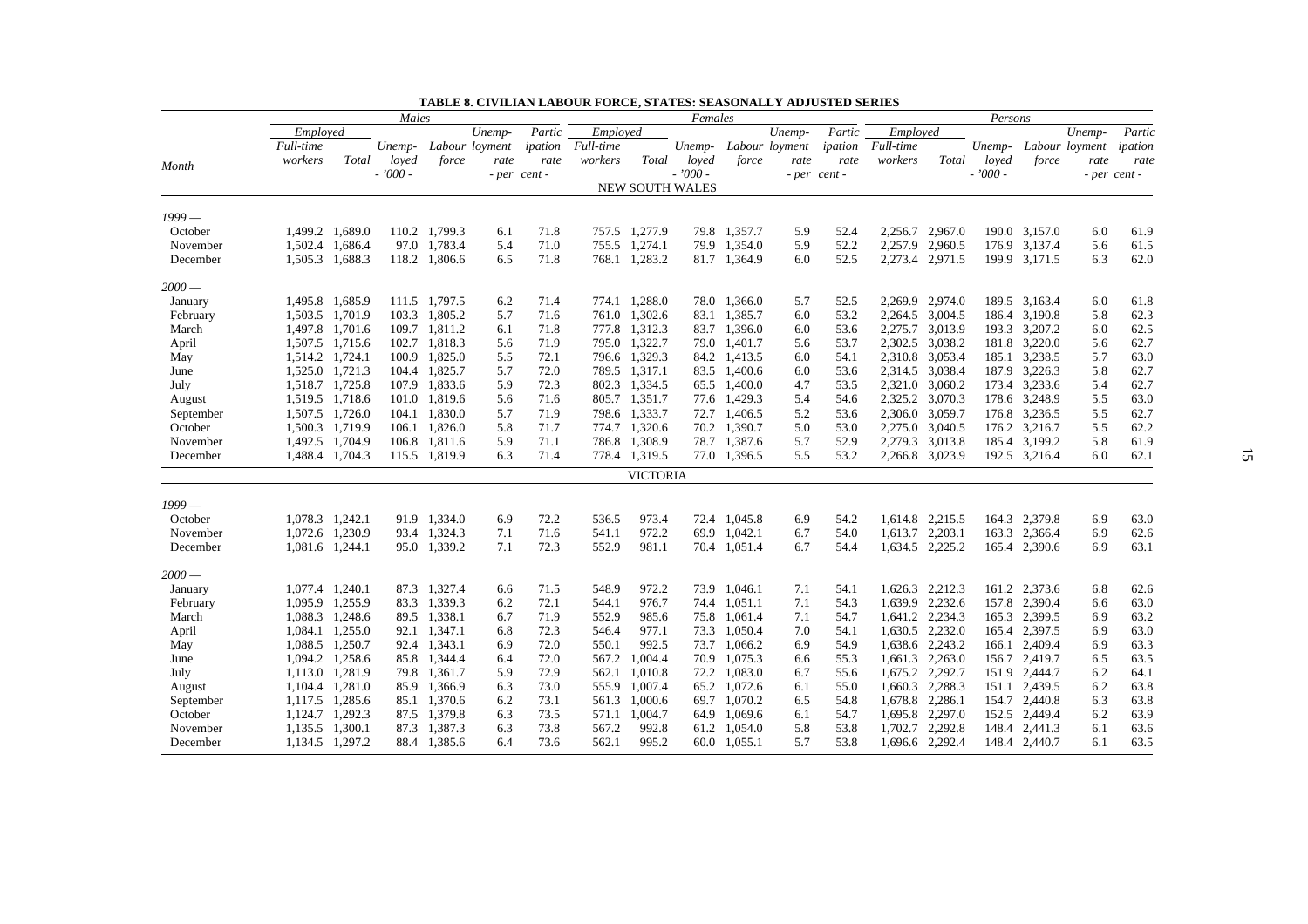|           |           |       | Males     |              |                |              |           |            | Females                |       |                |              |           |                 | Persons   |               |                |              |
|-----------|-----------|-------|-----------|--------------|----------------|--------------|-----------|------------|------------------------|-------|----------------|--------------|-----------|-----------------|-----------|---------------|----------------|--------------|
|           | Emploved  |       |           |              | Unemp-         | Partic       | Employed  |            |                        |       | Unemp-         | Partic       | Employed  |                 |           |               | Unemp-         | Partic       |
|           | Full-time |       | Unemp-    |              | Labour loyment | ipation      | Full-time |            | Unemp-                 |       | Labour loyment | ipation      | Full-time |                 | Unemp-    |               | Labour loyment | ipation      |
| Month     | workers   | Total | loved     | force        | rate           | rate         | workers   | Total      | loved                  | force | rate           | rate         | workers   | Total           | loved     | force         | rate           | rate         |
|           |           |       | $-7000 -$ |              |                | - per cent - |           |            | $-7000 -$              |       |                | - per cent - |           |                 | $-7000 -$ |               |                | - per cent - |
|           |           |       |           |              |                |              |           | QUEENSLAND |                        |       |                |              |           |                 |           |               |                |              |
| 1999 —    |           |       |           |              |                |              |           |            |                        |       |                |              |           |                 |           |               |                |              |
| October   | 805.4     | 914.4 | 83.4      | 997.8        | 8.4            | 72.7         | 398.9     | 726.2      | 70.8                   | 797.0 | 8.9            | 57.1         |           | 1,204.3 1,640.6 |           | 154.2 1,794.8 | 8.6            | 64.8         |
| November  | 820.4     | 936.1 | 76.2      | 1.012.2      | 7.5            | 73.7         | 392.9     | 726.0      | 65.3                   | 791.3 | 8.2            | 56.6         | 1,213.2   | 1,662.1         | 141.4     | 1.803.5       | 7.8            | 65.0         |
| December  | 818.2     | 927.7 |           | 83.5 1,011.2 | 8.3            | 73.5         | 395.2     | 731.6      | 66.2                   | 797.9 | 8.3            | 56.9         |           | 1,213.3 1,659.3 |           | 149.8 1,809.1 | 8.3            | 65.1         |
| 2000 —    |           |       |           |              |                |              |           |            |                        |       |                |              |           |                 |           |               |                |              |
| January   | 811.3     | 932.2 |           | 83.7 1,015.9 | 8.2            | 73.7         | 401.1     | 728.3      | 62.5                   | 790.8 | 7.9            | 56.3         |           | 1,212.4 1,660.5 | 146.2     | 1,806.7       | 8.1            | 64.9         |
| February  | 811.9     | 937.2 |           | 78.5 1,015.7 | 7.7            | 73.6         | 395.0     | 730.4      | 60.3                   | 790.7 | 7.6            | 56.2         |           | 1,206.9 1,667.6 | 138.8     | 1,806.4       | 7.7            | 64.8         |
| March     | 819.2     | 931.6 | 81.2      | 1,012.7      | 8.0            | 73.2         | 401.0     | 726.7      | 69.0                   | 795.7 | 8.7            | 56.5         | 1,220.2   | 1,658.3         | 150.1     | 1,808.4       | 8.3            | 64.8         |
| April     | 819.4     | 942.8 |           | 84.7 1,027.5 | 8.2            | 74.2         | 398.0     | 736.6      | 64.0                   | 800.7 | 8.0            | 56.8         |           | 1,217.4 1,679.5 |           | 148.7 1,828.2 | 8.1            | 65.4         |
| May       | 828.8     | 950.2 |           | 77.1 1,027.3 | 7.5            | 74.1         | 398.4     | 736.2      | 64.2                   | 800.4 | 8.0            | 56.7         |           | 1,227.3 1,686.4 | 141.3     | 1,827.6       | 7.7            | 65.3         |
| June      | 834.8     | 949.2 |           | 82.0 1,031.2 | 8.0            | 74.3         | 396.2     | 730.9      | 57.6                   | 788.5 | 7.3            | 55.7         |           | 1,231.0 1,680.0 | 139.6     | 1,819.7       | 7.7            | 64.9         |
| July      | 827.0     | 951.6 |           | 81.8 1,033.4 | 7.9            | 74.3         | 413.8     | 754.2      | 58.9                   | 813.1 | 7.2            | 57.4         |           | 1,240.7 1,705.8 |           | 140.6 1,846.5 | 7.6            | 65.8         |
| August    | 825.6     | 946.8 | 78.1      | 1,024.9      | 7.6            | 73.6         | 412.3     | 753.6      | 60.6                   | 814.2 | 7.4            | 57.4         | 1,237.9   | 1,700.4         | 138.7     | 1,839.1       | 7.5            | 65.4         |
| September | 832.1     | 949.5 |           | 80.7 1.030.2 | 7.8            | 73.9         | 415.6     | 746.9      | 57.4                   | 804.3 | 7.1            | 56.6         |           | 1,247.7 1,696.4 | 138.1     | 1,834.5       | 7.5            | 65.2         |
| October   | 816.8     | 937.8 |           | 76.6 1,014.3 | 7.5            | 72.7         | 419.7     | 741.8      | 61.7                   | 803.5 | 7.7            | 56.4         |           | 1,236.5 1,679.6 |           | 138.2 1,817.8 | 7.6            | 64.5         |
| November  | 813.2     | 936.3 |           | 79.1 1,015.4 | 7.8            | 72.6         | 416.7     | 739.0      | 64.5                   | 803.5 | 8.0            | 56.3         | 1,229.9   | 1,675.3         |           | 143.6 1,818.9 | 7.9            | 64.4         |
| December  | 825.3     | 944.2 |           | 81.9 1,026.1 | 8.0            | 73.3         | 411.6     | 750.0      | 69.4                   | 819.4 | 8.5            | 57.4         |           | 1,236.9 1,694.3 |           | 151.3 1,845.6 | 8.2            | 65.3         |
|           |           |       |           |              |                |              |           |            | <b>SOUTH AUSTRALIA</b> |       |                |              |           |                 |           |               |                |              |
|           |           |       |           |              |                |              |           |            |                        |       |                |              |           |                 |           |               |                |              |
| $1999-$   |           |       |           |              |                |              |           |            |                        |       |                |              |           |                 |           |               |                |              |
| October   | 314.0     | 373.4 | 37.4      | 410.8        | 9.1            | 70.0         | 153.0     | 290.8      | 25.6                   | 316.4 | 8.1            | 51.6         | 466.9     | 664.3           | 63.0      | 727.3         | 8.7            | 60.6         |
| November  | 316.2     | 372.5 | 34.5      | 407.0        | 8.5            | 69.3         | 153.1     | 298.0      | 23.4                   | 321.4 | 7.3            | 52.4         | 469.3     | 670.5           | 58.0      | 728.4         | 8.0            | 60.7         |
| December  | 319.8     | 380.8 | 34.7      | 415.5        | 8.3            | 70.7         | 156.2     | 300.4      | 24.3                   | 324.7 | 7.5            | 52.9         | 476.0     | 681.2           | 59.0      | 740.2         | 8.0            | 61.6         |
| $2000 -$  |           |       |           |              |                |              |           |            |                        |       |                |              |           |                 |           |               |                |              |
| January   | 317.9     | 376.9 | 33.7      | 410.6        | 8.2            | 69.8         | 147.3     | 300.1      | 22.8                   | 322.9 | 7.1            | 52.6         | 465.2     | 676.9           | 56.5      | 733.4         | 7.7            | 61.0         |
| February  | 329.0     | 382.0 | 36.0      | 418.0        | 8.6            | 71.1         | 152.9     | 292.4      | 27.9                   | 320.2 | 8.7            | 52.1         | 481.9     | 674.3           | 63.9      | 738.2         | 8.7            | 61.4         |
| March     | 330.1     | 383.6 | 33.1      | 416.7        | 7.9            | 70.8         | 153.8     | 293.2      | 25.1                   | 318.3 | 7.9            | 51.8         | 483.9     | 676.8           | 58.1      | 734.9         | 7.9            | 61.1         |
| April     | 328.5     | 382.2 | 36.2      | 418.4        | 8.6            | 71.1         | 150.7     | 293.0      | 25.9                   | 318.9 | 8.1            | 51.9         | 479.2     | 675.2           | 62.1      | 737.3         | 8.4            | 61.3         |
| May       | 326.7     | 381.3 | 38.1      | 419.4        | 9.1            | 71.2         | 147.9     | 292.4      | 24.8                   | 317.2 | 7.8            | 51.6         | 474.5     | 673.7           | 62.9      | 736.6         | 8.5            | 61.2         |
| June      | 328.9     | 380.0 | 36.4      | 416.4        | 8.7            | 70.6         | 158.5     | 291.6      | 22.9                   | 314.5 | 7.3            | 51.1         | 487.4     | 671.6           | 59.3      | 730.9         | 8.1            | 60.7         |
| July      | 330.3     | 384.3 | 33.8      | 418.2        | 8.1            | 70.9         | 155.1     | 297.9      | 23.6                   | 321.6 | 7.3            | 52.2         | 485.4     | 682.3           | 57.5      | 739.7         | 7.8            | 61.4         |
| August    | 329.4     | 383.7 | 32.1      | 415.8        | 7.7            | 70.4         | 160.7     | 299.6      | 24.2                   | 323.8 | 7.5            | 52.6         | 490.1     | 683.3           | 56.3      | 739.6         | 7.6            | 61.3         |
| September | 327.8     | 381.5 | 32.8      | 414.3        | 7.9            | 70.1         | 162.6     | 299.4      | 22.3                   | 321.7 | 6.9            | 52.2         | 490.4     | 680.9           | 55.1      | 735.9         | 7.5            | 61.0         |
| October   | 328.0     | 382.5 | 31.7      | 414.2        | 7.7            | 70.1         | 156.6     | 297.5      | 20.2                   | 317.7 | 6.4            | 51.5         | 484.6     | 680.0           | 51.9      | 731.9         | 7.1            | 60.6         |
| November  | 325.6     | 378.8 | 32.6      | 411.5        | 7.9            | 69.6         | 156.5     | 296.1      | 23.4                   | 319.5 | 7.3            | 51.8         | 482.1     | 674.9           | 56.0      | 730.9         | 7.7            | 60.5         |
| December  | 321.6     | 373.6 | 32.8      | 406.4        | 8.1            | 68.7         | 155.2     | 296.7      | 21.2                   | 317.9 | 6.7            | 51.5         | 476.8     | 670.3           | 54.0      | 724.3         | 7.5            | 59.9         |

| <b>TABLE 8. CIVILIAN LABOUR FORCE. STATES: SEASONALLY ADJUSTED SERIES—continued</b> |  |  |  |
|-------------------------------------------------------------------------------------|--|--|--|
|-------------------------------------------------------------------------------------|--|--|--|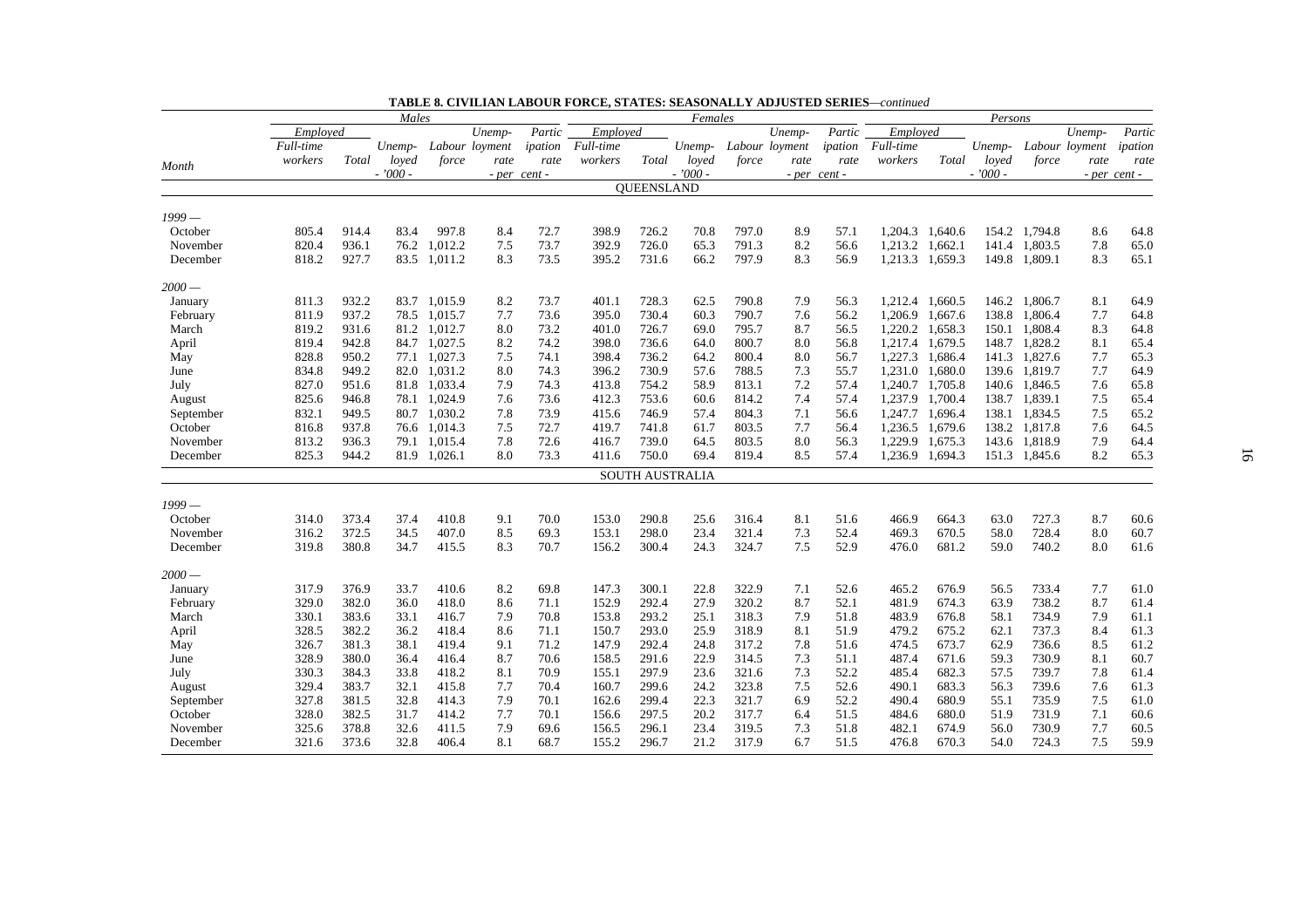|           |           |       | Males     |       |                |              |           |                 | Females                  |       |                |              |           |       | Persons   |         |                |              |
|-----------|-----------|-------|-----------|-------|----------------|--------------|-----------|-----------------|--------------------------|-------|----------------|--------------|-----------|-------|-----------|---------|----------------|--------------|
|           | Employed  |       |           |       | Unemp-         | Partic       | Employed  |                 |                          |       | Unemp-         | Partic       | Employed  |       |           |         | Unemp-         | Partic       |
|           | Full-time |       | Unemp-    |       | Labour loyment | ipation      | Full-time |                 | Unemp-                   |       | Labour loyment | ipation      | Full-time |       | Unemp-    |         | Labour loyment | ipation      |
| Month     | workers   | Total | loved     | force | rate           | rate         | workers   | Total           | loved                    | force | rate           | rate         | workers   | Total | loved     | force   | rate           | rate         |
|           |           |       | $-7000 -$ |       |                | - per cent - |           |                 | $-7000 -$                |       |                | - per cent - |           |       | $-7000 -$ |         |                | - per cent - |
|           |           |       |           |       |                |              |           |                 | <b>WESTERN AUSTRALIA</b> |       |                |              |           |       |           |         |                |              |
| 1999 —    |           |       |           |       |                |              |           |                 |                          |       |                |              |           |       |           |         |                |              |
| October   | 454.2     | 521.4 | 41.2      | 562.6 | 7.3            | 76.5         | 212.0     | 396.4           | 25.9                     | 422.3 | 6.1            | 57.4         | 666.2     | 917.8 | 67.1      | 984.9   | 6.8            | 67.0         |
| November  | 456.1     | 520.8 | 41.3      | 562.1 | 7.3            | 76.3         | 218.7     | 405.6           | 26.2                     | 431.8 | 6.1            | 58.6         | 674.8     | 926.4 | 67.5      | 993.9   | 6.8            | 67.5         |
| December  | 458.4     | 523.7 | 36.1      | 559.8 | 6.5            | 75.9         | 211.6     | 402.4           | 23.9                     | 426.3 | 5.6            | 57.8         | 670.0     | 926.1 | 60.1      | 986.1   | 6.1            | 66.8         |
| $2000-$   |           |       |           |       |                |              |           |                 |                          |       |                |              |           |       |           |         |                |              |
| January   | 453.8     | 522.1 | 42.4      | 564.5 | 7.5            | 76.4         | 210.6     | 401.9           | 24.9                     | 426.8 | 5.8            | 57.8         | 664.4     | 924.0 | 67.3      | 991.4   | 6.8            | 67.1         |
| February  | 461.9     | 528.4 | 39.1      | 567.5 | 6.9            | 76.7         | 213.1     | 401.5           | 23.5                     | 425.0 | 5.5            | 57.4         | 674.9     | 929.9 | 62.6      | 992.5   | 6.3            | 67.1         |
| March     | 460.5     | 525.7 | 38.2      | 563.9 | 6.8            | 76.1         | 213.1     | 401.3           | 26.7                     | 428.0 | 6.2            | 57.8         | 673.6     | 927.0 | 64.9      | 991.9   | 6.5            | 66.9         |
| April     | 460.1     | 526.2 | 36.8      | 563.0 | 6.5            | 75.9         | 213.0     | 400.5           | 32.4                     | 432.9 | 7.5            | 58.4         | 673.1     | 926.7 | 69.2      | 995.9   | 7.0            | 67.1         |
| May       | 455.5     | 523.8 | 34.3      | 558.1 | 6.1            | 75.2         | 206.9     | 397.6           | 27.4                     | 425.0 | 6.4            | 57.2         | 662.4     | 921.4 | 61.6      | 983.1   | 6.3            | 66.2         |
| June      | 455.0     | 525.0 | 32.7      | 557.7 | 5.9            | 75.1         | 204.5     | 400.8           | 25.7                     | 426.5 | 6.0            | 57.4         | 659.5     | 925.8 | 58.5      | 984.3   | 5.9            | 66.2         |
| July      | 458.7     | 527.6 | 35.5      | 563.1 | 6.3            | 75.7         | 211.3     | 396.9           | 24.7                     | 421.7 | 5.9            | 56.6         | 669.9     | 924.6 | 60.2      | 984.7   | 6.1            | 66.2         |
| August    | 457.1     | 525.4 | 39.3      | 564.7 | 7.0            | 75.8         | 210.0     | 405.3           | 24.5                     | 429.8 | 5.7            | 57.7         | 667.1     | 930.7 | 63.7      | 994.4   | 6.4            | 66.7         |
| September | 448.6     | 518.6 | 38.1      | 556.7 | 6.8            | 74.7         | 218.4     | 412.2           | 20.4                     | 432.6 | 4.7            | 57.9         | 666.9     | 930.8 | 58.5      | 989.3   | 5.9            | 66.3         |
| October   | 449.3     | 520.7 | 37.1      | 557.8 | 6.6            | 74.7         | 220.5     | 410.9           | 23.6                     | 434.5 | 5.4            | 58.1         | 669.8     | 931.7 | 60.6      | 992.3   | 6.1            | 66.4         |
| November  | 452.4     | 521.4 | 37.2      | 558.6 | 6.7            | 74.7         | 220.7     | 408.0           | 27.7                     | 435.7 | 6.4            | 58.2         | 673.1     | 929.4 | 64.9      | 994.3   | 6.5            | 66.5         |
| December  | 459.8     | 526.8 | 35.6      | 562.4 | 6.3            | 75.1         | 222.2     | 417.1           | 23.6                     | 440.6 | 5.4            | 58.8         | 681.9     | 943.8 | 59.2      | 1,003.0 | 5.9            | 67.0         |
|           |           |       |           |       |                |              |           | <b>TASMANIA</b> |                          |       |                |              |           |       |           |         |                |              |
| $1999-$   |           |       |           |       |                |              |           |                 |                          |       |                |              |           |       |           |         |                |              |
| October   | 96.4      | 109.8 | 12.5      | 122.3 | 10.2           | 67.9         | 44.5      | 86.6            | 7.6                      | 94.2  | 8.1            | 49.6         | 140.9     | 196.4 | 20.2      | 216.5   | 9.3            | 58.5         |
| November  | 97.2      | 109.9 | 13.5      | 123.4 | 10.9           | 68.5         | 43.9      | 88.0            | 8.0                      | 96.0  | 8.4            | 50.6         | 141.0     | 197.9 | 21.5      | 219.4   | 9.8            | 59.3         |
| December  | 96.5      | 110.5 | 12.4      | 122.9 | 10.1           | 68.2         | 42.9      | 88.9            | 7.6                      | 96.5  | 7.9            | 50.8         | 139.4     | 199.4 | 20.0      | 219.4   | 9.1            | 59.3         |
| $2000-$   |           |       |           |       |                |              |           |                 |                          |       |                |              |           |       |           |         |                |              |
| January   | 95.6      | 109.8 | 11.8      | 121.6 | 9.7            | 67.5         | 43.2      | 89.8            | 7.9                      | 97.7  | 8.1            | 51.4         | 138.8     | 199.6 | 19.6      | 219.3   | 9.0            | 59.2         |
| February  | 93.5      | 109.7 | 10.9      | 120.6 | 9.1            | 66.9         | 42.7      | 88.3            | 7.8                      | 96.1  | 8.1            | 50.6         | 136.2     | 198.0 | 18.7      | 216.7   | 8.6            | 58.5         |
| March     | 94.2      | 109.3 | 11.0      | 120.3 | 9.1            | 66.7         | 44.0      | 89.9            | 8.3                      | 98.3  | 8.5            | 51.7         | 138.2     | 199.2 | 19.3      | 218.6   | 8.9            | 59.0         |
| April     | 94.1      | 108.5 | 11.6      | 120.2 | 9.7            | 66.6         | 43.7      | 88.2            | 9.2                      | 97.4  | 9.4            | 51.2         | 137.8     | 196.7 | 20.8      | 217.5   | 9.6            | 58.7         |
| May       | 95.3      | 109.3 | 11.9      | 121.2 | 9.8            | 67.2         | 45.1      | 88.7            | 8.6                      | 97.4  | 8.9            | 51.2         | 140.4     | 198.0 | 20.6      | 218.6   | 9.4            | 59.0         |
| June      | 95.6      | 110.2 | 13.6      | 123.8 | 11.0           | 68.6         | 46.2      | 90.7            | 7.2                      | 97.9  | 7.4            | 51.4         | 141.8     | 200.9 | 20.8      | 221.7   | 9.4            | 59.8         |
| July      | 95.1      | 110.8 | 11.6      | 122.4 | 9.5            | 67.8         | 43.4      | 88.6            | 7.5                      | 96.1  | 7.8            | 50.5         | 138.5     | 199.5 | 19.1      | 218.5   | 8.7            | 58.9         |
| August    | 93.5      | 110.5 | 13.6      | 124.1 | 11.0           | 68.7         | 44.3      | 88.7            | 8.6                      | 97.3  | 8.8            | 51.1         | 137.8     | 199.1 | 22.2      | 221.3   | 10.0           | 59.6         |
| September | 94.1      | 110.6 | 13.0      | 123.6 | 10.5           | 68.4         | 43.3      | 87.6            | 8.6                      | 96.1  | 8.9            | 50.4         | 137.4     | 198.2 | 21.6      | 219.8   | 9.8            | 59.2         |
| October   | 94.7      | 110.5 | 12.7      | 123.2 | 10.3           | 68.2         | 43.3      | 89.7            | 7.4                      | 97.1  | 7.6            | 50.9         | 138.0     | 200.2 | 20.1      | 220.3   | 9.1            | 59.3         |
| November  | 95.5      | 112.1 | 12.3      | 124.4 | 9.9            | 68.8         | 44.9      | 89.5            | 8.2                      | 97.7  | 8.4            | 51.2         | 140.5     | 201.6 | 20.5      | 222.1   | 9.2            | 59.8         |
| December  | 95.9      | 113.3 | 11.8      | 125.1 | 9.4            | 69.2         | 43.5      | 91.6            | 6.8                      | 98.4  | 6.9            | 51.5         | 139.4     | 204.9 | 18.6      | 223.5   | 8.3            | 60.1         |

**TABLE 8. CIVILIAN LABOUR FORCE, STATES: SEASONALLY ADJUSTED SERIES***—continued*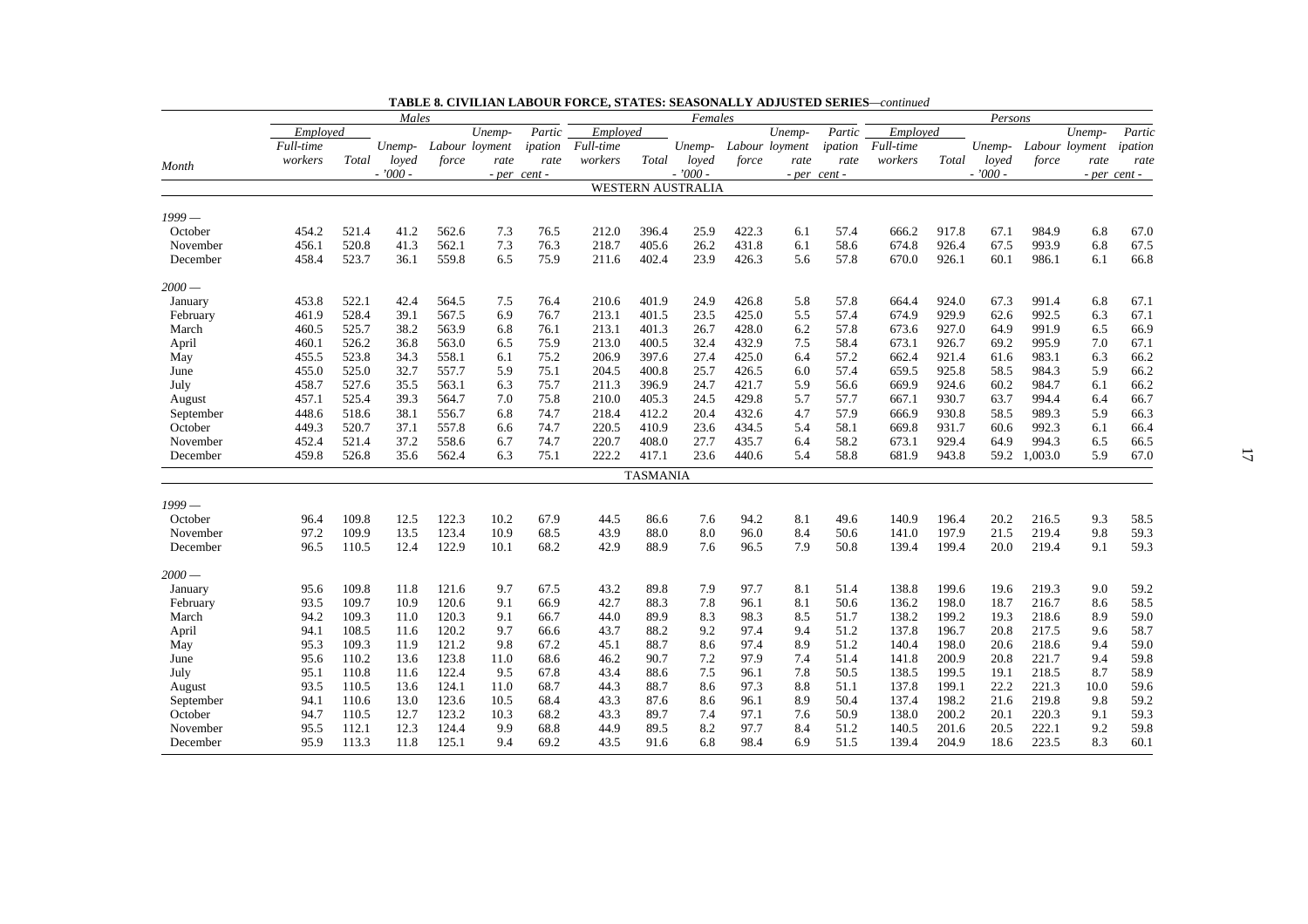|             |                 |                 | Males     |               |                |              |           |                        | Females   |                              |                |              |           |                 | Persons   |               |                |              |
|-------------|-----------------|-----------------|-----------|---------------|----------------|--------------|-----------|------------------------|-----------|------------------------------|----------------|--------------|-----------|-----------------|-----------|---------------|----------------|--------------|
|             | Employed        |                 |           |               | Unemp-         | Partic-      | Employed  |                        |           |                              | Unemp-         | Partic-      | Employed  |                 |           |               | Unemp-         | Partic-      |
|             | Full-time       |                 | Unemp-    |               | Labour loyment | ipation      | Full-time |                        | Unemp-    |                              | Labour loyment | ipation      | Full-time |                 | Unemp-    |               | Labour loyment | ipation      |
| Month       | workers         | Total           | loyed     | force         | rate           | rate         | workers   | Total                  | loyed     | force                        | rate           | rate         | workers   | Total           | loved     | force         | rate           | rate         |
|             |                 |                 | $-7000 -$ |               |                | - per cent - |           |                        | $-7000 -$ |                              |                | - per cent - |           |                 | $-7000 -$ |               |                | - per cent - |
|             |                 |                 |           |               |                |              |           | <b>NEW SOUTH WALES</b> |           |                              |                |              |           |                 |           |               |                |              |
| $1999-$     |                 |                 |           |               |                |              |           |                        |           |                              |                |              |           |                 |           |               |                |              |
| October     | 1,497.9 1,685.5 |                 |           | 111.7 1,797.3 | 6.2            | 71.7         |           | 753.2 1,270.7          |           | 84.9 1,355.6                 | 6.3            | 52.3         |           | 2,251.1 2,956.3 |           | 196.7 3,152.9 | 6.2            | 61.8         |
| November    | 1,500.3 1,686.8 |                 |           | 110.8 1.797.6 | 6.2            | 71.6         | 757.4     | 1,276.7                |           | 82.9 1,359.7                 | 6.1            | 52.4         | 2,257.7   | 2,963.6         | 193.7     | 3,157.3       | 6.1            | 61.8         |
| December    | 1,500.8 1,689.0 |                 |           | 109.6 1,798.7 | 6.1            | 71.5         |           | 762.8 1,284.4          |           | 81.2 1,365.6                 | 5.9            | 52.6         |           | 2,263.6 2,973.4 |           | 190.9 3,164.3 | 6.0            | 61.9         |
|             |                 |                 |           |               |                |              |           |                        |           |                              |                |              |           |                 |           |               |                |              |
| $2000 -$    |                 |                 |           |               |                |              |           |                        |           |                              |                |              |           |                 |           |               |                |              |
| January     | 1,500.9 1,692.9 |                 |           | 108.3 1,801.2 | 6.0            | 71.5         |           | 768.6 1,293.0          |           | 80.8 1,373.8                 | 5.9            | 52.8         |           | 2,269.5 2,985.9 |           | 189.1 3,175.0 | 6.0            | 62.0         |
| February    | 1,502.0 1,698.8 |                 |           | 107.1 1,805.9 | 5.9            | 71.6         |           | 774.3 1,301.6          |           | 81.2 1,382.9                 | 5.9            | 53.1         |           | 2,276.3 3,000.4 |           | 188.4 3,188.8 | 5.9            | 62.2         |
| March       | 1,504.8 1,705.8 |                 |           | 106.1 1,811.9 | 5.9            | 71.8         |           | 780.3 1,310.2          |           | 81.9 1,392.0                 | 5.9            | 53.4         | 2,285.1   | 3,016.0         |           | 188.0 3,204.0 | 5.9            | 62.5         |
| April       | 1,509.3 1,712.9 |                 |           | 105.0 1,817.9 | 5.8            | 71.9         |           | 787.1 1,318.5          |           | 81.7 1,400.3                 | 5.8            | 53.7         |           | 2,296.3 3,031.4 |           | 186.7 3,218.2 | 5.8            | 62.7         |
| May         | 1,514.3 1,719.0 |                 |           | 103.9 1,822.8 | 5.7            | 72.0         |           | 793.5 1,326.2          | 80.3      | 1,406.5                      | 5.7            | 53.9         |           | 2,307.7 3,045.2 | 184.1     | 3,229.3       | 5.7            | 62.8         |
| June r      | 1,517.8 1,723.0 |                 |           | 103.2 1,826.2 | 5.7            | 72.1         |           | 797.9 1,331.8          |           | 78.0 1,409.8                 | 5.5            | 53.9         |           | 2,315.7 3,054.8 |           | 181.2 3,236.0 | 5.6            | 62.9         |
| July r      | 1,518.0 1,724.1 |                 |           | 103.5 1,827.6 | 5.7            | 72.0         |           | 799.1 1,334.1          |           | 75.8 1,409.9                 | 5.4            | 53.9         | 2,317.1   | 3,058.2         |           | 179.2 3,237.5 | 5.5            | 62.8         |
| August r    | 1,514.5 1,722.6 |                 |           | 104.1 1,826.7 | 5.7            | 71.9         |           | 796.9 1,333.3          | 74.2      | 1,407.6                      | 5.3            | 53.7         | 2,311.4   | 3,056.0         |           | 178.3 3,234.3 | 5.5            | 62.7         |
| September r |                 | 1,508.6 1,719.6 |           | 105.2 1,824.8 | 5.8            | 71.8         |           | 793.0 1,330.3          |           | 73.7 1,404.0                 | 5.2            | 53.6         |           | 2,301.6 3,049.9 |           | 178.9 3,228.8 | 5.5            | 62.5         |
| October r   | 1,502.1 1,715.8 |                 |           | 106.7 1,822.6 | 5.9            | 71.6         |           | 788.7 1,326.1          |           | 73.9 1,400.0                 | 5.3            | 53.4         |           | 2,290.8 3,041.9 |           | 180.6 3,222.5 | 5.6            | 62.3         |
| November r  | 1,496.0 1,711.9 |                 |           | 108.4 1.820.3 | 6.0            | 71.5         |           | 784.5 1,321.4          |           | 74.5 1.395.9                 | 5.3            | 53.2         | 2.280.4   | 3,033.3         | 182.9     | 3,216.3       | 5.7            | 62.2         |
| December    | 1,490.3 1,708.3 |                 |           | 110.0 1,818.3 | 6.1            | 71.3         |           | 780.8 1,317.5          |           | 75.5 1,393.0                 | 5.4            | 53.0         |           | 2,271.1 3,025.8 |           | 185.5 3,211.3 | 5.8            | 62.1         |
|             |                 |                 |           |               |                |              |           | <b>VICTORIA</b>        |           |                              |                |              |           |                 |           |               |                |              |
| 1999 —      |                 |                 |           |               |                |              |           |                        |           |                              |                |              |           |                 |           |               |                |              |
| October     | 1,079.6 1,240.4 |                 |           | 94.2 1,334.7  | 7.1            | 72.2         | 539.0     | 970.4                  |           | 72.4 1,042.9                 | 6.9            | 54.1         |           | 1,618.6 2,210.9 |           | 166.7 2,377.5 | 7.0            | 63.0         |
| November    |                 | 1.079.5 1.240.3 |           | 92.3 1.332.6  | 6.9            | 72.0         | 542.6     | 973.5                  |           | 72.0 1.045.5                 | 6.9            | 54.2         | 1.622.1   | 2,213.9         |           | 164.3 2,378.1 | 6.9            | 62.9         |
| December    | 1,080.4 1,241.6 |                 |           | 90.5 1,332.2  | 6.8            | 71.9         | 545.4     | 975.3                  |           | 72.3 1,047.5                 | 6.9            | 54.2         |           | 1,625.9 2,216.9 |           | 162.8 2,379.7 | 6.8            | 62.9         |
| $2000 -$    |                 |                 |           |               |                |              |           |                        |           |                              |                |              |           |                 |           |               |                |              |
|             | 1,082.2 1,244.0 |                 |           | 89.5 1,333.5  | 6.7            | 71.9         | 547.2     | 976.5                  |           | 72.9 1.049.4                 | 6.9            | 54.2         |           | 1.629.4 2.220.5 |           | 162.5 2.382.9 | 6.8            | 62.9         |
| January     |                 | 1.084.5 1.246.6 |           | 89.1 1.335.7  | 6.7            | 71.9         | 548.6     | 978.2                  |           | 73.8 1.052.0                 | 7.0            | 54.3         | 1.633.1   | 2,224.8         | 162.9     | 2,387.7       | 6.8            | 62.9         |
| February    |                 |                 |           | 89.0 1,338.6  |                | 72.0         | 550.2     | 981.7                  |           | 74.2 1,055.9                 |                | 54.4         |           | 1,637.0 2,231.3 |           | 163.2 2,394.5 |                | 63.0         |
| March       | 1,089.3 1,253.5 | 1,086.8 1,249.6 |           | 88.5 1,342.0  | 6.6            |              |           | 987.1                  |           |                              | 7.0            |              |           |                 |           |               | 6.8            | 63.2         |
| April       | 1,092.5 1,258.4 |                 |           | 87.8 1.346.2  | 6.6            | 72.1<br>72.2 | 552.0     |                        |           | 74.1 1,061.2<br>73.2 1.067.0 | 7.0            | 54.7         |           | 1,641.3 2,240.6 |           | 162.6 2,403.2 | 6.8            |              |
| May         |                 |                 |           |               | 6.5            |              | 554.3     | 993.7                  |           |                              | 6.9            | 54.9         | 1,646.8   | 2,252.1         | 161.0     | 2,413.1       | 6.7            | 63.4         |
| June r      | 1,096.9 1,264.7 |                 |           | 86.8 1,351.4  | 6.4            | 72.4         | 557.3     | 1,000.0                |           | 71.9 1.071.9                 | 6.7            | 55.1         |           | 1,654.2 2,264.7 |           | 158.7 2,423.4 | 6.5            | 63.6         |
| July r      | 1,103.2 1,272.2 |                 |           | 85.7 1,358.0  | 6.3            | 72.7         | 560.1     | 1,004.1                |           | 70.3 1,074.4                 | 6.5            | 55.2         |           | 1,663.3 2,276.3 | 156.1     | 2,432.3       | 6.4            | 63.7         |
| August r    | 1,110.6 1,280.0 |                 |           | 85.1 1,365.1  | 6.2            | 72.9         | 562.3     | 1,005.1                |           | 68.5 1,073.6                 | 6.4            | 55.0         |           | 1,672.8 2,285.1 |           | 153.6 2,438.7 | 6.3            | 63.8         |
| September r | 1,117.9 1,286.8 |                 |           | 85.3 1,372.1  | 6.2            | 73.2         |           | 563.8 1,003.8          |           | 66.6 1.070.4                 | 6.2            | 54.8         |           | 1,681.7 2,290.7 |           | 151.9 2,442.6 | 6.2            | 63.8         |
| October r   | 1.124.6         | 1,292.4         |           | 86.1 1,378.5  | 6.2            | 73.4         | 564.8     | 1,001.4                |           | 64.6 1,066.0                 | 6.1            | 54.5         |           | 1,689.4 2,293.8 |           | 150.7 2,444.5 | 6.2            | 63.8         |
| November r  | 1,130.4 1,296.9 |                 |           | 87.0 1,383.9  | 6.3            | 73.6         | 565.6     | 998.6                  | 62.7      | 1,061.3                      | 5.9            | 54.2         |           | 1,696.0 2,295.5 |           | 149.7 2,445.2 | 6.1            | 63.7         |
| December    |                 | 1,135.0 1,299.9 |           | 88.1 1,388.0  | 6.3            | 73.8         | 565.5     | 995.7                  |           | 61.1 1,056.8                 | 5.8            | 53.9         |           | 1,700.5 2,295.5 |           | 149.2 2,444.8 | 6.1            | 63.6         |

|  | <b>TABLE 9. CIVILIAN LABOUR FORCE, STATES AND TERRITORIES: TREND SERIES</b> |  |  |  |  |
|--|-----------------------------------------------------------------------------|--|--|--|--|
|--|-----------------------------------------------------------------------------|--|--|--|--|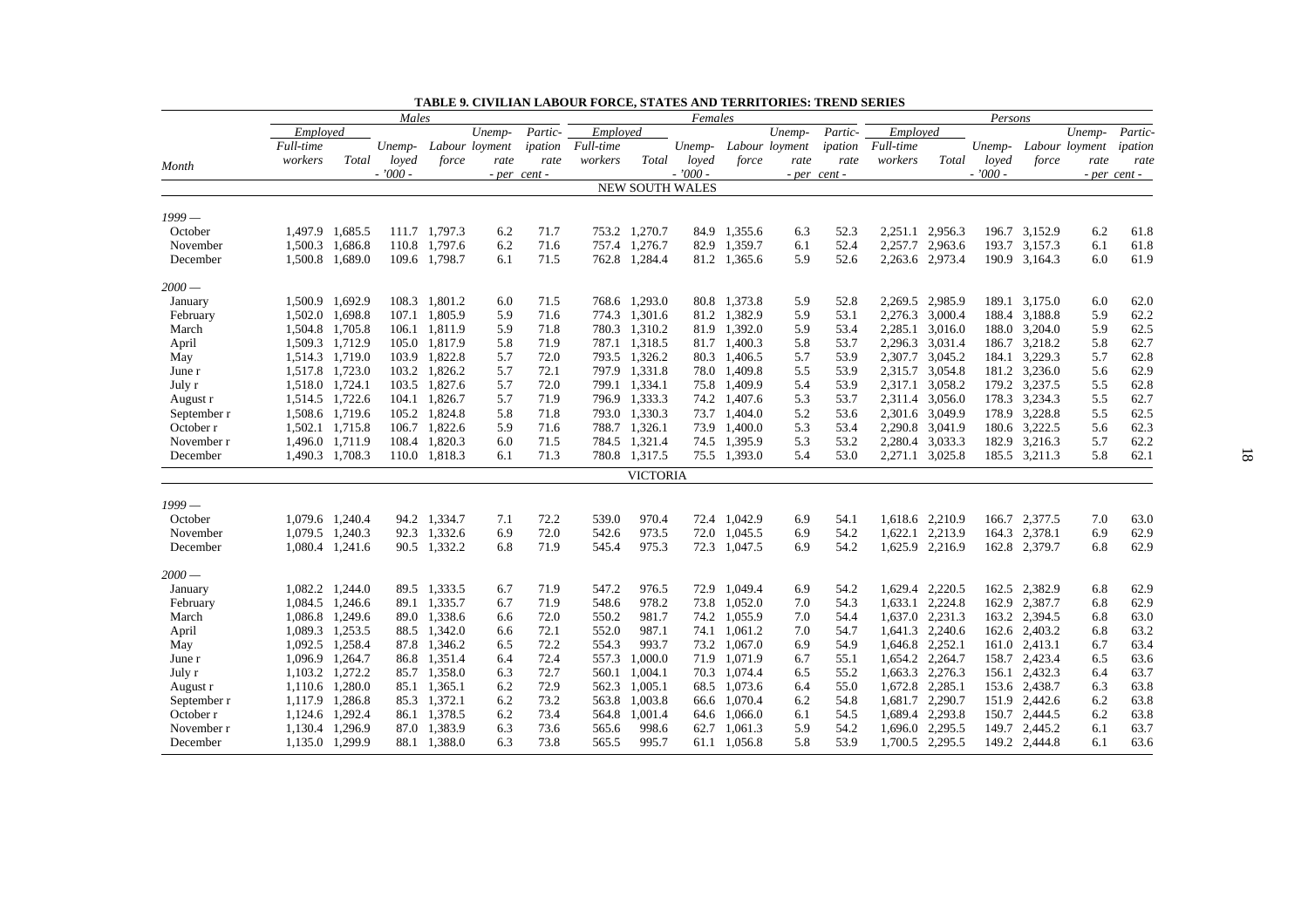|             |           |       | Males     |              |                |              |           |            | Females                |       |                |              |                 |                 | Persons   |               |                |              |
|-------------|-----------|-------|-----------|--------------|----------------|--------------|-----------|------------|------------------------|-------|----------------|--------------|-----------------|-----------------|-----------|---------------|----------------|--------------|
|             | Emploved  |       |           |              | Unemp-         | Partic-      | Employed  |            |                        |       | Unemp-         | Partic-      | Employed        |                 |           |               | Unemp-         | Partic-      |
|             | Full-time |       | Unemp-    |              | Labour loyment | ipation      | Full-time |            | Unemp-                 |       | Labour loyment | ipation      | Full-time       |                 | Unemp-    |               | Labour loyment | ipation      |
|             | workers   | Total | loyed     | force        | rate           | rate         | workers   | Total      | loyed                  | force | rate           | rate         | workers         | Total           | loved     | force         | rate           | rate         |
| Month       |           |       | $-7000 -$ |              |                | - per cent - |           |            | $-7000 -$              |       |                | - per cent - |                 |                 | $-7000 -$ |               |                | - per cent - |
|             |           |       |           |              |                |              |           | QUEENSLAND |                        |       |                |              |                 |                 |           |               |                |              |
| $1999-$     |           |       |           |              |                |              |           |            |                        |       |                |              |                 |                 |           |               |                |              |
| October     | 815.5     | 925.6 |           | 80.9 1,006.5 | 8.0            | 73.4         | 393.8     | 724.7      | 65.4                   | 790.1 | 8.3            | 56.6         |                 | 1,209.2 1,650.3 |           | 146.3 1,796.6 | 8.1            | 64.9         |
| November    | 814.5     | 926.9 | 81.1      | 1,008.0      | 8.0            | 73.4         | 395.2     | 726.7      | 65.6                   | 792.4 | 8.3            | 56.6         | 1,209.7         | 1,653.6         | 146.7     | 1,800.3       | 8.1            | 64.9         |
| December    | 813.8     | 928.8 |           | 81.3 1,010.2 | 8.0            | 73.4         | 396.6     | 728.3      | 65.5                   | 793.9 | 8.3            | 56.6         |                 | 1,210.4 1,657.2 |           | 146.9 1,804.0 | 8.1            | 64.9         |
| 2000 —      |           |       |           |              |                |              |           |            |                        |       |                |              |                 |                 |           |               |                |              |
| January     | 814.3     | 931.6 |           | 81.4 1,013.0 | 8.0            | 73.5         | 397.4     | 729.2      | 65.2                   | 794.4 | 8.2            | 56.6         |                 | 1,211.7 1,660.8 |           | 146.6 1,807.3 | 8.1            | 65.0         |
| February    | 816.1     | 935.0 |           | 81.4 1,016.4 | 8.0            | 73.6         | 397.5     | 729.7      | 64.6                   | 794.3 | 8.1            | 56.5         |                 | 1,213.6 1,664.7 | 146.0     | 1,810.7       | 8.1            | 65.0         |
| March       | 818.9     | 938.8 | 81.3      | 1.020.2      | 8.0            | 73.8         | 397.6     | 730.8      | 64.0                   | 794.8 | 8.0            | 56.4         | 1,216.5 1,669.7 |                 | 145.3     | 1,814.9       | 8.0            | 65.0         |
| April       | 822.4     | 942.6 |           | 81.3 1,023.9 | 7.9            | 74.0         | 398.5     | 733.4      | 63.3                   | 796.6 | 7.9            | 56.5         |                 | 1,220.9 1,676.0 |           | 144.5 1,820.5 | 7.9            | 65.1         |
| May         | 826.2     | 946.3 | 81.0      | 1,027.3      | 7.9            | 74.1         | 400.4     | 737.3      | 62.2                   | 799.4 | 7.8            | 56.6         |                 | 1,226.6 1,683.6 | 143.2     | 1,826.8       | 7.8            | 65.3         |
| June r      | 828.8     | 948.8 |           | 80.6 1,029.4 | 7.8            | 74.2         | 403.7     | 741.5      | 60.7                   | 802.1 | 7.6            | 56.7         | 1,232.4         | 1,690.3         | 141.3     | 1,831.6       | 7.7            | 65.3         |
| July r      | 829.0     | 949.1 |           | 80.1 1,029.3 | 7.8            | 74.0         | 407.8     | 744.7      | 59.6                   | 804.3 | 7.4            | 56.8         |                 | 1,236.8 1,693.9 |           | 139.7 1,833.6 | 7.6            | 65.3         |
| August r    | 827.2     | 947.6 |           | 79.6 1,027.3 | 7.8            | 73.8         | 411.6     | 746.4      | 59.4                   | 805.8 | 7.4            | 56.8         | 1,238.9         | 1,694.0         | 139.0     | 1,833.1       | 7.6            | 65.2         |
| September r | 824.7     | 945.2 |           | 79.3 1,024.5 | 7.7            | 73.5         | 414.6     | 746.7      | 60.4                   | 807.1 | 7.5            | 56.8         |                 | 1,239.2 1,691.9 | 139.7     | 1,831.6       | 7.6            | 65.1         |
| October r   | 822.3     | 942.9 |           | 79.3 1,022.1 | 7.8            | 73.2         | 416.3     | 746.3      | 62.0                   | 808.4 | 7.7            | 56.8         |                 | 1,238.6 1,689.2 | 141.3     | 1,830.5       | 7.7            | 64.9         |
| November r  | 820.3     | 941.0 |           | 79.4 1.020.4 | 7.8            | 73.0         | 417.1     | 745.8      | 63.9                   | 809.7 | 7.9            | 56.8         | 1.237.4         | 1,686.8         | 143.3     | 1,830.1       | 7.8            | 64.8         |
| December    | 818.8     | 939.6 |           | 79.4 1,019.1 | 7.8            | 72.8         | 417.2     | 745.3      | 65.9                   | 811.2 | 8.1            | 56.8         |                 | 1,236.0 1,685.0 |           | 145.4 1,830.3 | 7.9            | 64.8         |
|             |           |       |           |              |                |              |           |            | <b>SOUTH AUSTRALIA</b> |       |                |              |                 |                 |           |               |                |              |
| 1999 —      |           |       |           |              |                |              |           |            |                        |       |                |              |                 |                 |           |               |                |              |
| October     | 315.8     | 374.1 | 35.1      | 409.2        | 8.6            | 69.7         | 152.8     | 294.9      | 24.9                   | 319.8 | 7.8            | 52.1         | 468.6           | 669.0           | 60.0      | 728.9         | 8.2            | 60.7         |
| November    | 316.9     | 375.4 | 35.0      | 410.3        | 8.5            | 69.9         | 152.9     | 296.4      | 24.6                   | 321.0 | 7.7            | 52.3         | 469.8           | 671.8           | 59.6      | 731.4         | 8.1            | 60.9         |
| December    | 319.2     | 377.3 | 34.8      | 412.0        | 8.4            | 70.1         | 152.6     | 297.2      | 24.6                   | 321.8 | 7.7            | 52.4         | 471.9           | 674.4           | 59.4      | 733.8         | 8.1            | 61.1         |
| $2000 -$    |           |       |           |              |                |              |           |            |                        |       |                |              |                 |                 |           |               |                |              |
| January     | 322.1     | 379.2 | 34.7      | 413.9        | 8.4            | 70.4         | 152.1     | 296.8      | 24.9                   | 321.7 | 7.7            | 52.4         | 474.2           | 676.0           | 59.6      | 735.6         | 8.1            | 61.2         |
| February    | 325.0     | 380.7 | 35.0      | 415.7        | 8.4            | 70.7         | 151.5     | 295.6      | 25.1                   | 320.7 | 7.8            | 52.2         | 476.5           | 676.3           | 60.1      | 736.4         | 8.2            | 61.2         |
| March       | 327.2     | 381.7 | 35.4      | 417.2        | 8.5            | 70.9         | 151.3     | 294.0      | 25.3                   | 319.3 | 7.9            | 52.0         | 478.5           | 675.7           | 60.8      | 736.5         | 8.2            | 61.2         |
| April       | 328.7     | 382.2 | 35.8      | 418.0        | 8.6            | 71.0         | 151.7     | 293.0      | 25.3                   | 318.3 | 7.9            | 51.8         | 480.4           | 675.2           | 61.1      | 736.3         | 8.3            | 61.2         |
| May         | 329.3     | 382.4 | 35.9      | 418.3        | 8.6            | 71.0         | 153.1     | 293.2      | 24.9                   | 318.1 | 7.8            | 51.7         | 482.4           | 675.6           | 60.7      | 736.4         | 8.2            | 61.2         |
| June r      | 329.5     | 382.6 | 35.4      | 418.0        | 8.5            | 70.9         | 155.1     | 294.5      | 24.2                   | 318.7 | 7.6            | 51.8         | 484.6           | 677.1           | 59.6      | 736.7         | 8.1            | 61.1         |
| July r      | 329.2     | 382.7 | 34.5      | 417.2        | 8.3            | 70.7         | 157.0     | 296.1      | 23.5                   | 319.6 | 7.4            | 51.9         | 486.2           | 678.9           | 58.0      | 736.9         | 7.9            | 61.1         |
| August r    | 328.7     | 382.5 | 33.5      | 416.0        | 8.1            | 70.5         | 158.3     | 297.4      | 22.9                   | 320.3 | 7.2            | 52.0         | 487.0           | 679.8           | 56.5      | 736.3         | 7.7            | 61.0         |
| September r | 328.0     | 381.7 | 32.8      | 414.5        | 7.9            | 70.2         | 158.8     | 297.9      | 22.5                   | 320.4 | 7.0            | 52.0         | 486.8           | 679.7           | 55.3      | 734.9         | 7.5            | 60.9         |
| October r   | 326.9     | 380.5 | 32.3      | 412.8        | 7.8            | 69.8         | 158.5     | 298.0      | 22.1                   | 320.1 | 6.9            | 51.9         | 485.4           | 678.5           | 54.4      | 732.9         | 7.4            | 60.7         |
| November r  | 325.6     | 379.0 | 32.1      | 411.1        | 7.8            | 69.5         | 157.9     | 297.8      | 21.8                   | 319.6 | 6.8            | 51.8         | 483.5           | 676.8           | 53.9      | 730.7         | 7.4            | 60.5         |
| December    | 324.2     | 377.4 | 32.1      | 409.5        | 7.8            | 69.2         | 156.7     | 297.4      | 21.6                   | 319.0 | 6.8            | 51.7         | 480.9           | 674.9           | 53.7      | 728.6         | 7.4            | 60.3         |

|  | <b>TABLE 9. CIVILIAN LABOUR FORCE. STATES AND TERRITORIES: TREND SERIES—continued</b> |  |  |  |  |
|--|---------------------------------------------------------------------------------------|--|--|--|--|
|--|---------------------------------------------------------------------------------------|--|--|--|--|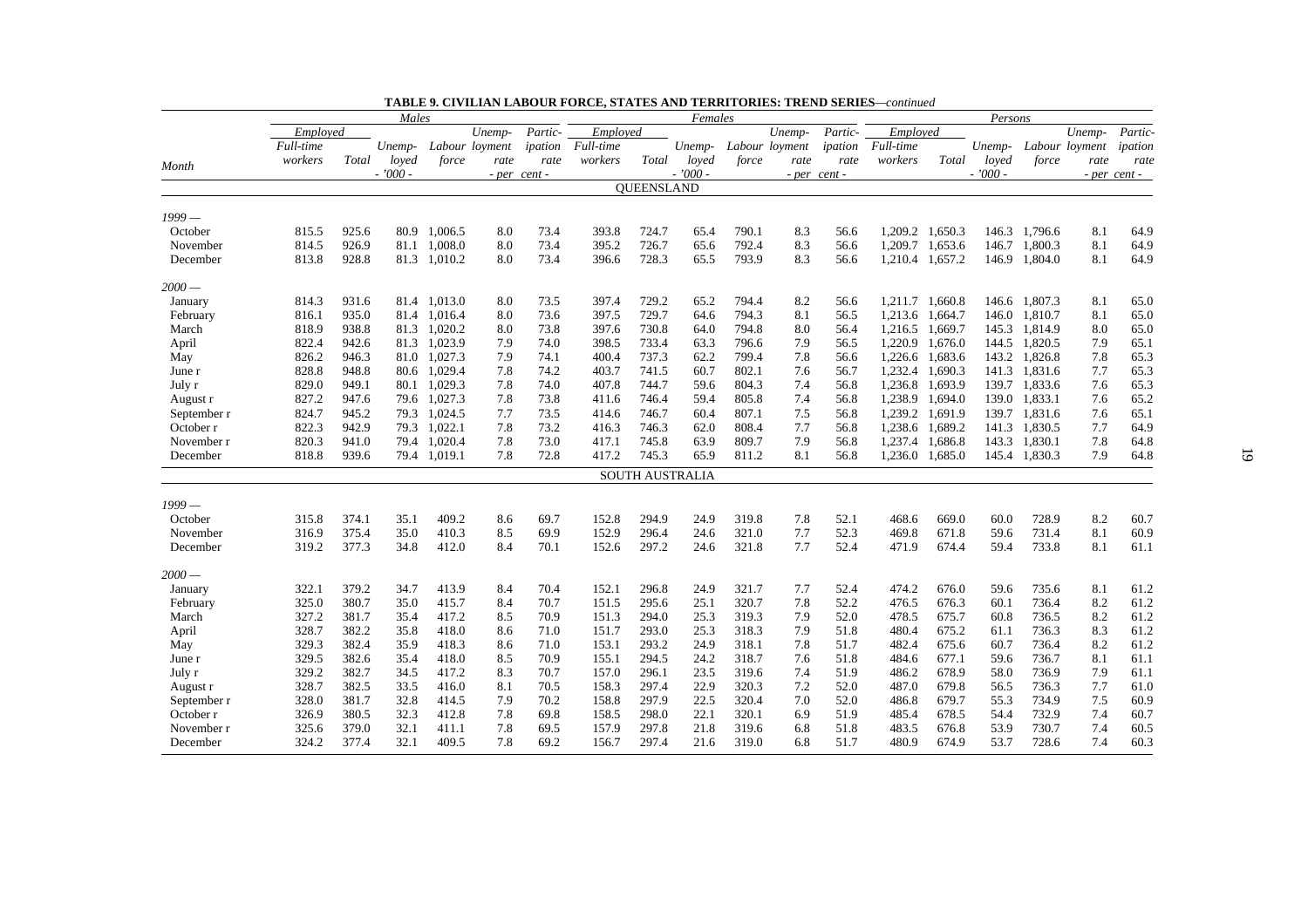|                   |           |       | Males        |       |                |              |           |                 | Females                  |              |                |              |                |                | Persons      |                |                |              |
|-------------------|-----------|-------|--------------|-------|----------------|--------------|-----------|-----------------|--------------------------|--------------|----------------|--------------|----------------|----------------|--------------|----------------|----------------|--------------|
|                   | Emploved  |       |              |       | Unemp-         | Partic-      | Employed  |                 |                          |              | Unemp-         | Partic-      | Employed       |                |              |                | Unemp-         | Partic-      |
|                   | Full-time |       | Unemp-       |       | Labour loyment | ipation      | Full-time |                 | Unemp-                   |              | Labour loyment | ipation      | Full-time      |                | Unemp-       |                | Labour loyment | ipation      |
| Month             | workers   | Total | loved        | force | rate           | rate         | workers   | Total           | loved                    | force        | rate           | rate         | workers        | Total          | loyed        | force          | rate           | rate         |
|                   |           |       | $-7000 -$    |       |                | - per cent - |           |                 | $-7000 -$                |              |                | - per cent - |                |                | $-7000 -$    |                |                | - per cent - |
|                   |           |       |              |       |                |              |           |                 | <b>WESTERN AUSTRALIA</b> |              |                |              |                |                |              |                |                |              |
| 1999 —            |           |       |              |       |                |              |           |                 |                          |              |                |              |                |                |              |                |                |              |
| October           | 453.0     | 519.3 | 39.9         | 559.2 | 7.1            | 76.1         | 211.0     | 398.0           | 25.6                     | 423.6        | 6.0            | 57.6         | 664.1          | 917.2          | 65.5         | 982.7          | 6.7            | 66.8         |
| November          | 455.3     | 521.5 | 40.3         | 561.8 | 7.2            | 76.3         | 212.5     | 400.4           | 25.2                     | 425.6        | 5.9            | 57.8         | 667.8          | 921.9          | 65.5         | 987.4          | 6.6            | 67.0         |
| December          | 457.1     | 523.3 | 40.3         | 563.5 | 7.1            | 76.4         | 213.5     | 402.0           | 25.0                     | 427.0        | 5.9            | 57.9         | 670.6          | 925.3          | 65.3         | 990.6          | 6.6            | 67.1         |
|                   |           |       |              |       |                |              |           |                 |                          |              |                |              |                |                |              |                |                |              |
| 2000 —            |           |       |              |       |                |              |           |                 |                          |              |                |              |                |                |              |                |                |              |
| January           | 458.5     | 524.6 | 39.8         | 564.3 | 7.0            | 76.4         | 213.5     | 402.6           | 25.3                     | 427.9        | 5.9            | 57.9         | 672.0          | 927.1          | 65.1         | 992.3          | 6.6            | 67.1         |
| February          | 459.1     | 525.3 | 38.7         | 564.1 | 6.9            | 76.3         | 212.7     | 402.0           | 26.1                     | 428.1        | 6.1            | 57.9         | 671.8          | 927.4          | 64.9         | 992.2          | 6.5            | 67.1         |
| March             | 459.2     | 525.9 | 37.5         | 563.3 | 6.7            | 76.1         | 211.3     | 400.7           | 27.0                     | 427.8        | 6.3            | 57.7         | 670.5          | 926.6          | 64.5         | 991.1          | 6.5            | 66.9         |
| April             | 459.0     | 526.1 | 36.3         | 562.4 | 6.5            | 75.9         | 209.8     | 399.5           | 27.6                     | 427.1        | 6.5            | 57.6         | 668.7          | 925.6          | 63.9         | 989.6          | 6.5            | 66.7         |
| May               | 458.3     | 526.0 | 35.6         | 561.6 | 6.3            | 75.7         | 208.8     | 399.3           | 27.4                     | 426.6        | 6.4            | 57.4         | 667.1          | 925.3          | 62.9         | 988.2          | 6.4            | 66.6         |
| June r            | 456.8     | 525.3 | 35.4         | 560.8 | 6.3            | 75.5         | 208.9     | 400.1           | 26.4                     | 426.5        | 6.2            | 57.4         | 665.7          | 925.5          | 61.8         | 987.3          | 6.3            | 66.4         |
| July r            | 455.2     | 524.4 | 35.9         | 560.2 | 6.4            | 75.3         | 210.2     | 402.0           | 25.1                     | 427.1        | 5.9            | 57.4         | 665.3          | 926.3          | 61.0         | 987.3          | 6.2            | 66.3         |
| August r          | 453.8     | 523.4 | 36.6         | 560.0 | 6.5            | 75.2         | 212.7     | 404.6           | 24.1                     | 428.7        | 5.6            | 57.5         | 666.5          | 928.0          | 60.7         | 988.8          | 6.1            | 66.3         |
| September r       | 453.1     | 522.7 | 37.2         | 559.9 | 6.6            | 75.1         | 215.7     | 407.5           | 23.7                     | 431.2        | 5.5            | 57.8         | 668.8          | 930.2          | 60.9         | 991.1          | 6.1            | 66.4         |
| October r         | 452.9     | 522.3 | 37.4         | 559.7 | 6.7            | 75.0         | 218.6     | 410.2           | 23.8                     | 433.9        | 5.5            | 58.1         | 671.4          | 932.5          | 61.1         | 993.6          | 6.2            | 66.5         |
| November r        | 453.2     | 522.3 | 37.3         | 559.7 | 6.7            | 74.9         | 221.0     | 412.5           | 24.1                     | 436.5        | 5.5            | 58.3         | 674.2          | 934.8          | 61.4         | 996.2          | 6.2            | 66.6         |
| December          | 453.7     | 522.5 | 37.1         | 559.7 | 6.6            | 74.8         | 222.9     | 414.3           | 24.4                     | 438.7        | 5.6            | 58.6         | 676.6          | 936.8          | 61.5         | 998.4          | 6.2            | 66.7         |
|                   |           |       |              |       |                |              |           | <b>TASMANIA</b> |                          |              |                |              |                |                |              |                |                |              |
| 1999 —            |           |       |              |       |                |              |           |                 |                          |              |                |              |                |                |              |                |                |              |
| October           | 97.0      | 110.2 | 12.6         | 122.8 | 10.3           | 68.2         | 44.4      | 87.3            | 7.5                      | 94.8         | 7.9            | 50.0         | 141.4          | 197.5          | 20.1         | 217.7          | 9.2            | 58.8         |
| November          | 96.6      | 110.1 | 12.5         | 122.6 | 10.2           | 68.0         | 43.9      | 88.0            | 7.7                      | 95.6         | 8.0            | 50.4         | 140.6          | 198.1          | 20.2         | 218.2          | 9.2            | 59.0         |
| December          | 96.0      | 109.9 | 12.2         | 122.2 | 10.0           | 67.8         | 43.5      | 88.5            | 7.8                      | 96.4         | 8.1            | 50.7         | 139.4          | 198.5          | 20.1         | 218.5          | 9.2            | 59.0         |
| $2000 -$          |           |       |              |       |                |              |           |                 |                          |              |                |              |                |                |              |                |                |              |
|                   | 95.3      | 109.7 | 11.9         | 121.6 | 9.7            | 67.5         | 43.2      | 88.9            | 8.0                      | 96.9         | 8.3            | 51.0         | 138.5          | 198.6          | 19.9         | 218.5          | 9.1            | 59.0         |
| January           | 94.8      | 109.5 | 11.5         | 121.0 | 9.5            | 67.2         | 43.3      | 89.1            | 8.2                      | 97.3         | 8.4            | 51.2         | 138.1          | 198.6          | 19.7         | 218.3          | 9.0            | 59.0         |
| February<br>March | 94.5      | 109.3 | 11.4         | 120.8 | 9.5            | 67.0         | 43.7      | 89.2            | 8.3                      | 97.5         | 8.5            | 51.3         | 138.3          | 198.6          | 19.7         | 218.3          | 9.0            | 58.9         |
|                   | 94.5      | 109.4 | 11.6         | 121.0 | 9.6            | 67.1         | 44.2      | 89.2            | 8.3                      | 97.5         | 8.5            | 51.3         | 138.8          | 198.6          | 19.9         | 218.5          | 9.1            | 59.0         |
| April             |           | 109.5 | 12.0         | 121.5 | 9.9            | 67.4         | 44.6      | 89.1            | 8.3                      | 97.4         | 8.5            | 51.2         | 139.2          | 198.6          | 20.3         | 218.9          | 9.3            | 59.1         |
| May               | 94.6      |       |              | 122.3 |                |              |           |                 | 8.2                      |              |                |              |                |                |              |                |                | 59.2         |
| June r            | 94.7      | 109.8 | 12.5<br>12.8 | 122.9 | 10.2<br>10.4   | 67.8<br>68.1 | 44.6      | 89.0<br>88.9    | 8.1                      | 97.2<br>97.0 | 8.4<br>8.4     | 51.0<br>50.9 | 139.3<br>139.1 | 198.8<br>199.0 | 20.6<br>20.9 | 219.4<br>219.9 | 9.4<br>9.5     | 59.3         |
| July r            | 94.7      | 110.1 |              |       |                |              | 44.4      |                 |                          |              |                |              |                |                |              |                |                |              |
| August r          | 94.6      | 110.5 | 12.9         | 123.4 | 10.4           | 68.3         | 44.2      | 88.8            | 8.0                      | 96.9         | 8.3            | 50.8         | 138.8          | 199.4          | 20.9         | 220.3          | 9.5            | 59.4         |
| September r       | 94.6      | 110.9 | 12.8         | 123.7 | 10.4           | 68.5         | 43.9      | 89.0            | 7.9                      | 96.9         | 8.2            | 50.9         | 138.5          | 199.9          | 20.8         | 220.7          | 9.4            | 59.4         |
| October r         | 94.8      | 111.4 | 12.7         | 124.0 | 10.2           | 68.6         | 43.8      | 89.3            | 7.9                      | 97.2         | 8.1            | 50.9         | 138.5          | 200.7          | 20.5         | 221.2          | 9.3            | 59.5         |
| November r        | 95.0      | 111.8 | 12.5         | 124.3 | 10.0           | 68.8         | 43.7      | 89.7            | 7.7                      | 97.4         | 7.9            | 51.1         | 138.7          | 201.5          | 20.2         | 221.7          | 9.1            | 59.7         |
| December          | 95.3      | 112.3 | 12.2         | 124.5 | 9.8            | 68.9         | 43.7      | 90.1            | 7.6                      | 97.7         | 7.8            | 51.2         | 139.0          | 202.4          | 19.8         | 222.2          | 8.9            | 59.8         |

| <b>TABLE 9. CIVILIAN LABOUR FORCE. STATES AND TERRITORIES: TREND SERIES—continued</b> |  |  |  |  |  |  |  |
|---------------------------------------------------------------------------------------|--|--|--|--|--|--|--|
|---------------------------------------------------------------------------------------|--|--|--|--|--|--|--|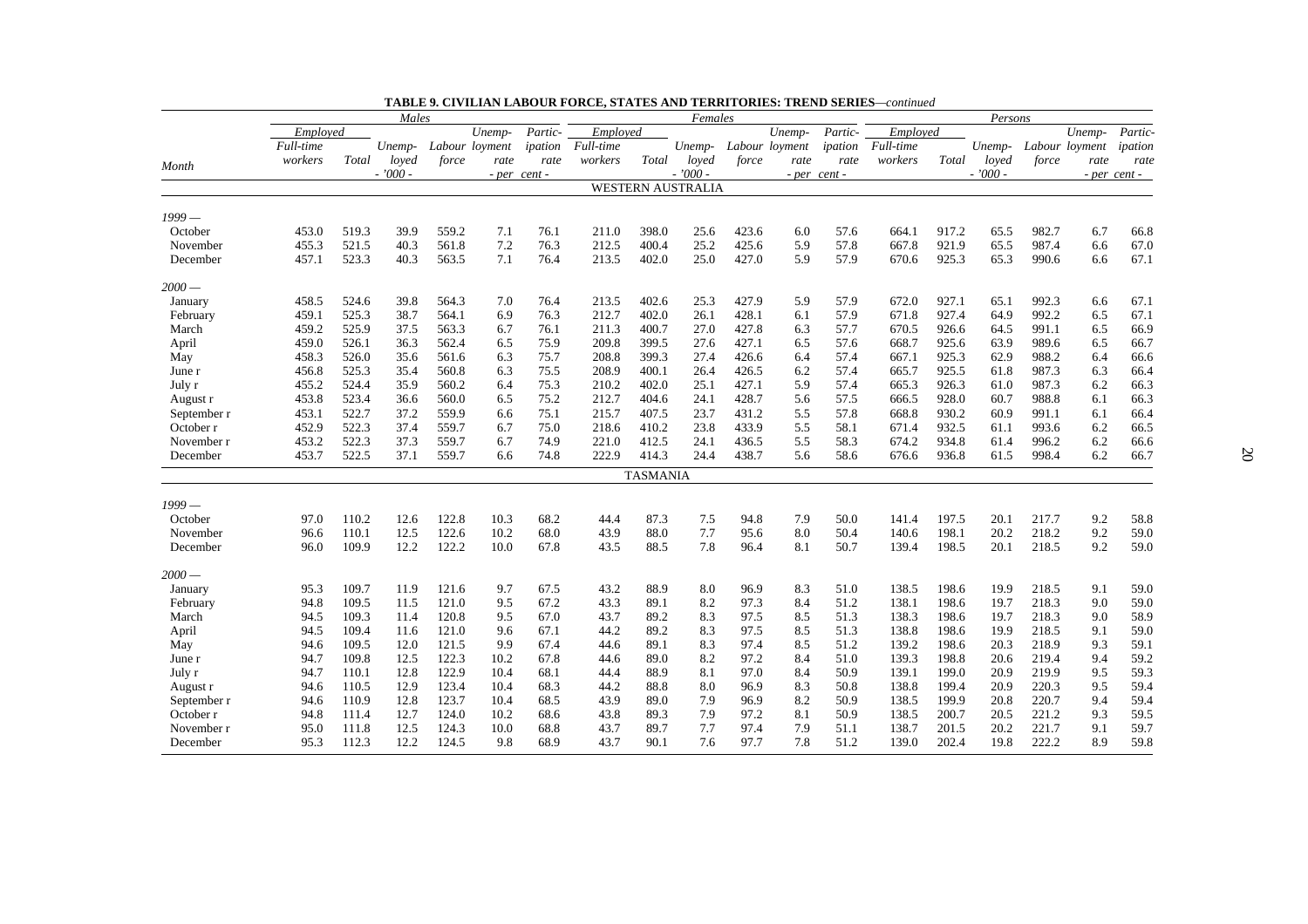|                      |           |       | Males     |       |                |                  |                              |       | Females            |       |                |                  |           |       | Persons   |       |                |                  |
|----------------------|-----------|-------|-----------|-------|----------------|------------------|------------------------------|-------|--------------------|-------|----------------|------------------|-----------|-------|-----------|-------|----------------|------------------|
|                      | Employed  |       |           |       | Unemp-         | Partic-          | Employed                     |       |                    |       | Unemp-         | Partic-          | Employed  |       |           |       | Unemp-         | Partic-          |
|                      | Full-time |       | Unemp-    |       | Labour loyment | ipation          | Full-time                    |       | Unemp-             |       | Labour loyment | ipation          | Full-time |       | Unemp-    |       | Labour loyment | ipation          |
| Month                | workers   | Total | loyed     | force | rate           | rate             | workers                      | Total | loved              | force | rate           | rate             | workers   | Total | loved     | force | rate           | rate             |
|                      |           |       | $-7000 -$ |       |                | $- per$ cent $-$ |                              |       | $-7000 -$          |       |                | $- per$ cent $-$ |           |       | $-7000 -$ |       |                | $-$ per cent $-$ |
|                      |           |       |           |       |                |                  |                              |       | NORTHERN TERRITORY |       |                |                  |           |       |           |       |                |                  |
| $1999-$              |           |       |           |       |                |                  |                              |       |                    |       |                |                  |           |       |           |       |                |                  |
| October              | 46.2      | 53.0  | 2.0       | 55.0  | 3.7            | 75.4             | 27.5                         | 40.4  | 2.0                | 42.4  | 4.8            | 64.0             | 73.6      | 93.4  | 4.1       | 97.5  | 4.2            | 70.0             |
|                      | 45.7      | 52.5  | 2.2       | 54.7  | 4.1            | 75.0             | 27.6                         | 40.2  | 2.0                | 42.2  | 4.8            | 63.5             | 73.3      | 92.7  | 4.3       | 96.9  | 4.4            | 69.5             |
| November<br>December | 45.2      | 51.9  | 2.4       | 54.3  | 4.3            | 74.3             | 27.7                         | 40.0  | 2.1                | 42.1  | 4.9            | 63.3             | 73.0      | 92.0  | 4.4       | 96.4  | 4.6            | 69.1             |
|                      |           |       |           |       |                |                  |                              |       |                    |       |                |                  |           |       |           |       |                |                  |
| $2000 -$             |           |       |           |       |                |                  |                              |       |                    |       |                |                  |           |       |           |       |                |                  |
| January              | 44.8      | 51.5  | 2.4       | 53.9  | 4.5            | 73.7             | 27.9                         | 40.0  | 2.1                | 42.1  | 5.0            | 63.2             | 72.7      | 91.5  | 4.5       | 96.0  | 4.7            | 68.7             |
| February             | 44.5      | 51.2  | 2.5       | 53.7  | 4.6            | 73.4             | 28.1                         | 40.1  | 2.1                | 42.3  | 5.1            | 63.4             | 72.6      | 91.3  | 4.6       | 95.9  | 4.8            | 68.6             |
| March                | 44.4      | 51.1  | 2.5       | 53.6  | 4.7            | 73.2             | 28.2                         | 40.2  | 2.2                | 42.4  | 5.1            | 63.5             | 72.6      | 91.3  | 4.7       | 96.0  | 4.9            | 68.6             |
| April                | 44.3      | 50.9  | 2.6       | 53.5  | 4.9            | 73.1             | 28.1                         | 40.1  | 2.2                | 42.2  | 5.1            | 63.2             | 72.4      | 91.0  | 4.8       | 95.7  | 5.0            | 68.3             |
| May                  | 44.1      | 50.8  | 2.7       | 53.5  | 5.1            | 73.0             | 27.8                         | 39.8  | 2.1                | 41.9  | 5.0            | 62.6             | 72.0      | 90.6  | 4.8       | 95.4  | 5.1            | 68.1             |
| June r               | 44.0      | 50.7  | 2.8       | 53.6  | 5.3            | 73.1             | 27.5                         | 39.6  | 2.0                | 41.6  | 4.8            | 62.1             | 71.6      | 90.3  | 4.8       | 95.2  | 5.1            | 67.8             |
| July r               | 44.0      | 50.8  | 3.0       | 53.8  | 5.5            | 73.3             | 27.4                         | 39.6  | 1.9                | 41.5  | 4.6            | 61.9             | 71.3      | 90.4  | 4.9       | 95.3  | 5.1            | 67.8             |
| August r             | 43.9      | 50.9  | 3.2       | 54.1  | 5.8            | 73.6             | 27.5                         | 39.9  | 1.8                | 41.7  | 4.4            | 62.2             | 71.4      | 90.8  | 5.0       | 95.8  | 5.2            | 68.1             |
| September r          | 44.0      | 51.2  | 3.4       | 54.5  | 6.2            | 74.1             | 27.8                         | 40.4  | 1.8                | 42.2  | 4.3            | 62.8             | 71.8      | 91.6  | 5.2       | 96.8  | 5.4            | 68.7             |
| October $(a)$ r      | 43.9      | 51.4  | 3.7       | 55.0  | 6.7            | 74.7             | 28.2                         | 40.9  | 1.8                | 42.8  | 4.3            | 63.6             | 72.1      | 92.3  | 5.5       | 97.8  | 5.6            | 69.4             |
| November (a) r       | 43.8      | 51.5  | 4.0       | 55.5  | 7.2            | 75.2             | 28.5                         | 41.3  | 1.9                | 43.2  | 4.4            | 64.2             | 72.3      | 92.9  | 5.9       | 98.7  | 5.9            | 70.0             |
| December (a)         | 43.6      | 51.6  | 4.2       | 55.8  | 7.6            | 75.6             | 28.7                         | 41.6  | 2.0                | 43.6  | 4.6            | 64.7             | 72.3      | 93.2  | 6.2       | 99.5  | 6.3            | 70.4             |
|                      |           |       |           |       |                |                  | AUSTRALIAN CAPITAL TERRITORY |       |                    |       |                |                  |           |       |           |       |                |                  |
| 1999 —               |           |       |           |       |                |                  |                              |       |                    |       |                |                  |           |       |           |       |                |                  |
| October              | 71.1      | 85.4  | 5.6       | 91.1  | 6.2            | 78.9             | 50.5                         | 78.3  | 4.2                | 82.5  | 5.1            | 67.4             | 121.6     | 163.7 | 9.8       | 173.6 | 5.7            | 73.0             |
| November             | 71.5      | 86.0  | 5.5       | 91.5  | 6.0            | 79.2             | 50.8                         | 78.6  | 4.2                | 82.8  | 5.1            | 67.6             | 122.3     | 164.5 | 9.7       | 174.3 | 5.6            | 73.2             |
| December             | 72.0      | 86.4  | 5.4       | 91.8  | 5.9            | 79.2             | 51.0                         | 78.6  | 4.2                | 82.8  | 5.1            | 67.5             | 123.0     | 165.0 | 9.6       | 174.6 | 5.5            | 73.2             |
| 2000 —               |           |       |           |       |                |                  |                              |       |                    |       |                |                  |           |       |           |       |                |                  |
| January              | 72.5      | 86.7  | 5.3       | 92.0  | 5.8            | 79.2             | 51.4                         | 78.6  | 4.1                | 82.7  | 5.0            | 67.3             | 123.8     | 165.3 | 9.4       | 174.7 | 5.4            | 73.1             |
| February             | 72.9      | 86.8  | 5.3       | 92.2  | 5.8            | 79.1             | 51.7                         | 78.5  | 4.1                | 82.6  | 4.9            | 67.1             | 124.6     | 165.3 | 9.4       | 174.7 | 5.4            | 72.9             |
| March                | 73.3      | 87.0  | 5.4       | 92.3  | 5.8            | 78.9             | 52.0                         | 78.4  | 4.1                | 82.5  | 4.9            | 66.9             | 125.3     | 165.4 | 9.4       | 174.8 | 5.4            | 72.7             |
| April                | 73.8      | 87.2  | 5.4       | 92.5  | 5.8            | 78.7             | 52.1                         | 78.5  | 4.1                | 82.5  | 4.9            | 66.9             | 125.9     | 165.7 | 9.4       | 175.1 | 5.4            | 72.6             |
| May                  | 74.3      | 87.5  | 5.2       | 92.8  | 5.7            | 78.6             | 52.1                         | 78.8  | 4.0                | 82.8  | 4.9            | 66.9             | 126.4     | 166.3 | 9.3       | 175.5 | 5.3            | 72.6             |
| June r               | 74.8      | 87.9  | 5.1       | 93.0  | 5.5            | 78.5             | 51.9                         | 79.3  | 3.8                | 83.2  | 4.6            | 67.1             | 126.7     | 167.2 | 9.0       | 176.2 | 5.1            | 72.7             |
| July r               | 75.3      | 88.3  | 5.0       | 93.3  | 5.3            | 78.6             | 51.7                         | 80.1  | 3.6                | 83.7  | 4.3            | 67.4             | 127.0     | 168.4 | 8.6       | 177.0 | 4.9            | 72.9             |
| August r             | 75.7      | 88.8  | 4.9       | 93.7  | 5.2            | 78.8             | 51.5                         | 80.7  | 3.4                | 84.1  | 4.0            | 67.7             | 127.2     | 169.5 | 8.3       | 177.8 | 4.7            | 73.2             |
| September r          | 75.9      | 89.1  | 4.9       | 94.1  | 5.2            | 79.1             | 51.3                         | 81.2  | 3.2                | 84.4  | 3.8            | 67.9             | 127.2     | 170.4 | 8.1       | 178.4 | 4.5            | 73.4             |
| October (a) r        | 75.9      | 89.4  | 5.0       | 94.4  | 5.3            | 79.3             | 51.1                         | 81.5  | 3.1                | 84.6  | 3.6            | 68.0             | 127.0     | 170.9 | 8.0       | 178.9 | 4.5            | 73.5             |
| November (a) r       | 75.8      | 89.5  | 5.1       | 94.6  | 5.4            | 79.5             | 51.0                         | 81.7  | 3.0                | 84.6  | 3.5            | 68.1             | 126.7     | 171.2 | 8.0       | 179.2 | 4.5            | 73.6             |
| December (a)         | 75.5      | 89.5  | 5.2       | 94.7  | 5.4            | 79.6             | 50.9                         | 81.7  | 2.9                | 84.7  | 3.5            | 68.1             | 126.4     | 171.2 | 8.1       | 179.3 | 4.5            | 73.7             |
|                      |           |       |           |       |                |                  |                              |       |                    |       |                |                  |           |       |           |       |                |                  |

**TABLE 9. CIVILIAN LABOUR FORCE, STATES AND TERRITORIES: TREND SERIES***—continued*

(a) These estimates may be subject to significant revisions as data for later months become available.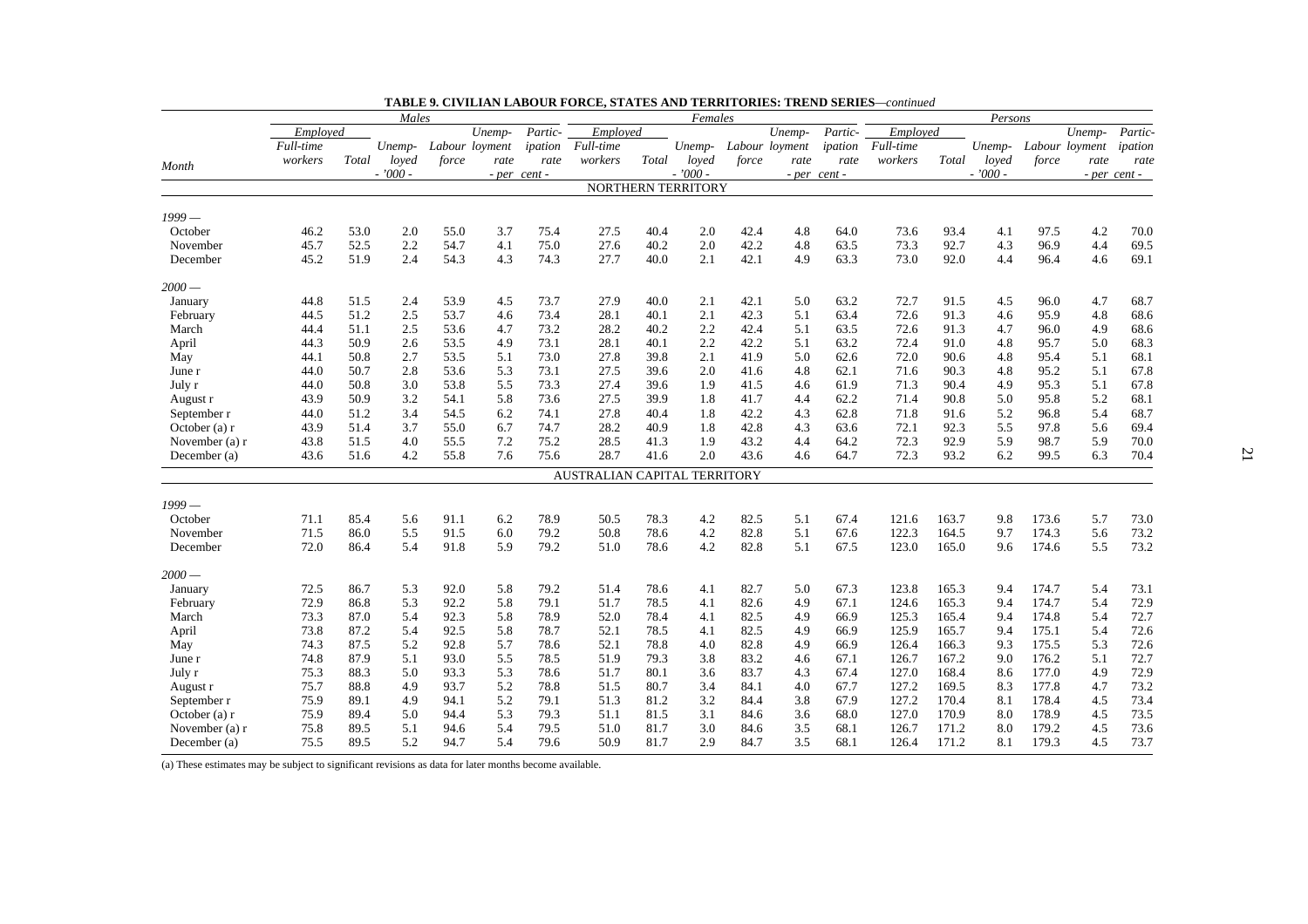|  |  | <b>TABLE 10. CIVILIAN LABOUR FORCE. BY AGE. DECEMBER 2000</b> |  |  |
|--|--|---------------------------------------------------------------|--|--|
|--|--|---------------------------------------------------------------|--|--|

|              |         |         | Number ('000) |         |         |       |         | Participation rate (per cent) |       |         |
|--------------|---------|---------|---------------|---------|---------|-------|---------|-------------------------------|-------|---------|
|              |         |         | Females       |         |         |       |         | Females                       |       |         |
|              |         |         | <b>Not</b>    |         |         |       |         | <b>Not</b>                    |       |         |
| Age group    | Males   | Married | married       | Total   | Persons | Males | Married | married                       | Total | Persons |
| $15-64$      | 5,434.3 | 2.457.0 | 1.820.4       | 4,277.3 | 9.711.6 | 83.6  | 64.0    | 70.2                          | 66.5  | 75.1    |
| $15-19$      | 450.0   | 17.2    | 416.8         | 434.0   | 884.0   | 64.9  | 71.9    | 65.3                          | 65.6  | 65.2    |
| $20 - 24$    | 606.0   | 116.4   | 420.4         | 536.8   | 1,142.7 | 87.4  | 70.0    | 83.3                          | 80.0  | 83.8    |
| $25 - 34$    | .333.2  | 619.2   | 401.0         | 1,020.2 | 2,353.5 | 92.4  | 66.3    | 78.0                          | 70.4  | 81.4    |
| $35 - 44$    | .344.0  | 788.1   | 267.1         | 1,055.2 | 2,399.2 | 92.0  | 71.6    | 71.3                          | 71.5  | 81.7    |
| 45-54        | .149.7  | 688.0   | 232.1         | 920.1   | 2.069.8 | 87.5  | 70.1    | 72.4                          | 70.7  | 79.1    |
| 55-59        | 360.7   | 166.8   | 57.6          | 224.4   | 585.0   | 72.5  | 46.3    | 47.6                          | 46.6  | 59.8    |
| 60-64        | 190.7   | 61.3    | 25.3          | 86.6    | 277.4   | 47.9  | 22.3    | 21.2                          | 22.0  | 35.0    |
| 65 and over  | 109.7   | 23.8    | 16.9          | 40.8    | 150.5   | 10.5  | 4.3     | 2.2                           | 3.1   | 6.3     |
| <b>Total</b> | 5,544.0 | 2,480.8 | 1,837.3       | 4,318.1 | 9,862.1 | 73.5  | 56.4    | 54.7                          | 55.6  | 64.4    |

#### **TABLE 11. LABOUR FORCE STATUS OF THE CIVILIAN POPULATION AGED 15 TO 19: FULL-TIME ATTENDANCE AT SCHOOL OR A TERTIARY EDUCATIONAL INSTITUTION, DECEMBER 2000**

|                                                             | Employed                                                                      |                                          | Looking                               | Unemployed<br>Looking                                                                              |                                      |                                           | Not in                                 | Civilian<br>popula-<br>tion                      | Unemp-                                   | Partici-<br>pation                            |
|-------------------------------------------------------------|-------------------------------------------------------------------------------|------------------------------------------|---------------------------------------|----------------------------------------------------------------------------------------------------|--------------------------------------|-------------------------------------------|----------------------------------------|--------------------------------------------------|------------------------------------------|-----------------------------------------------|
|                                                             | Full-time<br>workers                                                          |                                          | for full-<br>Total time work          | for part-<br>time work<br>$-7000 -$                                                                | Total                                | Labour<br>force                           | labour<br>$\it force$                  | aged<br>$15 - 19$                                | loyment<br>rate<br>$-per$                | rate<br>cent -                                |
|                                                             | ATTENDING NEITHER SCHOOL NOR A TERTIARY EDUCATIONAL INSTITUTION FULL TIME (a) |                                          |                                       |                                                                                                    |                                      |                                           |                                        |                                                  |                                          |                                               |
| Males<br>Females<br>Persons                                 | 146.9<br>94.6<br>241.5                                                        | 209.6<br>180.5<br>390.1                  | 38.2<br>28.0<br>66.2                  | 9.1<br>7.8<br>16.9                                                                                 | 47.3<br>35.8<br>83.0                 | 256.9<br>216.3<br>473.2                   | 54.6<br>49.4<br>103.9                  | 311.5<br>265.6<br>577.1                          | 18.4<br>16.5<br>17.5                     | 82.5<br>81.4<br>82.0                          |
| Left school -<br>Before 1998<br>1998<br>1999 to survey date | 34.4<br>83.3<br>123.7                                                         | 44.1<br>104.8<br>241.2                   | 9.4<br>13.1<br>43.6                   | $*1.0$<br>$*1.3$<br>14.7                                                                           | 10.4<br>14.4<br>58.3                 | 54.5<br>119.2<br>299.5                    | 15.0<br>14.8<br>73.1                   | 69.5<br>134.0<br>372.6                           | 19.0<br>12.1<br>19.5                     | 78.4<br>88.9<br>80.4                          |
| ${\rm Age} \, - \,$ 15<br>16<br>17<br>18<br>19              | $*2.6$<br>13.1<br>39.4<br>81.8<br>104.7                                       | 4.8<br>20.9<br>90.9<br>129.1<br>144.5    | $*4.0$<br>5.9<br>15.7<br>23.8<br>16.7 | $*0.9$<br>$*1.6$<br>7.5<br>5.9<br>$*1.0$<br>ATTENDING A TERTIARY EDUCATIONAL INSTITUTION FULL TIME | 4.9<br>7.5<br>23.2<br>29.7<br>17.7   | 9.7<br>28.4<br>114.1<br>158.8<br>162.2    | 4.9<br>9.2<br>28.0<br>38.1<br>23.7     | 14.6<br>37.5<br>142.1<br>196.9<br>185.9          | 50.3<br>26.4<br>20.3<br>18.7<br>10.9     | 66.4<br>75.6<br>80.3<br>80.6<br>87.3          |
|                                                             |                                                                               |                                          |                                       |                                                                                                    |                                      |                                           |                                        |                                                  |                                          |                                               |
| Males<br>Females<br>Persons                                 | 7.6<br>6.7<br>14.3                                                            | 41.2<br>65.0<br>106.2                    | $*3.1$<br>$*1.8$<br>5.0               | 4.5<br>$*4.2$<br>8.7                                                                               | 7.7<br>6.0<br>13.7                   | 48.9<br>71.0<br>119.9                     | 22.0<br>21.5<br>43.5                   | 70.9<br>92.6<br>163.4                            | 15.7<br>8.5<br>11.4                      | 69.0<br>76.7<br>73.4                          |
| Left school-<br>Before 1998<br>1998<br>1999 to survey date  | $*0.5$<br>$*4.2$<br>9.7                                                       | $*2.1$<br>31.6<br>72.5                   | $*0.1$<br>$*0.6$<br>$*4.3$            | $*0.3$<br>$*2.3$<br>6.1                                                                            | $*0.5$<br>$*2.9$<br>10.3             | $*2.5$<br>34.5<br>82.9                    | $*1.7$<br>11.5<br>30.2                 | $*4.3$<br>46.1<br>113.1                          | $*18.0$<br>$*8.4$<br>12.5                | $*59.5$<br>74.9<br>73.3                       |
| $Age -$<br>$15$ and 16<br>17<br>18<br>19                    | $*0.3$<br>$*1.5$<br>$*3.9$<br>8.7                                             | $*1.4$<br>7.9<br>35.3<br>61.7            | $*0.2$<br>$*1.1$<br>$*2.6$<br>$*1.1$  | $*0.3$<br>$*0.9$<br>$*3.6$<br>$*3.9$                                                               | $*0.5$<br>$*2.0$<br>6.2<br>5.0       | $*2.0$<br>9.9<br>41.5<br>66.6             | $*1.6$<br>7.2<br>15.8<br>18.9          | $*3.5$<br>17.1<br>57.3<br>85.5                   | $*26.8$<br>$*20.4$<br>15.0<br>7.4        | $*55.6$<br>57.7<br>72.4<br>77.9               |
|                                                             |                                                                               |                                          |                                       | <b>ATTENDING SCHOOL</b>                                                                            |                                      |                                           |                                        |                                                  |                                          |                                               |
| Males<br>Females<br>Persons                                 | 7.3<br>$*1.8$<br>9.1                                                          | 112.1<br>118.5<br>230.6                  | 5.1<br>$*3.6$<br>8.7                  | 27.0<br>24.6<br>51.6                                                                               | 32.1<br>28.2<br>60.3                 | 144.2<br>146.7<br>290.9                   | 166.7<br>157.0<br>323.7                | 310.9<br>303.7<br>614.6                          | 22.3<br>19.2<br>20.7                     | 46.4<br>48.3<br>47.3                          |
| ${\rm Age}-15$<br>16<br>17<br>18 and 19                     | $*1.4$<br>4.5<br>$*2.8$<br>$*0.4$                                             | 77.9<br>95.3<br>50.1<br>7.3              | $*2.5$<br>$*1.9$<br>$*3.7$<br>$*0.7$  | 21.0<br>21.1<br>8.6<br>$*0.9$                                                                      | 23.5<br>$^{22.9}_{12.3}$<br>$*1.6$   | 101.3<br>118.3<br>62.4<br>8.9             | 150.6<br>110.0<br>50.5<br>12.6         | 252.0<br>228.3<br>112.9<br>21.5                  | 23.2<br>19.4<br>19.6<br>$*18.3$          | 40.2<br>$51.8$<br>$55.3$<br>$41.3$            |
|                                                             |                                                                               |                                          |                                       | <b>TOTAL</b>                                                                                       |                                      |                                           |                                        |                                                  |                                          |                                               |
| Males<br>Females<br><b>Persons</b>                          | 161.9<br>103.0<br>264.9                                                       | 363.0<br>364.0<br>727.0                  | 46.4<br>33.4<br>79.8                  | 40.7<br>36.5<br>77.2                                                                               | 87.1<br>70.0<br>157.0                | 450.0<br>434.0<br>884.0                   | 243.2<br>227.9<br>471.1                | 693.2<br>661.9<br>1,355.1                        | 19.3<br>16.1<br>17.8                     | 64.9<br>65.6<br>65.2                          |
| ${\rm Age}-15$<br>16<br>17<br>18<br>19                      | $*4.0$<br>17.9<br>43.6<br>86.0<br>113.4                                       | 82.7<br>117.7<br>148.9<br>171.4<br>206.3 | 6.4<br>8.0<br>20.4<br>27.1<br>17.8    | 21.9<br>22.9<br>17.0<br>9.9<br>5.5                                                                 | 28.4<br>31.0<br>37.5<br>37.0<br>23.3 | 111.1<br>148.6<br>186.4<br>208.4<br>229.6 | 156.2<br>120.0<br>85.8<br>65.2<br>43.9 | 267.3<br>268.7<br>$\frac{272.1}{273.6}$<br>273.4 | $^{25.5}_{20.8}$<br>20.1<br>17.8<br>10.1 | $41.6$<br>55.3<br>$\frac{68.5}{76.2}$<br>84.0 |

(a) The components of the 'Left school' category in the 'Not in labour force' column do not add to the total because institutionalised persons are not asked the 'school attendance' question.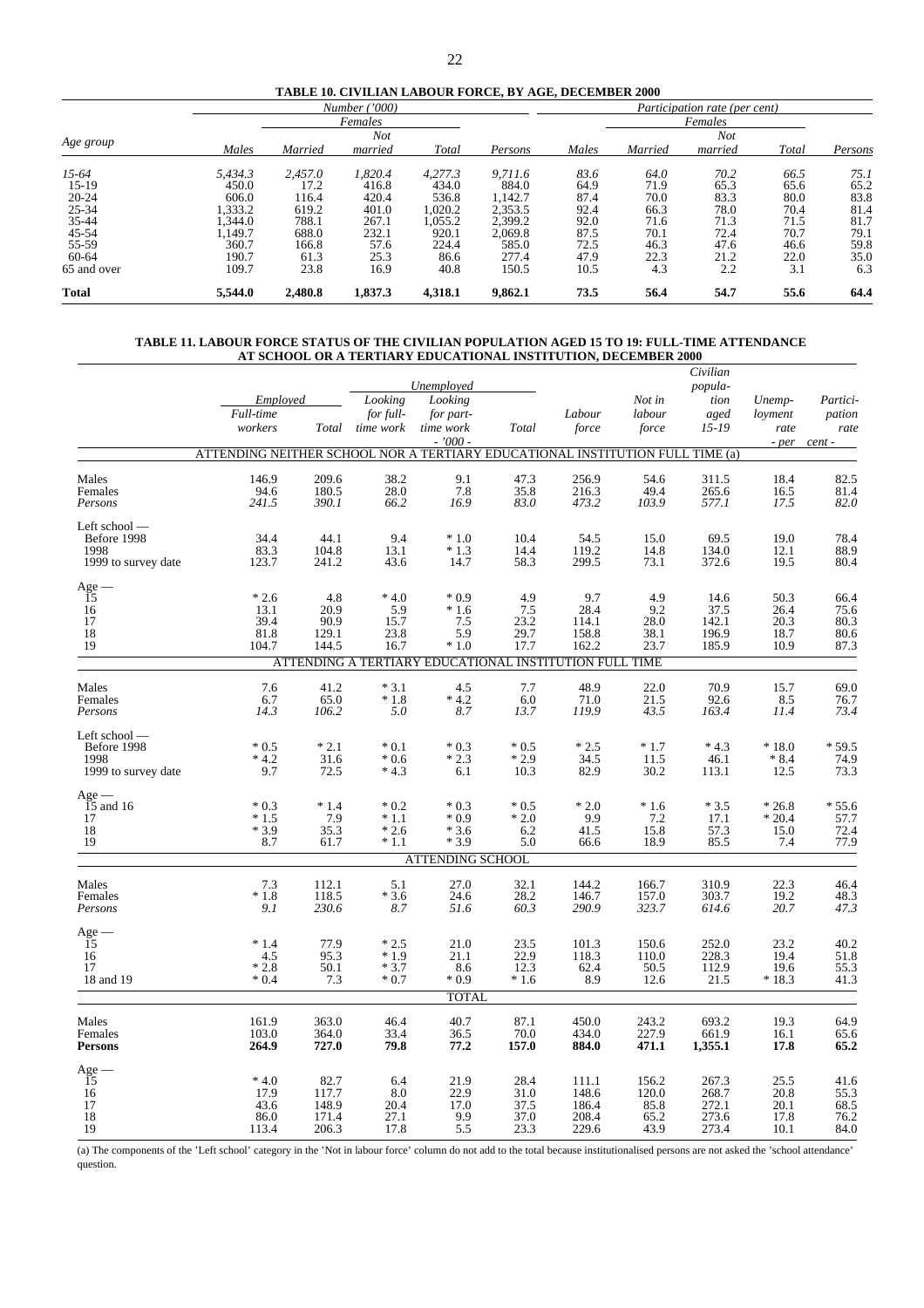|                |           |         |           |                                                            |        |         |        | Civilian  |         |          |
|----------------|-----------|---------|-----------|------------------------------------------------------------|--------|---------|--------|-----------|---------|----------|
|                |           |         |           | Unemployed                                                 |        |         |        | popula-   |         |          |
|                | Employed  |         | Looking   | Looking                                                    |        |         | Not in | tion      | Unemp-  | Partici- |
|                | Full-time |         | for full- | for part-                                                  |        | Labour  | labour | aged      | loyment | pation   |
|                | workers   | Total   | time work | time work                                                  | Total  | force   | force  | $20 - 24$ | rate    | rate     |
|                |           |         |           | $-7000 -$                                                  |        |         |        |           | - per   | cent -   |
|                |           |         |           | NOT ATTENDING A TERTIARY EDUCATIONAL INSTITUTION FULL TIME |        |         |        |           |         |          |
| Males          | 434.9     | 489.7   | 46.3      | $*1.8$                                                     | 48.1   | 537.8   | 44.4   | 582.2     | 8.9     | 92.4     |
| Females        | 310.0     | 414.5   | 28.3      | 7.7                                                        | 36.0   | 450.6   | 98.8   | 549.3     | 8.0     | 82.0     |
| Persons        | 744.9     | 904.2   | 74.6      | 9.5                                                        | 84.1   | 988.4   | 143.2  | 1,131.5   | 8.5     | 87.3     |
| $Age -$        |           |         |           |                                                            |        |         |        |           |         |          |
| 20             | 113.5     | 150.7   | 14.9      | $*1.3$                                                     | 16.2   | 167.0   | 25.3   | 192.2     | 9.7     | 86.9     |
| 21             | 135.7     | 167.7   | 21.2      | $*1.9$                                                     | 23.2   | 190.9   | 24.5   | 215.3     | 12.1    | 88.6     |
| 22             | 146.5     | 181.9   | 15.2      | $*2.2$                                                     | 17.4   | 199.4   | 30.0   | 229.3     | 8.7     | 86.9     |
| 23             | 173.5     | 199.4   | 12.7      | $*1.9$                                                     | 14.5   | 213.9   | 30.6   | 244.5     | 6.8     | 87.5     |
| 24             | 175.6     | 204.5   | 10.6      | $*2.2$                                                     | 12.8   | 217.3   | 32.8   | 250.1     | 5.9     | 86.9     |
|                |           |         |           | ATTENDING A TERTIARY EDUCATIONAL INSTITUTION FULL TIME     |        |         |        |           |         |          |
| Males          | 14.7      | 55.2    | 7.4       | 5.6                                                        | 13.0   | 68.2    | 42.9   | 111.0     | 19.1    | 61.4     |
| Females        | 15.7      | 75.8    | 4.5       | 6.0                                                        | 10.4   | 86.2    | 35.3   | 121.5     | 12.1    | 70.9     |
| Persons        | 30.4      | 130.9   | 11.8      | 11.6                                                       | 23.4   | 154.4   | 78.2   | 232.6     | 15.2    | 66.4     |
| $Age -$        |           |         |           |                                                            |        |         |        |           |         |          |
| 20             | 9.5       | 51.9    | $*4.1$    | $*3.0$                                                     | 7.1    | 58.9    | 21.3   | 80.2      | 12.0    | 73.5     |
| 21             | 7.1       | 34.3    | $*2.1$    | $*4.3$                                                     | 6.4    | 40.7    | 15.5   | 56.2      | 15.7    | 72.4     |
| 22             | 5.7       | 20.5    | $*1.2$    | $*3.2$                                                     | 4.4    | 24.9    | 17.7   | 42.6      | 17.6    | 58.5     |
| 23             | 4.5       | 12.9    | $*2.5$    | $*0.7$                                                     | $*3.2$ | 16.1    | 12.5   | 28.6      | $*20.1$ | 56.4     |
| 24             | $*3.5$    | 11.4    | $*2.0$    | $*0.3$                                                     | $*2.3$ | 13.7    | 11.3   | 25.0      | $*17.0$ | 55.0     |
|                |           |         |           | <b>TOTAL</b>                                               |        |         |        |           |         |          |
| Males          | 449.7     | 544.9   | 53.7      | 7.4                                                        | 61.1   | 606.0   | 87.2   | 693.2     | 10.1    | 87.4     |
| Females        | 325.7     | 490.3   | 32.8      | 13.7                                                       | 46.5   | 536.8   | 134.1  | 670.9     | 8.7     | 80.0     |
| <b>Persons</b> | 775.3     | 1,035.2 | 86.5      | 21.1                                                       | 107.6  | 1,142.7 | 221.3  | 1,364.1   | 9.4     | 83.8     |
| $Age -$        |           |         |           |                                                            |        |         |        |           |         |          |
| 20             | 123.0     | 202.6   | 19.0      | $*4.3$                                                     | 23.3   | 225.9   | 46.5   | 272.4     | 10.3    | 82.9     |
| 21             | 142.9     | 202.0   | 23.3      | 6.3                                                        | 29.6   | 231.6   | 40.0   | 271.5     | 12.8    | 85.3     |
| 22             | 152.3     | 202.5   | 16.4      | 5.4                                                        | 21.8   | 224.3   | 47.6   | 271.9     | 9.7     | 82.5     |
| 23             | 178.0     | 212.2   | 15.2      | $*2.6$                                                     | 17.8   | 230.0   | 43.1   | 273.1     | 7.7     | 84.2     |
| 24             | 179.2     | 215.9   | 12.6      | $*2.5$                                                     | 15.1   | 231.0   | 44.1   | 275.1     | 6.5     | 84.0     |
|                |           |         |           |                                                            |        |         |        |           |         |          |

#### **TABLE 12. LABOUR FORCE STATUS OF THE CIVILIAN POPULATION AGED 20-24: FULL-TIME ATTENDANCE AT A TERTIARY EDUCATIONAL INSTITUTION, DECEMBER 2000**

#### **TABLE 13. LABOUR FORCE PARTICIPATION RATES(a), BY AGE AND BIRTHPLACE, DECEMBER 2000**

|              |       |                   | (per cent) |                        |         |         |  |  |
|--------------|-------|-------------------|------------|------------------------|---------|---------|--|--|
|              |       | Born in Australia |            | Born outside Australia |         |         |  |  |
| Age group    | Males | Females           | Persons    | Males                  | Females | Persons |  |  |
| $15-64$      | 84.9  | 69.3              | 77.1       | 81.0                   | 59.1    | 70.2    |  |  |
| $15-19$      | 66.7  | 68.4              | 67.5       | 53.7                   | 46.8    | 50.5    |  |  |
| $20 - 24$    | 90.3  | 81.5              | 85.9       | 74.7                   | 72.3    | 73.5    |  |  |
| 25-34        | 93.3  | 72.5              | 82.8       | 90.2                   | 63.3    | 76.8    |  |  |
| 35-44        | 92.3  | 72.9              | 82.6       | 92.1                   | 68.4    | 80.0    |  |  |
| 45-54        | 88.8  | 73.9              | 81.4       | 85.9                   | 64.5    | 75.3    |  |  |
| 55-59        | 73.1  | 48.7              | 60.8       | 72.4                   | 43.1    | 58.5    |  |  |
| 60-64        | 49.2  | 24.1              | 36.4       | 46.8                   | 18.8    | 33.4    |  |  |
| 65 and over  | 12.7  | 3.9               | 7.7        | 8.2                    | 2.4     | 5.3     |  |  |
| <b>Total</b> | 76.5  | 59.7              | 67.9       | 68.3                   | 49.1    | 58.8    |  |  |

(a) Calculated using population estimates which exclude those in institutions.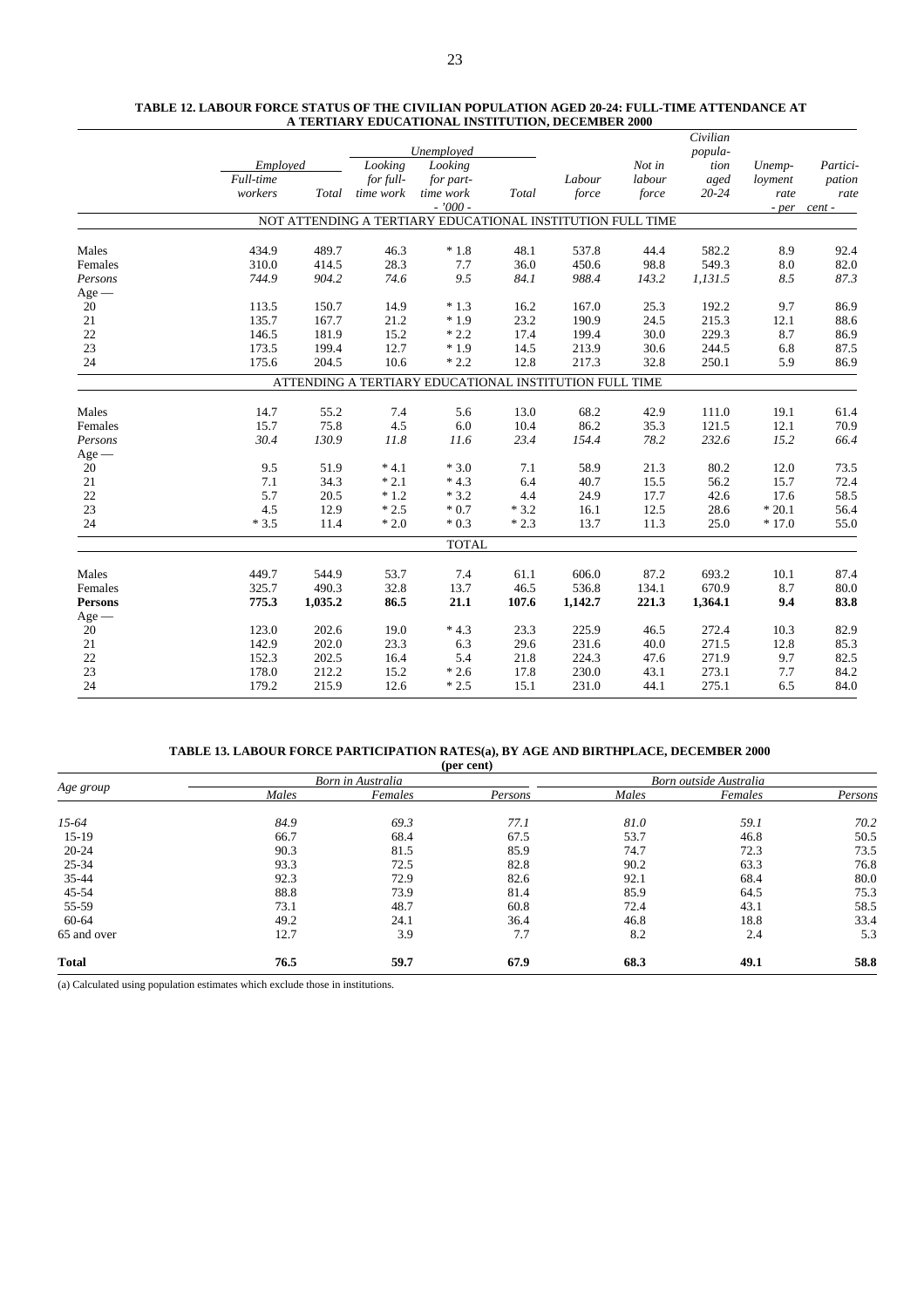#### **TABLE 14. CIVILIAN LABOUR FORCE BY BIRTHPLACE(a), DECEMBER 2000**

|                                                               |                      |                        | Unemployed             |                  |                    |                  |                   |
|---------------------------------------------------------------|----------------------|------------------------|------------------------|------------------|--------------------|------------------|-------------------|
|                                                               | Employed             |                        | Looking                |                  |                    | Unemp-           | Partici-          |
|                                                               | Full-time<br>workers | Total                  | for full-<br>time work | Total            | Labour<br>force    | loyment<br>rate  | pation<br>rate(b) |
|                                                               |                      | <b>MALES</b>           | $-7000 -$              |                  |                    | - per cent -     |                   |
| Born in Australia                                             | 3,343.4              | 3,843.2                | 228.6                  | 278.0            | 4,121.2            | 6.7              | 76.5              |
| Born outside Australia                                        | 1,167.2              | 1,325.4                | 79.7                   | 97.5             | 1,422.8            | 6.9              | 68.3              |
| Main English Speaking Countries<br><b>Other Countries</b>     | 504.4<br>662.8       | 570.9<br>754.5         | 28.5<br>51.2           | 33.5<br>64.0     | 604.4<br>818.4     | 5.5<br>7.8       | 73.0<br>65.2      |
| Oceania                                                       | 162.8                | 181.3                  | 12.0                   | 15.2             | 196.5              | 7.7              | 86.1              |
| New Zealand                                                   | 132.7                | 147.5                  | 8.4                    | 10.6             | 158.1              | 6.7              | 88.5              |
| Europe and the Former USSR<br>Germany                         | 583.6<br>27.9        | 657.7<br>30.5          | 35.3<br>$*1.9$         | 38.5<br>$*1.9$   | 696.3<br>32.5      | 5.5<br>$*5.9$    | 61.2<br>64.4      |
| Greece                                                        | 30.7                 | 32.4                   | $*1.3$                 | $*1.3$           | 33.7               | $*3.8$           | 49.5              |
| Italy                                                         | 48.7                 | 56.1                   | $*2.0$                 | $*2.1$           | 58.2               | $*3.6$           | 48.2              |
| Netherlands                                                   | 26.9                 | 30.6                   | $*1.6$                 | $*1.9$           | 32.5               | $*5.9$           | 60.2              |
| UK and Ireland                                                | 316.4<br>47.2        | 358.5                  | 18.8<br>4.4            | 20.6             | 379.1              | 5.4              | 67.1<br>58.0      |
| Former Yugoslav Republics<br>The Middle East and North Africa | 71.5                 | 51.7<br>79.9           | 9.4                    | 5.0<br>10.7      | 56.6<br>90.7       | 8.8<br>11.8      | 68.3              |
| Lebanon                                                       | 26.7                 | 29.6                   | $*4.0$                 | 4.7              | 34.3               | 13.8             | 69.5              |
| Southeast Asia                                                | 123.7                | 142.2                  | 10.6                   | 14.4             | 156.6              | 9.2              | 74.9              |
| Malaysia                                                      | 24.2                 | 28.3                   | $*2.6$                 | $* 4.2$          | 32.5               | $*13.0$          | 80.3              |
| Philippines<br>Viet Nam                                       | 24.9<br>40.4         | 27.8<br>44.5           | $*0.3$<br>$*4.2$       | $*0.6$<br>4.5    | 28.4<br>49.0       | $*2.0$<br>9.2    | 81.9<br>69.5      |
| Northeast Asia                                                | 69.3                 | 83.4                   | 4.4                    | 5.8              | 89.2               | 6.5              | 64.4              |
| China                                                         | 38.9                 | 44.1                   | $*3.3$                 | $*3.8$           | 47.9               | $*7.9$           | 69.5              |
| The Americas                                                  | 50.8                 | 58.1                   | $*2.3$                 | $*3.4$           | 61.5               | $*5.6$           | 80.2              |
| Other                                                         | 105.6                | 122.7                  | 5.7                    | 9.3              | 132.1              | 7.1              | 82.5              |
| India                                                         | 33.1                 | 38.2<br><b>FEMALES</b> | $*1.4$                 | $*2.4$           | 40.6               | $*5.8$           | 84.6              |
| Born in Australia                                             | 1,745.4              | 3,119.9                | 122.1                  | 196.8            | 3,316.6            | 5.9              | 59.7              |
| Born outside Australia                                        | 567.8                | 936.1                  | 45.5                   | 65.4             | 1,001.5            | 6.5              | 49.1              |
| Main English Speaking Countries<br><b>Other Countries</b>     | 247.5<br>320.4       | 426.4<br>509.7         | 15.5<br>30.0           | 23.3<br>42.1     | 449.6<br>551.8     | 5.2<br>7.6       | 57.0<br>44.1      |
| Oceania                                                       | 89.1                 | 139.9                  | 10.3                   | 12.1             | 152.0              | 8.0              | 69.8              |
| New Zealand                                                   | 67.5<br>254.1        | 105.9                  | 5.6                    | 7.2              | 113.0              | 6.3              | 72.6              |
| Europe and the Former USSR<br>Germany                         | 13.4                 | 446.6<br>20.1          | 13.2<br>$*0.8$         | 22.7<br>$*0.8$   | 469.3<br>20.9      | 4.8<br>$*3.6$    | 43.7<br>47.0      |
| Greece                                                        | 9.4                  | 16.1                   | $*0.0$                 | $*0.0$           | 16.1               | $*0.0$           | 26.6              |
| Italy                                                         | 12.6                 | 23.9                   | $*0.0$                 | $*1.0$           | 24.9               | $*4.1$           | 23.3              |
| Netherlands                                                   | 8.4                  | 16.5                   | $*0.5$                 | $*0.5$           | 17.0               | $*3.0$           | 40.6              |
| UK and Ireland<br>Former Yugoslav Republics                   | 151.1<br>21.1        | 271.6<br>31.5          | 8.0<br>$*1.3$          | 13.9<br>$*2.4$   | 285.5<br>34.0      | 4.9<br>$*7.2$    | 51.4<br>39.1      |
| The Middle East and North Africa                              | 14.9                 | 29.3                   | 4.7                    | 5.7              | 35.0               | 16.3             | 31.1              |
| Lebanon                                                       | $*3.1$               | 9.9                    | $*1.7$                 | $*2.3$           | 12.2               | $*18.9$          | 27.5              |
| Southeast Asia                                                | 87.9                 | 126.2                  | 7.6                    | 10.8             | 137.0              | 7.9              | 53.0              |
| Malaysia<br>Philippines                                       | 14.3<br>26.6         | 23.2<br>36.9           | $*0.6$<br>$*2.8$       | $*1.8$<br>$*3.1$ | 25.0<br>40.0       | $*7.2$<br>$*7.7$ | 58.3<br>59.8      |
| Viet Nam                                                      | 21.8                 | 29.6                   | $*2.2$                 | $*3.9$           | 33.4               | $*11.5$          | 46.9              |
| Northeast Asia                                                | 42.9                 | 65.1                   | $*4.3$                 | 5.5              | 70.6               | 7.7              | 48.6              |
| China                                                         | 21.9                 | 30.3                   | $*3.2$                 | $*3.8$           | 34.1               | $*11.1$          | 48.2              |
| The Americas                                                  | 29.1<br>49.9         | 46.5<br>82.5           | $*2.0$<br>$*3.3$       | $*2.7$<br>5.8    | 49.2<br>88.3       | $*5.5$           | 60.2              |
| Other<br>India                                                | 14.2                 | 20.5                   | $*1.1$                 | $*1.7$           | 22.2               | 6.6<br>$*7.6$    | 58.9<br>53.2      |
|                                                               |                      | <b>PERSONS</b>         |                        |                  |                    |                  |                   |
| Born in Australia                                             | 5,088.8              | 6.963.0                | 350.7                  | 474.8            | 7,437.8            | 6.4              | 67.9              |
| Born outside Australia                                        | 1,735.0              | 2,261.5                | 125.2                  | 162.8            | 2,424.3            | 6.7              | 58.8              |
| Main English Speaking Countries<br><b>Other Countries</b>     | 751.8<br>983.2       | 997.3<br>1,264.2       | 44.0<br>81.2           | 56.7<br>106.1    | 1,054.0<br>1,370.3 | 5.4<br>7.7       | 65.2<br>54.7      |
| Oceania<br>New Zealand                                        | 251.9<br>200.2       | 321.2<br>253.4         | 22.3<br>14.0           | 27.3<br>17.7     | 348.5<br>271.1     | 7.8<br>6.5       | 78.1<br>$81.1\,$  |
| Europe and the Former USSR                                    | 837.7                | 1,104.3                | 48.5                   | 61.3             | 1,165.6            | 5.3              | 52.7              |
| Germany                                                       | 41.3                 | 50.7                   | $*2.7$                 | $*2.7$           | 53.3               | $*5.0$           | 56.2              |
| Greece                                                        | 40.1                 | 48.5                   | $*1.3$                 | $*1.3$           | 49.8               | $*2.6$           | 38.7              |
| Italy                                                         | 61.3<br>35.3         | 80.0                   | $^\ast$ 2.0            | $*3.1$<br>$*2.4$ | 83.2               | $*3.8$           | 36.5<br>51.7      |
| Netherlands<br>UK and Ireland                                 | 467.5                | 47.1<br>630.1          | $*2.1$<br>26.8         | 34.5             | 49.5<br>664.6      | $*4.9$<br>5.2    | 59.3              |
| Former Yugoslav Republics                                     | 68.3                 | 83.2                   | 5.6                    | 7.4              | 90.6               | 8.2              | 49.1              |
| The Middle East and North Africa                              | 86.4                 | 109.2                  | 14.1                   | 16.4             | 125.7              | 13.1             | 51.2              |
| Lebanon                                                       | 29.8                 | 39.5                   | 5.6                    | 7.0              | 46.5               | 15.1             | 49.6              |
| Southeast Asia<br>Malaysia                                    | 211.6<br>38.4        | 268.4<br>51.5          | 18.2<br>$*3.2$         | 25.2<br>6.0      | 293.6<br>57.5      | 8.6<br>10.5      | 62.8<br>69.0      |
| Philippines                                                   | 51.5                 | 64.7                   | $*3.1$                 | $*3.7$           | 68.4               | $*5.3$           | 67.3              |
| Viet Nam                                                      | 62.2                 | 74.1                   | 6.4                    | 8.3              | 82.5               | 10.1             | 58.2              |
| Northeast Asia                                                | 112.1                | 148.5                  | 8.8                    | 11.3             | 159.8              | 7.1              | 56.3              |
| China<br>The Americas                                         | 60.8<br>79.8         | 74.5<br>104.6          | 6.5<br>$*4.3$          | 7.6<br>6.1       | 82.0<br>110.7      | 9.2<br>5.5       | 58.7<br>69.9      |
| Other                                                         | 155.5                | 205.2                  | 9.0                    | 15.1             | 220.3              | 6.9              | 71.1              |
| India                                                         | 47.3                 | 58.8                   | $*2.5$                 | $* 4.1$          | 62.8               | $*6.5$           | 70.0              |

(a) See paragraph 51 of the Explanatory Notes. (b) Calculated using population estimates which exclude those in institutions.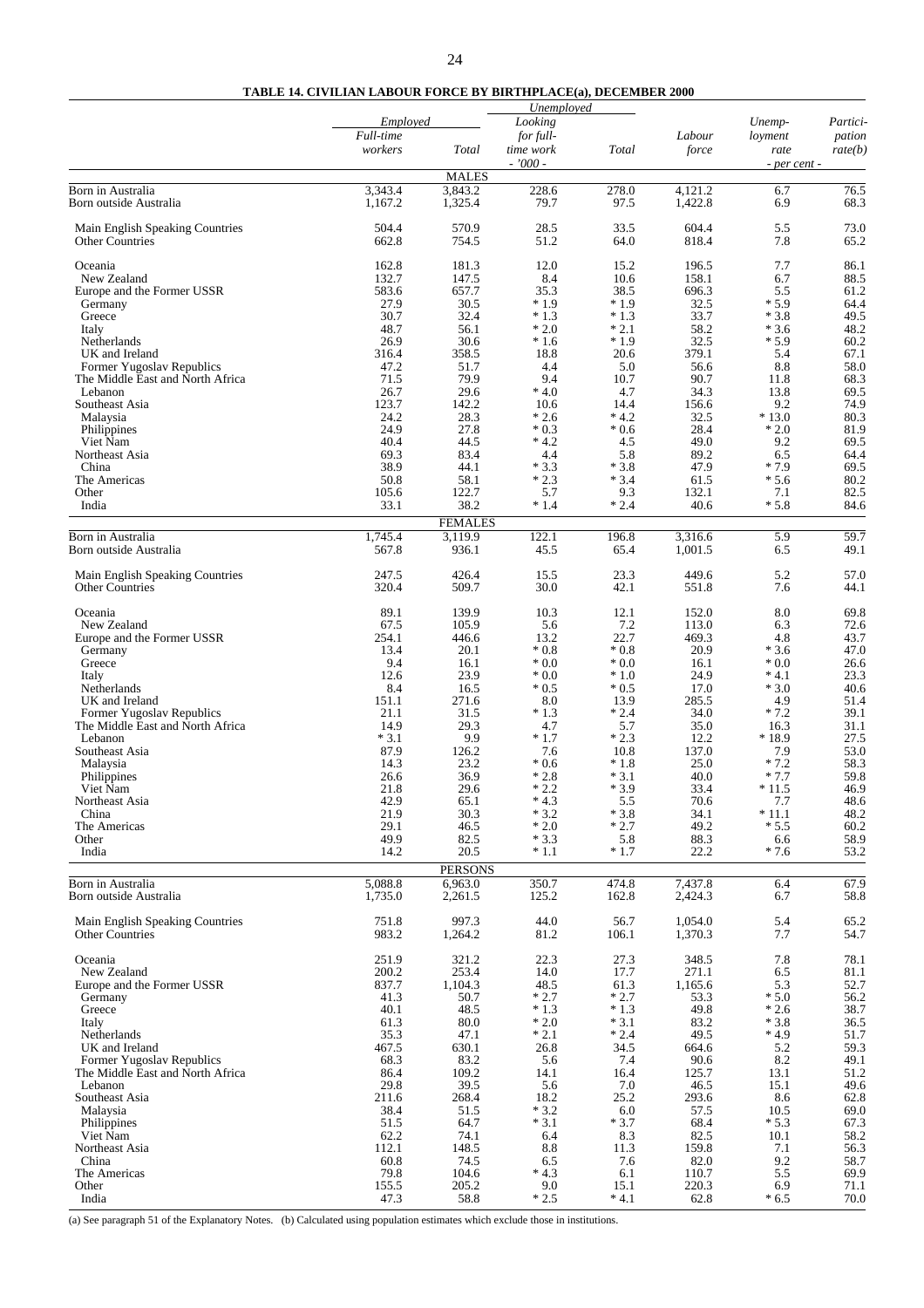| <b>TABLE 15. CIVILIAN LABOUR FORCE BORN OUTSIDE AUSTRALIA: BIRTHPLACE AND</b> |
|-------------------------------------------------------------------------------|
| <b>PERIOD OF ARRIVAL IN AUSTRALIA, DECEMBER 2000</b>                          |
| Rom outside Australia                                                         |

|                                      |                  |                     |                      |                     |                                     |                 | Born outside Australia |                   |                                      |                    |                  |                    |                                              |
|--------------------------------------|------------------|---------------------|----------------------|---------------------|-------------------------------------|-----------------|------------------------|-------------------|--------------------------------------|--------------------|------------------|--------------------|----------------------------------------------|
|                                      |                  |                     | Europe & the         |                     | <b>The</b>                          |                 |                        |                   |                                      |                    |                  |                    |                                              |
|                                      | Oceania          |                     |                      | Former USSR         | Middle                              |                 |                        |                   |                                      |                    |                  |                    |                                              |
|                                      |                  | Other               | U.K.                 |                     | Other East and                      | South-          | North-                 | <b>The</b>        |                                      |                    | Total            |                    |                                              |
| Period of arrival                    | New              | count-              | and                  | count-              | North                               | east            | east                   | Amer-             |                                      |                    | Females          |                    |                                              |
|                                      | Zealand          | ries                | Ireland              | ries                | Africa                              | Asia            | Asia                   | icas              | Other                                |                    | Males Married    |                    | Total Persons                                |
|                                      |                  |                     |                      |                     | <b>EMPLOYED</b>                     | 000             |                        |                   |                                      |                    |                  |                    |                                              |
| Before 1976                          | 41.3             | 15.7                | 361.9                | 321.5               | 35.3                                | 26.3            | 16.1                   | 34.1              | 41.5                                 | 533.1              | 270.6            | 360.7              |                                              |
| $1976 - 1980$                        | 43.1             | $8.3$<br>9.3        | $\frac{50.2}{64.3}$  | $\frac{23.6}{39.1}$ | 9.0                                 | 50.5            | 10.6                   | 10.1              | 16.1                                 | 124.9              | 67.0             | 96.5               | 893.7<br>221.5<br>272.9<br>358.1<br>230.4    |
| $1981 - 1985$<br>$1986 - 1990$       | 30.1<br>48.3     |                     |                      |                     | 13.0                                | 61.7            | 14.8                   | 14.3              | 26.3                                 | 154.3              | 79.9             | 118.6              |                                              |
| $1991 - 1995$                        | 30.1             | $\frac{12.4}{13.1}$ |                      | 27.0<br>28.0        | 24.9<br>13.4                        | 68.6<br>30.9    | 48.3<br>31.2           | 20.7<br>10.4      | 41.5<br>35.0                         | 204.9<br>132.4     | 98.5<br>63.8     | 153.2<br>97.9      |                                              |
| 1996 to survey date                  | 60.5             | 8.9                 | 66.4<br>38.2<br>49.2 | 35.0                | 13.7                                | 30.4            | 27.4                   | 15.1              | 44.7                                 | 175.7              | 73.3             | 109.1              | 284.9                                        |
|                                      |                  |                     |                      |                     | <b>UNEMPLOYED</b>                   | '000            |                        |                   |                                      |                    |                  |                    |                                              |
| Before 1976                          | $*2.0$           | $*1.1$              | 18.7                 | 13.6                |                                     | $*1.5$          | $*0.7$                 | $*1.6$            | $*0.8$                               | 27.6               | 7.8              | 15.4               |                                              |
| $\frac{1976 - 1980}{1981 - 1985}$    | $*1.5$           | $*0.7$              | $*4.1$               | $*1.8$              | $*2.9$<br>$*1.5$                    | $*2.1$          | $*0.0$                 | $*0.3$            | $*0.9$<br>$*3.2$<br>$*2.3$<br>$*3.8$ | $\frac{9.5}{14.2}$ | *.<br>1.6        | $*3.4$             |                                              |
|                                      | $*1.7$           | $*0.5$              | $*3.9$               | $*2.4$              | $*3.4$                              | 4.9             | $*0.7$                 | $*1.4$            |                                      |                    | $*2.9$           | $\frac{7.8}{11.2}$ |                                              |
| $\frac{1986-1990}{1991-1995}$        | $*3.2$<br>$*2.7$ | $*1.0$<br>$*2.0$    | $*3.3$<br>$*1.4$     | $*1.8$<br>$*3.6$    | $*1.2$<br>5.0                       | 8.0<br>$*4.0$   | $*4.0$<br>$*2.8$       | $*1.6$<br>$*0.0*$ |                                      | 15.1<br>15.9       | $*3.5$<br>$*4.0$ |                    |                                              |
| 1996 to survey date                  | 6.7              | $*4.3$              | $*3.1$               | $*3.6$              | $*2.5$                              | 4.7             | $*3.1$                 | $*1.2$            | $*4.1$                               | 15.1               | 12.1             | 18.2               | 43.0<br>12.9<br>22.0<br>26.3<br>25.3<br>33.3 |
|                                      |                  |                     |                      |                     | <b>LABOUR FORCE</b>                 | (000)           |                        |                   |                                      |                    |                  |                    |                                              |
| Before 1976                          | 43.3             | 16.8                | 380.6                | 335.1               |                                     | 27.8            | 16.8                   | 35.8              |                                      | 560.6              | 278.4            | 376.1              |                                              |
| $1976 - 1980$                        | 44.6             | 9.0                 | 54.2                 | 25.4                | $\frac{38.2}{10.5}$                 | 52.6            | 10.6                   | 10.4              | $^{42.3}_{17.0}$                     | 134.4              | 68.6             | 99.9               | 936.7<br>234.3                               |
| $1981 - 1985$                        | 31.8             | 9.8                 | 68.2                 | 41.5                | 16.4                                | 66.6            | 15.5                   | 15.7              | $^{29.5}_{43.8}$                     | 168.5              | 82.8             | 126.4              | 294.9<br>384.5                               |
| $1986 - 1990$<br>$1991 - 1995$       | 51.4<br>32.8     | 13.4                | 69.7<br>39.6         | 28.9<br>31.7        | 26.1<br>18.4                        | 76.6<br>34.9    | 52.4<br>34.0           | 22.2<br>10.4      | 38.8                                 | 220.1<br>148.3     | 102.0<br>67.8    | 164.4<br>107.3     |                                              |
| 1996 to survey date                  | 67.1             | 15.1<br>13.3        | 52.3                 | 38.6                | 16.2                                | 35.2            | 30.5                   | 16.2              | 48.8                                 | 190.9              | 85.4             | 127.3              | 255.7<br>318.2                               |
|                                      |                  |                     |                      |                     | <b>UNEMPLOYMENT RATE</b> (per cent) |                 |                        |                   |                                      |                    |                  |                    |                                              |
| Before 1976                          |                  |                     | 4.9                  | 4.1                 | $*7.6$                              | $*5.5$          | $*3.9$                 | $*4.6$            |                                      | 4.9                | 2.8              | 4.1                |                                              |
| $1976 - 1980$                        | $*4.7$<br>$*3.3$ | $* 6.5$<br>$* 7.7$  | $*7.5$               | $*7.2$              | $*14.2$                             | $*4.0$          | $*0.0$                 | $*3.1$            | $*1.9$<br>$*5.3$                     | 7.1                | $*2.4$           | $*3.4$             |                                              |
| $1981 - 1985$                        | $*5.2$           | $*5.2$<br>$*7.2$    | $*5.8$               | $*5.7$              | $*20.6$<br>$*4.6$                   | 7.4             | $*4.4$                 | $*9.1$            | $*10.7$                              | 8.4                | $*3.6$           | 6.2                | $4.6$<br>5.5<br>7.5<br>6.8<br>9.9            |
| $1986 - 1990$<br>$1991 - 1995$       | $*6.1$<br>$*8.3$ |                     | $*4.7$<br>$*3.4$     | $*6.3$<br>$*11.5$   | 27.2                                | 10.4<br>$*11.5$ | $*7.7$<br>$*8.1$       | $*7.0$<br>$*0.0$  | $*5.3$<br>$*9.8$                     | 6.9<br>10.7        | $*3.4$<br>$*5.8$ | 6.8<br>8.8         |                                              |
| 1996 to survey date                  | 9.9              | $*32.7$             | $*6.0$               | $*9.2$              | $*15.4$                             | 13.4            | $*10.3$                | $*7.2$            | $*8.4$                               | 7.9                | 14.2             | 14.3               | 10.5                                         |
|                                      |                  |                     |                      |                     | PARTICIPATION RATE(a) (per cent)    |                 |                        |                   |                                      |                    |                  |                    |                                              |
| Before 1976                          | 73.9             | 70.2                | 51.3                 | 40.7                | 41.5                                | 63.3            | 55.8                   | 70.3              | 63.4                                 | 56.5               | 44.1             | 40.1               |                                              |
| $1976 - 1980$                        | 82.6             | 80.6                | 71.2                 | 60.6                | 42.9                                | 67.9            | 67.1                   | 70.5              | 78.6                                 | 80.0               | 59.2             | 59.0               | 48.5<br>69.5                                 |
| $1981 - 1985$                        | 85.7             | 66.8                | 73.9                 | 67.3                | 60.2                                | 69.3            | 55.9                   | 73.5              | 77.6                                 | 81.2               | 61.7             | 60.6               | 70.9                                         |
| $1986 - 1990$                        | 76.5             | 70.8                | 76.0                 | 64.0                | 64.1                                | 67.4            | 65.7                   | 71.2              | 76.0                                 | 81.0               | 60.2             | 60.0               | 70.4                                         |
| $1991 - 1995$<br>1996 to survey date | 80.0<br>87.9     | 73.2<br>59.1        | 78.6<br>76.1         | 67.5<br>52.9        | 57.7<br>55.2                        | 51.9<br>51.0    | 52.2<br>46.7           | 81.5<br>59.1      | 70.7<br>69.0                         | 79.0<br>74.6       | 52.7<br>52.4     | 52.9<br>51.7       | $65.4$<br>$63.3$                             |
|                                      |                  |                     |                      |                     |                                     |                 |                        |                   |                                      |                    |                  |                    |                                              |

(a) Calculated using population estimates which exclude those in institutions.

#### **TABLE 16. EMPLOYED PERSONS: FULL-TIME AND PART-TIME WORKERS, BY AGE, DECEMBER 2000**

|                   |           |         |           | (2000)                 |           |       |       |                |         |
|-------------------|-----------|---------|-----------|------------------------|-----------|-------|-------|----------------|---------|
|                   |           |         |           | Age group              |           |       |       |                |         |
|                   | $15 - 19$ | 20-24   | $25 - 34$ | 35-44                  | $45 - 54$ | 55-59 | 60-64 | 65 and<br>over | Total   |
|                   |           |         |           | <b>MALES</b>           |           |       |       |                |         |
| Full-time workers | 161.9     | 449.7   | 1,167.3   | 1,208.9                | 1,019.6   | 298.6 | 143.2 | 61.5           | 4,510.6 |
| Part-time workers | 201.1     | 95.2    | 84.9      | 70.0                   | 77.0      | 44.4  | 38.7  | 46.6           | 657.9   |
| Total             | 363.0     | 544.9   | 1,252.2   | 1,278.9                | 1,096.5   | 343.1 | 181.9 | 108.1          | 5,168.6 |
|                   |           |         |           | <b>MARRIED FEMALES</b> |           |       |       |                |         |
| Full-time workers | 8.5       | 75.7    | 356.8     | 378.4                  | 375.3     | 82.6  | 22.1  | 8.7            | 1,308.0 |
| Part-time workers | 4.8       | 32.1    | 239.5     | 386.9                  | 294.7     | 78.3  | 38.0  | 15.2           | 1,089.5 |
| Total             | 13.3      | 107.8   | 596.3     | 765.3                  | 670.1     | 160.9 | 60.1  | 23.8           | 2,397.5 |
|                   |           |         |           | <b>ALL FEMALES</b>     |           |       |       |                |         |
| Full-time workers | 103.0     | 325.7   | 652.4     | 541.2                  | 528.4     | 113.5 | 34.3  | 14.8           | 2,313.3 |
| Part-time workers | 261.0     | 164.6   | 316.7     | 468.0                  | 356.6     | 99.8  | 50.6  | 25.4           | 1,742.7 |
| Total             | 364.0     | 490.3   | 969.2     | 1,009.2                | 885.0     | 213.3 | 84.8  | 40.1           | 4,055.9 |
|                   |           |         |           | <b>PERSONS</b>         |           |       |       |                |         |
| Full-time workers | 264.9     | 775.3   | 1,819.7   | 1,750.1                | 1,548.0   | 412.1 | 177.4 | 76.2           | 6,823.9 |
| Part-time workers | 462.1     | 259.8   | 401.6     | 538.0                  | 433.5     | 144.3 | 89.3  | 72.0           | 2,400.6 |
| <b>Total</b>      | 727.0     | 1,035.2 | 2,221.4   | 2,288.1                | 1,981.5   | 556.4 | 266.7 | 148.2          | 9,224.5 |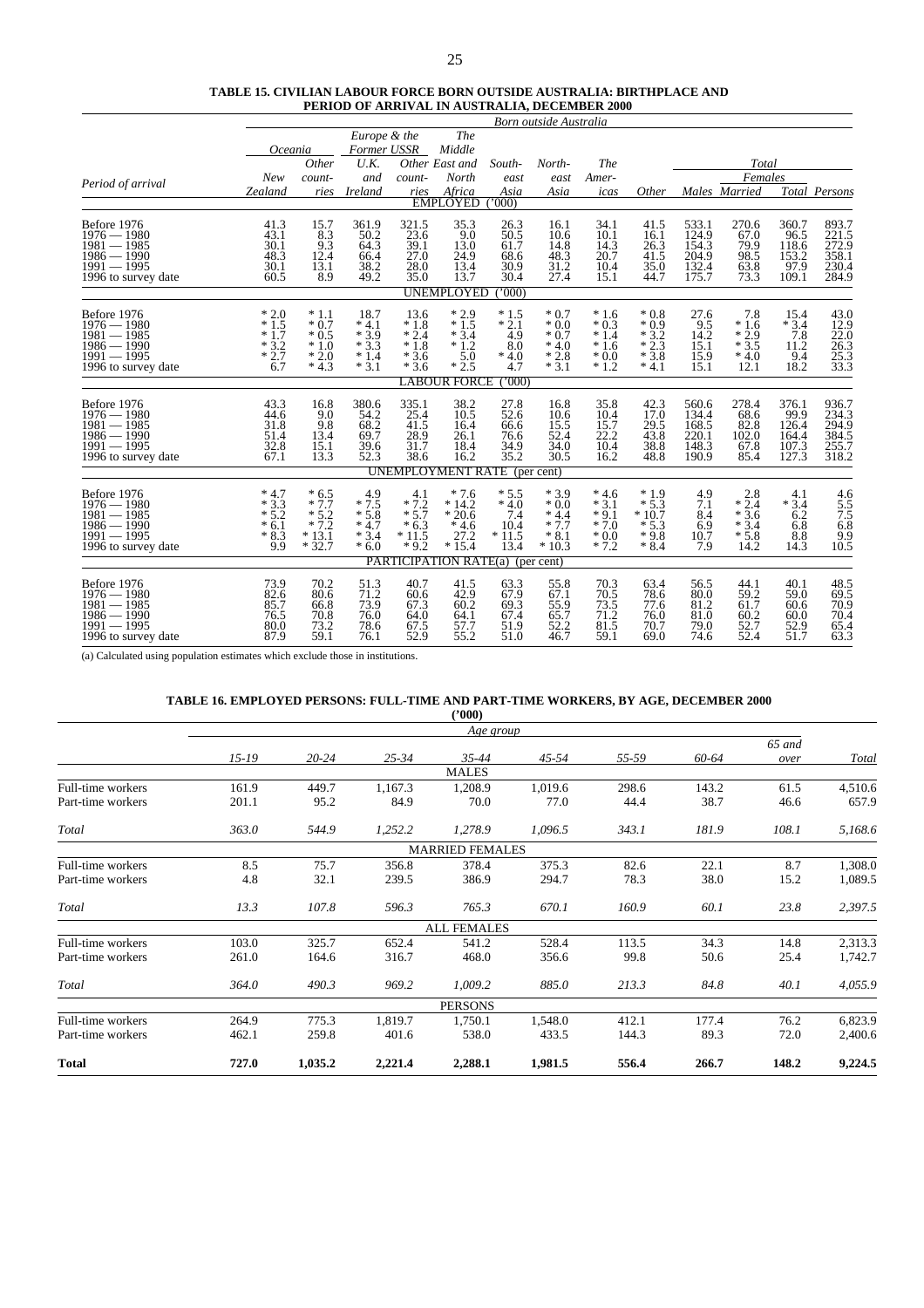|                                                                              |                        |         | Females    |         |         |
|------------------------------------------------------------------------------|------------------------|---------|------------|---------|---------|
|                                                                              |                        |         | <b>Not</b> |         |         |
|                                                                              | Males                  | Married | married    | Total   | Persons |
|                                                                              | <b>NUMBER EMPLOYED</b> | (1000)  |            |         |         |
| Weekly Hours worked -                                                        |                        |         |            |         |         |
| $\theta$                                                                     | 211.9                  | 113.6   | 60.9       | 174.5   | 386.4   |
| $1 - 15$                                                                     | 332.5                  | 391.4   | 318.1      | 709.6   | 1,042.1 |
| 16-29                                                                        | 352.7                  | 553.4   | 274.7      | 828.0   | 1,180.7 |
| 30-34                                                                        | 266.7                  | 220.4   | 128.0      | 348.4   | 615.1   |
| 35-39                                                                        | 810.7                  | 382.5   | 324.5      | 706.9   | 1,517.6 |
| 40                                                                           | 915.8                  | 298.7   | 232.6      | 531.3   | 1,447.1 |
| $41 - 44$                                                                    | 284.6                  | 85.8    | 76.9       | 162.6   | 447.3   |
| 45-48                                                                        | 526.6                  | 112.6   | 101.7      | 214.3   | 740.9   |
| 49 and over                                                                  | 1,467.2                | 239.2   | 141.1      | 380.3   | 1,847.5 |
| <b>Total</b>                                                                 | 5,168.6                | 2,397.5 | 1,658.4    | 4,055.9 | 9,224.5 |
|                                                                              | WEEKLY HOURS WORKED    |         |            |         |         |
| Aggregate weekly hours worked (million)                                      | 212.1                  | 71.8    | 50.2       | 122.1   | 334.2   |
| By full-time workers                                                         | 201.5                  | 52.8    | 40.1       | 92.9    | 294.5   |
| By part-time workers                                                         | 10.5                   | 19.0    | 10.1       | 29.2    | 39.7    |
| Average weekly hours worked                                                  | 41.0                   | 30.0    | 30.3       | 30.1    | 36.2    |
| By full-time workers                                                         | 44.7                   | 40.4    | 39.9       | 40.2    | 43.2    |
| By part-time workers                                                         | 16.0                   | 17.5    | 15.5       | 16.7    | 16.5    |
| Average weekly hours worked by persons<br>who worked one hour or more in the |                        |         |            |         |         |
| reference week                                                               | 42.8                   | 31.5    | 31.5       | 31.5    | 37.8    |
| By full-time workers                                                         | 46.5                   | 42.2    | 41.0       | 41.7    | 44.9    |
| By part-time workers                                                         | 16.9                   | 18.4    | 16.3       | 17.6    | 17.5    |
|                                                                              |                        |         |            |         |         |

#### **TABLE 17. EMPLOYED PERSONS: HOURS WORKED, DECEMBER 2000**

#### **TABLE 18. EMPLOYED PERSONS: EMPLOYMENT/POPULATION RATIOS BY AGE AND MARITAL STATUS, DECEMBER 2000**

|              |         |            | (per cent) |         |         |       |         |
|--------------|---------|------------|------------|---------|---------|-------|---------|
|              |         | Males      |            |         | Females |       |         |
| Age group    |         | <b>Not</b> |            |         | Not     |       |         |
|              | Married | married    | Total      | Married | married | Total | Persons |
| $15-19$      | 67.3    | 52.2       | 52.4       | 55.9    | 55.0    | 55.0  | 53.6    |
| $20 - 24$    | 86.6    | 77.3       | 78.6       | 64.8    | 75.8    | 73.1  | 75.9    |
| 25-34        | 91.5    | 80.7       | 86.8       | 63.8    | 72.5    | 66.9  | 76.8    |
| 35-44        | 91.4    | 75.4       | 87.5       | 69.5    | 65.1    | 68.4  | 77.9    |
| 45-54        | 87.0    | 69.4       | 83.5       | 68.3    | 67.0    | 68.0  | 75.8    |
| 55-59        | 73.1    | 51.7       | 69.0       | 44.6    | 43.4    | 44.3  | 56.8    |
| 60-64        | 48.4    | 32.8       | 45.7       | 21.8    | 20.7    | 21.5  | 33.7    |
| 65 and over  | 11.5    | 7.1        | 10.3       | 4.3     | 2.1     | 3.0   | 6.2     |
| <b>Total</b> | 72.2    | 62.8       | 68.5       | 54.5    | 49.3    | 52.2  | 60.3    |

#### **TABLE 19. FULL-TIME WORKERS WHO WORKED LESS THAN 35 HOURS, BY REASON, DECEMBER 2000 ('000)**

|                                              |       |         | Females |        |         |
|----------------------------------------------|-------|---------|---------|--------|---------|
| Reason for working less than 35 hours        |       |         | Not     |        |         |
|                                              | Males | Married | married | Total  | Persons |
| Leave, holiday or flextime/personal reasons  | 245.2 | 108.1   | 64.2    | 172.3  | 417.5   |
| Own illness or injury                        | 104.9 | 39.8    | 30.8    | 70.6   | 175.5   |
| Bad weather, plant breakdown, etc.           | 21.9  | $*1.7$  | $*0.5$  | $*2.2$ | 24.0    |
| Began or left job in the reference week      | 13.2  | $*2.6$  | $*4.0$  | 6.5    | 19.8    |
| Stood down, on short time, insufficient work | 50.5  | 13.0    | 8.7     | 21.6   | 72.1    |
| Shift work, standard work arrangements       | 53.4  | 21.1    | 15.6    | 36.6   | 90.0    |
| Other reasons                                | 16.7  | $*3.1$  | 4.9     | 8.0    | 24.7    |
| <b>Total</b>                                 | 505.8 | 189.2   | 128.6   | 317.8  | 823.6   |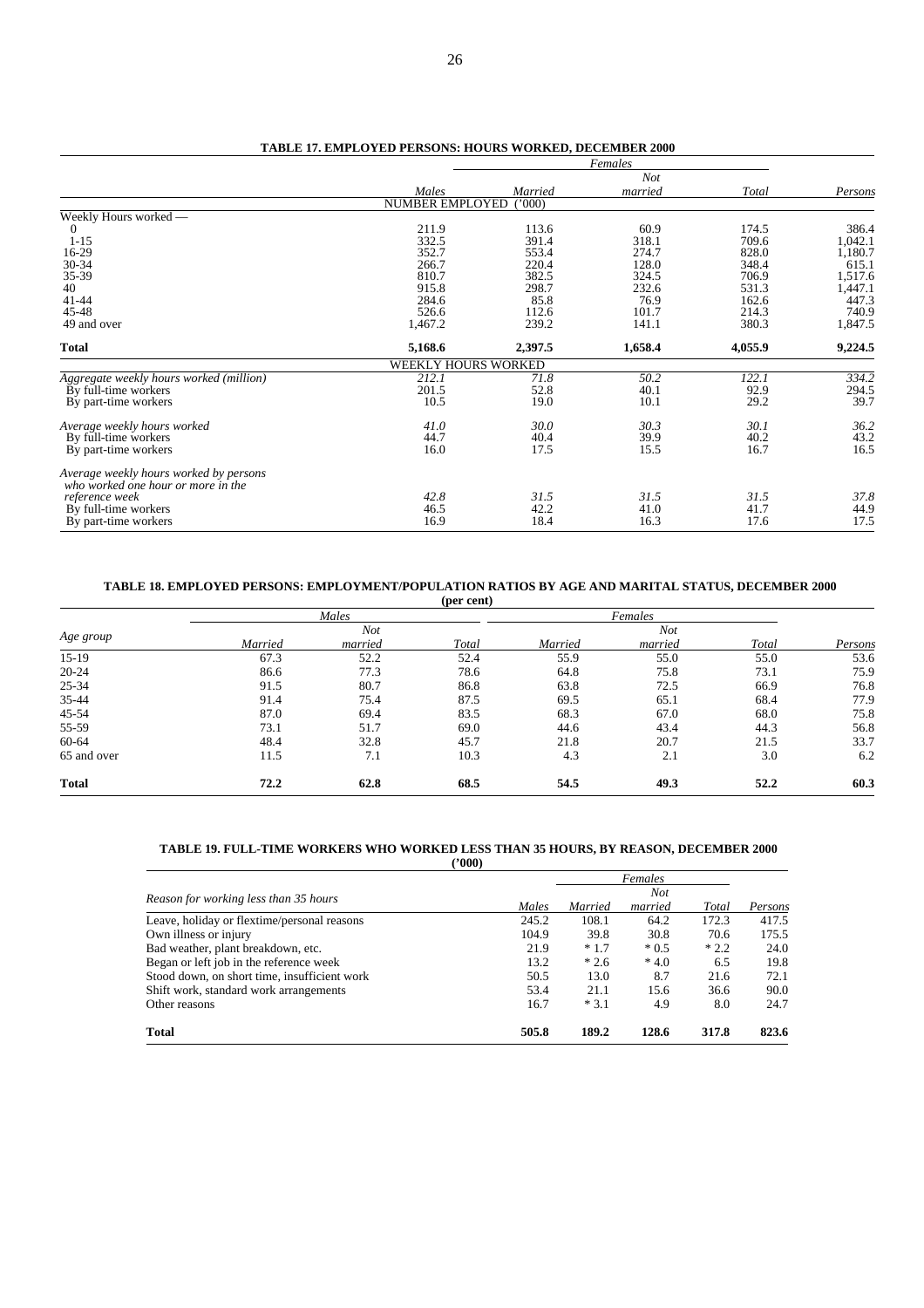| <b>Total</b>                 | 189.6        | 148.2       | 151.1          | 54.2       | 60.7       | 19.5       | 637.6         |
|------------------------------|--------------|-------------|----------------|------------|------------|------------|---------------|
|                              |              |             |                |            |            |            |               |
| 55 and over                  | 25.9<br>12.4 | 20.5<br>8.3 | 21.9<br>11.8   | 7.0<br>3.1 | 8.8<br>3.6 | 2.4<br>1.4 | 41.6          |
| 35-44<br>$45 - 54$           | 35.3         | 24.0        | 26.4           | 9.4        | 10.7       | 3.8        | 111.1<br>88.2 |
| $25 - 34$                    | 39.2         | 28.9        | 31.2           | 14.0       | 10.5       | 4.2        | 132.1         |
| $20 - 24$                    | 29.2         | 30.5        | 25.2           | 6.9        | 10.2       | 2.6        | 107.6         |
| $15-19$                      | 47.5         | 36.0        | 34.6           | 13.8       | 16.8       | 5.1        | 157.0         |
| $Total -$                    |              |             |                |            |            |            |               |
| full-time work               | 147.8        | 102.3       | 110.2          | 41.2       | 47.3       | 15.5       | 475.9         |
| Total looking for            |              |             |                |            |            |            |               |
| 55 and over                  | 10.5         | 6.8         | 9.0            | $*2.2$     | 2.8        | $*1.0$     | 33.0          |
| $45 - 54$                    | 22.0         | 16.8        | 16.9           | 6.1        | 7.8        | 1.8        | 72.7          |
| $35 - 44$                    | 29.4         | 18.7        | 20.9           | 8.6        | 8.3        | 3.3        | 90.7          |
| $25 - 34$                    | 35.8         | 24.1        | 25.3           | 11.8       | 8.7        | 3.9        | 113.2         |
| $20 - 24$                    | 24.0         | 23.0        | 19.4           | 5.9        | 9.0        | 2.5        | 86.5          |
| $15-19$                      | 26.1         | 12.9        | 18.8           | 6.6        | 10.5       | 3.1        | 79.8          |
| Looking for full-time work - |              |             |                |            |            |            |               |
|                              |              |             | <b>PERSONS</b> |            |            |            |               |
| Total                        | 76.2         | 59.8        | 69.3           | 21.0       | 23.6       | 7.0        | 262.1         |
| 45 and over                  | 15.2         | 10.0        | 13.9           | 3.8        | 3.7        | 1.3        | 48.6          |
| 35-44                        | 14.8         | 10.3        | 12.5           | 2.8        | 4.2        | 1.2        | 46.0          |
| 25-34                        | 11.9         | 13.3        | 15.3           | 4.0        | 3.9        | 1.2        | 51.1          |
| $20 - 24$                    | 11.1         | 13.7        | 11.1           | 3.4        | 4.5        | 1.1        | 46.5          |
| $15-19$                      | 23.3         | 12.5        | 16.5           | 7.0        | 7.3        | 2.3        | 70.0          |
|                              |              |             | <b>FEMALES</b> |            |            |            |               |
| Total                        | 113.4        | 88.4        | 81.8           | 33.2       | 37.0       | 12.4       | 375.5         |
| 45 and over                  | 23.1         | 18.8        | 19.9           | 6.3        | 8.7        | 2.6        | 81.2          |
| 35-44                        | 20.6         | 13.7        | 13.8           | 6.6        | 6.5        | 2.5        | 65.1          |
| 25-34                        | 27.3         | 15.6        | 15.9           | 10.0       | 6.7        | 3.1        | 81.0          |
| $20 - 24$                    | 18.1         | 16.8        | 14.0           | 3.5        | 5.7        | 1.5        | 61.1          |
| $15-19$                      | 24.2         | 23.5        | 18.1           | 6.8        | 9.5        | 2.8        | 87.1          |
|                              |              |             | <b>MALES</b>   |            |            |            |               |
| Age group                    | Wales        | Victoria    | Oueensland     | Australia  | Australia  | Tasmania   | Australia     |
|                              |              |             |                |            |            |            |               |

|  | TABLE 20. UNEMPLOYED PERSONS: STATES, BY AGE, DECEMBER 2000 |  |  |  |
|--|-------------------------------------------------------------|--|--|--|
|  | (2000)                                                      |  |  |  |

**TABLE 21. UNEMPLOYED PERSONS AGED 15-19: DURATION OF UNEMPLOYMENT AND SCHOOL ATTENDANCE, DECEMBER 2000**

|                                    |                                  | Not attending school |                  |       |
|------------------------------------|----------------------------------|----------------------|------------------|-------|
|                                    | Attending                        | Left school          | Left school 1999 |       |
|                                    | school                           | before 1999          | to survey date   | Total |
|                                    | NUMBER ('000)                    |                      |                  |       |
| Duration of unemployment (weeks) — |                                  |                      |                  |       |
| Under 4                            | 26.3                             | 6.8                  | 31.3             | 64.4  |
| 4 and under 13                     | 17.9                             | 9.3                  | 18.8             | 46.0  |
| 13 and under 26                    | 6.0                              | $*3.3$               | 4.5              | 13.8  |
| 26 and over                        | 10.1                             | 8.7                  | 14.0             | 32.8  |
| Total                              | 60.3                             | 28.1                 | 68.6             | 157.0 |
|                                    | DURATION OF UNEMPLOYMENT (weeks) |                      |                  |       |
| Average duration —                 |                                  |                      |                  |       |
| Males                              | 12.4                             | 23.1                 | 15.6             | 15.9  |
| Females                            | 12.2                             | 24.7                 | 12.0             | 14.2  |
| Persons                            | 12.3                             | 23.7                 | 14.0             | 15.1  |
| Looking for full-time work         | $*15.5$                          | 24.3                 | 16.9             | 18.9  |
| Looking for part-time work         | 11.8                             | $*20.8$              | 7.3              | 11.2  |
| Median duration —                  |                                  |                      |                  |       |
| Males                              | 4                                | 8                    | 5                | 4     |
| Females                            |                                  | $*14$                | 3                |       |
| Persons                            |                                  |                      |                  |       |
| Looking for full-time work         | $*3$                             | 9                    | 6                | 6     |
| Looking for part-time work         | 4                                | $*8$                 | $\overline{2}$   | 3     |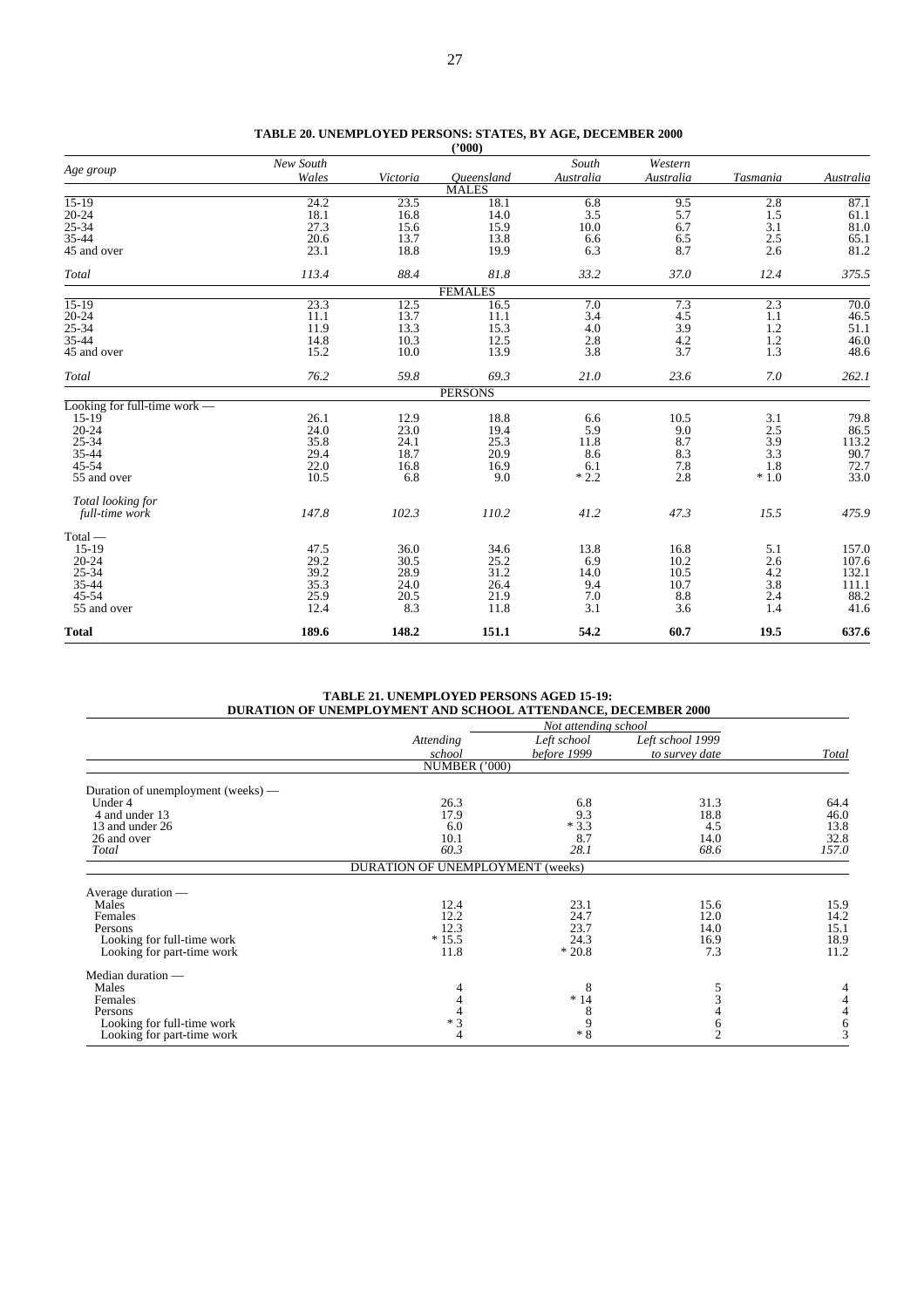#### **TABLE 22. UNEMPLOYED PERSONS: BY AGE AND WHETHER LOOKING FOR FULL-TIME OR PART-TIME WORK,**

|                                  |                   |        |                                   | <b>DECEMBER 2000</b> |         |                      |                              |                        |                      |                  |
|----------------------------------|-------------------|--------|-----------------------------------|----------------------|---------|----------------------|------------------------------|------------------------|----------------------|------------------|
|                                  |                   |        | Number unemployed ('000)          |                      |         |                      | Unemployment rate (per cent) |                        |                      |                  |
|                                  | Males             |        | Females                           |                      |         | Males                |                              | Females                |                      |                  |
|                                  | Married           | Total  | Married                           | Total                | Persons | Married              | Total                        | Married                | Total                | Persons          |
|                                  |                   |        | <b>LOOKING FOR FULL-TIME WORK</b> |                      |         |                      |                              |                        |                      |                  |
| Total                            | 116.7             | 308.3  | 56.1                              | 167.6                | 475.9   | 3.7                  | 6.4                          | 4.1                    | 6.8                  | $\overline{6.5}$ |
| Aged 15-19                       | $*0.8$            | 46.4   | $*3.3$                            | 33.4                 | 79.8    | $*18.0$              | 22.3                         | $*28.0$                | 24.5                 | 23.2             |
| Looking for first job            | $*0.2$            | 29.1   | $*1.3$                            | 22.2                 | 51.3    | $\ddot{\phantom{0}}$ | $\sim$ .                     | $\ddot{\phantom{1}}$ . | $\sim$ $\sim$        |                  |
| Attending school                 | $*0.0$            | 5.1    | $*0.0$                            | $*3.6$               | 8.7     | n.a.                 | n.a.                         | n.a.                   | n.a.                 | n.a.             |
| Attending a tertiary educational |                   |        |                                   |                      |         |                      |                              |                        |                      |                  |
| institution full time            | $*0.0$            | $*3.1$ | $*0.5$                            | $*1.8$               | 5.0     | n.a.                 | n.a.                         | n.a.                   | n.a.                 | n.a.             |
| Aged 20 and over                 | 115.9             | 261.9  | 52.8                              | 134.2                | 396.1   | 3.7                  | 5.7                          | 3.9                    | 5.7                  | 5.7              |
| $20 - 24$                        | 6.8               | 53.7   | 6.5                               | 32.8                 | 86.5    | 7.8                  | 10.7                         | 7.9                    | 9.1                  | 10.0             |
| Looking for first job            | $*0.5$            | 10.7   | $*0.5$                            | 8.4                  | 19.1    | $\sim$ .             | $\ddot{\phantom{0}}$         | $\ddot{\phantom{1}}$ . | $\ddot{\phantom{a}}$ | $\sim$ $\sim$    |
| 25-34                            | 28.8              | 74.5   | 16.9                              | 38.7                 | 113.2   | 3.9                  | 6.0                          | 4.5                    | 5.6                  | 5.9              |
| 35-44                            | 31.9              | 59.9   | 13.9                              | 30.8                 | 90.7    | 3.2                  | 4.7                          | 3.5                    | 5.4                  | 4.9              |
| 45-54                            | 31.6              | 49.4   | 11.4                              | 23.4                 | 72.7    | 3.6                  | 4.6                          | 3.0                    | 4.2                  | 4.5              |
| 55 and over                      | 16.8              | 24.5   | $*4.1$                            | 8.5                  | 33.0    | 3.7                  | 4.6                          | 3.5                    | 5.0                  | 4.7              |
| Aged 15-64                       | 116.0             | 307.1  | 56.1                              | 167.4                | 474.4   | 3.7                  | 6.5                          | 4.1                    | 6.8                  | 6.6              |
|                                  |                   |        | <b>LOOKING FOR PART-TIME WORK</b> |                      |         |                      |                              |                        |                      |                  |
| <b>Total</b>                     | $\overline{11.0}$ | 67.2   | $\overline{27.1}$                 | 94.5                 | 161.7   | $\overline{4.3}$     | 9.3                          | $\overline{2.4}$       | $\overline{5.1}$     | 6.3              |
| Aged 15-19                       | $*0.0$            | 40.7   | $*0.5$                            | 36.5                 | 77.2    | $*0.0$               | 16.8                         | $*9.7$                 | 12.3                 | 14.3             |
| Attending school                 | $*0.0$            | 27.0   | $*0.0$                            | 24.6                 | 51.6    | $*0.0$               | 20.5                         | $*0.0$                 | 17.4                 | 18.9             |
| Attending a tertiary educational |                   |        |                                   |                      |         |                      |                              |                        |                      |                  |
| institution full time            | $*0.0$            | 4.5    | $*0.2$                            | $*4.2$               | 8.7     | $*0.0$               | 11.9                         | $*38.9$                | $*6.7$               | 8.7              |
| Aged 20 and over                 | 11.0              | 26.5   | 26.6                              | 58.0                 | 84.5    | 4.3                  | 5.5                          | 2.4                    | 3.8                  | 4.2              |
| $20 - 24$                        | $*0.0$            | 7.4    | $*2.2$                            | 13.7                 | 21.1    | $*0.0$               | 7.2                          | $*6.3$                 | 7.7                  | 7.5              |
| Attending a tertiary educational |                   |        |                                   |                      |         |                      |                              |                        |                      |                  |
| institution full time            | $*0.0$            | 5.6    | $*0.6$                            | 6.0                  | 11.6    | $*0.0$               | 12.2                         | $*14.8$                | 9.0                  | 10.4             |
| 25-34                            | $*2.1$            | 6.5    | 6.0                               | 12.4                 | 18.9    | $*6.7$               | 7.1                          | 2.5                    | 3.8                  | 4.5              |
| 35-44                            | $*3.6$            | 5.2    | 8.9                               | 15.2                 | 20.4    | $*7.3$               | 6.9                          | 2.2                    | 3.2                  | 3.7              |
| 45 and over                      | 5.2               | 7.4    | 9.5                               | 16.7                 | 24.1    | 3.1                  | 3.4                          | 2.2                    | 3.0                  | 3.2              |
| Aged 15-64                       | 10.7              | 66.8   | 27.1                              | 94.2                 | 161.0   | 4.9                  | 9.8                          | 2.5                    | 5.2                  | 6.5              |
|                                  |                   |        |                                   | <b>TOTAL</b>         |         |                      |                              |                        |                      |                  |
| <b>Total</b>                     | 127.7             | 375.5  | 83.3                              | 262.1                | 637.6   | $\overline{3.7}$     | 6.8                          | $\overline{3.4}$       | 6.1                  | 6.5              |
| Aged 15-19                       | $*0.8$            | 87.1   | $*3.8$                            | 70.0                 | 157.0   | $*14.4$              | 19.3                         | $*22.3$                | 16.1                 | 17.8             |
| Attending school                 | $*0.0$            | 32.1   | $*0.0$                            | 28.2                 | 60.3    | $*0.0$               | 22.3                         | $*0.0$                 | 19.2                 | 20.7             |
| Attending a tertiary educational |                   |        |                                   |                      |         |                      |                              |                        |                      |                  |
| institution full time            | $*0.0$            | 7.7    | $*0.7$                            | 6.0                  | 13.7    | $*0.0$               | 15.7                         | $*66.6$                | 8.5                  | 11.4             |
| Aged 20 and over(a)              | 126.9             | 288.4  | 79.5                              | 192.2                | 480.6   | 3.7                  | 5.7                          | 3.2                    | 4.9                  | 5.4              |
| $20 - 24$                        | 6.8               | 61.1   | 8.6                               | 46.5                 | 107.6   | 7.2                  | 10.1                         | 7.4                    | 8.7                  | 9.4              |
| Attending a tertiary educational |                   |        |                                   |                      |         |                      |                              |                        |                      |                  |
| institution full time            | $*0.8$            | 13.0   | $*0.8$                            | 10.4                 | 23.4    | $*31.1$              | 19.1                         | $*14.6$                | 12.1                 | 15.2             |
| 25-34                            | 31.0              | 81.0   | 22.9                              | 51.1                 | 132.1   | 4.0                  | 6.1                          | 3.7                    | 5.0                  | 5.6              |
| 35-44                            | 35.5              | 65.1   | 22.8                              | 46.0                 | 111.1   | 3.4                  | 4.8                          | 2.9                    | 4.4                  | 4.6              |
| 45-54                            | 33.9              | 53.1   | 17.9                              | 35.1                 | 88.2    | 3.6                  | 4.6                          | 2.6                    | 3.8                  | 4.3              |
| 55-59                            | 11.9              | 17.6   | 5.9                               | 11.1                 | 28.7    | 3.9                  | 4.9                          | 3.6                    | 4.9                  | 4.9              |
| 60-64                            | 6.8               | 8.9    | $*1.3$                            | $*1.8$               | 10.7    | 4.1                  | 4.6                          | $*2.1$                 | $*2.1$               | 3.8              |
| Aged 15-64                       | 126.7             | 373.8  | 83.3                              | 261.5                | 635.4   | 3.8                  | 6.9                          | 3.4                    | 6.1                  | 6.5              |

(a) Includes unemployed persons aged 65 and over, details for whom are not shown separately.

|                            |       | Number unemployed ('000)      |         |       | Unemployment rate (per cent) |         |
|----------------------------|-------|-------------------------------|---------|-------|------------------------------|---------|
|                            | Males | Females                       | Persons | Males | Females                      | Persons |
|                            |       | <b>BORN IN AUSTRALIA</b>      |         |       |                              |         |
| Total                      | 278.0 | 196.8                         | 474.8   | 6.7   | 5.9                          | 6.4     |
| Looking for full-time work | 228.6 | 122.1                         | 350.7   | 6.4   | 6.5                          | 6.4     |
| Looking for part-time work | 49.4  | 74.7                          | 124.1   | 9.0   | 5.2                          | 6.2     |
| Aged 15-19                 | 74.3  | 62.9                          | 137.2   | 18.4  | 15.8                         | 17.1    |
| Aged 20 and over           | 203.8 | 133.9                         | 337.6   | 5.5   | 4.6                          | 5.1     |
| $20 - 24$                  | 49.3  | 36.8                          | 86.1    | 9.6   | 8.0                          | 8.8     |
| $25 - 34$                  | 62.0  | 36.2                          | 98.2    | 5.9   | 4.4                          | 5.3     |
| 35-44                      | 42.5  | 30.0                          | 72.5    | 4.5   | 4.0                          | 4.3     |
| 45-54                      | 32.3  | 23.1                          | 55.4    | 4.1   | 3.6                          | 3.9     |
| 55 and over                | 17.6  | 7.7                           | 25.4    | 4.1   | 3.1                          | 3.7     |
| Aged 15-64                 | 277.0 | 196.2                         | 473.1   | 6.9   | 6.0                          | 6.5     |
|                            |       | <b>BORN OUTSIDE AUSTRALIA</b> |         |       |                              |         |
| Total                      | 97.5  | 65.4                          | 162.8   | 6.9   | 6.5                          | 6.7     |
| Looking for full-time work | 79.7  | 45.5                          | 125.2   | 6.4   | 7.4                          | 6.7     |
| Looking for part-time work | 17.8  | 19.9                          | 37.6    | 10.1  | 5.1                          | 6.7     |
| Aged 15-19                 | 12.8  | 7.1                           | 19.9    | 27.8  | 20.3                         | 24.6    |
| Aged 20 and over           | 84.7  | 58.3                          | 143.0   | 6.2   | 6.0                          | 6.1     |
| $20 - 24$                  | 11.8  | 9.7                           | 21.5    | 13.1  | 12.2                         | 12.7    |
| $25 - 34$                  | 19.0  | 14.9                          | 33.8    | 6.6   | 7.4                          | 6.9     |
| 35-44                      | 22.6  | 16.0                          | 38.6    | 5.7   | 5.2                          | 5.5     |
| 45-54                      | 20.8  | 12.0                          | 32.8    | 5.6   | 4.4                          | 5.1     |
| 55 and over                | 10.5  | 5.8                           | 16.2    | 4.5   | 5.5                          | 4.8     |
| Aged 15-64                 | 96.9  | 65.4                          | 162.2   | 7.0   | 6.6                          | 6.8     |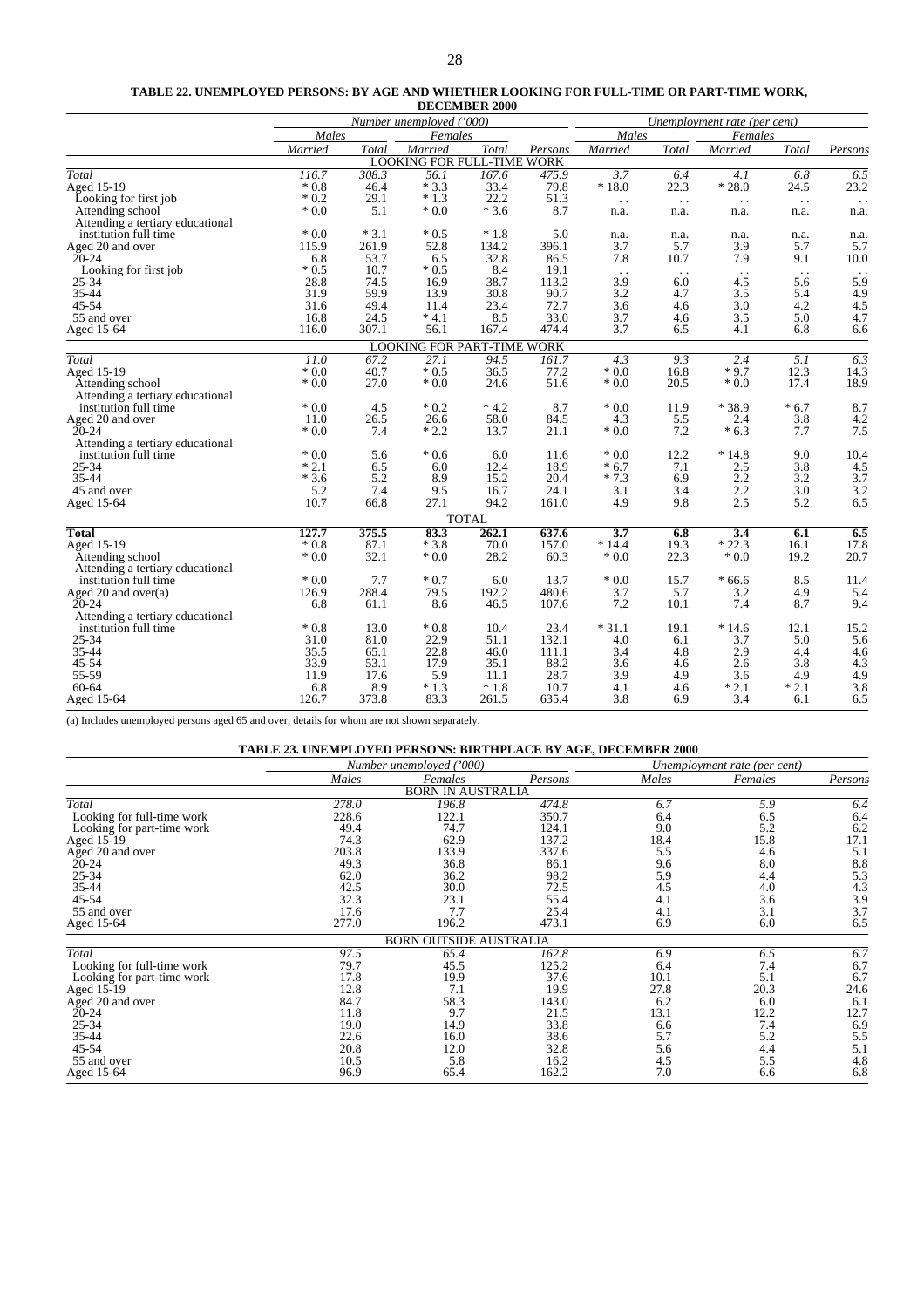| Unemployed<br>Unemployed<br>as a proportion of<br>52 weeks and under 104<br>Total<br>104 weeks and over<br>total unemployment<br>Females<br>Males<br>Females<br>Persons<br>Males<br>Females<br>Persons<br>Males<br>Females<br>Males<br>Persons<br>Persons<br>Month<br>$-7000-$<br>per cent<br>ORIGINAL<br>$1999-$<br>October<br>128.8<br>46.8<br>26.6<br>73.4<br>82.0<br>40.7<br>122.7<br>67.3<br>196.1<br>34.9<br>24.5<br>30.5<br>26.1<br>71.4<br>36.8<br>117.2<br>125.6<br>62.9<br>188.5<br>35.9<br>24.2<br>30.9<br>November<br>45.3<br>80.3<br>26.0<br>72.4<br>79.2<br>38.2<br>117.5<br>125.6<br>189.8<br>32.4<br>23.0<br>December<br>46.3<br>64.3<br>28.4<br>$2000-$<br>41.1<br>26.1<br>67.2<br>78.3<br>41.0<br>119.2<br>119.4<br>67.1<br>186.5<br>29.3<br>23.2<br>26.8<br>January<br>32.4<br>24.5<br>65.7<br>44.4<br>130.6<br>127.4<br>21.1<br>27.3<br>February<br>41.2<br>86.2<br>68.8<br>196.2<br>33.0<br>39.4<br>72.4<br>30.6<br>22.8<br>27.0<br>March<br>38.3<br>71.3<br>78.4<br>117.8<br>116.8<br>189.1<br>29.3<br>70.4<br>74.0<br>43.2<br>31.6<br>28.5<br>41.1<br>117.2<br>115.2<br>72.5<br>187.7<br>24.6<br>April<br>30.0<br>73.3<br>117.1<br>32.8<br>22.8<br>28.4<br>43.3<br>73.8<br>35.4<br>109.1<br>65.4<br>182.5<br>May<br>21.8<br>33.5<br>113.1<br>32.5<br>27.7<br>39.5<br>61.3<br>73.6<br>107.0<br>55.2<br>168.3<br>21.2<br>June<br>23.2<br>33.4<br>104.1<br>30.9<br>23.7<br>27.9<br>July<br>38.0<br>61.2<br>66.2<br>99.6<br>56.6<br>160.8<br>30.5<br>24.9<br>34.9<br>107.7<br>27.9<br>38.6<br>63.5<br>69.1<br>104.0<br>59.8<br>167.5<br>24.0<br>August<br>21.2<br>55.9<br>36.0<br>105.6<br>28.5<br>25.7<br>34.8<br>70.8<br>106.8<br>57.1<br>162.7<br>21.8<br>September<br>21.1<br>31.9<br>107.6<br>31.1<br>27.4<br>October<br>41.6<br>62.7<br>66.0<br>97.9<br>53.0<br>160.6<br>22.1<br>22.5<br>29.1<br>102.0<br>29.0<br>November<br>37.5<br>60.0<br>64.5<br>93.6<br>51.6<br>153.6<br>20.7<br>25.6<br>24.2<br>29.4<br>98.5<br>28.5<br>December<br>37.7<br>62.0<br>69.1<br>106.9<br>53.6<br>160.5<br>20.5<br>25.2<br>SEASONALLY ADJUSTED<br>$1999-$<br>46.2<br>28.2<br>74.4<br>38.6<br>120.5<br>128.1<br>32.8<br>23.5<br>28.9<br>October<br>81.9<br>66.9<br>195.0<br>26.2<br>71.0<br>80.8<br>38.9<br>125.6<br>190.7<br>34.3<br>23.3<br>29.5<br>November<br>44.8<br>119.7<br>65.1<br>24.8<br>70.2<br>39.8<br>120.2<br>125.7<br>190.4<br>32.3<br>22.8<br>28.3<br>December<br>45.3<br>80.4<br>64.7<br>$2000 -$<br>78.0<br>43.3<br>186.4<br>28.5<br>40.6<br>24.6<br>65.1<br>121.3<br>118.6<br>67.9<br>31.4<br>24.5<br>January<br>32.5<br>21.2<br>60.8<br>77.4<br>40.5<br>178.6<br>21.8<br>27.8<br>February<br>39.6<br>117.9<br>116.9<br>61.7<br>32.2<br>69.9<br>74.8<br>38.5<br>70.7<br>30.7<br>23.9<br>27.7<br>March<br>37.7<br>113.3<br>112.6<br>183.3<br>42.7<br>30.2<br>72.9<br>42.6<br>117.9<br>72.9<br>32.0<br>29.1<br>75.2<br>117.9<br>190.8<br>25.3<br>April<br>31.8<br>77.8<br>68.6<br>189.9<br>33.5<br>23.7<br>29.1<br>43.5<br>75.3<br>36.7<br>114.6<br>121.3<br>May<br>24.0<br>77.9<br>34.3<br>112.3<br>119.8<br>178.2<br>32.8<br>41.9<br>65.9<br>58.4<br>21.1<br>27.7<br>June<br>24.7<br>62.9<br>70.8<br>34.6<br>109.0<br>59.3<br>168.3<br>30.9<br>23.1<br>27.6<br>38.2<br>105.4<br>July<br>26.2<br>72.1<br>35.0<br>113.0<br>174.2<br>31.5<br>23.2<br>40.9<br>67.1<br>107.1<br>61.3<br>27.9<br>August<br>19.8<br>53.2<br>33.7<br>98.8<br>53.5<br>152.3<br>27.5<br>33.5<br>65.3<br>99.0<br>21.0<br>24.8<br>September<br>22.6<br>63.6<br>30.3<br>52.9<br>29.1<br>October<br>41.0<br>65.7<br>96.0<br>106.7<br>159.6<br>21.3<br>25.9<br>22.6<br>30.9<br>102.0<br>53.5<br>27.7<br>November<br>37.1<br>59.7<br>64.8<br>95.7<br>155.4<br>19.8<br>24.4<br>36.9<br>23.1<br>60.0<br>70.3<br>30.6<br>100.9<br>107.2<br>53.7<br>28.4<br>December<br>160.8<br>20.1<br>25.0<br><b>TREND SERIES</b><br>$1999-$<br>28.2<br>73.8<br>80.6<br>39.4<br>120.0<br>126.2<br>193.7<br>32.9<br>23.6<br>28.9<br>45.6<br>67.6<br>October<br>28.7<br>November<br>44.4<br>26.5<br>71.0<br>80.2<br>39.8<br>120.0<br>124.6<br>191.0<br>32.7<br>23.4<br>66.3<br>25.5<br>122.5<br>32.4<br>23.3<br>December<br>43.1<br>68.6<br>79.4<br>40.4<br>119.9<br>66.0<br>188.5<br>$2000 -$<br>25.5<br>78.4<br>40.9<br>120.2<br>32.2<br>41.8<br>67.3<br>119.3<br>66.4<br>186.6<br>23.4<br>28.4<br>January<br>26.4<br>40.9<br>32.0<br>23.5<br>February<br>40.9<br>67.4<br>77.5<br>118.4<br>118.4<br>67.3<br>185.8<br>28.3<br>March<br>40.8<br>27.8<br>68.6<br>76.9<br>40.2<br>117.7<br>68.0<br>185.7<br>32.1<br>23.6<br>28.4<br>117.1<br>32.2<br>April<br>40.9<br>28.6<br>69.6<br>39.1<br>115.6<br>117.4<br>67.7<br>185.2<br>23.6<br>28.4<br>76.5<br>32.3<br>23.4<br>May<br>41.0<br>28.5<br>69.5<br>75.9<br>37.7<br>116.9<br>183.1<br>28.4<br>113.6<br>66.2<br>27.4<br>32.0<br>23.1<br>40.8<br>68.2<br>36.3<br>110.8<br>115.3<br>179.0<br>28.1<br>June r<br>74.6<br>63.7<br>40.1<br>25.6<br>65.7<br>72.6<br>35.0<br>107.5<br>112.7<br>60.6<br>173.3<br>31.3<br>22.6<br>27.6<br>July r<br>30.4<br>39.1<br>24.0<br>63.1<br>70.4<br>33.8<br>104.1<br>109.5<br>57.8<br>167.2<br>22.1<br>26.9<br>August r<br>38.2<br>September r<br>22.9<br>61.1<br>68.4<br>32.8<br>101.1<br>106.6<br>55.7<br>162.3<br>29.5<br>21.5<br>26.1<br>22.4<br>98.9<br>October r<br>37.6<br>60.0<br>67.0<br>31.9<br>104.6<br>54.3<br>158.9<br>28.7<br>21.0<br>25.5<br>25.0<br>November r<br>37.3<br>22.1<br>59.3<br>66.2<br>31.1<br>97.3<br>103.4<br>53.2<br>28.1<br>20.6<br>156.6<br>22.2<br>59.3<br>30.5<br>27.7<br>20.2<br>December<br>37.1<br>65.9<br>96.4<br>103.0<br>52.7<br>155.7<br>24.6 |  |  |  | Long-term unemployment |  |  |  |  |  | Long-term unemployment |      |  |
|-------------------------------------------------------------------------------------------------------------------------------------------------------------------------------------------------------------------------------------------------------------------------------------------------------------------------------------------------------------------------------------------------------------------------------------------------------------------------------------------------------------------------------------------------------------------------------------------------------------------------------------------------------------------------------------------------------------------------------------------------------------------------------------------------------------------------------------------------------------------------------------------------------------------------------------------------------------------------------------------------------------------------------------------------------------------------------------------------------------------------------------------------------------------------------------------------------------------------------------------------------------------------------------------------------------------------------------------------------------------------------------------------------------------------------------------------------------------------------------------------------------------------------------------------------------------------------------------------------------------------------------------------------------------------------------------------------------------------------------------------------------------------------------------------------------------------------------------------------------------------------------------------------------------------------------------------------------------------------------------------------------------------------------------------------------------------------------------------------------------------------------------------------------------------------------------------------------------------------------------------------------------------------------------------------------------------------------------------------------------------------------------------------------------------------------------------------------------------------------------------------------------------------------------------------------------------------------------------------------------------------------------------------------------------------------------------------------------------------------------------------------------------------------------------------------------------------------------------------------------------------------------------------------------------------------------------------------------------------------------------------------------------------------------------------------------------------------------------------------------------------------------------------------------------------------------------------------------------------------------------------------------------------------------------------------------------------------------------------------------------------------------------------------------------------------------------------------------------------------------------------------------------------------------------------------------------------------------------------------------------------------------------------------------------------------------------------------------------------------------------------------------------------------------------------------------------------------------------------------------------------------------------------------------------------------------------------------------------------------------------------------------------------------------------------------------------------------------------------------------------------------------------------------------------------------------------------------------------------------------------------------------------------------------------------------------------------------------------------------------------------------------------------------------------------------------------------------------------------------------------------------------------------------------------------------------------------------------------------------------------------------------------------------------------------------------------------------------------------------------------------------------------------------------------------------------------------------------------------------------------------------------------------------------------------------------------------------------------------------------------------------------------------------------------------------------------------------------------------------------------------------------------------------------------------------------------------------------------------------------------------------------------------------------------------------------------------------------------------------------------------------------------------------------------------------------------------------------------------------------------------------------------------------------------|--|--|--|------------------------|--|--|--|--|--|------------------------|------|--|
|                                                                                                                                                                                                                                                                                                                                                                                                                                                                                                                                                                                                                                                                                                                                                                                                                                                                                                                                                                                                                                                                                                                                                                                                                                                                                                                                                                                                                                                                                                                                                                                                                                                                                                                                                                                                                                                                                                                                                                                                                                                                                                                                                                                                                                                                                                                                                                                                                                                                                                                                                                                                                                                                                                                                                                                                                                                                                                                                                                                                                                                                                                                                                                                                                                                                                                                                                                                                                                                                                                                                                                                                                                                                                                                                                                                                                                                                                                                                                                                                                                                                                                                                                                                                                                                                                                                                                                                                                                                                                                                                                                                                                                                                                                                                                                                                                                                                                                                                                                                                                                                                                                                                                                                                                                                                                                                                                                                                                                                                                                                                                 |  |  |  |                        |  |  |  |  |  |                        |      |  |
|                                                                                                                                                                                                                                                                                                                                                                                                                                                                                                                                                                                                                                                                                                                                                                                                                                                                                                                                                                                                                                                                                                                                                                                                                                                                                                                                                                                                                                                                                                                                                                                                                                                                                                                                                                                                                                                                                                                                                                                                                                                                                                                                                                                                                                                                                                                                                                                                                                                                                                                                                                                                                                                                                                                                                                                                                                                                                                                                                                                                                                                                                                                                                                                                                                                                                                                                                                                                                                                                                                                                                                                                                                                                                                                                                                                                                                                                                                                                                                                                                                                                                                                                                                                                                                                                                                                                                                                                                                                                                                                                                                                                                                                                                                                                                                                                                                                                                                                                                                                                                                                                                                                                                                                                                                                                                                                                                                                                                                                                                                                                                 |  |  |  |                        |  |  |  |  |  |                        |      |  |
|                                                                                                                                                                                                                                                                                                                                                                                                                                                                                                                                                                                                                                                                                                                                                                                                                                                                                                                                                                                                                                                                                                                                                                                                                                                                                                                                                                                                                                                                                                                                                                                                                                                                                                                                                                                                                                                                                                                                                                                                                                                                                                                                                                                                                                                                                                                                                                                                                                                                                                                                                                                                                                                                                                                                                                                                                                                                                                                                                                                                                                                                                                                                                                                                                                                                                                                                                                                                                                                                                                                                                                                                                                                                                                                                                                                                                                                                                                                                                                                                                                                                                                                                                                                                                                                                                                                                                                                                                                                                                                                                                                                                                                                                                                                                                                                                                                                                                                                                                                                                                                                                                                                                                                                                                                                                                                                                                                                                                                                                                                                                                 |  |  |  |                        |  |  |  |  |  |                        |      |  |
|                                                                                                                                                                                                                                                                                                                                                                                                                                                                                                                                                                                                                                                                                                                                                                                                                                                                                                                                                                                                                                                                                                                                                                                                                                                                                                                                                                                                                                                                                                                                                                                                                                                                                                                                                                                                                                                                                                                                                                                                                                                                                                                                                                                                                                                                                                                                                                                                                                                                                                                                                                                                                                                                                                                                                                                                                                                                                                                                                                                                                                                                                                                                                                                                                                                                                                                                                                                                                                                                                                                                                                                                                                                                                                                                                                                                                                                                                                                                                                                                                                                                                                                                                                                                                                                                                                                                                                                                                                                                                                                                                                                                                                                                                                                                                                                                                                                                                                                                                                                                                                                                                                                                                                                                                                                                                                                                                                                                                                                                                                                                                 |  |  |  |                        |  |  |  |  |  |                        |      |  |
|                                                                                                                                                                                                                                                                                                                                                                                                                                                                                                                                                                                                                                                                                                                                                                                                                                                                                                                                                                                                                                                                                                                                                                                                                                                                                                                                                                                                                                                                                                                                                                                                                                                                                                                                                                                                                                                                                                                                                                                                                                                                                                                                                                                                                                                                                                                                                                                                                                                                                                                                                                                                                                                                                                                                                                                                                                                                                                                                                                                                                                                                                                                                                                                                                                                                                                                                                                                                                                                                                                                                                                                                                                                                                                                                                                                                                                                                                                                                                                                                                                                                                                                                                                                                                                                                                                                                                                                                                                                                                                                                                                                                                                                                                                                                                                                                                                                                                                                                                                                                                                                                                                                                                                                                                                                                                                                                                                                                                                                                                                                                                 |  |  |  |                        |  |  |  |  |  |                        |      |  |
|                                                                                                                                                                                                                                                                                                                                                                                                                                                                                                                                                                                                                                                                                                                                                                                                                                                                                                                                                                                                                                                                                                                                                                                                                                                                                                                                                                                                                                                                                                                                                                                                                                                                                                                                                                                                                                                                                                                                                                                                                                                                                                                                                                                                                                                                                                                                                                                                                                                                                                                                                                                                                                                                                                                                                                                                                                                                                                                                                                                                                                                                                                                                                                                                                                                                                                                                                                                                                                                                                                                                                                                                                                                                                                                                                                                                                                                                                                                                                                                                                                                                                                                                                                                                                                                                                                                                                                                                                                                                                                                                                                                                                                                                                                                                                                                                                                                                                                                                                                                                                                                                                                                                                                                                                                                                                                                                                                                                                                                                                                                                                 |  |  |  |                        |  |  |  |  |  |                        |      |  |
|                                                                                                                                                                                                                                                                                                                                                                                                                                                                                                                                                                                                                                                                                                                                                                                                                                                                                                                                                                                                                                                                                                                                                                                                                                                                                                                                                                                                                                                                                                                                                                                                                                                                                                                                                                                                                                                                                                                                                                                                                                                                                                                                                                                                                                                                                                                                                                                                                                                                                                                                                                                                                                                                                                                                                                                                                                                                                                                                                                                                                                                                                                                                                                                                                                                                                                                                                                                                                                                                                                                                                                                                                                                                                                                                                                                                                                                                                                                                                                                                                                                                                                                                                                                                                                                                                                                                                                                                                                                                                                                                                                                                                                                                                                                                                                                                                                                                                                                                                                                                                                                                                                                                                                                                                                                                                                                                                                                                                                                                                                                                                 |  |  |  |                        |  |  |  |  |  |                        |      |  |
|                                                                                                                                                                                                                                                                                                                                                                                                                                                                                                                                                                                                                                                                                                                                                                                                                                                                                                                                                                                                                                                                                                                                                                                                                                                                                                                                                                                                                                                                                                                                                                                                                                                                                                                                                                                                                                                                                                                                                                                                                                                                                                                                                                                                                                                                                                                                                                                                                                                                                                                                                                                                                                                                                                                                                                                                                                                                                                                                                                                                                                                                                                                                                                                                                                                                                                                                                                                                                                                                                                                                                                                                                                                                                                                                                                                                                                                                                                                                                                                                                                                                                                                                                                                                                                                                                                                                                                                                                                                                                                                                                                                                                                                                                                                                                                                                                                                                                                                                                                                                                                                                                                                                                                                                                                                                                                                                                                                                                                                                                                                                                 |  |  |  |                        |  |  |  |  |  |                        |      |  |
|                                                                                                                                                                                                                                                                                                                                                                                                                                                                                                                                                                                                                                                                                                                                                                                                                                                                                                                                                                                                                                                                                                                                                                                                                                                                                                                                                                                                                                                                                                                                                                                                                                                                                                                                                                                                                                                                                                                                                                                                                                                                                                                                                                                                                                                                                                                                                                                                                                                                                                                                                                                                                                                                                                                                                                                                                                                                                                                                                                                                                                                                                                                                                                                                                                                                                                                                                                                                                                                                                                                                                                                                                                                                                                                                                                                                                                                                                                                                                                                                                                                                                                                                                                                                                                                                                                                                                                                                                                                                                                                                                                                                                                                                                                                                                                                                                                                                                                                                                                                                                                                                                                                                                                                                                                                                                                                                                                                                                                                                                                                                                 |  |  |  |                        |  |  |  |  |  |                        |      |  |
|                                                                                                                                                                                                                                                                                                                                                                                                                                                                                                                                                                                                                                                                                                                                                                                                                                                                                                                                                                                                                                                                                                                                                                                                                                                                                                                                                                                                                                                                                                                                                                                                                                                                                                                                                                                                                                                                                                                                                                                                                                                                                                                                                                                                                                                                                                                                                                                                                                                                                                                                                                                                                                                                                                                                                                                                                                                                                                                                                                                                                                                                                                                                                                                                                                                                                                                                                                                                                                                                                                                                                                                                                                                                                                                                                                                                                                                                                                                                                                                                                                                                                                                                                                                                                                                                                                                                                                                                                                                                                                                                                                                                                                                                                                                                                                                                                                                                                                                                                                                                                                                                                                                                                                                                                                                                                                                                                                                                                                                                                                                                                 |  |  |  |                        |  |  |  |  |  |                        |      |  |
|                                                                                                                                                                                                                                                                                                                                                                                                                                                                                                                                                                                                                                                                                                                                                                                                                                                                                                                                                                                                                                                                                                                                                                                                                                                                                                                                                                                                                                                                                                                                                                                                                                                                                                                                                                                                                                                                                                                                                                                                                                                                                                                                                                                                                                                                                                                                                                                                                                                                                                                                                                                                                                                                                                                                                                                                                                                                                                                                                                                                                                                                                                                                                                                                                                                                                                                                                                                                                                                                                                                                                                                                                                                                                                                                                                                                                                                                                                                                                                                                                                                                                                                                                                                                                                                                                                                                                                                                                                                                                                                                                                                                                                                                                                                                                                                                                                                                                                                                                                                                                                                                                                                                                                                                                                                                                                                                                                                                                                                                                                                                                 |  |  |  |                        |  |  |  |  |  |                        |      |  |
|                                                                                                                                                                                                                                                                                                                                                                                                                                                                                                                                                                                                                                                                                                                                                                                                                                                                                                                                                                                                                                                                                                                                                                                                                                                                                                                                                                                                                                                                                                                                                                                                                                                                                                                                                                                                                                                                                                                                                                                                                                                                                                                                                                                                                                                                                                                                                                                                                                                                                                                                                                                                                                                                                                                                                                                                                                                                                                                                                                                                                                                                                                                                                                                                                                                                                                                                                                                                                                                                                                                                                                                                                                                                                                                                                                                                                                                                                                                                                                                                                                                                                                                                                                                                                                                                                                                                                                                                                                                                                                                                                                                                                                                                                                                                                                                                                                                                                                                                                                                                                                                                                                                                                                                                                                                                                                                                                                                                                                                                                                                                                 |  |  |  |                        |  |  |  |  |  |                        |      |  |
|                                                                                                                                                                                                                                                                                                                                                                                                                                                                                                                                                                                                                                                                                                                                                                                                                                                                                                                                                                                                                                                                                                                                                                                                                                                                                                                                                                                                                                                                                                                                                                                                                                                                                                                                                                                                                                                                                                                                                                                                                                                                                                                                                                                                                                                                                                                                                                                                                                                                                                                                                                                                                                                                                                                                                                                                                                                                                                                                                                                                                                                                                                                                                                                                                                                                                                                                                                                                                                                                                                                                                                                                                                                                                                                                                                                                                                                                                                                                                                                                                                                                                                                                                                                                                                                                                                                                                                                                                                                                                                                                                                                                                                                                                                                                                                                                                                                                                                                                                                                                                                                                                                                                                                                                                                                                                                                                                                                                                                                                                                                                                 |  |  |  |                        |  |  |  |  |  |                        |      |  |
|                                                                                                                                                                                                                                                                                                                                                                                                                                                                                                                                                                                                                                                                                                                                                                                                                                                                                                                                                                                                                                                                                                                                                                                                                                                                                                                                                                                                                                                                                                                                                                                                                                                                                                                                                                                                                                                                                                                                                                                                                                                                                                                                                                                                                                                                                                                                                                                                                                                                                                                                                                                                                                                                                                                                                                                                                                                                                                                                                                                                                                                                                                                                                                                                                                                                                                                                                                                                                                                                                                                                                                                                                                                                                                                                                                                                                                                                                                                                                                                                                                                                                                                                                                                                                                                                                                                                                                                                                                                                                                                                                                                                                                                                                                                                                                                                                                                                                                                                                                                                                                                                                                                                                                                                                                                                                                                                                                                                                                                                                                                                                 |  |  |  |                        |  |  |  |  |  |                        |      |  |
|                                                                                                                                                                                                                                                                                                                                                                                                                                                                                                                                                                                                                                                                                                                                                                                                                                                                                                                                                                                                                                                                                                                                                                                                                                                                                                                                                                                                                                                                                                                                                                                                                                                                                                                                                                                                                                                                                                                                                                                                                                                                                                                                                                                                                                                                                                                                                                                                                                                                                                                                                                                                                                                                                                                                                                                                                                                                                                                                                                                                                                                                                                                                                                                                                                                                                                                                                                                                                                                                                                                                                                                                                                                                                                                                                                                                                                                                                                                                                                                                                                                                                                                                                                                                                                                                                                                                                                                                                                                                                                                                                                                                                                                                                                                                                                                                                                                                                                                                                                                                                                                                                                                                                                                                                                                                                                                                                                                                                                                                                                                                                 |  |  |  |                        |  |  |  |  |  |                        |      |  |
|                                                                                                                                                                                                                                                                                                                                                                                                                                                                                                                                                                                                                                                                                                                                                                                                                                                                                                                                                                                                                                                                                                                                                                                                                                                                                                                                                                                                                                                                                                                                                                                                                                                                                                                                                                                                                                                                                                                                                                                                                                                                                                                                                                                                                                                                                                                                                                                                                                                                                                                                                                                                                                                                                                                                                                                                                                                                                                                                                                                                                                                                                                                                                                                                                                                                                                                                                                                                                                                                                                                                                                                                                                                                                                                                                                                                                                                                                                                                                                                                                                                                                                                                                                                                                                                                                                                                                                                                                                                                                                                                                                                                                                                                                                                                                                                                                                                                                                                                                                                                                                                                                                                                                                                                                                                                                                                                                                                                                                                                                                                                                 |  |  |  |                        |  |  |  |  |  |                        |      |  |
|                                                                                                                                                                                                                                                                                                                                                                                                                                                                                                                                                                                                                                                                                                                                                                                                                                                                                                                                                                                                                                                                                                                                                                                                                                                                                                                                                                                                                                                                                                                                                                                                                                                                                                                                                                                                                                                                                                                                                                                                                                                                                                                                                                                                                                                                                                                                                                                                                                                                                                                                                                                                                                                                                                                                                                                                                                                                                                                                                                                                                                                                                                                                                                                                                                                                                                                                                                                                                                                                                                                                                                                                                                                                                                                                                                                                                                                                                                                                                                                                                                                                                                                                                                                                                                                                                                                                                                                                                                                                                                                                                                                                                                                                                                                                                                                                                                                                                                                                                                                                                                                                                                                                                                                                                                                                                                                                                                                                                                                                                                                                                 |  |  |  |                        |  |  |  |  |  |                        |      |  |
|                                                                                                                                                                                                                                                                                                                                                                                                                                                                                                                                                                                                                                                                                                                                                                                                                                                                                                                                                                                                                                                                                                                                                                                                                                                                                                                                                                                                                                                                                                                                                                                                                                                                                                                                                                                                                                                                                                                                                                                                                                                                                                                                                                                                                                                                                                                                                                                                                                                                                                                                                                                                                                                                                                                                                                                                                                                                                                                                                                                                                                                                                                                                                                                                                                                                                                                                                                                                                                                                                                                                                                                                                                                                                                                                                                                                                                                                                                                                                                                                                                                                                                                                                                                                                                                                                                                                                                                                                                                                                                                                                                                                                                                                                                                                                                                                                                                                                                                                                                                                                                                                                                                                                                                                                                                                                                                                                                                                                                                                                                                                                 |  |  |  |                        |  |  |  |  |  |                        |      |  |
|                                                                                                                                                                                                                                                                                                                                                                                                                                                                                                                                                                                                                                                                                                                                                                                                                                                                                                                                                                                                                                                                                                                                                                                                                                                                                                                                                                                                                                                                                                                                                                                                                                                                                                                                                                                                                                                                                                                                                                                                                                                                                                                                                                                                                                                                                                                                                                                                                                                                                                                                                                                                                                                                                                                                                                                                                                                                                                                                                                                                                                                                                                                                                                                                                                                                                                                                                                                                                                                                                                                                                                                                                                                                                                                                                                                                                                                                                                                                                                                                                                                                                                                                                                                                                                                                                                                                                                                                                                                                                                                                                                                                                                                                                                                                                                                                                                                                                                                                                                                                                                                                                                                                                                                                                                                                                                                                                                                                                                                                                                                                                 |  |  |  |                        |  |  |  |  |  |                        |      |  |
|                                                                                                                                                                                                                                                                                                                                                                                                                                                                                                                                                                                                                                                                                                                                                                                                                                                                                                                                                                                                                                                                                                                                                                                                                                                                                                                                                                                                                                                                                                                                                                                                                                                                                                                                                                                                                                                                                                                                                                                                                                                                                                                                                                                                                                                                                                                                                                                                                                                                                                                                                                                                                                                                                                                                                                                                                                                                                                                                                                                                                                                                                                                                                                                                                                                                                                                                                                                                                                                                                                                                                                                                                                                                                                                                                                                                                                                                                                                                                                                                                                                                                                                                                                                                                                                                                                                                                                                                                                                                                                                                                                                                                                                                                                                                                                                                                                                                                                                                                                                                                                                                                                                                                                                                                                                                                                                                                                                                                                                                                                                                                 |  |  |  |                        |  |  |  |  |  |                        |      |  |
|                                                                                                                                                                                                                                                                                                                                                                                                                                                                                                                                                                                                                                                                                                                                                                                                                                                                                                                                                                                                                                                                                                                                                                                                                                                                                                                                                                                                                                                                                                                                                                                                                                                                                                                                                                                                                                                                                                                                                                                                                                                                                                                                                                                                                                                                                                                                                                                                                                                                                                                                                                                                                                                                                                                                                                                                                                                                                                                                                                                                                                                                                                                                                                                                                                                                                                                                                                                                                                                                                                                                                                                                                                                                                                                                                                                                                                                                                                                                                                                                                                                                                                                                                                                                                                                                                                                                                                                                                                                                                                                                                                                                                                                                                                                                                                                                                                                                                                                                                                                                                                                                                                                                                                                                                                                                                                                                                                                                                                                                                                                                                 |  |  |  |                        |  |  |  |  |  |                        |      |  |
|                                                                                                                                                                                                                                                                                                                                                                                                                                                                                                                                                                                                                                                                                                                                                                                                                                                                                                                                                                                                                                                                                                                                                                                                                                                                                                                                                                                                                                                                                                                                                                                                                                                                                                                                                                                                                                                                                                                                                                                                                                                                                                                                                                                                                                                                                                                                                                                                                                                                                                                                                                                                                                                                                                                                                                                                                                                                                                                                                                                                                                                                                                                                                                                                                                                                                                                                                                                                                                                                                                                                                                                                                                                                                                                                                                                                                                                                                                                                                                                                                                                                                                                                                                                                                                                                                                                                                                                                                                                                                                                                                                                                                                                                                                                                                                                                                                                                                                                                                                                                                                                                                                                                                                                                                                                                                                                                                                                                                                                                                                                                                 |  |  |  |                        |  |  |  |  |  |                        |      |  |
|                                                                                                                                                                                                                                                                                                                                                                                                                                                                                                                                                                                                                                                                                                                                                                                                                                                                                                                                                                                                                                                                                                                                                                                                                                                                                                                                                                                                                                                                                                                                                                                                                                                                                                                                                                                                                                                                                                                                                                                                                                                                                                                                                                                                                                                                                                                                                                                                                                                                                                                                                                                                                                                                                                                                                                                                                                                                                                                                                                                                                                                                                                                                                                                                                                                                                                                                                                                                                                                                                                                                                                                                                                                                                                                                                                                                                                                                                                                                                                                                                                                                                                                                                                                                                                                                                                                                                                                                                                                                                                                                                                                                                                                                                                                                                                                                                                                                                                                                                                                                                                                                                                                                                                                                                                                                                                                                                                                                                                                                                                                                                 |  |  |  |                        |  |  |  |  |  |                        |      |  |
|                                                                                                                                                                                                                                                                                                                                                                                                                                                                                                                                                                                                                                                                                                                                                                                                                                                                                                                                                                                                                                                                                                                                                                                                                                                                                                                                                                                                                                                                                                                                                                                                                                                                                                                                                                                                                                                                                                                                                                                                                                                                                                                                                                                                                                                                                                                                                                                                                                                                                                                                                                                                                                                                                                                                                                                                                                                                                                                                                                                                                                                                                                                                                                                                                                                                                                                                                                                                                                                                                                                                                                                                                                                                                                                                                                                                                                                                                                                                                                                                                                                                                                                                                                                                                                                                                                                                                                                                                                                                                                                                                                                                                                                                                                                                                                                                                                                                                                                                                                                                                                                                                                                                                                                                                                                                                                                                                                                                                                                                                                                                                 |  |  |  |                        |  |  |  |  |  |                        |      |  |
|                                                                                                                                                                                                                                                                                                                                                                                                                                                                                                                                                                                                                                                                                                                                                                                                                                                                                                                                                                                                                                                                                                                                                                                                                                                                                                                                                                                                                                                                                                                                                                                                                                                                                                                                                                                                                                                                                                                                                                                                                                                                                                                                                                                                                                                                                                                                                                                                                                                                                                                                                                                                                                                                                                                                                                                                                                                                                                                                                                                                                                                                                                                                                                                                                                                                                                                                                                                                                                                                                                                                                                                                                                                                                                                                                                                                                                                                                                                                                                                                                                                                                                                                                                                                                                                                                                                                                                                                                                                                                                                                                                                                                                                                                                                                                                                                                                                                                                                                                                                                                                                                                                                                                                                                                                                                                                                                                                                                                                                                                                                                                 |  |  |  |                        |  |  |  |  |  |                        |      |  |
|                                                                                                                                                                                                                                                                                                                                                                                                                                                                                                                                                                                                                                                                                                                                                                                                                                                                                                                                                                                                                                                                                                                                                                                                                                                                                                                                                                                                                                                                                                                                                                                                                                                                                                                                                                                                                                                                                                                                                                                                                                                                                                                                                                                                                                                                                                                                                                                                                                                                                                                                                                                                                                                                                                                                                                                                                                                                                                                                                                                                                                                                                                                                                                                                                                                                                                                                                                                                                                                                                                                                                                                                                                                                                                                                                                                                                                                                                                                                                                                                                                                                                                                                                                                                                                                                                                                                                                                                                                                                                                                                                                                                                                                                                                                                                                                                                                                                                                                                                                                                                                                                                                                                                                                                                                                                                                                                                                                                                                                                                                                                                 |  |  |  |                        |  |  |  |  |  |                        |      |  |
|                                                                                                                                                                                                                                                                                                                                                                                                                                                                                                                                                                                                                                                                                                                                                                                                                                                                                                                                                                                                                                                                                                                                                                                                                                                                                                                                                                                                                                                                                                                                                                                                                                                                                                                                                                                                                                                                                                                                                                                                                                                                                                                                                                                                                                                                                                                                                                                                                                                                                                                                                                                                                                                                                                                                                                                                                                                                                                                                                                                                                                                                                                                                                                                                                                                                                                                                                                                                                                                                                                                                                                                                                                                                                                                                                                                                                                                                                                                                                                                                                                                                                                                                                                                                                                                                                                                                                                                                                                                                                                                                                                                                                                                                                                                                                                                                                                                                                                                                                                                                                                                                                                                                                                                                                                                                                                                                                                                                                                                                                                                                                 |  |  |  |                        |  |  |  |  |  |                        |      |  |
|                                                                                                                                                                                                                                                                                                                                                                                                                                                                                                                                                                                                                                                                                                                                                                                                                                                                                                                                                                                                                                                                                                                                                                                                                                                                                                                                                                                                                                                                                                                                                                                                                                                                                                                                                                                                                                                                                                                                                                                                                                                                                                                                                                                                                                                                                                                                                                                                                                                                                                                                                                                                                                                                                                                                                                                                                                                                                                                                                                                                                                                                                                                                                                                                                                                                                                                                                                                                                                                                                                                                                                                                                                                                                                                                                                                                                                                                                                                                                                                                                                                                                                                                                                                                                                                                                                                                                                                                                                                                                                                                                                                                                                                                                                                                                                                                                                                                                                                                                                                                                                                                                                                                                                                                                                                                                                                                                                                                                                                                                                                                                 |  |  |  |                        |  |  |  |  |  |                        |      |  |
|                                                                                                                                                                                                                                                                                                                                                                                                                                                                                                                                                                                                                                                                                                                                                                                                                                                                                                                                                                                                                                                                                                                                                                                                                                                                                                                                                                                                                                                                                                                                                                                                                                                                                                                                                                                                                                                                                                                                                                                                                                                                                                                                                                                                                                                                                                                                                                                                                                                                                                                                                                                                                                                                                                                                                                                                                                                                                                                                                                                                                                                                                                                                                                                                                                                                                                                                                                                                                                                                                                                                                                                                                                                                                                                                                                                                                                                                                                                                                                                                                                                                                                                                                                                                                                                                                                                                                                                                                                                                                                                                                                                                                                                                                                                                                                                                                                                                                                                                                                                                                                                                                                                                                                                                                                                                                                                                                                                                                                                                                                                                                 |  |  |  |                        |  |  |  |  |  |                        |      |  |
|                                                                                                                                                                                                                                                                                                                                                                                                                                                                                                                                                                                                                                                                                                                                                                                                                                                                                                                                                                                                                                                                                                                                                                                                                                                                                                                                                                                                                                                                                                                                                                                                                                                                                                                                                                                                                                                                                                                                                                                                                                                                                                                                                                                                                                                                                                                                                                                                                                                                                                                                                                                                                                                                                                                                                                                                                                                                                                                                                                                                                                                                                                                                                                                                                                                                                                                                                                                                                                                                                                                                                                                                                                                                                                                                                                                                                                                                                                                                                                                                                                                                                                                                                                                                                                                                                                                                                                                                                                                                                                                                                                                                                                                                                                                                                                                                                                                                                                                                                                                                                                                                                                                                                                                                                                                                                                                                                                                                                                                                                                                                                 |  |  |  |                        |  |  |  |  |  |                        |      |  |
|                                                                                                                                                                                                                                                                                                                                                                                                                                                                                                                                                                                                                                                                                                                                                                                                                                                                                                                                                                                                                                                                                                                                                                                                                                                                                                                                                                                                                                                                                                                                                                                                                                                                                                                                                                                                                                                                                                                                                                                                                                                                                                                                                                                                                                                                                                                                                                                                                                                                                                                                                                                                                                                                                                                                                                                                                                                                                                                                                                                                                                                                                                                                                                                                                                                                                                                                                                                                                                                                                                                                                                                                                                                                                                                                                                                                                                                                                                                                                                                                                                                                                                                                                                                                                                                                                                                                                                                                                                                                                                                                                                                                                                                                                                                                                                                                                                                                                                                                                                                                                                                                                                                                                                                                                                                                                                                                                                                                                                                                                                                                                 |  |  |  |                        |  |  |  |  |  |                        |      |  |
|                                                                                                                                                                                                                                                                                                                                                                                                                                                                                                                                                                                                                                                                                                                                                                                                                                                                                                                                                                                                                                                                                                                                                                                                                                                                                                                                                                                                                                                                                                                                                                                                                                                                                                                                                                                                                                                                                                                                                                                                                                                                                                                                                                                                                                                                                                                                                                                                                                                                                                                                                                                                                                                                                                                                                                                                                                                                                                                                                                                                                                                                                                                                                                                                                                                                                                                                                                                                                                                                                                                                                                                                                                                                                                                                                                                                                                                                                                                                                                                                                                                                                                                                                                                                                                                                                                                                                                                                                                                                                                                                                                                                                                                                                                                                                                                                                                                                                                                                                                                                                                                                                                                                                                                                                                                                                                                                                                                                                                                                                                                                                 |  |  |  |                        |  |  |  |  |  |                        |      |  |
|                                                                                                                                                                                                                                                                                                                                                                                                                                                                                                                                                                                                                                                                                                                                                                                                                                                                                                                                                                                                                                                                                                                                                                                                                                                                                                                                                                                                                                                                                                                                                                                                                                                                                                                                                                                                                                                                                                                                                                                                                                                                                                                                                                                                                                                                                                                                                                                                                                                                                                                                                                                                                                                                                                                                                                                                                                                                                                                                                                                                                                                                                                                                                                                                                                                                                                                                                                                                                                                                                                                                                                                                                                                                                                                                                                                                                                                                                                                                                                                                                                                                                                                                                                                                                                                                                                                                                                                                                                                                                                                                                                                                                                                                                                                                                                                                                                                                                                                                                                                                                                                                                                                                                                                                                                                                                                                                                                                                                                                                                                                                                 |  |  |  |                        |  |  |  |  |  |                        |      |  |
|                                                                                                                                                                                                                                                                                                                                                                                                                                                                                                                                                                                                                                                                                                                                                                                                                                                                                                                                                                                                                                                                                                                                                                                                                                                                                                                                                                                                                                                                                                                                                                                                                                                                                                                                                                                                                                                                                                                                                                                                                                                                                                                                                                                                                                                                                                                                                                                                                                                                                                                                                                                                                                                                                                                                                                                                                                                                                                                                                                                                                                                                                                                                                                                                                                                                                                                                                                                                                                                                                                                                                                                                                                                                                                                                                                                                                                                                                                                                                                                                                                                                                                                                                                                                                                                                                                                                                                                                                                                                                                                                                                                                                                                                                                                                                                                                                                                                                                                                                                                                                                                                                                                                                                                                                                                                                                                                                                                                                                                                                                                                                 |  |  |  |                        |  |  |  |  |  |                        |      |  |
|                                                                                                                                                                                                                                                                                                                                                                                                                                                                                                                                                                                                                                                                                                                                                                                                                                                                                                                                                                                                                                                                                                                                                                                                                                                                                                                                                                                                                                                                                                                                                                                                                                                                                                                                                                                                                                                                                                                                                                                                                                                                                                                                                                                                                                                                                                                                                                                                                                                                                                                                                                                                                                                                                                                                                                                                                                                                                                                                                                                                                                                                                                                                                                                                                                                                                                                                                                                                                                                                                                                                                                                                                                                                                                                                                                                                                                                                                                                                                                                                                                                                                                                                                                                                                                                                                                                                                                                                                                                                                                                                                                                                                                                                                                                                                                                                                                                                                                                                                                                                                                                                                                                                                                                                                                                                                                                                                                                                                                                                                                                                                 |  |  |  |                        |  |  |  |  |  |                        |      |  |
|                                                                                                                                                                                                                                                                                                                                                                                                                                                                                                                                                                                                                                                                                                                                                                                                                                                                                                                                                                                                                                                                                                                                                                                                                                                                                                                                                                                                                                                                                                                                                                                                                                                                                                                                                                                                                                                                                                                                                                                                                                                                                                                                                                                                                                                                                                                                                                                                                                                                                                                                                                                                                                                                                                                                                                                                                                                                                                                                                                                                                                                                                                                                                                                                                                                                                                                                                                                                                                                                                                                                                                                                                                                                                                                                                                                                                                                                                                                                                                                                                                                                                                                                                                                                                                                                                                                                                                                                                                                                                                                                                                                                                                                                                                                                                                                                                                                                                                                                                                                                                                                                                                                                                                                                                                                                                                                                                                                                                                                                                                                                                 |  |  |  |                        |  |  |  |  |  |                        |      |  |
|                                                                                                                                                                                                                                                                                                                                                                                                                                                                                                                                                                                                                                                                                                                                                                                                                                                                                                                                                                                                                                                                                                                                                                                                                                                                                                                                                                                                                                                                                                                                                                                                                                                                                                                                                                                                                                                                                                                                                                                                                                                                                                                                                                                                                                                                                                                                                                                                                                                                                                                                                                                                                                                                                                                                                                                                                                                                                                                                                                                                                                                                                                                                                                                                                                                                                                                                                                                                                                                                                                                                                                                                                                                                                                                                                                                                                                                                                                                                                                                                                                                                                                                                                                                                                                                                                                                                                                                                                                                                                                                                                                                                                                                                                                                                                                                                                                                                                                                                                                                                                                                                                                                                                                                                                                                                                                                                                                                                                                                                                                                                                 |  |  |  |                        |  |  |  |  |  |                        |      |  |
|                                                                                                                                                                                                                                                                                                                                                                                                                                                                                                                                                                                                                                                                                                                                                                                                                                                                                                                                                                                                                                                                                                                                                                                                                                                                                                                                                                                                                                                                                                                                                                                                                                                                                                                                                                                                                                                                                                                                                                                                                                                                                                                                                                                                                                                                                                                                                                                                                                                                                                                                                                                                                                                                                                                                                                                                                                                                                                                                                                                                                                                                                                                                                                                                                                                                                                                                                                                                                                                                                                                                                                                                                                                                                                                                                                                                                                                                                                                                                                                                                                                                                                                                                                                                                                                                                                                                                                                                                                                                                                                                                                                                                                                                                                                                                                                                                                                                                                                                                                                                                                                                                                                                                                                                                                                                                                                                                                                                                                                                                                                                                 |  |  |  |                        |  |  |  |  |  |                        |      |  |
|                                                                                                                                                                                                                                                                                                                                                                                                                                                                                                                                                                                                                                                                                                                                                                                                                                                                                                                                                                                                                                                                                                                                                                                                                                                                                                                                                                                                                                                                                                                                                                                                                                                                                                                                                                                                                                                                                                                                                                                                                                                                                                                                                                                                                                                                                                                                                                                                                                                                                                                                                                                                                                                                                                                                                                                                                                                                                                                                                                                                                                                                                                                                                                                                                                                                                                                                                                                                                                                                                                                                                                                                                                                                                                                                                                                                                                                                                                                                                                                                                                                                                                                                                                                                                                                                                                                                                                                                                                                                                                                                                                                                                                                                                                                                                                                                                                                                                                                                                                                                                                                                                                                                                                                                                                                                                                                                                                                                                                                                                                                                                 |  |  |  |                        |  |  |  |  |  |                        |      |  |
|                                                                                                                                                                                                                                                                                                                                                                                                                                                                                                                                                                                                                                                                                                                                                                                                                                                                                                                                                                                                                                                                                                                                                                                                                                                                                                                                                                                                                                                                                                                                                                                                                                                                                                                                                                                                                                                                                                                                                                                                                                                                                                                                                                                                                                                                                                                                                                                                                                                                                                                                                                                                                                                                                                                                                                                                                                                                                                                                                                                                                                                                                                                                                                                                                                                                                                                                                                                                                                                                                                                                                                                                                                                                                                                                                                                                                                                                                                                                                                                                                                                                                                                                                                                                                                                                                                                                                                                                                                                                                                                                                                                                                                                                                                                                                                                                                                                                                                                                                                                                                                                                                                                                                                                                                                                                                                                                                                                                                                                                                                                                                 |  |  |  |                        |  |  |  |  |  |                        |      |  |
|                                                                                                                                                                                                                                                                                                                                                                                                                                                                                                                                                                                                                                                                                                                                                                                                                                                                                                                                                                                                                                                                                                                                                                                                                                                                                                                                                                                                                                                                                                                                                                                                                                                                                                                                                                                                                                                                                                                                                                                                                                                                                                                                                                                                                                                                                                                                                                                                                                                                                                                                                                                                                                                                                                                                                                                                                                                                                                                                                                                                                                                                                                                                                                                                                                                                                                                                                                                                                                                                                                                                                                                                                                                                                                                                                                                                                                                                                                                                                                                                                                                                                                                                                                                                                                                                                                                                                                                                                                                                                                                                                                                                                                                                                                                                                                                                                                                                                                                                                                                                                                                                                                                                                                                                                                                                                                                                                                                                                                                                                                                                                 |  |  |  |                        |  |  |  |  |  |                        |      |  |
|                                                                                                                                                                                                                                                                                                                                                                                                                                                                                                                                                                                                                                                                                                                                                                                                                                                                                                                                                                                                                                                                                                                                                                                                                                                                                                                                                                                                                                                                                                                                                                                                                                                                                                                                                                                                                                                                                                                                                                                                                                                                                                                                                                                                                                                                                                                                                                                                                                                                                                                                                                                                                                                                                                                                                                                                                                                                                                                                                                                                                                                                                                                                                                                                                                                                                                                                                                                                                                                                                                                                                                                                                                                                                                                                                                                                                                                                                                                                                                                                                                                                                                                                                                                                                                                                                                                                                                                                                                                                                                                                                                                                                                                                                                                                                                                                                                                                                                                                                                                                                                                                                                                                                                                                                                                                                                                                                                                                                                                                                                                                                 |  |  |  |                        |  |  |  |  |  |                        |      |  |
|                                                                                                                                                                                                                                                                                                                                                                                                                                                                                                                                                                                                                                                                                                                                                                                                                                                                                                                                                                                                                                                                                                                                                                                                                                                                                                                                                                                                                                                                                                                                                                                                                                                                                                                                                                                                                                                                                                                                                                                                                                                                                                                                                                                                                                                                                                                                                                                                                                                                                                                                                                                                                                                                                                                                                                                                                                                                                                                                                                                                                                                                                                                                                                                                                                                                                                                                                                                                                                                                                                                                                                                                                                                                                                                                                                                                                                                                                                                                                                                                                                                                                                                                                                                                                                                                                                                                                                                                                                                                                                                                                                                                                                                                                                                                                                                                                                                                                                                                                                                                                                                                                                                                                                                                                                                                                                                                                                                                                                                                                                                                                 |  |  |  |                        |  |  |  |  |  |                        |      |  |
|                                                                                                                                                                                                                                                                                                                                                                                                                                                                                                                                                                                                                                                                                                                                                                                                                                                                                                                                                                                                                                                                                                                                                                                                                                                                                                                                                                                                                                                                                                                                                                                                                                                                                                                                                                                                                                                                                                                                                                                                                                                                                                                                                                                                                                                                                                                                                                                                                                                                                                                                                                                                                                                                                                                                                                                                                                                                                                                                                                                                                                                                                                                                                                                                                                                                                                                                                                                                                                                                                                                                                                                                                                                                                                                                                                                                                                                                                                                                                                                                                                                                                                                                                                                                                                                                                                                                                                                                                                                                                                                                                                                                                                                                                                                                                                                                                                                                                                                                                                                                                                                                                                                                                                                                                                                                                                                                                                                                                                                                                                                                                 |  |  |  |                        |  |  |  |  |  |                        |      |  |
|                                                                                                                                                                                                                                                                                                                                                                                                                                                                                                                                                                                                                                                                                                                                                                                                                                                                                                                                                                                                                                                                                                                                                                                                                                                                                                                                                                                                                                                                                                                                                                                                                                                                                                                                                                                                                                                                                                                                                                                                                                                                                                                                                                                                                                                                                                                                                                                                                                                                                                                                                                                                                                                                                                                                                                                                                                                                                                                                                                                                                                                                                                                                                                                                                                                                                                                                                                                                                                                                                                                                                                                                                                                                                                                                                                                                                                                                                                                                                                                                                                                                                                                                                                                                                                                                                                                                                                                                                                                                                                                                                                                                                                                                                                                                                                                                                                                                                                                                                                                                                                                                                                                                                                                                                                                                                                                                                                                                                                                                                                                                                 |  |  |  |                        |  |  |  |  |  |                        |      |  |
|                                                                                                                                                                                                                                                                                                                                                                                                                                                                                                                                                                                                                                                                                                                                                                                                                                                                                                                                                                                                                                                                                                                                                                                                                                                                                                                                                                                                                                                                                                                                                                                                                                                                                                                                                                                                                                                                                                                                                                                                                                                                                                                                                                                                                                                                                                                                                                                                                                                                                                                                                                                                                                                                                                                                                                                                                                                                                                                                                                                                                                                                                                                                                                                                                                                                                                                                                                                                                                                                                                                                                                                                                                                                                                                                                                                                                                                                                                                                                                                                                                                                                                                                                                                                                                                                                                                                                                                                                                                                                                                                                                                                                                                                                                                                                                                                                                                                                                                                                                                                                                                                                                                                                                                                                                                                                                                                                                                                                                                                                                                                                 |  |  |  |                        |  |  |  |  |  |                        |      |  |
|                                                                                                                                                                                                                                                                                                                                                                                                                                                                                                                                                                                                                                                                                                                                                                                                                                                                                                                                                                                                                                                                                                                                                                                                                                                                                                                                                                                                                                                                                                                                                                                                                                                                                                                                                                                                                                                                                                                                                                                                                                                                                                                                                                                                                                                                                                                                                                                                                                                                                                                                                                                                                                                                                                                                                                                                                                                                                                                                                                                                                                                                                                                                                                                                                                                                                                                                                                                                                                                                                                                                                                                                                                                                                                                                                                                                                                                                                                                                                                                                                                                                                                                                                                                                                                                                                                                                                                                                                                                                                                                                                                                                                                                                                                                                                                                                                                                                                                                                                                                                                                                                                                                                                                                                                                                                                                                                                                                                                                                                                                                                                 |  |  |  |                        |  |  |  |  |  |                        | 28.5 |  |
|                                                                                                                                                                                                                                                                                                                                                                                                                                                                                                                                                                                                                                                                                                                                                                                                                                                                                                                                                                                                                                                                                                                                                                                                                                                                                                                                                                                                                                                                                                                                                                                                                                                                                                                                                                                                                                                                                                                                                                                                                                                                                                                                                                                                                                                                                                                                                                                                                                                                                                                                                                                                                                                                                                                                                                                                                                                                                                                                                                                                                                                                                                                                                                                                                                                                                                                                                                                                                                                                                                                                                                                                                                                                                                                                                                                                                                                                                                                                                                                                                                                                                                                                                                                                                                                                                                                                                                                                                                                                                                                                                                                                                                                                                                                                                                                                                                                                                                                                                                                                                                                                                                                                                                                                                                                                                                                                                                                                                                                                                                                                                 |  |  |  |                        |  |  |  |  |  |                        |      |  |
|                                                                                                                                                                                                                                                                                                                                                                                                                                                                                                                                                                                                                                                                                                                                                                                                                                                                                                                                                                                                                                                                                                                                                                                                                                                                                                                                                                                                                                                                                                                                                                                                                                                                                                                                                                                                                                                                                                                                                                                                                                                                                                                                                                                                                                                                                                                                                                                                                                                                                                                                                                                                                                                                                                                                                                                                                                                                                                                                                                                                                                                                                                                                                                                                                                                                                                                                                                                                                                                                                                                                                                                                                                                                                                                                                                                                                                                                                                                                                                                                                                                                                                                                                                                                                                                                                                                                                                                                                                                                                                                                                                                                                                                                                                                                                                                                                                                                                                                                                                                                                                                                                                                                                                                                                                                                                                                                                                                                                                                                                                                                                 |  |  |  |                        |  |  |  |  |  |                        |      |  |
|                                                                                                                                                                                                                                                                                                                                                                                                                                                                                                                                                                                                                                                                                                                                                                                                                                                                                                                                                                                                                                                                                                                                                                                                                                                                                                                                                                                                                                                                                                                                                                                                                                                                                                                                                                                                                                                                                                                                                                                                                                                                                                                                                                                                                                                                                                                                                                                                                                                                                                                                                                                                                                                                                                                                                                                                                                                                                                                                                                                                                                                                                                                                                                                                                                                                                                                                                                                                                                                                                                                                                                                                                                                                                                                                                                                                                                                                                                                                                                                                                                                                                                                                                                                                                                                                                                                                                                                                                                                                                                                                                                                                                                                                                                                                                                                                                                                                                                                                                                                                                                                                                                                                                                                                                                                                                                                                                                                                                                                                                                                                                 |  |  |  |                        |  |  |  |  |  |                        |      |  |
|                                                                                                                                                                                                                                                                                                                                                                                                                                                                                                                                                                                                                                                                                                                                                                                                                                                                                                                                                                                                                                                                                                                                                                                                                                                                                                                                                                                                                                                                                                                                                                                                                                                                                                                                                                                                                                                                                                                                                                                                                                                                                                                                                                                                                                                                                                                                                                                                                                                                                                                                                                                                                                                                                                                                                                                                                                                                                                                                                                                                                                                                                                                                                                                                                                                                                                                                                                                                                                                                                                                                                                                                                                                                                                                                                                                                                                                                                                                                                                                                                                                                                                                                                                                                                                                                                                                                                                                                                                                                                                                                                                                                                                                                                                                                                                                                                                                                                                                                                                                                                                                                                                                                                                                                                                                                                                                                                                                                                                                                                                                                                 |  |  |  |                        |  |  |  |  |  |                        |      |  |
|                                                                                                                                                                                                                                                                                                                                                                                                                                                                                                                                                                                                                                                                                                                                                                                                                                                                                                                                                                                                                                                                                                                                                                                                                                                                                                                                                                                                                                                                                                                                                                                                                                                                                                                                                                                                                                                                                                                                                                                                                                                                                                                                                                                                                                                                                                                                                                                                                                                                                                                                                                                                                                                                                                                                                                                                                                                                                                                                                                                                                                                                                                                                                                                                                                                                                                                                                                                                                                                                                                                                                                                                                                                                                                                                                                                                                                                                                                                                                                                                                                                                                                                                                                                                                                                                                                                                                                                                                                                                                                                                                                                                                                                                                                                                                                                                                                                                                                                                                                                                                                                                                                                                                                                                                                                                                                                                                                                                                                                                                                                                                 |  |  |  |                        |  |  |  |  |  |                        |      |  |
|                                                                                                                                                                                                                                                                                                                                                                                                                                                                                                                                                                                                                                                                                                                                                                                                                                                                                                                                                                                                                                                                                                                                                                                                                                                                                                                                                                                                                                                                                                                                                                                                                                                                                                                                                                                                                                                                                                                                                                                                                                                                                                                                                                                                                                                                                                                                                                                                                                                                                                                                                                                                                                                                                                                                                                                                                                                                                                                                                                                                                                                                                                                                                                                                                                                                                                                                                                                                                                                                                                                                                                                                                                                                                                                                                                                                                                                                                                                                                                                                                                                                                                                                                                                                                                                                                                                                                                                                                                                                                                                                                                                                                                                                                                                                                                                                                                                                                                                                                                                                                                                                                                                                                                                                                                                                                                                                                                                                                                                                                                                                                 |  |  |  |                        |  |  |  |  |  |                        |      |  |
|                                                                                                                                                                                                                                                                                                                                                                                                                                                                                                                                                                                                                                                                                                                                                                                                                                                                                                                                                                                                                                                                                                                                                                                                                                                                                                                                                                                                                                                                                                                                                                                                                                                                                                                                                                                                                                                                                                                                                                                                                                                                                                                                                                                                                                                                                                                                                                                                                                                                                                                                                                                                                                                                                                                                                                                                                                                                                                                                                                                                                                                                                                                                                                                                                                                                                                                                                                                                                                                                                                                                                                                                                                                                                                                                                                                                                                                                                                                                                                                                                                                                                                                                                                                                                                                                                                                                                                                                                                                                                                                                                                                                                                                                                                                                                                                                                                                                                                                                                                                                                                                                                                                                                                                                                                                                                                                                                                                                                                                                                                                                                 |  |  |  |                        |  |  |  |  |  |                        |      |  |
|                                                                                                                                                                                                                                                                                                                                                                                                                                                                                                                                                                                                                                                                                                                                                                                                                                                                                                                                                                                                                                                                                                                                                                                                                                                                                                                                                                                                                                                                                                                                                                                                                                                                                                                                                                                                                                                                                                                                                                                                                                                                                                                                                                                                                                                                                                                                                                                                                                                                                                                                                                                                                                                                                                                                                                                                                                                                                                                                                                                                                                                                                                                                                                                                                                                                                                                                                                                                                                                                                                                                                                                                                                                                                                                                                                                                                                                                                                                                                                                                                                                                                                                                                                                                                                                                                                                                                                                                                                                                                                                                                                                                                                                                                                                                                                                                                                                                                                                                                                                                                                                                                                                                                                                                                                                                                                                                                                                                                                                                                                                                                 |  |  |  |                        |  |  |  |  |  |                        |      |  |
|                                                                                                                                                                                                                                                                                                                                                                                                                                                                                                                                                                                                                                                                                                                                                                                                                                                                                                                                                                                                                                                                                                                                                                                                                                                                                                                                                                                                                                                                                                                                                                                                                                                                                                                                                                                                                                                                                                                                                                                                                                                                                                                                                                                                                                                                                                                                                                                                                                                                                                                                                                                                                                                                                                                                                                                                                                                                                                                                                                                                                                                                                                                                                                                                                                                                                                                                                                                                                                                                                                                                                                                                                                                                                                                                                                                                                                                                                                                                                                                                                                                                                                                                                                                                                                                                                                                                                                                                                                                                                                                                                                                                                                                                                                                                                                                                                                                                                                                                                                                                                                                                                                                                                                                                                                                                                                                                                                                                                                                                                                                                                 |  |  |  |                        |  |  |  |  |  |                        |      |  |
|                                                                                                                                                                                                                                                                                                                                                                                                                                                                                                                                                                                                                                                                                                                                                                                                                                                                                                                                                                                                                                                                                                                                                                                                                                                                                                                                                                                                                                                                                                                                                                                                                                                                                                                                                                                                                                                                                                                                                                                                                                                                                                                                                                                                                                                                                                                                                                                                                                                                                                                                                                                                                                                                                                                                                                                                                                                                                                                                                                                                                                                                                                                                                                                                                                                                                                                                                                                                                                                                                                                                                                                                                                                                                                                                                                                                                                                                                                                                                                                                                                                                                                                                                                                                                                                                                                                                                                                                                                                                                                                                                                                                                                                                                                                                                                                                                                                                                                                                                                                                                                                                                                                                                                                                                                                                                                                                                                                                                                                                                                                                                 |  |  |  |                        |  |  |  |  |  |                        |      |  |
|                                                                                                                                                                                                                                                                                                                                                                                                                                                                                                                                                                                                                                                                                                                                                                                                                                                                                                                                                                                                                                                                                                                                                                                                                                                                                                                                                                                                                                                                                                                                                                                                                                                                                                                                                                                                                                                                                                                                                                                                                                                                                                                                                                                                                                                                                                                                                                                                                                                                                                                                                                                                                                                                                                                                                                                                                                                                                                                                                                                                                                                                                                                                                                                                                                                                                                                                                                                                                                                                                                                                                                                                                                                                                                                                                                                                                                                                                                                                                                                                                                                                                                                                                                                                                                                                                                                                                                                                                                                                                                                                                                                                                                                                                                                                                                                                                                                                                                                                                                                                                                                                                                                                                                                                                                                                                                                                                                                                                                                                                                                                                 |  |  |  |                        |  |  |  |  |  |                        |      |  |
|                                                                                                                                                                                                                                                                                                                                                                                                                                                                                                                                                                                                                                                                                                                                                                                                                                                                                                                                                                                                                                                                                                                                                                                                                                                                                                                                                                                                                                                                                                                                                                                                                                                                                                                                                                                                                                                                                                                                                                                                                                                                                                                                                                                                                                                                                                                                                                                                                                                                                                                                                                                                                                                                                                                                                                                                                                                                                                                                                                                                                                                                                                                                                                                                                                                                                                                                                                                                                                                                                                                                                                                                                                                                                                                                                                                                                                                                                                                                                                                                                                                                                                                                                                                                                                                                                                                                                                                                                                                                                                                                                                                                                                                                                                                                                                                                                                                                                                                                                                                                                                                                                                                                                                                                                                                                                                                                                                                                                                                                                                                                                 |  |  |  |                        |  |  |  |  |  |                        |      |  |
|                                                                                                                                                                                                                                                                                                                                                                                                                                                                                                                                                                                                                                                                                                                                                                                                                                                                                                                                                                                                                                                                                                                                                                                                                                                                                                                                                                                                                                                                                                                                                                                                                                                                                                                                                                                                                                                                                                                                                                                                                                                                                                                                                                                                                                                                                                                                                                                                                                                                                                                                                                                                                                                                                                                                                                                                                                                                                                                                                                                                                                                                                                                                                                                                                                                                                                                                                                                                                                                                                                                                                                                                                                                                                                                                                                                                                                                                                                                                                                                                                                                                                                                                                                                                                                                                                                                                                                                                                                                                                                                                                                                                                                                                                                                                                                                                                                                                                                                                                                                                                                                                                                                                                                                                                                                                                                                                                                                                                                                                                                                                                 |  |  |  |                        |  |  |  |  |  |                        |      |  |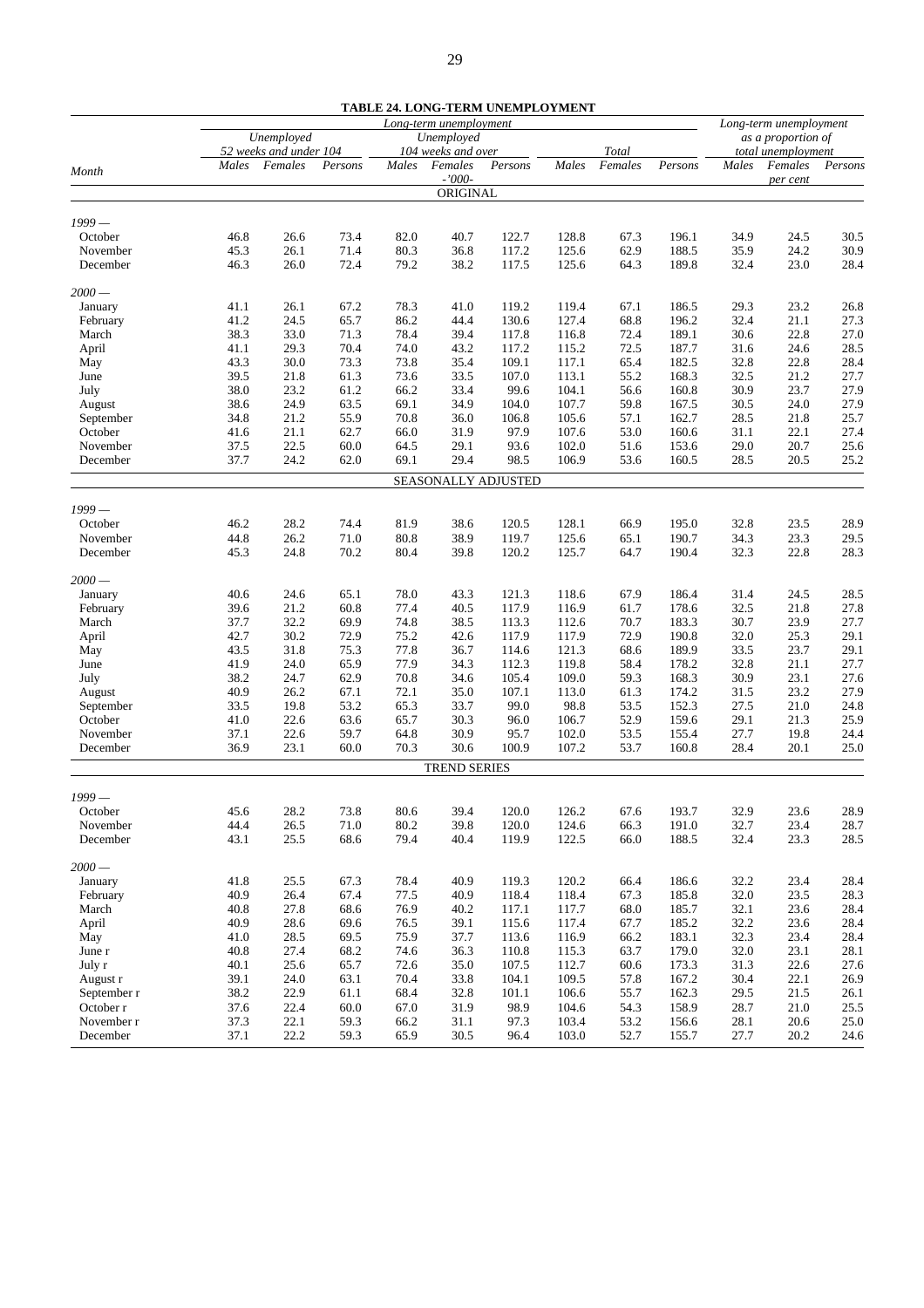| Full-time<br>Not<br><u>Age group</u><br>unemployment (weeks)<br>$15 - 19$<br>$20 - 24$<br>$25 - 34$<br>35-54<br>Total(a)<br>married<br>work<br>Married<br><b>MALES</b><br>$-000$<br>48.9<br>57.3<br>72.4<br>Under 52<br>76.8<br>268.6<br>82.2<br>186.4<br>211.5<br>57.1<br>under 2<br>19.6<br>6.5<br>7.3<br>4.6<br>39.4<br>7.1<br>32.2<br>22.7<br>16.7<br>38.4<br>38.7<br>55.3<br>16.0<br>11.8<br>10.4<br>14.9<br>16.9<br>16.6<br>2 and under 4<br>9.1<br>48.7<br>32.7<br>42.0<br>6.7<br>4 and under 8<br>14.7<br>11.5<br>11.9<br>16.0<br>10.6<br>6.1<br>37.5<br>26.8<br>29.1<br>8 and under 13<br>7.6<br>11.1<br>10.7<br>6.9<br>7.3<br>10.8<br>16.0<br>43.5<br>25.1<br>38.9<br>13 and under 26<br>18.4<br>19.0<br>6.5<br>5.3<br>6.3<br>6.9<br>27.8<br>8.8<br>24.5<br>26 and under 39<br>$*2.5$<br>$*2.8$<br>$*3.4$<br>7.0<br>$*4.3$<br>12.1<br>39 and under 52<br>16.3<br>15.6<br>12.1<br>23.7<br>61.4<br>96.8<br>52 and over<br>10.2<br>45.8<br>106.9<br>45.5<br>$*3.5$<br>5.4<br>$*4.0$<br>4.9<br>8.5<br>23.7<br>9.3<br>14.4<br>20.2<br>52 and under 65<br>$*2.0$<br>$*1.8$<br>$*3.3$<br>4.5<br>14.0<br>5.5<br>8.5<br>13.1<br>65 and under 104<br>$*2.9$<br>32.8<br>69.1<br>30.6<br>38.5<br>63.5<br>104 and over<br>6.4<br>15.5<br>87.1<br>61.1<br>81.0<br>118.2<br>375.5<br>127.7<br>247.8<br>308.3<br>Total<br>— weeks —<br>76.9<br>15.9<br>35.4<br>52.0<br>52.3<br>63.6<br>46.4<br>58.7<br>22.8<br>Average duration —<br>$\overline{4}$<br>14<br>10<br>Median duration —<br>8<br>26<br>13<br>21<br>18<br>4<br><b>FEMALES</b><br>$000^{\circ}$<br>Under 52<br>64.2<br>36.6<br>41.0<br>56.3<br>208.5<br>68.9<br>139.6<br>125.9<br>15.7<br>under 2<br>7.0<br>5.4<br>9.3<br>39.3<br>10.4<br>28.8<br>16.6<br>22.6<br>9.7<br>10.9<br>27.4<br>13.1<br>5.8<br>41.1<br>24.1<br>2 and under 4<br>13.7<br>7.7<br>25.1<br>11.7<br>5.6<br>10.0<br>36.1<br>11.0<br>21.4<br>14.7<br>4 and under 8<br>9.0<br>5.0<br>4.9<br>6.8<br>27.8<br>9.1<br>18.7<br>18.1<br>8 and under 13<br>6.9<br>4.9<br>7.1<br>8.8<br>30.0<br>12.7<br>17.3<br>21.7<br>13 and under 26<br>$*2.9$<br>4.7<br>20.6<br>7.4<br>13.2<br>13.7<br>26 and under 39<br>5.6<br>6.3<br>$*4.2$<br>9.0<br>$*3.0$<br>$*3.3$<br>$*2.5$<br>39 and under 52<br>13.6<br>4.6<br>10.3<br>39.3<br>52 and over<br>5.8<br>9.8<br>10.1<br>24.9<br>53.6<br>14.4<br>41.8<br>$*3.8$<br>$*2.2$<br>$*2.6$<br>6.4<br>16.2<br>5.1<br>11.1<br>11.4<br>52 and under 65<br>$*3.4$<br>65 and under 104<br>$*0.4$<br>$*1.7$<br>$*1.6$<br>8.1<br>$*2.6$<br>5.5<br>5.9<br>$*1.6$<br>5.9<br>5.9<br>15.1<br>29.4<br>22.7<br>24.4<br>104 and over<br>6.7<br>178.9<br>70.0<br>46.5<br>51.1<br>81.1<br>262.1<br>83.3<br>167.6<br>Total<br>– weeks -<br>14.2<br>33.4<br>40.7<br>48.6<br>34.2<br>28.7<br>36.8<br>41.1<br>22.0<br>Average duration —<br>Median duration —<br>$\overline{4}$<br>9<br>12<br>17<br>8<br>9<br>13<br>8<br><b>PERSONS</b><br>$-1000-$<br>85.6<br>98.3<br>477.1<br>151.2<br>326.0<br>337.4<br>Under 52<br>141.0<br>128.7<br>39.4<br>under 2<br>35.3<br>13.6<br>12.7<br>14.0<br>78.7<br>17.6<br>61.1<br>39.3<br>29.1<br>25.8<br>33.7<br>17.6<br>20.0<br>30.6<br>65.8<br>62.8<br>2 and under 4<br>96.5<br>26.4<br>16.8<br>17.1<br>21.9<br>84.8<br>27.1<br>57.8<br>63.4<br>21.4<br>4 and under 8<br>19.6<br>11.1<br>12.6<br>17.9<br>65.3<br>19.8<br>45.5<br>47.3<br>18.1<br>8 and under 13<br>24.8<br>42.4<br>13.8<br>12.2<br>18.0<br>73.5<br>31.1<br>60.5<br>13.0<br>13 and under 26<br>32.2<br>26 and under 39<br>11.2<br>8.2<br>11.9<br>13.1<br>48.4<br>16.2<br>38.1<br>10.2<br>5.5<br>$*4.0$<br>6.0<br>6.0<br>11.2<br>30.0<br>8.9<br>21.1<br>25.9<br>39 and under 52<br>59.9<br>16.1<br>22.0<br>33.8<br>70.7<br>160.5<br>100.6<br>138.6<br>21.9<br>52 and over<br>39.9<br>9.2<br>6.1<br>7.4<br>14.9<br>14.5<br>25.4<br>31.6<br>8.3<br>52 and under 65<br>$*2.4$<br>$*3.5$<br>22.1<br>$*3.1$<br>5.0<br>7.9<br>8.1<br>14.0<br>19.0<br>65 and under 104<br>4.5<br>12.3<br>21.4<br>47.9<br>98.5<br>37.3<br>61.2<br>88.0<br>104 and over<br>157.0<br>107.6<br>199.4<br>637.6<br>132.1<br>211.0<br>426.6<br>475.9<br>Total<br>— weeks —<br>15.1<br>34.6<br>47.6<br>65.4<br>44.9<br>49.8<br>42.4<br>52.5<br>22.3<br>Average duration —<br>13<br>22<br>12<br>9<br>17<br>Median duration —<br>$\overline{4}$<br>8<br>16 | Duration of |  |  |  | Looking for - |                |
|---------------------------------------------------------------------------------------------------------------------------------------------------------------------------------------------------------------------------------------------------------------------------------------------------------------------------------------------------------------------------------------------------------------------------------------------------------------------------------------------------------------------------------------------------------------------------------------------------------------------------------------------------------------------------------------------------------------------------------------------------------------------------------------------------------------------------------------------------------------------------------------------------------------------------------------------------------------------------------------------------------------------------------------------------------------------------------------------------------------------------------------------------------------------------------------------------------------------------------------------------------------------------------------------------------------------------------------------------------------------------------------------------------------------------------------------------------------------------------------------------------------------------------------------------------------------------------------------------------------------------------------------------------------------------------------------------------------------------------------------------------------------------------------------------------------------------------------------------------------------------------------------------------------------------------------------------------------------------------------------------------------------------------------------------------------------------------------------------------------------------------------------------------------------------------------------------------------------------------------------------------------------------------------------------------------------------------------------------------------------------------------------------------------------------------------------------------------------------------------------------------------------------------------------------------------------------------------------------------------------------------------------------------------------------------------------------------------------------------------------------------------------------------------------------------------------------------------------------------------------------------------------------------------------------------------------------------------------------------------------------------------------------------------------------------------------------------------------------------------------------------------------------------------------------------------------------------------------------------------------------------------------------------------------------------------------------------------------------------------------------------------------------------------------------------------------------------------------------------------------------------------------------------------------------------------------------------------------------------------------------------------------------------------------------------------------------------------------------------------------------------------------------------------------------------------------------------------------------------------------------------------------------------------------------------------------------------------------------------------------------------------------------------------------------------------------------------------------------------------------------------------------------------------------------------------------------------------------------------------------------------|-------------|--|--|--|---------------|----------------|
|                                                                                                                                                                                                                                                                                                                                                                                                                                                                                                                                                                                                                                                                                                                                                                                                                                                                                                                                                                                                                                                                                                                                                                                                                                                                                                                                                                                                                                                                                                                                                                                                                                                                                                                                                                                                                                                                                                                                                                                                                                                                                                                                                                                                                                                                                                                                                                                                                                                                                                                                                                                                                                                                                                                                                                                                                                                                                                                                                                                                                                                                                                                                                                                                                                                                                                                                                                                                                                                                                                                                                                                                                                                                                                                                                                                                                                                                                                                                                                                                                                                                                                                                                                                                                                                         |             |  |  |  |               | Part-time      |
|                                                                                                                                                                                                                                                                                                                                                                                                                                                                                                                                                                                                                                                                                                                                                                                                                                                                                                                                                                                                                                                                                                                                                                                                                                                                                                                                                                                                                                                                                                                                                                                                                                                                                                                                                                                                                                                                                                                                                                                                                                                                                                                                                                                                                                                                                                                                                                                                                                                                                                                                                                                                                                                                                                                                                                                                                                                                                                                                                                                                                                                                                                                                                                                                                                                                                                                                                                                                                                                                                                                                                                                                                                                                                                                                                                                                                                                                                                                                                                                                                                                                                                                                                                                                                                                         |             |  |  |  |               | work           |
|                                                                                                                                                                                                                                                                                                                                                                                                                                                                                                                                                                                                                                                                                                                                                                                                                                                                                                                                                                                                                                                                                                                                                                                                                                                                                                                                                                                                                                                                                                                                                                                                                                                                                                                                                                                                                                                                                                                                                                                                                                                                                                                                                                                                                                                                                                                                                                                                                                                                                                                                                                                                                                                                                                                                                                                                                                                                                                                                                                                                                                                                                                                                                                                                                                                                                                                                                                                                                                                                                                                                                                                                                                                                                                                                                                                                                                                                                                                                                                                                                                                                                                                                                                                                                                                         |             |  |  |  |               |                |
|                                                                                                                                                                                                                                                                                                                                                                                                                                                                                                                                                                                                                                                                                                                                                                                                                                                                                                                                                                                                                                                                                                                                                                                                                                                                                                                                                                                                                                                                                                                                                                                                                                                                                                                                                                                                                                                                                                                                                                                                                                                                                                                                                                                                                                                                                                                                                                                                                                                                                                                                                                                                                                                                                                                                                                                                                                                                                                                                                                                                                                                                                                                                                                                                                                                                                                                                                                                                                                                                                                                                                                                                                                                                                                                                                                                                                                                                                                                                                                                                                                                                                                                                                                                                                                                         |             |  |  |  |               |                |
|                                                                                                                                                                                                                                                                                                                                                                                                                                                                                                                                                                                                                                                                                                                                                                                                                                                                                                                                                                                                                                                                                                                                                                                                                                                                                                                                                                                                                                                                                                                                                                                                                                                                                                                                                                                                                                                                                                                                                                                                                                                                                                                                                                                                                                                                                                                                                                                                                                                                                                                                                                                                                                                                                                                                                                                                                                                                                                                                                                                                                                                                                                                                                                                                                                                                                                                                                                                                                                                                                                                                                                                                                                                                                                                                                                                                                                                                                                                                                                                                                                                                                                                                                                                                                                                         |             |  |  |  |               |                |
|                                                                                                                                                                                                                                                                                                                                                                                                                                                                                                                                                                                                                                                                                                                                                                                                                                                                                                                                                                                                                                                                                                                                                                                                                                                                                                                                                                                                                                                                                                                                                                                                                                                                                                                                                                                                                                                                                                                                                                                                                                                                                                                                                                                                                                                                                                                                                                                                                                                                                                                                                                                                                                                                                                                                                                                                                                                                                                                                                                                                                                                                                                                                                                                                                                                                                                                                                                                                                                                                                                                                                                                                                                                                                                                                                                                                                                                                                                                                                                                                                                                                                                                                                                                                                                                         |             |  |  |  |               |                |
|                                                                                                                                                                                                                                                                                                                                                                                                                                                                                                                                                                                                                                                                                                                                                                                                                                                                                                                                                                                                                                                                                                                                                                                                                                                                                                                                                                                                                                                                                                                                                                                                                                                                                                                                                                                                                                                                                                                                                                                                                                                                                                                                                                                                                                                                                                                                                                                                                                                                                                                                                                                                                                                                                                                                                                                                                                                                                                                                                                                                                                                                                                                                                                                                                                                                                                                                                                                                                                                                                                                                                                                                                                                                                                                                                                                                                                                                                                                                                                                                                                                                                                                                                                                                                                                         |             |  |  |  |               |                |
|                                                                                                                                                                                                                                                                                                                                                                                                                                                                                                                                                                                                                                                                                                                                                                                                                                                                                                                                                                                                                                                                                                                                                                                                                                                                                                                                                                                                                                                                                                                                                                                                                                                                                                                                                                                                                                                                                                                                                                                                                                                                                                                                                                                                                                                                                                                                                                                                                                                                                                                                                                                                                                                                                                                                                                                                                                                                                                                                                                                                                                                                                                                                                                                                                                                                                                                                                                                                                                                                                                                                                                                                                                                                                                                                                                                                                                                                                                                                                                                                                                                                                                                                                                                                                                                         |             |  |  |  |               | 8.4            |
|                                                                                                                                                                                                                                                                                                                                                                                                                                                                                                                                                                                                                                                                                                                                                                                                                                                                                                                                                                                                                                                                                                                                                                                                                                                                                                                                                                                                                                                                                                                                                                                                                                                                                                                                                                                                                                                                                                                                                                                                                                                                                                                                                                                                                                                                                                                                                                                                                                                                                                                                                                                                                                                                                                                                                                                                                                                                                                                                                                                                                                                                                                                                                                                                                                                                                                                                                                                                                                                                                                                                                                                                                                                                                                                                                                                                                                                                                                                                                                                                                                                                                                                                                                                                                                                         |             |  |  |  |               | 4.6            |
|                                                                                                                                                                                                                                                                                                                                                                                                                                                                                                                                                                                                                                                                                                                                                                                                                                                                                                                                                                                                                                                                                                                                                                                                                                                                                                                                                                                                                                                                                                                                                                                                                                                                                                                                                                                                                                                                                                                                                                                                                                                                                                                                                                                                                                                                                                                                                                                                                                                                                                                                                                                                                                                                                                                                                                                                                                                                                                                                                                                                                                                                                                                                                                                                                                                                                                                                                                                                                                                                                                                                                                                                                                                                                                                                                                                                                                                                                                                                                                                                                                                                                                                                                                                                                                                         |             |  |  |  |               | $*3.3$         |
|                                                                                                                                                                                                                                                                                                                                                                                                                                                                                                                                                                                                                                                                                                                                                                                                                                                                                                                                                                                                                                                                                                                                                                                                                                                                                                                                                                                                                                                                                                                                                                                                                                                                                                                                                                                                                                                                                                                                                                                                                                                                                                                                                                                                                                                                                                                                                                                                                                                                                                                                                                                                                                                                                                                                                                                                                                                                                                                                                                                                                                                                                                                                                                                                                                                                                                                                                                                                                                                                                                                                                                                                                                                                                                                                                                                                                                                                                                                                                                                                                                                                                                                                                                                                                                                         |             |  |  |  |               | $*0.7$         |
|                                                                                                                                                                                                                                                                                                                                                                                                                                                                                                                                                                                                                                                                                                                                                                                                                                                                                                                                                                                                                                                                                                                                                                                                                                                                                                                                                                                                                                                                                                                                                                                                                                                                                                                                                                                                                                                                                                                                                                                                                                                                                                                                                                                                                                                                                                                                                                                                                                                                                                                                                                                                                                                                                                                                                                                                                                                                                                                                                                                                                                                                                                                                                                                                                                                                                                                                                                                                                                                                                                                                                                                                                                                                                                                                                                                                                                                                                                                                                                                                                                                                                                                                                                                                                                                         |             |  |  |  |               | 10.1           |
|                                                                                                                                                                                                                                                                                                                                                                                                                                                                                                                                                                                                                                                                                                                                                                                                                                                                                                                                                                                                                                                                                                                                                                                                                                                                                                                                                                                                                                                                                                                                                                                                                                                                                                                                                                                                                                                                                                                                                                                                                                                                                                                                                                                                                                                                                                                                                                                                                                                                                                                                                                                                                                                                                                                                                                                                                                                                                                                                                                                                                                                                                                                                                                                                                                                                                                                                                                                                                                                                                                                                                                                                                                                                                                                                                                                                                                                                                                                                                                                                                                                                                                                                                                                                                                                         |             |  |  |  |               |                |
|                                                                                                                                                                                                                                                                                                                                                                                                                                                                                                                                                                                                                                                                                                                                                                                                                                                                                                                                                                                                                                                                                                                                                                                                                                                                                                                                                                                                                                                                                                                                                                                                                                                                                                                                                                                                                                                                                                                                                                                                                                                                                                                                                                                                                                                                                                                                                                                                                                                                                                                                                                                                                                                                                                                                                                                                                                                                                                                                                                                                                                                                                                                                                                                                                                                                                                                                                                                                                                                                                                                                                                                                                                                                                                                                                                                                                                                                                                                                                                                                                                                                                                                                                                                                                                                         |             |  |  |  |               | $*0.9$         |
|                                                                                                                                                                                                                                                                                                                                                                                                                                                                                                                                                                                                                                                                                                                                                                                                                                                                                                                                                                                                                                                                                                                                                                                                                                                                                                                                                                                                                                                                                                                                                                                                                                                                                                                                                                                                                                                                                                                                                                                                                                                                                                                                                                                                                                                                                                                                                                                                                                                                                                                                                                                                                                                                                                                                                                                                                                                                                                                                                                                                                                                                                                                                                                                                                                                                                                                                                                                                                                                                                                                                                                                                                                                                                                                                                                                                                                                                                                                                                                                                                                                                                                                                                                                                                                                         |             |  |  |  |               | 5.6            |
|                                                                                                                                                                                                                                                                                                                                                                                                                                                                                                                                                                                                                                                                                                                                                                                                                                                                                                                                                                                                                                                                                                                                                                                                                                                                                                                                                                                                                                                                                                                                                                                                                                                                                                                                                                                                                                                                                                                                                                                                                                                                                                                                                                                                                                                                                                                                                                                                                                                                                                                                                                                                                                                                                                                                                                                                                                                                                                                                                                                                                                                                                                                                                                                                                                                                                                                                                                                                                                                                                                                                                                                                                                                                                                                                                                                                                                                                                                                                                                                                                                                                                                                                                                                                                                                         |             |  |  |  |               | 67.2           |
|                                                                                                                                                                                                                                                                                                                                                                                                                                                                                                                                                                                                                                                                                                                                                                                                                                                                                                                                                                                                                                                                                                                                                                                                                                                                                                                                                                                                                                                                                                                                                                                                                                                                                                                                                                                                                                                                                                                                                                                                                                                                                                                                                                                                                                                                                                                                                                                                                                                                                                                                                                                                                                                                                                                                                                                                                                                                                                                                                                                                                                                                                                                                                                                                                                                                                                                                                                                                                                                                                                                                                                                                                                                                                                                                                                                                                                                                                                                                                                                                                                                                                                                                                                                                                                                         |             |  |  |  |               |                |
|                                                                                                                                                                                                                                                                                                                                                                                                                                                                                                                                                                                                                                                                                                                                                                                                                                                                                                                                                                                                                                                                                                                                                                                                                                                                                                                                                                                                                                                                                                                                                                                                                                                                                                                                                                                                                                                                                                                                                                                                                                                                                                                                                                                                                                                                                                                                                                                                                                                                                                                                                                                                                                                                                                                                                                                                                                                                                                                                                                                                                                                                                                                                                                                                                                                                                                                                                                                                                                                                                                                                                                                                                                                                                                                                                                                                                                                                                                                                                                                                                                                                                                                                                                                                                                                         |             |  |  |  |               |                |
|                                                                                                                                                                                                                                                                                                                                                                                                                                                                                                                                                                                                                                                                                                                                                                                                                                                                                                                                                                                                                                                                                                                                                                                                                                                                                                                                                                                                                                                                                                                                                                                                                                                                                                                                                                                                                                                                                                                                                                                                                                                                                                                                                                                                                                                                                                                                                                                                                                                                                                                                                                                                                                                                                                                                                                                                                                                                                                                                                                                                                                                                                                                                                                                                                                                                                                                                                                                                                                                                                                                                                                                                                                                                                                                                                                                                                                                                                                                                                                                                                                                                                                                                                                                                                                                         |             |  |  |  |               |                |
|                                                                                                                                                                                                                                                                                                                                                                                                                                                                                                                                                                                                                                                                                                                                                                                                                                                                                                                                                                                                                                                                                                                                                                                                                                                                                                                                                                                                                                                                                                                                                                                                                                                                                                                                                                                                                                                                                                                                                                                                                                                                                                                                                                                                                                                                                                                                                                                                                                                                                                                                                                                                                                                                                                                                                                                                                                                                                                                                                                                                                                                                                                                                                                                                                                                                                                                                                                                                                                                                                                                                                                                                                                                                                                                                                                                                                                                                                                                                                                                                                                                                                                                                                                                                                                                         |             |  |  |  |               |                |
|                                                                                                                                                                                                                                                                                                                                                                                                                                                                                                                                                                                                                                                                                                                                                                                                                                                                                                                                                                                                                                                                                                                                                                                                                                                                                                                                                                                                                                                                                                                                                                                                                                                                                                                                                                                                                                                                                                                                                                                                                                                                                                                                                                                                                                                                                                                                                                                                                                                                                                                                                                                                                                                                                                                                                                                                                                                                                                                                                                                                                                                                                                                                                                                                                                                                                                                                                                                                                                                                                                                                                                                                                                                                                                                                                                                                                                                                                                                                                                                                                                                                                                                                                                                                                                                         |             |  |  |  |               | 82.7           |
|                                                                                                                                                                                                                                                                                                                                                                                                                                                                                                                                                                                                                                                                                                                                                                                                                                                                                                                                                                                                                                                                                                                                                                                                                                                                                                                                                                                                                                                                                                                                                                                                                                                                                                                                                                                                                                                                                                                                                                                                                                                                                                                                                                                                                                                                                                                                                                                                                                                                                                                                                                                                                                                                                                                                                                                                                                                                                                                                                                                                                                                                                                                                                                                                                                                                                                                                                                                                                                                                                                                                                                                                                                                                                                                                                                                                                                                                                                                                                                                                                                                                                                                                                                                                                                                         |             |  |  |  |               |                |
|                                                                                                                                                                                                                                                                                                                                                                                                                                                                                                                                                                                                                                                                                                                                                                                                                                                                                                                                                                                                                                                                                                                                                                                                                                                                                                                                                                                                                                                                                                                                                                                                                                                                                                                                                                                                                                                                                                                                                                                                                                                                                                                                                                                                                                                                                                                                                                                                                                                                                                                                                                                                                                                                                                                                                                                                                                                                                                                                                                                                                                                                                                                                                                                                                                                                                                                                                                                                                                                                                                                                                                                                                                                                                                                                                                                                                                                                                                                                                                                                                                                                                                                                                                                                                                                         |             |  |  |  |               | 17.0           |
|                                                                                                                                                                                                                                                                                                                                                                                                                                                                                                                                                                                                                                                                                                                                                                                                                                                                                                                                                                                                                                                                                                                                                                                                                                                                                                                                                                                                                                                                                                                                                                                                                                                                                                                                                                                                                                                                                                                                                                                                                                                                                                                                                                                                                                                                                                                                                                                                                                                                                                                                                                                                                                                                                                                                                                                                                                                                                                                                                                                                                                                                                                                                                                                                                                                                                                                                                                                                                                                                                                                                                                                                                                                                                                                                                                                                                                                                                                                                                                                                                                                                                                                                                                                                                                                         |             |  |  |  |               |                |
|                                                                                                                                                                                                                                                                                                                                                                                                                                                                                                                                                                                                                                                                                                                                                                                                                                                                                                                                                                                                                                                                                                                                                                                                                                                                                                                                                                                                                                                                                                                                                                                                                                                                                                                                                                                                                                                                                                                                                                                                                                                                                                                                                                                                                                                                                                                                                                                                                                                                                                                                                                                                                                                                                                                                                                                                                                                                                                                                                                                                                                                                                                                                                                                                                                                                                                                                                                                                                                                                                                                                                                                                                                                                                                                                                                                                                                                                                                                                                                                                                                                                                                                                                                                                                                                         |             |  |  |  |               | 9.7            |
|                                                                                                                                                                                                                                                                                                                                                                                                                                                                                                                                                                                                                                                                                                                                                                                                                                                                                                                                                                                                                                                                                                                                                                                                                                                                                                                                                                                                                                                                                                                                                                                                                                                                                                                                                                                                                                                                                                                                                                                                                                                                                                                                                                                                                                                                                                                                                                                                                                                                                                                                                                                                                                                                                                                                                                                                                                                                                                                                                                                                                                                                                                                                                                                                                                                                                                                                                                                                                                                                                                                                                                                                                                                                                                                                                                                                                                                                                                                                                                                                                                                                                                                                                                                                                                                         |             |  |  |  |               | 8.3            |
|                                                                                                                                                                                                                                                                                                                                                                                                                                                                                                                                                                                                                                                                                                                                                                                                                                                                                                                                                                                                                                                                                                                                                                                                                                                                                                                                                                                                                                                                                                                                                                                                                                                                                                                                                                                                                                                                                                                                                                                                                                                                                                                                                                                                                                                                                                                                                                                                                                                                                                                                                                                                                                                                                                                                                                                                                                                                                                                                                                                                                                                                                                                                                                                                                                                                                                                                                                                                                                                                                                                                                                                                                                                                                                                                                                                                                                                                                                                                                                                                                                                                                                                                                                                                                                                         |             |  |  |  |               | 6.9            |
|                                                                                                                                                                                                                                                                                                                                                                                                                                                                                                                                                                                                                                                                                                                                                                                                                                                                                                                                                                                                                                                                                                                                                                                                                                                                                                                                                                                                                                                                                                                                                                                                                                                                                                                                                                                                                                                                                                                                                                                                                                                                                                                                                                                                                                                                                                                                                                                                                                                                                                                                                                                                                                                                                                                                                                                                                                                                                                                                                                                                                                                                                                                                                                                                                                                                                                                                                                                                                                                                                                                                                                                                                                                                                                                                                                                                                                                                                                                                                                                                                                                                                                                                                                                                                                                         |             |  |  |  |               | $*3.3$         |
|                                                                                                                                                                                                                                                                                                                                                                                                                                                                                                                                                                                                                                                                                                                                                                                                                                                                                                                                                                                                                                                                                                                                                                                                                                                                                                                                                                                                                                                                                                                                                                                                                                                                                                                                                                                                                                                                                                                                                                                                                                                                                                                                                                                                                                                                                                                                                                                                                                                                                                                                                                                                                                                                                                                                                                                                                                                                                                                                                                                                                                                                                                                                                                                                                                                                                                                                                                                                                                                                                                                                                                                                                                                                                                                                                                                                                                                                                                                                                                                                                                                                                                                                                                                                                                                         |             |  |  |  |               | 11.9           |
|                                                                                                                                                                                                                                                                                                                                                                                                                                                                                                                                                                                                                                                                                                                                                                                                                                                                                                                                                                                                                                                                                                                                                                                                                                                                                                                                                                                                                                                                                                                                                                                                                                                                                                                                                                                                                                                                                                                                                                                                                                                                                                                                                                                                                                                                                                                                                                                                                                                                                                                                                                                                                                                                                                                                                                                                                                                                                                                                                                                                                                                                                                                                                                                                                                                                                                                                                                                                                                                                                                                                                                                                                                                                                                                                                                                                                                                                                                                                                                                                                                                                                                                                                                                                                                                         |             |  |  |  |               | 4.8            |
|                                                                                                                                                                                                                                                                                                                                                                                                                                                                                                                                                                                                                                                                                                                                                                                                                                                                                                                                                                                                                                                                                                                                                                                                                                                                                                                                                                                                                                                                                                                                                                                                                                                                                                                                                                                                                                                                                                                                                                                                                                                                                                                                                                                                                                                                                                                                                                                                                                                                                                                                                                                                                                                                                                                                                                                                                                                                                                                                                                                                                                                                                                                                                                                                                                                                                                                                                                                                                                                                                                                                                                                                                                                                                                                                                                                                                                                                                                                                                                                                                                                                                                                                                                                                                                                         |             |  |  |  |               | $*2.2$         |
|                                                                                                                                                                                                                                                                                                                                                                                                                                                                                                                                                                                                                                                                                                                                                                                                                                                                                                                                                                                                                                                                                                                                                                                                                                                                                                                                                                                                                                                                                                                                                                                                                                                                                                                                                                                                                                                                                                                                                                                                                                                                                                                                                                                                                                                                                                                                                                                                                                                                                                                                                                                                                                                                                                                                                                                                                                                                                                                                                                                                                                                                                                                                                                                                                                                                                                                                                                                                                                                                                                                                                                                                                                                                                                                                                                                                                                                                                                                                                                                                                                                                                                                                                                                                                                                         |             |  |  |  |               | 4.9            |
|                                                                                                                                                                                                                                                                                                                                                                                                                                                                                                                                                                                                                                                                                                                                                                                                                                                                                                                                                                                                                                                                                                                                                                                                                                                                                                                                                                                                                                                                                                                                                                                                                                                                                                                                                                                                                                                                                                                                                                                                                                                                                                                                                                                                                                                                                                                                                                                                                                                                                                                                                                                                                                                                                                                                                                                                                                                                                                                                                                                                                                                                                                                                                                                                                                                                                                                                                                                                                                                                                                                                                                                                                                                                                                                                                                                                                                                                                                                                                                                                                                                                                                                                                                                                                                                         |             |  |  |  |               | 94.5           |
|                                                                                                                                                                                                                                                                                                                                                                                                                                                                                                                                                                                                                                                                                                                                                                                                                                                                                                                                                                                                                                                                                                                                                                                                                                                                                                                                                                                                                                                                                                                                                                                                                                                                                                                                                                                                                                                                                                                                                                                                                                                                                                                                                                                                                                                                                                                                                                                                                                                                                                                                                                                                                                                                                                                                                                                                                                                                                                                                                                                                                                                                                                                                                                                                                                                                                                                                                                                                                                                                                                                                                                                                                                                                                                                                                                                                                                                                                                                                                                                                                                                                                                                                                                                                                                                         |             |  |  |  |               |                |
|                                                                                                                                                                                                                                                                                                                                                                                                                                                                                                                                                                                                                                                                                                                                                                                                                                                                                                                                                                                                                                                                                                                                                                                                                                                                                                                                                                                                                                                                                                                                                                                                                                                                                                                                                                                                                                                                                                                                                                                                                                                                                                                                                                                                                                                                                                                                                                                                                                                                                                                                                                                                                                                                                                                                                                                                                                                                                                                                                                                                                                                                                                                                                                                                                                                                                                                                                                                                                                                                                                                                                                                                                                                                                                                                                                                                                                                                                                                                                                                                                                                                                                                                                                                                                                                         |             |  |  |  |               | 4              |
|                                                                                                                                                                                                                                                                                                                                                                                                                                                                                                                                                                                                                                                                                                                                                                                                                                                                                                                                                                                                                                                                                                                                                                                                                                                                                                                                                                                                                                                                                                                                                                                                                                                                                                                                                                                                                                                                                                                                                                                                                                                                                                                                                                                                                                                                                                                                                                                                                                                                                                                                                                                                                                                                                                                                                                                                                                                                                                                                                                                                                                                                                                                                                                                                                                                                                                                                                                                                                                                                                                                                                                                                                                                                                                                                                                                                                                                                                                                                                                                                                                                                                                                                                                                                                                                         |             |  |  |  |               |                |
|                                                                                                                                                                                                                                                                                                                                                                                                                                                                                                                                                                                                                                                                                                                                                                                                                                                                                                                                                                                                                                                                                                                                                                                                                                                                                                                                                                                                                                                                                                                                                                                                                                                                                                                                                                                                                                                                                                                                                                                                                                                                                                                                                                                                                                                                                                                                                                                                                                                                                                                                                                                                                                                                                                                                                                                                                                                                                                                                                                                                                                                                                                                                                                                                                                                                                                                                                                                                                                                                                                                                                                                                                                                                                                                                                                                                                                                                                                                                                                                                                                                                                                                                                                                                                                                         |             |  |  |  |               |                |
|                                                                                                                                                                                                                                                                                                                                                                                                                                                                                                                                                                                                                                                                                                                                                                                                                                                                                                                                                                                                                                                                                                                                                                                                                                                                                                                                                                                                                                                                                                                                                                                                                                                                                                                                                                                                                                                                                                                                                                                                                                                                                                                                                                                                                                                                                                                                                                                                                                                                                                                                                                                                                                                                                                                                                                                                                                                                                                                                                                                                                                                                                                                                                                                                                                                                                                                                                                                                                                                                                                                                                                                                                                                                                                                                                                                                                                                                                                                                                                                                                                                                                                                                                                                                                                                         |             |  |  |  |               | 139.8          |
|                                                                                                                                                                                                                                                                                                                                                                                                                                                                                                                                                                                                                                                                                                                                                                                                                                                                                                                                                                                                                                                                                                                                                                                                                                                                                                                                                                                                                                                                                                                                                                                                                                                                                                                                                                                                                                                                                                                                                                                                                                                                                                                                                                                                                                                                                                                                                                                                                                                                                                                                                                                                                                                                                                                                                                                                                                                                                                                                                                                                                                                                                                                                                                                                                                                                                                                                                                                                                                                                                                                                                                                                                                                                                                                                                                                                                                                                                                                                                                                                                                                                                                                                                                                                                                                         |             |  |  |  |               |                |
|                                                                                                                                                                                                                                                                                                                                                                                                                                                                                                                                                                                                                                                                                                                                                                                                                                                                                                                                                                                                                                                                                                                                                                                                                                                                                                                                                                                                                                                                                                                                                                                                                                                                                                                                                                                                                                                                                                                                                                                                                                                                                                                                                                                                                                                                                                                                                                                                                                                                                                                                                                                                                                                                                                                                                                                                                                                                                                                                                                                                                                                                                                                                                                                                                                                                                                                                                                                                                                                                                                                                                                                                                                                                                                                                                                                                                                                                                                                                                                                                                                                                                                                                                                                                                                                         |             |  |  |  |               |                |
|                                                                                                                                                                                                                                                                                                                                                                                                                                                                                                                                                                                                                                                                                                                                                                                                                                                                                                                                                                                                                                                                                                                                                                                                                                                                                                                                                                                                                                                                                                                                                                                                                                                                                                                                                                                                                                                                                                                                                                                                                                                                                                                                                                                                                                                                                                                                                                                                                                                                                                                                                                                                                                                                                                                                                                                                                                                                                                                                                                                                                                                                                                                                                                                                                                                                                                                                                                                                                                                                                                                                                                                                                                                                                                                                                                                                                                                                                                                                                                                                                                                                                                                                                                                                                                                         |             |  |  |  |               |                |
|                                                                                                                                                                                                                                                                                                                                                                                                                                                                                                                                                                                                                                                                                                                                                                                                                                                                                                                                                                                                                                                                                                                                                                                                                                                                                                                                                                                                                                                                                                                                                                                                                                                                                                                                                                                                                                                                                                                                                                                                                                                                                                                                                                                                                                                                                                                                                                                                                                                                                                                                                                                                                                                                                                                                                                                                                                                                                                                                                                                                                                                                                                                                                                                                                                                                                                                                                                                                                                                                                                                                                                                                                                                                                                                                                                                                                                                                                                                                                                                                                                                                                                                                                                                                                                                         |             |  |  |  |               |                |
|                                                                                                                                                                                                                                                                                                                                                                                                                                                                                                                                                                                                                                                                                                                                                                                                                                                                                                                                                                                                                                                                                                                                                                                                                                                                                                                                                                                                                                                                                                                                                                                                                                                                                                                                                                                                                                                                                                                                                                                                                                                                                                                                                                                                                                                                                                                                                                                                                                                                                                                                                                                                                                                                                                                                                                                                                                                                                                                                                                                                                                                                                                                                                                                                                                                                                                                                                                                                                                                                                                                                                                                                                                                                                                                                                                                                                                                                                                                                                                                                                                                                                                                                                                                                                                                         |             |  |  |  |               |                |
|                                                                                                                                                                                                                                                                                                                                                                                                                                                                                                                                                                                                                                                                                                                                                                                                                                                                                                                                                                                                                                                                                                                                                                                                                                                                                                                                                                                                                                                                                                                                                                                                                                                                                                                                                                                                                                                                                                                                                                                                                                                                                                                                                                                                                                                                                                                                                                                                                                                                                                                                                                                                                                                                                                                                                                                                                                                                                                                                                                                                                                                                                                                                                                                                                                                                                                                                                                                                                                                                                                                                                                                                                                                                                                                                                                                                                                                                                                                                                                                                                                                                                                                                                                                                                                                         |             |  |  |  |               |                |
|                                                                                                                                                                                                                                                                                                                                                                                                                                                                                                                                                                                                                                                                                                                                                                                                                                                                                                                                                                                                                                                                                                                                                                                                                                                                                                                                                                                                                                                                                                                                                                                                                                                                                                                                                                                                                                                                                                                                                                                                                                                                                                                                                                                                                                                                                                                                                                                                                                                                                                                                                                                                                                                                                                                                                                                                                                                                                                                                                                                                                                                                                                                                                                                                                                                                                                                                                                                                                                                                                                                                                                                                                                                                                                                                                                                                                                                                                                                                                                                                                                                                                                                                                                                                                                                         |             |  |  |  |               |                |
|                                                                                                                                                                                                                                                                                                                                                                                                                                                                                                                                                                                                                                                                                                                                                                                                                                                                                                                                                                                                                                                                                                                                                                                                                                                                                                                                                                                                                                                                                                                                                                                                                                                                                                                                                                                                                                                                                                                                                                                                                                                                                                                                                                                                                                                                                                                                                                                                                                                                                                                                                                                                                                                                                                                                                                                                                                                                                                                                                                                                                                                                                                                                                                                                                                                                                                                                                                                                                                                                                                                                                                                                                                                                                                                                                                                                                                                                                                                                                                                                                                                                                                                                                                                                                                                         |             |  |  |  |               |                |
|                                                                                                                                                                                                                                                                                                                                                                                                                                                                                                                                                                                                                                                                                                                                                                                                                                                                                                                                                                                                                                                                                                                                                                                                                                                                                                                                                                                                                                                                                                                                                                                                                                                                                                                                                                                                                                                                                                                                                                                                                                                                                                                                                                                                                                                                                                                                                                                                                                                                                                                                                                                                                                                                                                                                                                                                                                                                                                                                                                                                                                                                                                                                                                                                                                                                                                                                                                                                                                                                                                                                                                                                                                                                                                                                                                                                                                                                                                                                                                                                                                                                                                                                                                                                                                                         |             |  |  |  |               |                |
|                                                                                                                                                                                                                                                                                                                                                                                                                                                                                                                                                                                                                                                                                                                                                                                                                                                                                                                                                                                                                                                                                                                                                                                                                                                                                                                                                                                                                                                                                                                                                                                                                                                                                                                                                                                                                                                                                                                                                                                                                                                                                                                                                                                                                                                                                                                                                                                                                                                                                                                                                                                                                                                                                                                                                                                                                                                                                                                                                                                                                                                                                                                                                                                                                                                                                                                                                                                                                                                                                                                                                                                                                                                                                                                                                                                                                                                                                                                                                                                                                                                                                                                                                                                                                                                         |             |  |  |  |               | 10.5           |
|                                                                                                                                                                                                                                                                                                                                                                                                                                                                                                                                                                                                                                                                                                                                                                                                                                                                                                                                                                                                                                                                                                                                                                                                                                                                                                                                                                                                                                                                                                                                                                                                                                                                                                                                                                                                                                                                                                                                                                                                                                                                                                                                                                                                                                                                                                                                                                                                                                                                                                                                                                                                                                                                                                                                                                                                                                                                                                                                                                                                                                                                                                                                                                                                                                                                                                                                                                                                                                                                                                                                                                                                                                                                                                                                                                                                                                                                                                                                                                                                                                                                                                                                                                                                                                                         |             |  |  |  |               | 161.7          |
|                                                                                                                                                                                                                                                                                                                                                                                                                                                                                                                                                                                                                                                                                                                                                                                                                                                                                                                                                                                                                                                                                                                                                                                                                                                                                                                                                                                                                                                                                                                                                                                                                                                                                                                                                                                                                                                                                                                                                                                                                                                                                                                                                                                                                                                                                                                                                                                                                                                                                                                                                                                                                                                                                                                                                                                                                                                                                                                                                                                                                                                                                                                                                                                                                                                                                                                                                                                                                                                                                                                                                                                                                                                                                                                                                                                                                                                                                                                                                                                                                                                                                                                                                                                                                                                         |             |  |  |  |               |                |
|                                                                                                                                                                                                                                                                                                                                                                                                                                                                                                                                                                                                                                                                                                                                                                                                                                                                                                                                                                                                                                                                                                                                                                                                                                                                                                                                                                                                                                                                                                                                                                                                                                                                                                                                                                                                                                                                                                                                                                                                                                                                                                                                                                                                                                                                                                                                                                                                                                                                                                                                                                                                                                                                                                                                                                                                                                                                                                                                                                                                                                                                                                                                                                                                                                                                                                                                                                                                                                                                                                                                                                                                                                                                                                                                                                                                                                                                                                                                                                                                                                                                                                                                                                                                                                                         |             |  |  |  |               | $\overline{4}$ |

#### **TABLE 25. UNEMPLOYED PERSONS: DURATION OF UNEMPLOYMENT BY AGE, MARITAL STATUS AND FULL-TIME/PART-TIME STATUS, DECEMBER 2000 ('000)**

(a) Includes persons aged 55 and over, details for whom are not shown separately.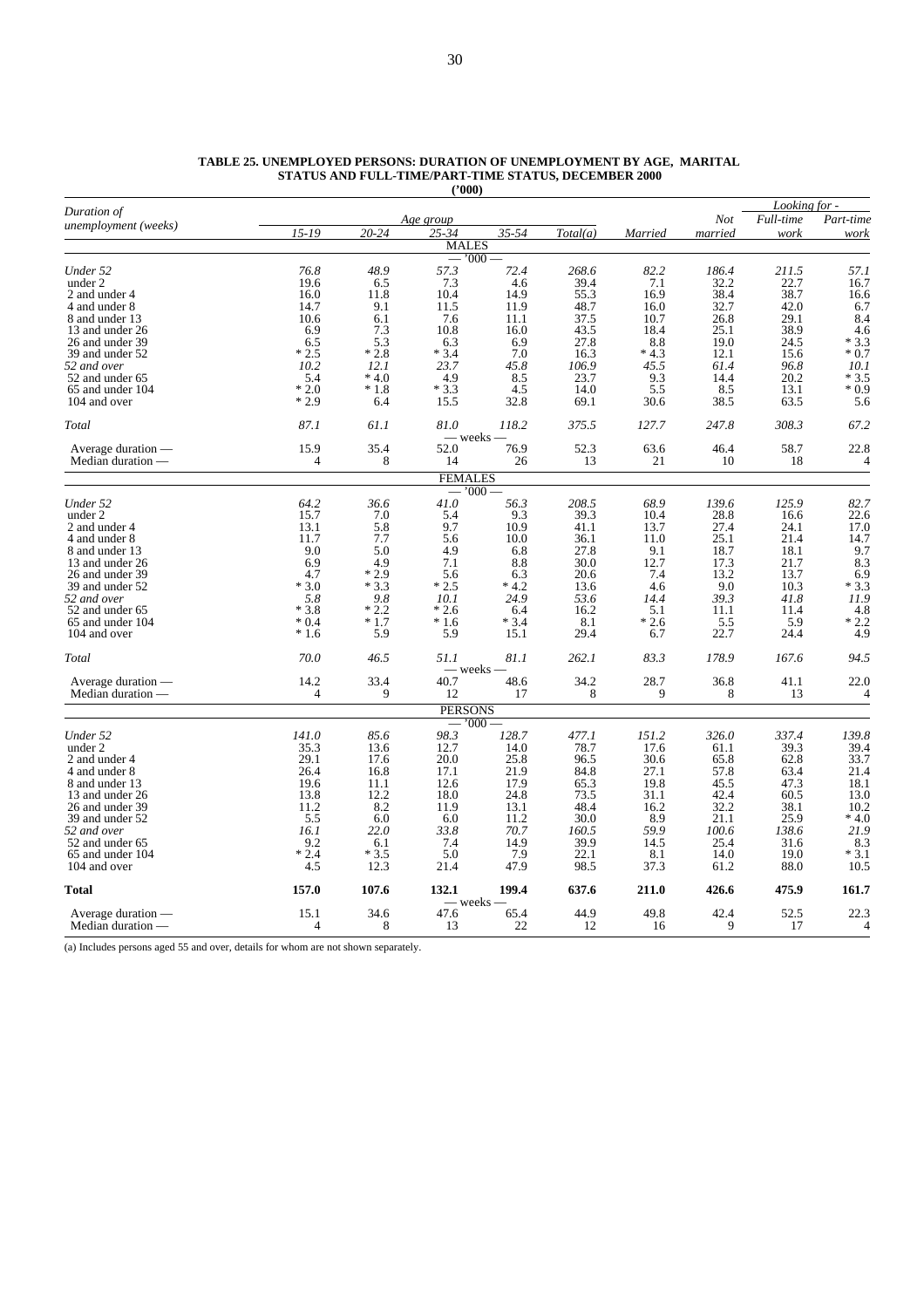|              |         | Males      |         |           | Females    |         |         |                  |
|--------------|---------|------------|---------|-----------|------------|---------|---------|------------------|
|              |         | <b>Not</b> |         |           | <b>Not</b> |         |         | Proportion of    |
| Age group    | Married | married    | Total   | Married   | married    | Total   | Persons | population       |
|              |         |            |         | $-7000 -$ |            |         |         | $-$ per cent $-$ |
| $15-19$      | $*1.6$  | 241.7      | 243.2   | 6.7       | 221.2      | 227.9   | 471.1   | 34.8             |
| $20 - 24$    | 6.7     | 80.6       | 87.2    | 50.0      | 84.1       | 134.1   | 221.3   | 16.2             |
| $25 - 34$    | 37.9    | 71.7       | 109.6   | 315.0     | 113.3      | 428.3   | 537.9   | 18.6             |
| $35 - 44$    | 59.8    | 57.3       | 117.1   | 312.6     | 107.8      | 420.4   | 537.5   | 18.3             |
| $45 - 54$    | 102.6   | 61.5       | 164.1   | 293.3     | 88.5       | 381.8   | 545.9   | 20.9             |
| 55-59        | 96.0    | 40.6       | 136.6   | 193.8     | 63.4       | 257.2   | 393.8   | 40.2             |
| 60-64        | 162.7   | 44.8       | 207.4   | 213.5     | 94.1       | 307.7   | 515.1   | 65.0             |
| 65-69        | 205.1   | 60.3       | 265.4   | 201.1     | 117.9      | 319.0   | 584.4   | 86.8             |
| 70 and over  | 473.6   | 198.0      | 671.6   | 335.5     | 634.1      | 969.6   | 1,641.2 | 96.4             |
| <b>Total</b> | 1,145.9 | 856.4      | 2,002.3 | 1,921.6   | 1,524.3    | 3,445.9 | 5,448.2 | 35.6             |

**TABLE 26. PERSONS NOT IN THE LABOUR FORCE: AGE AND MARITAL STATUS, DECEMBER 2000**

#### **TABLE 27. PERSONS NOT IN THE LABOUR FORCE: WHETHER LOOKING FOR WORK, ETC., DECEMBER 2000 ('000)**

|                                        |         | Males   |         |         |                       |         |         |
|----------------------------------------|---------|---------|---------|---------|-----------------------|---------|---------|
|                                        |         | Not     |         |         | Females<br><b>Not</b> |         |         |
|                                        | Married | married | Total   | Married | married               | Total   | Persons |
| Looking for work                       | 20.2    | 53.3    | 73.5    | 33.O    | 50.8                  | 83.8    | 157.3   |
| Took active steps to find work $(a)$   | 8.4     | 26.2    | 34.6    | 13.0    | 25.8                  | 38.8    | 73.4    |
| Did not take active steps to find work | 11.8    | 27.2    | 38.9    | 20.0    | 25.0                  | 45.0    | 83.9    |
| Not looking for work                   | 1,061.4 | 726.1   | 1.787.5 | 1.847.8 | 1,284.3               | 3,132.1 | 4,919.6 |
| Permanently unable to work             | 37.6    | 31.4    | 69.0    | 20.2    | 47.3                  | 67.5    | 136.4   |
| In institutions                        | 26.8    | 45.5    | 72.3    | 20.7    | 141.9                 | 162.6   | 234.8   |
| <b>Total</b>                           | 1,145.9 | 856.4   | 2,002.3 | 1,921.6 | 1,524.3               | 3,445.9 | 5,448.2 |

(a) Not available to start work in the reference week for reasons other than own temporary illness or injury.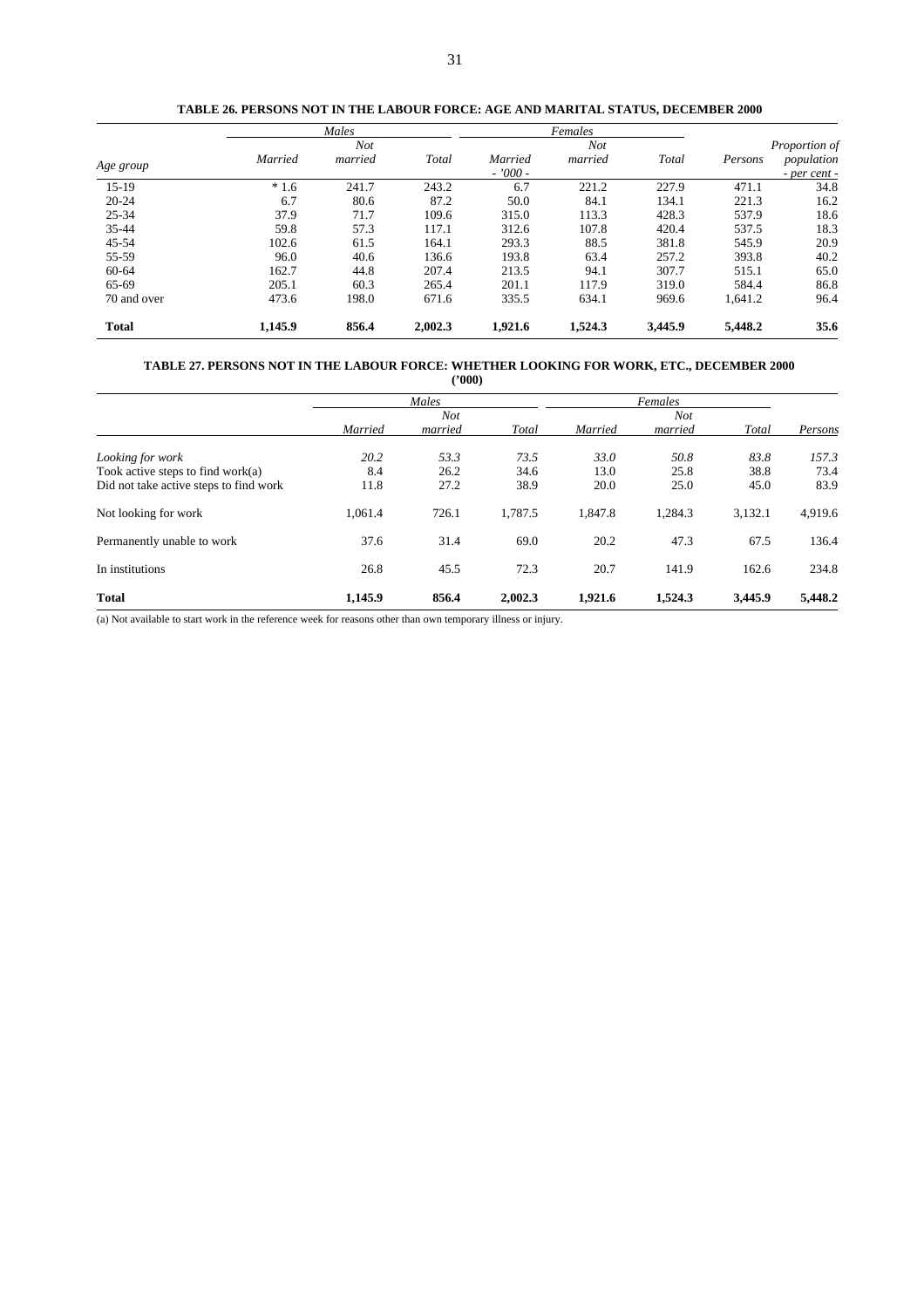|                                      |                        |           | Labour force status in December 2000 |              |
|--------------------------------------|------------------------|-----------|--------------------------------------|--------------|
|                                      | Employed               | Employed  |                                      | Not in the   |
| Labour force status in November 2000 | full time              | part time | Unemployed                           | labour force |
|                                      | <b>MALES</b>           |           |                                      |              |
| Employed full time                   | 3,498.1                | 79.5      | 27.1                                 | 37.2         |
| Employed part time                   | 109.2                  | 363.6     | 22.0                                 | 34.7         |
| Unemployed                           | 39.4                   | 31.3      | 165.8                                | 44.3         |
| Not in the labour force.             | 48.8                   | 59.3      | 75.0                                 | 1,438.2      |
|                                      | <b>MARRIED FEMALES</b> |           |                                      |              |
| Employed full time                   | 969.7                  | 88.8      | $*3.4$                               | 16.1         |
| Employed part time                   | 86.8                   | 749.3     | 7.8                                  | 59.1         |
| Unemployed                           | 7.6                    | 12.3      | 30.0                                 | 22.8         |
| Not in the labour force              | 18.0                   | 57.3      | 24.3                                 | 1,474.9      |
|                                      | <b>ALL FEMALES</b>     |           |                                      |              |
| Employed full time                   | 1,689.0                | 132.3     | 8.4                                  | 24.1         |
| Employed part time                   | 142.1                  | 1.176.9   | 18.8                                 | 92.8         |
| Unemployed                           | 14.5                   | 31.4      | 100.6                                | 53.8         |
| Not in the labour force.             | 36.8                   | 101.7     | 73.3                                 | 2,507.1      |
|                                      | <b>PERSONS</b>         |           |                                      |              |
| Employed full time                   | 5,187.2                | 211.8     | 35.5                                 | 61.3         |
| Employed part time                   | 251.3                  | 1,540.4   | 40.8                                 | 127.4        |
| Unemployed                           | 53.9                   | 62.6      | 266.4                                | 98.2         |
| Not in the labour force.             | 85.5                   | 161.0     | 148.3                                | 3,945.3      |

#### **TABLE 28. ESTIMATES OF LABOUR FORCE STATUS AND GROSS CHANGES (FLOWS) DERIVED FROM MATCHED RECORDS NOVEMBER 2000 AND DECEMBER 2000 ('000)**

#### POPULATION REPRESENTED BY THE MATCHED SAMPLE

|       | Females |         |          |
|-------|---------|---------|----------|
| Males | Married | Total   | ersons   |
|       | 3,628.2 | 6,203.4 | 12,277.0 |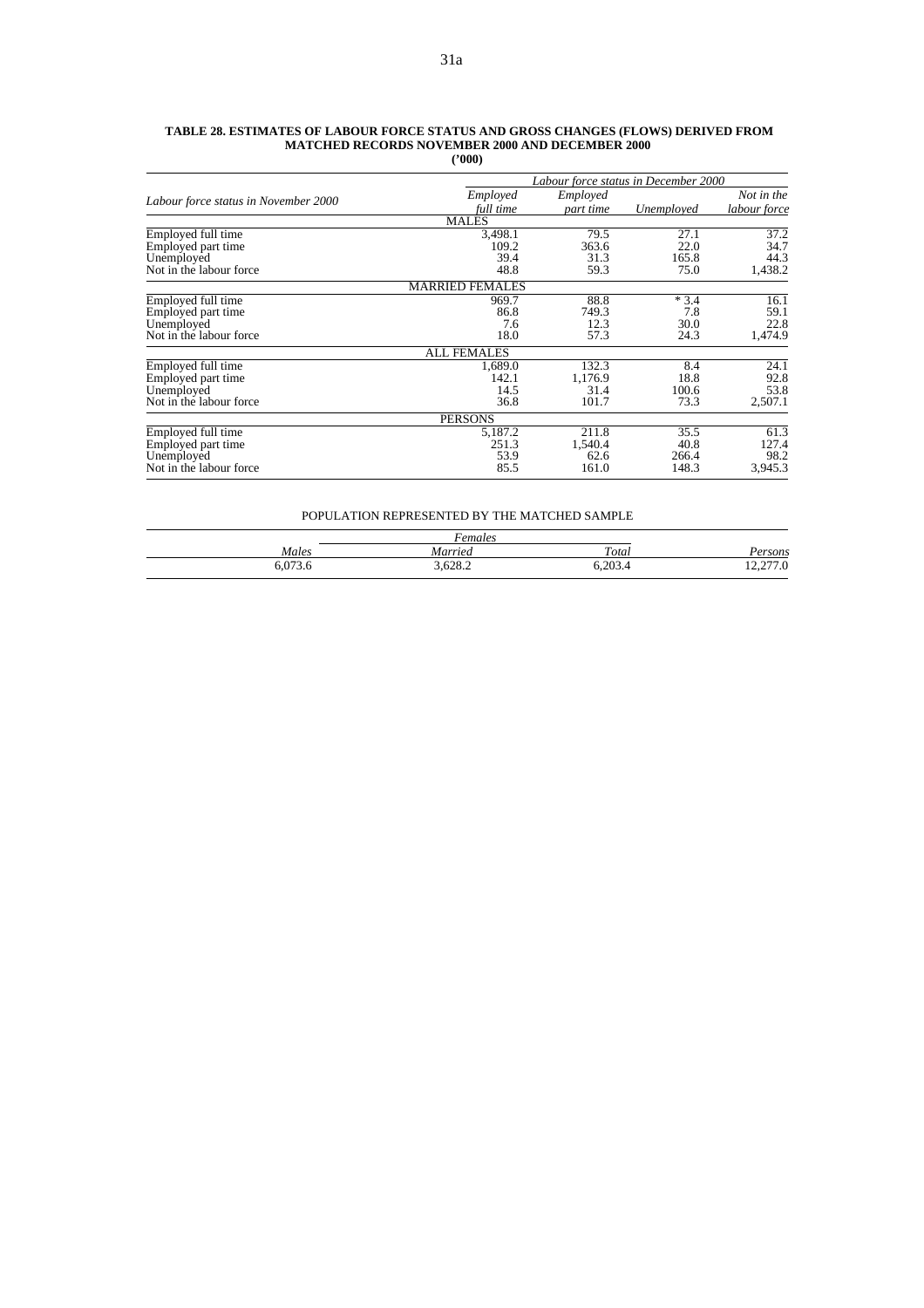| TABLE 29. RELATIONSHIP IN HOUSEHOLD. THE CIVILIAN POPULATION AGED 15 AND OVER: SUMMARY TABLE. |
|-----------------------------------------------------------------------------------------------|
| <b>DECEMBER 2000</b>                                                                          |

|                                                                                                                 | Employed                                            | Unemployed<br>PÉRSONS ('000)             | Labour<br>force                                     | Not in<br>labour<br>force                       | Males                                               | Civilian population aged 15 and over<br>Females     | Persons                                             |
|-----------------------------------------------------------------------------------------------------------------|-----------------------------------------------------|------------------------------------------|-----------------------------------------------------|-------------------------------------------------|-----------------------------------------------------|-----------------------------------------------------|-----------------------------------------------------|
| Family member                                                                                                   | 7.499.4                                             | 480.8                                    | 7,980.3                                             | 4,024.4                                         | 5,957.6                                             | 6,047.1                                             | 12,004.7                                            |
| Husband or wife<br>With children under 15<br>Without children under 15<br>With dependants<br>Without dependants | 5,529.7<br>2,581.5<br>2,948.2<br>3,022.0<br>2,507.8 | 202.4<br>100.4<br>101.9<br>112.4<br>90.0 | 5,732.1<br>2,681.9<br>3,050.2<br>3,134.3<br>2,597.8 | 2,920.0<br>748.8<br>2,171.2<br>847.3<br>2,072.7 | 4,423.7<br>1,765.8<br>2,657.9<br>2,047.1<br>2,376.6 | 4,228.4<br>1,664.9<br>2,563.5<br>1,934.6<br>2,293.8 | 8,652.1<br>3,430.7<br>5,221.4<br>3,981.7<br>4,670.4 |
| Lone parent<br>With children under 15<br>With dependent students but                                            | 372.8<br>214.9                                      | 48.5<br>38.0                             | 421.2<br>253.0                                      | 362.7<br>208.0                                  | 121.4<br>49.2                                       | 662.5<br>411.7                                      | 783.9<br>460.9                                      |
| without children under 15<br>Without dependants                                                                 | 60.6<br>97.3                                        | 3.7<br>6.7                               | 64.3<br>104.0                                       | 22.7<br>132.0                                   | 19.3<br>52.9                                        | 67.7<br>183.0                                       | 87.0<br>236.0                                       |
| Dependent student                                                                                               | 390.5                                               | 81.8                                     | 472.3                                               | 367.4                                           | 414.2                                               | 425.4                                               | 839.6                                               |
| Non-dependent $child(a)$                                                                                        | 1,044.1                                             | 129.5                                    | 1,173.7                                             | 205.8                                           | 847.5                                               | 531.9                                               | 1,379.4                                             |
| Other family person                                                                                             | 162.3                                               | 18.7                                     | 181.0                                               | 168.6                                           | 150.7                                               | 198.9                                               | 349.6                                               |
| Non-family member<br>Lone person<br>Not living alone                                                            | 1,419.5<br>742.4<br>677.2                           | 121.4<br>65.9<br>55.6                    | 1,541.0<br>808.2<br>732.7                           | 982.3<br>844.7<br>137.5                         | 1,249.5<br>739.0<br>510.5                           | 1,273.7<br>913.9<br>359.8                           | 2,523.2<br>1,653.0<br>870.3                         |
| Usual resident of a household where<br>relationship was determined                                              | 8,919.0                                             | 602.3                                    | 9,521.2                                             | 5.006.6                                         | 7.207.0                                             | 7,320.8                                             | 14,527.9                                            |
| Usual resident of a household where relationship<br>was not determined                                          | 173.9                                               | 18.9                                     | 192.8                                               | 75.7                                            | 120.7                                               | 147.8                                               | 268.5                                               |
| Total usual residents of private dwellings                                                                      | 9,092.9                                             | 621.1                                    | 9.714.0                                             | 5,082.4                                         | 7,327.7                                             | 7,468.7                                             | 14,796.4                                            |
| Visitors to private dwellings                                                                                   | 51.7                                                | 9.9                                      | 61.6                                                | 52.6                                            | 54.8                                                | 59.4                                                | 114.2                                               |
| Persons enumerated in non-private dwellings                                                                     | 79.9                                                | 6.6                                      | 86.5                                                | 313.2                                           | 163.8                                               | 235.9                                               | 399.7                                               |
| Total                                                                                                           | 9,224.5                                             | 637.6                                    | 9,862.1                                             | 5,448.2                                         | 7,546.3                                             | 7,764.0                                             | 15,310.3                                            |
| Family member                                                                                                   | 81.3                                                | PROPORTION OF TOTAL (per cent)<br>75.4   | 80.9                                                | 73.9                                            | 78.9                                                | 77.9                                                | 78.4                                                |
| Husband or wife<br>With children under 15<br>Without children under 15<br>With dependants<br>Without dependants | 59.9<br>28.0<br>32.0<br>32.8<br>27.2                | 31.7<br>15.7<br>16.0<br>17.6<br>14.1     | 58.1<br>27.2<br>30.9<br>31.8<br>26.3                | 53.6<br>13.7<br>39.9<br>15.6<br>38.0            | 58.6<br>23.4<br>35.2<br>27.1<br>31.5                | 54.5<br>21.4<br>33.0<br>24.9<br>29.5                | 56.5<br>22.4<br>34.1<br>26.0<br>30.5                |
| Lone parent<br>With children under 15<br>With dependent students but<br>without children under 15               | 4.0<br>2.3<br>0.7                                   | 7.6<br>6.0<br>0.6                        | 4.3<br>2.6<br>0.7                                   | 6.7<br>3.8<br>0.4                               | 1.6<br>0.7<br>0.3                                   | 8.5<br>5.3<br>0.9                                   | 5.1<br>3.0<br>0.6                                   |
| Without dependants                                                                                              | 1.1                                                 | 1.1                                      | 1.1                                                 | 2.4                                             | 0.7                                                 | 2.4                                                 | 1.5                                                 |
| Dependent student                                                                                               | 4.2                                                 | 12.8                                     | 4.8                                                 | 6.7                                             | 5.5                                                 | 5.5                                                 | 5.5                                                 |
| Non-dependent $child(a)$                                                                                        | 11.3                                                | 20.3                                     | 11.9                                                | 3.8                                             | 11.2                                                | 6.9                                                 | 9.0                                                 |
| Other family person                                                                                             | 1.8                                                 | 2.9                                      | 1.8                                                 | 3.1                                             | 2.0                                                 | 2.6                                                 | 2.3                                                 |
| Non-family member<br>Lone person<br>Not living alone                                                            | 15.4<br>8.0<br>7.3                                  | 19.0<br>10.3<br>8.7                      | 15.6<br>8.2<br>7.4                                  | 18.0<br>15.5<br>2.5                             | 16.6<br>9.8<br>6.8                                  | 16.4<br>11.8<br>4.6                                 | $\begin{array}{c} 16.5 \\ 10.8 \\ 5.7 \end{array}$  |
| Usual resident of a household where<br>relationship was determined                                              | 96.7                                                | 94.5                                     | 96.5                                                | 91.9                                            | 95.5                                                | 94.3                                                | 94.9                                                |
| Usual resident of a household where relationship<br>was not determined                                          | 1.9                                                 | 3.0                                      | 2.0                                                 | 1.4                                             | 1.6                                                 | 1.9                                                 | 1.8                                                 |
| Total usual residents of private dwellings                                                                      | 98.6                                                | 97.4                                     | 98.5                                                | 93.3                                            | 97.1                                                | 96.2                                                | 96.6                                                |
| Visitors to private dwellings                                                                                   | 0.6                                                 | 1.5                                      | 0.6                                                 | 1.0                                             | 0.7                                                 | 0.8                                                 | 0.7                                                 |
| Persons enumerated in non-private dwellings                                                                     | 0.9                                                 | 1.0                                      | 0.9                                                 | 5.7                                             | 2.2                                                 | 3.0                                                 | 2.6                                                 |
| Total                                                                                                           | 100.0                                               | 100.0                                    | 100.0                                               | 100.0                                           | 100.0                                               | 100.0                                               | 100.0                                               |

(a) Aged 15 and over.

 $\sim$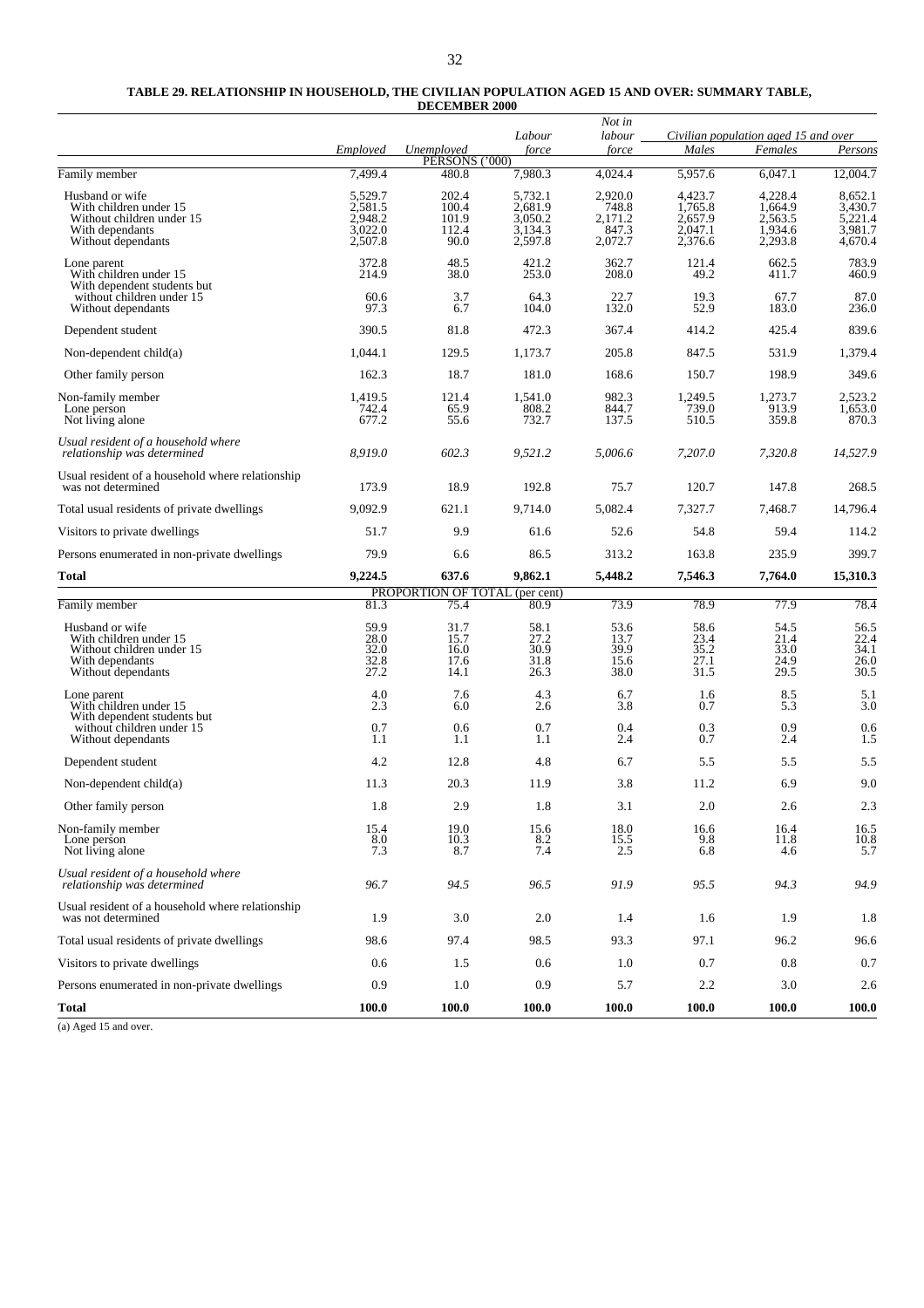#### **TABLE 30. RELATIONSHIP IN HOUSEHOLD AND LABOUR FORCE STATUS OF PERSONS AGED 15 AND OVER(a), DECEMBER 2000**

|                                                          |                    |                  |                           | Unemployed       |                    |                    |                    |                      |                          |                  |
|----------------------------------------------------------|--------------------|------------------|---------------------------|------------------|--------------------|--------------------|--------------------|----------------------|--------------------------|------------------|
|                                                          |                    | Employed         |                           | Looking<br>for   |                    |                    |                    | Civilian<br>populat- |                          |                  |
|                                                          | Full-              | Part-            |                           | full-            |                    |                    | Not in             | ion aged             | Unemp-                   | Partici-         |
|                                                          | time               | time             |                           | time             |                    | Labour             | labour             | $15$ and             | loyment                  | pation           |
|                                                          | workers            | workers          | Total                     | work             | Total<br>$-7000 -$ | force              | force              | over                 | rate<br>- per            | rate<br>cent -   |
| Family member                                            | 3,656.0            | 526.7            | <b>MALES</b><br>4,182.6   | 221.4            | 278.8              | 4,461.4            | 1,496.1            | 5,957.6              | 6.2                      | 74.9             |
| Husband                                                  | 2,974.7            | 238.9            | 3,213.5                   | 113.6            | 123.3              | 3,336.8            | 1,086.9            | 4,423.7              | 3.7                      | 75.4             |
| With children under 15<br>Without children under 15      | 1,507.0<br>1,467.6 | 80.5<br>158.4    | 1,587.5<br>1,626.0        | 60.0<br>53.6     | 64.5<br>58.8       | 1,652.0<br>1,684.8 | 113.8<br>973.1     | 1,765.8<br>2,657.9   | 3.9<br>3.5               | 93.6<br>63.4     |
| With dependants<br>Without dependants                    | 1,729.8<br>1.244.9 | 97.4<br>141.5    | 1,827.2<br>1,386.4        | 67.6<br>46.0     | 72.7<br>50.6       | 1,899.8<br>1,436.9 | 147.2<br>939.7     | 2,047.1<br>2,376.6   | 3.8<br>3.5               | 92.8<br>60.5     |
| Lone parent<br>With children under 15                    | 61.8<br>24.2       | 10.5<br>5.3      | 72.4<br>29.4              | 5.5<br>$*4.1$    | 6.9<br>4.9         | 79.2<br>34.4       | 42.2<br>14.9       | 121.4<br>49.2        | 8.7<br>14.4              | $65.3$<br>$69.8$ |
| With dependent students but<br>without children under 15 | 13.4               | $*1.3$           | 14.7                      | $*0.3$           | $*0.8$             | 15.5               | $*3.8$             | 19.3                 | $*5.1$                   | 80.1             |
| Without dependants                                       | 24.3               | $*4.0$           | 28.2                      | $*1.2$           | $*1.2$             | 29.4               | 23.5               | 52.9                 | $*4.0$                   | 55.6             |
| Dependent student                                        | 21.2               | 154.1            | 175.2                     | 11.8             | 45.3               | 220.5              | 193.7              | 414.2                | 20.5                     | 53.2             |
| Non-dependent child(b)                                   | 524.9              | 108.9            | 633.8                     | 80.1             | 91.2               | 725.0              | 122.5              | 847.5                | 12.6                     | 85.5             |
| Other family person                                      | 73.5               | 14.3             | 87.8                      | 10.3             | 12.2               | 100.0              | 50.7               | 150.7                | 12.2                     | 66.3             |
| Non-family member<br>Lone person                         | 717.8<br>380.6     | 103.8<br>44.9    | 821.6<br>425.5            | 72.5<br>37.9     | 77.1<br>40.8       | 898.7<br>466.3     | 350.8<br>272.7     | 1,249.5<br>739.0     | 8.6<br>8.8               | 71.9<br>63.1     |
| Not living alone                                         | 337.1              | 58.9             | 396.1                     | 34.6             | 36.3               | 432.4              | 78.1               | 510.5                | 8.4                      | 84.7             |
| Total                                                    | 4,373.8            | 630.4            | 5,004.2<br><b>FEMALES</b> | 293.9            | 355.9              | 5,360.1            | 1,846.9            | 7,207.0              | 6.6                      | 74.4             |
| Family member                                            | 1,770.6            | 1,546.2          | 3,316.8                   | 119.2            | 202.0              | 3,518.8            | 2,528.3            | 6,047.1              | 5.7                      | 58.2             |
| Wife<br>With children under 15                           | 1,259.1<br>403.1   | 1,057.1<br>590.9 | 2,316.2<br>994.0          | 53.0<br>21.2     | 79.1<br>35.9       | 2,395.3<br>1,029.9 | 1,833.1<br>635.0   | 4,228.4<br>1,664.9   | 3.3<br>3.5               | 56.6<br>61.9     |
| Without children under 15                                | 856.0              | 466.2            | 1,322.2                   | 31.9             | 43.2               | 1,365.4            | 1,198.1            | 2,563.5              | 3.2                      | 53.3             |
| With dependants<br>Without dependants                    | 518.3<br>740.8     | 676.5<br>380.6   | 1,194.8<br>1,121.4        | 24.0<br>29.0     | 39.7<br>39.4       | 1,234.5<br>1,160.8 | 700.1<br>1,133.0   | 1,934.6<br>2,293.8   | $\frac{3.2}{3.4}$        | 63.8<br>50.6     |
| Lone parent                                              | 155.9              | 144.5            | 300.4                     | 25.3             | 41.6               | 342.0              | 320.5              | 662.5                | 12.2                     | 51.6             |
| With children under 15<br>With dependent students but    | 78.2               | 107.3            | 185.5                     | 19.2             | 33.1               | 218.6              | 193.1              | 411.7                | 15.1                     | 53.1             |
| without children under 15<br>Without dependants          | 31.8<br>45.9       | 14.1<br>23.1     | 45.9<br>69.0              | $*2.3$<br>$*3.8$ | $*2.9$<br>5.6      | 48.8<br>74.6       | 18.9<br>108.5      | 67.7<br>183.0        | $*6.0$<br>7.5            | 72.1<br>40.7     |
| Dependent student                                        | 16.2               | 199.1            | 215.3                     | 6.3              | 36.5               | 251.8              | 173.6              | 425.4                | 14.5                     | 59.2             |
| Non-dependent child(b)                                   | 286.3              | 124.0            | 410.3                     | 30.0             | 38.3               | 448.7              | 83.2               | 531.9                | 8.5                      | 84.4             |
| Other family person                                      | 53.1               | 21.5             | 74.6                      | 4.6              | 6.5                | 81.1               | 117.8              | 198.9                | 8.0                      | 40.8             |
| Non-family member                                        | 459.2              | 138.8            | 598.0                     | 36.3             | 44.3               | 642.3              | 631.5              | 1,273.7              | 6.9                      | 50.4             |
| Lone person<br>Not living alone                          | 240.4<br>218.7     | 76.4<br>62.4     | 316.9<br>281.1            | 20.4<br>16.0     | 25.0<br>19.3       | 341.9<br>300.4     | 572.0<br>59.4      | 913.9<br>359.8       | 7.3<br>6.4               | 37.4<br>83.5     |
| Total                                                    | 2,229.7            | 1,685.0          | 3,914.8                   | 155.5            | 246.4              | 4,161.1            | 3,159.7            | 7,320.8              | 5.9                      | 56.8             |
| Family member                                            | 5,426.6            | 2,072.9          | <b>PERSONS</b><br>7,499.4 | 340.6            | 480.8              | 7,980.3            | 4,024.4            | 12,004.7             | 6.0                      | 66.5             |
| Husband or wife                                          | 4,233.8            | 1,296.0          | 5,529.7                   | 166.6            | 202.4              | 5,732.1            | 2,920.0            | 8,652.1              |                          | 66.3             |
| With children under 15                                   | 1,910.1<br>2,323.6 | 671.4            | 2,581.5<br>2,948.2        | 81.1<br>85.5     | 100.4              | 2,681.9<br>3,050.2 | $748.8$<br>2,171.2 | 3,430.7<br>5,221.4   | $\frac{3.5}{3.7}$<br>3.3 | $78.2$<br>58.4   |
| Without children under 15<br>With dependants             | 2,248.1            | 624.6<br>773.9   | 3,022.0                   | 91.6             | 101.9<br>112.4     | 3,134.3            | 847.3              | 3,981.7              | 3.6                      | 78.7             |
| Without dependants                                       | 1,985.7            | 522.1            | 2,507.8                   | 75.1             | 90.0               | 2,597.8            | 2,072.7            | 4,670.4              | 3.5                      | 55.6             |
| Lone parent<br>With children under 15                    | 217.7<br>102.3     | 155.1<br>112.6   | 372.8<br>214.9            | 30.8<br>23.3     | 48.5<br>38.0       | 421.2<br>253.0     | 362.7<br>208.0     | 783.9<br>460.9       | 11.5<br>15.0             | 53.7<br>54.9     |
| With dependent students but<br>without children under 15 | 45.2               | 15.4             | 60.6                      | $*2.5$           | $*3.7$             | 64.3               | 22.7               | 87.0                 | $*5.8$                   | 73.9             |
| Without dependants                                       | 70.2               | 27.1             | 97.3                      | 4.9              | 6.7                | 104.0              | 132.0              | 236.0                | 6.5                      | 44.1             |
| Dependent student                                        | 37.4               | 353.1            | 390.5                     | 18.1             | 81.8               | 472.3              | 367.4              | 839.6                | 17.3                     | 56.2             |
| Non-dependent child(b)                                   | 811.2              | 233.0            | 1,044.1                   | 110.1            | 129.5              | 1,173.7            | 205.8              | 1,379.4              | 11.0                     | 85.1             |
| Other family person                                      | 126.5              | 35.8             | 162.3                     | 15.0             | 18.7               | 181.0              | 168.6              | 349.6                | 10.3                     | 51.8             |
| Non-family member<br>Lone person                         | 1,176.9<br>621.1   | 242.6<br>121.3   | 1,419.5<br>742.4          | 108.8<br>58.2    | 121.4<br>65.9      | 1,541.0<br>808.2   | 982.3<br>844.7     | 2,523.2<br>1,653.0   | 7.9<br>8.1               | 61.1<br>48.9     |
| Not living alone                                         | 555.9              | 121.3            | 677.2                     | 50.6             | 55.6               | 732.7              | 137.5              | 870.3                | 7.6                      | 84.2             |
| Total                                                    | 6,603.5            | 2,315.5          | 8,919.0                   | 449.4            | 602.3              | 9,521.2            | 5,006.6            | 14,527.9             | 6.3                      | 65.5             |

(a) Civilians who were residents of private dwellings where family status was determined. See Explanatory Notes paragraphs 45 and 46. (b) Aged 15 and over.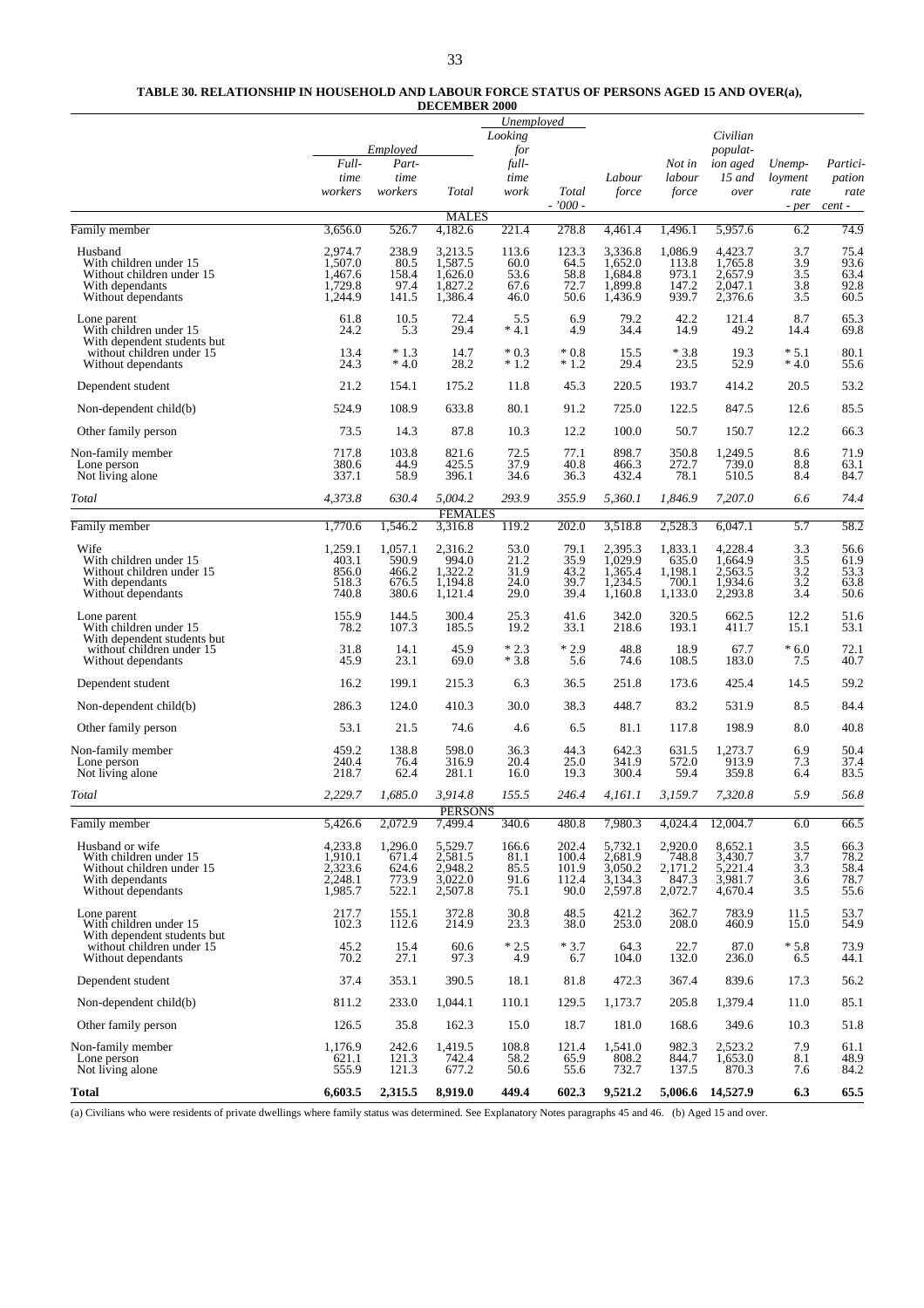| TABLE 31. ALL FAMILIES(a): FAMILY TYPE, NUMBER OF FAMILY MEMBERS AND LABOUR FORCE STATUS. |
|-------------------------------------------------------------------------------------------|
| DECEMBER 2000                                                                             |
| $^{\prime\prime}000$ families)                                                            |

|                      |         | None employed |         |         | One employed                           |         |         | Two or more employed   |              | Total   |        |         |
|----------------------|---------|---------------|---------|---------|----------------------------------------|---------|---------|------------------------|--------------|---------|--------|---------|
|                      |         | One or        |         |         | One or                                 |         |         | One or                 |              |         | One or |         |
|                      | None    | more          |         | None    | more                                   |         | None    | more                   |              | None    | more   |         |
| Number of family     | unemp-  | unemp-        |         | unemp-  | unemp-                                 |         | unemp-  | unemp-                 |              | unemp-  | unemp- |         |
| members of any age   | loved   | loved         | Total   | loved   | loved                                  | Total   | loved   | loved                  | <b>Total</b> | loved   | loved  | Total   |
|                      |         |               |         |         | <b>COUPLE FAMILY</b>                   |         |         |                        |              |         |        |         |
| Two                  | 707.2   | 24.7          | 731.9   | 277.3   | 38.0                                   | 315.3   | 799.6   | $\ddotsc$              | 799.6        | 1,784.1 | 62.7   | 1,846.8 |
| Three                | 48.3    | 22.7          | 71.0    | 234.1   | 27.8                                   | 261.8   | 495.6   | 24.5                   | 520.1        | 778.0   | 74.9   | 852.9   |
| Four                 | 25.2    | 15.8          | 41.0    | 244.8   | 28.8                                   | 273.6   | 647.3   | 41.8                   | 689.1        | 917.2   | 86.5   | 1,003.7 |
| Five                 | 14.5    | 13.1          | 27.6    | 112.8   | 13.5                                   | 126.3   | 274.1   | 28.7                   | 302.8        | 401.3   | 55.4   | 456.7   |
| Six or more          | 8.6     | 9.3           | 17.9    | 45.7    | 6.5                                    | 52.2    | 83.0    | 16.3                   | 99.3         | 137.3   | 32.1   | 169.4   |
| Total                | 803.7   | 85.7          | 889.4   | 914.8   | 114.5                                  | 1,029.3 | 2,299.5 | 111.4                  | 2,410.9      | 4,018.0 | 311.6  | 4,329.6 |
|                      |         |               |         |         | ONE PARENT FAMILY WITH A MALE PARENT   |         |         |                        |              |         |        |         |
| Two                  | 11.3    | 4.9           | 16.2    | 36.3    | $*3.9$                                 | 40.2    | 23.2    | $\ddot{\phantom{a}}$   | 23.2         | 70.8    | 8.8    | 79.6    |
| Three or more        | 7.4     | $*2.8$        | 10.2    | 15.9    | $*3.0$                                 | 18.9    | 13.0    | $*0.9$                 | 13.9         | 36.3    | 6.7    | 43.0    |
| Total                | 18.7    | 7.7           | 26.4    | 52.2    | 6.9                                    | 59.1    | 36.2    | $*0.9$                 | 37.1         | 107.0   | 15.5   | 122.6   |
|                      |         |               |         |         | ONE PARENT FAMILY WITH A FEMALE PARENT |         |         |                        |              |         |        |         |
| $\operatorname{Two}$ | 102.3   | 29.4          | 131.6   | 145.7   | 12.2                                   | 157.9   | 52.3    | $\ddotsc$              | 52.3         | 300.3   | 41.6   | 341.9   |
| Three                | 66.3    | 16.5          | 82.8    | 72.1    | 10.2                                   | 82.3    | 44.0    | 5.0                    | 49.0         | 182.4   | 31.6   | 214.0   |
| Four                 | 30.1    | 5.2           | 35.2    | 25.6    | 5.2                                    | 30.8    | 13.6    | $*3.0$                 | 16.5         | 69.2    | 13.3   | 82.5    |
| Five or more         | 15.0    | $*3.6$        | 18.6    | 7.1     | $*0.9$                                 | 8.0     | 4.6     | $*0.6$                 | 5.2          | 26.7    | 5.2    | 31.9    |
| Total                | 213.7   | 54.6          | 268.3   | 250.5   | 28.5                                   | 279.0   | 114.4   | 8.6                    | 123.0        | 578.6   | 91.7   | 670.3   |
|                      |         |               |         |         | ONE PARENT FAMILIES: TOTAL             |         |         |                        |              |         |        |         |
| Two                  | 113.6   | 34.3          | 147.8   | 182.0   | 16.1                                   | 198.1   | 75.5    | $\ddotsc$              | 75.5         | 371.1   | 50.4   | 421.4   |
| Three                | 71.8    | 19.3          | 91.1    | 84.3    | 11.8                                   | 96.0    | 53.2    | 5.6                    | 58.9         | 209.3   | 36.7   | 245.9   |
| Four                 | 31.4    | 5.2           | 36.5    | 27.7    | 6.1                                    | 33.8    | 16.9    | $*3.2$                 | 20.1         | 75.9    | 14.5   | 90.4    |
| Five or more         | 15.6    | $*3.6$        | 19.3    | 8.8     | $*1.4$                                 | 10.2    | 5.0     | $*0.6$                 | 5.6          | 29.4    | 5.7    | 35.1    |
| Total                | 232.3   | 62.3          | 294.7   | 302.8   | 35.4                                   | 338.1   | 150.6   | 9.5                    | 160.1        | 685.7   | 107.2  | 792.9   |
|                      |         |               |         |         | <b>OTHER FAMILY</b>                    |         |         |                        |              |         |        |         |
| Two                  | 18.3    | $*1.4$        | 19.7    | 15.5    | 5.7                                    | 21.2    | 38.2    | $\ddot{\phantom{1}}$ . | 38.2         | 72.0    | 7.1    | 79.1    |
| Three or more        | $*1.8$  | $*1.3$        | $*3.1$  | $* 0.5$ | $*0.0$                                 | $*0.5$  | 5.4     | $*0.8$                 | 6.2          | 7.7     | $*2.1$ | 9.8     |
| Total                | 20.1    | $*2.8$        | 22.8    | 16.0    | 5.7                                    | 21.7    | 43.6    | $*0.8$                 | 44.4         | 79.6    | 9.2    | 88.9    |
|                      |         |               |         |         | <b>TOTAL</b>                           |         |         |                        |              |         |        |         |
| Two                  | 839.1   | 60.4          | 899.5   | 474.9   | 59.8                                   | 534.6   | 913.3   | $\ddotsc$              | 913.3        | 2,227.2 | 120.2  | 2,347.3 |
| Three                | 121.8   | 43.0          | 164.9   | 318.8   | 39.5                                   | 358.3   | 553.9   | 30.9                   | 584.8        | 994.6   | 113.4  | 1,108.0 |
| Four                 | 56.5    | 21.3          | 77.8    | 272.5   | 34.9                                   | 307.4   | 664.4   | 45.1                   | 709.5        | 993.5   | 101.3  | 1,094.7 |
| Five                 | 24.5    | 16.2          | 40.7    | 119.8   | 14.7                                   | 134.5   | 278.4   | 29.4                   | 307.8        | 422.8   | 60.2   | 483.0   |
| Six or more          | 14.2    | 9.9           | 24.1    | 47.5    | 6.7                                    | 54.3    | 83.6    | 16.3                   | 99.9         | 145.3   | 32.9   | 178.2   |
| <b>Total</b>         | 1,056.1 | 150.8         | 1,206.9 | 1,233.5 | 155.6                                  | 1,389.1 | 2,493.7 | 121.6                  | 2,615.3      | 4,783.3 | 428.0  | 5,211.3 |

(a) See Explanatory Notes paragraphs 45 and 46 for details of exclusions to family tables.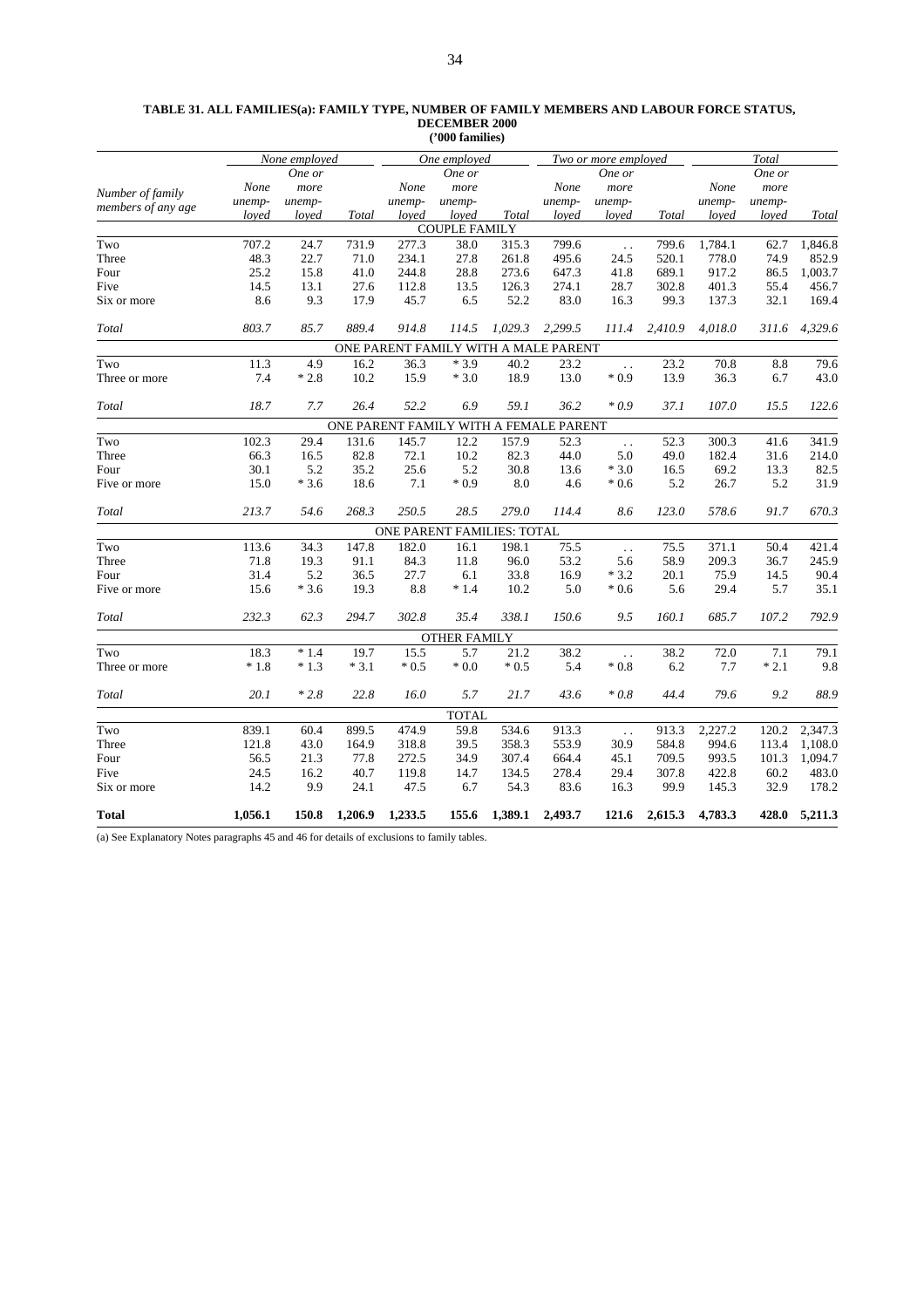#### **TABLE 32. ALL FAMILIES(a): FAMILY TYPE, NUMBER OF CHILDREN UNDER 15 PRESENT, NUMBER OF DEPENDANTS AND LABOUR FORCE STATUS, DECEMBER 2000**

**('000 families)**

|                                                                                                  |                                     | Number of children under 15                    |                                                  |                  |                                                |                                                  |                  |
|--------------------------------------------------------------------------------------------------|-------------------------------------|------------------------------------------------|--------------------------------------------------|------------------|------------------------------------------------|--------------------------------------------------|------------------|
|                                                                                                  |                                     |                                                | Two or                                           |                  | Number of dependants                           |                                                  |                  |
|                                                                                                  | None                                | <b>One</b>                                     | more                                             | None             | <b>One</b>                                     | Two or<br>more                                   | Total            |
|                                                                                                  | NO FAMILY MEMBER EMPLOYED           |                                                |                                                  |                  |                                                |                                                  |                  |
| Couple family<br>One or both spouses unemployed(b)                                               | 782.7<br>31.3                       | 35.1<br>12.5                                   | 71.6<br>31.1                                     | 771.5<br>28.5    | 37.7<br>13.2                                   | 80.2<br>33.1                                     | 889.4<br>74.9    |
| Husband unemployed, wife unemployed                                                              | 9.4                                 | $*1.4$                                         | $*3.3$                                           | 8.9              | $*1.2$                                         | $*4.0$                                           | 14.1             |
| Husband unemployed, wife not in the labour force<br>Neither spouse unemployed                    | 15.8<br>751.4                       | 11.1<br>22.6                                   | 26.8<br>40.6                                     | 13.8<br>743.0    | 11.7<br>24.5                                   | 28.2<br>47.1                                     | 53.7<br>814.6    |
| One parent families                                                                              | 73.1                                | 103.8                                          | 117.8                                            | 58.0             | 107.7                                          | 128.9                                            | 294.7            |
| Parent unemployed                                                                                | 5.2                                 | 19.8                                           | 14.6                                             | $*3.0$           | 20.5                                           | 16.1                                             | 39.7             |
| Male parent unemployed<br>Female parent unemployed                                               | $*0.5$<br>4.7                       | $*3.9$<br>16.0                                 | $*1.1$<br>13.6                                   | $*0.0$<br>$*3.0$ | $*3.6$<br>17.0                                 | $*1.8$<br>14.3                                   | 5.4<br>34.3      |
| Parent not unemployed                                                                            | 67.9                                | 84.0                                           | 103.1                                            | 55.0             | 87.1                                           | 112.8                                            | 255.0            |
| Male parent not in the labour force.<br>Female parent not in the labour force                    | 7.5<br>60.4                         | 7.4<br>76.6                                    | 6.1<br>97.0                                      | 6.0<br>49.0      | 8.0<br>79.1                                    | 6.9<br>105.9                                     | 21.0<br>234.0    |
| Other family                                                                                     | 22.8                                | $\ddot{\phantom{1}}$                           | $\ddot{\phantom{0}}$                             | 22.8             | $\ddot{\phantom{0}}$                           | $\ddot{\phantom{0}}$                             | 22.8             |
| Family head unemployed                                                                           | $*0.6$                              | $\ddot{\phantom{0}}$                           | $\ddot{\phantom{1}}$ .                           | $*0.6$           | $\ddot{\phantom{0}}$                           | $\ddot{\phantom{0}}$                             | $*0.6$           |
| Family head not unemployed<br>Family head not in the labour force                                | 22.2<br>22.2                        | $\ddot{\phantom{0}}$<br>$\ddotsc$              | $\ddot{\phantom{0}}$<br>$\ddot{\phantom{1}}$ .   | 22.2<br>22.2     | . .<br>$\ddot{\phantom{0}}$                    | $\ddot{\phantom{0}}$<br>$\ddot{\phantom{0}}$     | 22.2<br>22.2     |
| Total                                                                                            | 878.6                               | 138.9                                          | 189.4                                            | 852.4            | 145.4                                          | 209.2                                            | 1,206.9          |
|                                                                                                  | ONE OR MORE FAMILY MEMBERS EMPLOYED |                                                |                                                  |                  |                                                |                                                  |                  |
| Couple family<br>One or both spouses unemployed(b)                                               | 1,836.6<br>60.8                     | 612.3<br>22.2                                  | 991.2<br>28.4                                    | 1,573.4<br>52.4  | 643.0<br>20.0                                  | 1,223.8<br>38.9                                  | 3,440.2<br>111.4 |
| Husband employed, wife unemployed                                                                | 27.6                                | 12.9                                           | 17.0                                             | 24.6             | 11.8                                           | 21.1                                             | 57.5             |
| Husband unemployed, wife employed                                                                | 27.0<br>$*0.3$                      | 6.5<br>$*0.2$                                  | 9.4<br>$*0.0$                                    | 23.4<br>$*0.3$   | 6.6<br>$*0.0*$                                 | 12.9<br>$*0.2$                                   | 42.9<br>$*0.4$   |
| Husband unemployed, wife unemployed<br>Husband unemployed, wife not in the labour force          | 5.0                                 | $*1.9$                                         | $*1.6$                                           | $*3.1$           | $*1.7$                                         | $*3.7$                                           | 8.5              |
| Neither spouse unemployed                                                                        | 1,775.8                             | 590.2                                          | 962.8                                            | 1,521.0          | 623.0                                          | 1,184.8                                          | 3,328.8          |
| Husband employed, wife employed<br>Husband employed, wife not in the labour force                | 1,225.0<br>344.2                    | 392.6<br>175.6                                 | 576.1<br>363.0                                   | 1,033.3<br>303.4 | 412.1<br>177.6                                 | 748.3<br>401.8                                   | 2,193.7<br>882.8 |
| Husband not in the labour force, wife employed                                                   | 106.0                               | 16.9                                           | 20.9                                             | 95.6             | 20.9                                           | 27.4                                             | 143.8            |
| Husband not in the labour force, wife not in the<br>labour force                                 | 100.6                               | 5.0                                            | $*2.8$                                           | 88.7             | 12.4                                           | 7.3                                              | 108.4            |
| One parent families                                                                              | 258.5                               | 143.0                                          | 96.6                                             | 185.6            | 173.8                                          | 138.8                                            | 498.2            |
| Parent unemployed                                                                                | 5.4<br>253.1                        | $*2.3$<br>140.8                                | $*1.4$<br>95.2                                   | $*3.9$<br>181.7  | $*1.6$<br>172.2                                | $*3.6$<br>135.2                                  | 9.1<br>489.1     |
| Parent not unemployed<br>Male parent employed                                                    | 43.4                                | 18.8                                           | 10.5                                             | 28.7             | 29.8                                           | 14.2                                             | 72.7             |
| Female parent employed                                                                           | 118.0                               | 110.6                                          | 75.4                                             | 71.6             | 126.9                                          | 105.4                                            | 303.9            |
| Male parent not in the labour force<br>Female parent not in the labour force                     | 20.8<br>71.0                        | $*1.2$<br>10.3                                 | $*0.2$<br>9.2                                    | 18.1<br>63.3     | $*3.3$<br>12.2                                 | $*0.7$<br>15.0                                   | 22.1<br>90.4     |
| Other family                                                                                     | 66.0                                | $\ddotsc$                                      | $\ddot{\phantom{0}}$                             | 66.0             | $\ddot{\phantom{0}}$                           | $\ddot{\phantom{0}}$                             | 66.0             |
| Family head unemployed<br>Family head not unemployed                                             | $*2.2$<br>63.8                      | $\ddot{\phantom{1}}$                           | $\ddot{\phantom{1}}$ .                           | $*2.2$<br>63.8   | . .                                            | $\ddot{\phantom{0}}$                             | $*2.2$<br>63.8   |
| Family head employed                                                                             | 53.9                                | $\ddot{\phantom{0}}$<br>$\ddot{\phantom{0}}$ . | $\ddot{\phantom{1}}$ .<br>$\ddot{\phantom{1}}$ . | 53.9             | . .<br>$\ddotsc$                               | $\ddot{\phantom{1}}$ .<br>$\ddot{\phantom{0}}$   | 53.9             |
| Family head not in the labour force                                                              | 9.9                                 | $\ddot{\phantom{0}}$                           | $\ddot{\phantom{1}}$ .                           | 9.9              | $\ddotsc$                                      | $\ddot{\phantom{1}}$ .                           | 9.9              |
| <b>Total</b>                                                                                     | 2,161.2                             | 755.4                                          | 1,087.9                                          | 1,825.1          | 816.8                                          | 1,362.6                                          | 4,004.4          |
| Couple family                                                                                    | 2,619.3                             | <b>TOTAL</b><br>647.5                          | 1,062.8                                          | 2,344.9          | 680.7                                          | 1,304.0                                          | 4,329.6          |
| One or both spouses unemployed(b)                                                                | 92.1                                | 34.6                                           | 59.5                                             | 80.9             | 33.2                                           | 72.1                                             | 186.2            |
| Husband employed, wife unemployed<br>Husband unemployed, wife employed                           | 27.6<br>27.0                        | 12.9<br>6.5                                    | 17.0<br>9.4                                      | 24.6<br>23.4     | 11.8<br>6.6                                    | 21.1<br>12.9                                     | 57.5<br>42.9     |
| Husband unemployed, wife unemployed                                                              | 9.6                                 | $*1.5$                                         | $*3.3$                                           | 9.2              | $*1.2$                                         | $* 4.1$                                          | 14.5             |
| Husband unemployed, wife not in the labour force<br>Neither spouse unemployed                    | 20.8<br>2,527.2                     | 13.0<br>612.8                                  | 28.4<br>1,003.4                                  | 16.9<br>2.264.0  | 13.3<br>647.5                                  | 32.0<br>1,231.9                                  | 62.2<br>4,143.4  |
| Husband employed, wife employed                                                                  | 1,225.0                             | 392.6                                          | 576.1                                            | 1,033.3          | 412.1                                          | 748.3                                            | 2,193.7          |
| Husband employed, wife not in the labour force<br>Husband not in the labour force, wife employed | 344.2<br>106.0                      | 175.6<br>16.9                                  | 363.0<br>20.9                                    | 303.4<br>95.6    | 177.6<br>20.9                                  | 401.8<br>27.4                                    | 882.8<br>143.8   |
| Husband not in the labour force, wife not in the<br>labour force                                 | 852.0                               | 27.6                                           | 43.4                                             | 831.7            | 36.9                                           | 54.4                                             | 923.0            |
|                                                                                                  |                                     |                                                |                                                  |                  |                                                |                                                  |                  |
| One parent families<br>Parent unemployed                                                         | 331.6<br>10.6                       | 246.9<br>22.1                                  | 214.4<br>16.1                                    | 243.7<br>7.0     | 281.4<br>22.1                                  | 267.7<br>19.7                                    | 792.9<br>48.8    |
| Male parent unemployed                                                                           | $*1.9$                              | $*3.9$                                         | $*1.1$                                           | $*1.2$           | $*3.8$                                         | $*1.8$                                           | 6.8              |
| Female parent unemployed<br>Parent not unemployed                                                | 8.7<br>321.0                        | 18.2<br>224.8                                  | 15.0<br>198.3                                    | 5.8<br>236.7     | 18.3<br>259.3                                  | 17.9<br>248.0                                    | 41.9<br>744.1    |
| Male parent employed                                                                             | 43.4                                | 18.8                                           | 10.5                                             | 28.7             | 29.8                                           | 14.2                                             | 72.7             |
| Female parent employed<br>Male parent not in the labour force                                    | 118.0<br>28.2                       | 110.6<br>8.5                                   | 75.4<br>6.3                                      | 71.6<br>24.2     | 126.9<br>11.3                                  | 105.4<br>7.6                                     | 303.9<br>43.0    |
| Female parent not in the labour force                                                            | 131.3                               | 86.9                                           | 106.2                                            | 112.2            | 91.3                                           | 120.8                                            | 324.4            |
| Other family                                                                                     | 88.9                                | . .                                            | $\ddot{\phantom{0}}$                             | 88.9             | $\ddot{\phantom{1}}$ .                         | $\ddotsc$                                        | 88.9             |
| Family head unemployed<br>Family head not unemployed                                             | $*2.8$<br>86.0                      | $\ddot{\phantom{0}}$<br>$\ddotsc$              | $\ddot{\phantom{1}}$ .<br>$\ddot{\phantom{1}}$ . | $*2.8$<br>86.0   | $\ddot{\phantom{1}}$ .<br>$\ddot{\phantom{0}}$ | $\ddot{\phantom{1}}$ .<br>$\ddot{\phantom{1}}$ . | $*2.8$<br>86.0   |
| Family head employed                                                                             | 53.9                                | $\ddot{\phantom{0}}$                           | $\ddot{\phantom{1}}$ .                           | 53.9             | $\ddotsc$                                      | $\ddot{\phantom{1}}$ .                           | 53.9             |
| Family head not in the labour force                                                              | 32.1                                | $\ddotsc$                                      | $\ddotsc$                                        | 32.1             | $\ddot{\phantom{0}}$                           | $\ddotsc$                                        | 32.1             |
| Total                                                                                            | 3,039.8                             | 894.3                                          | 1,277.2                                          | 2,677.4          | 962.1                                          | 1,571.7                                          | 5,211.3          |

(a) See Explanatory Notes paragraphs 45 and 46 for details of exclusions to family tables. (b) Includes a small number of families with husband not in the labour force and wife unemployed.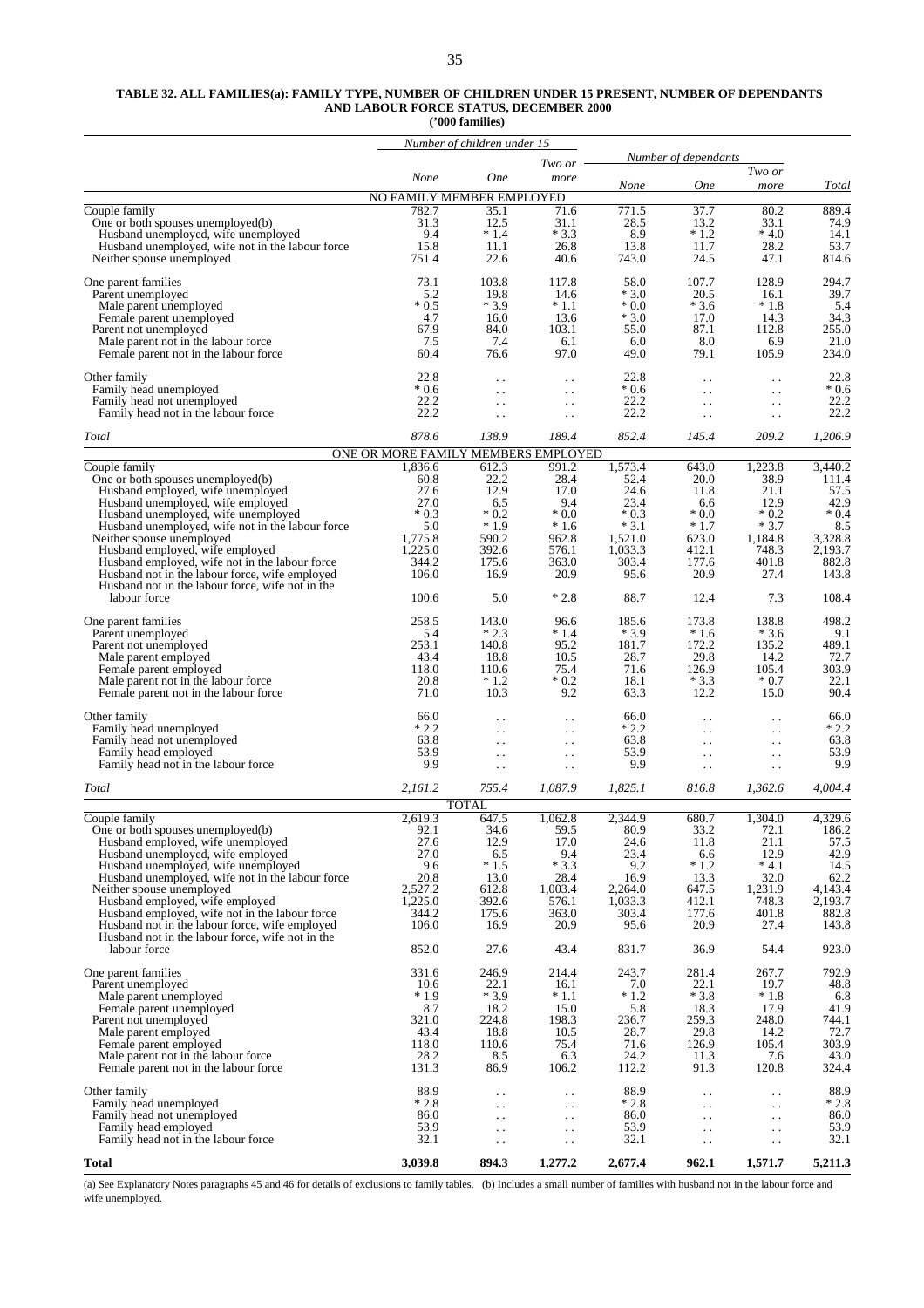## EXPLANATORY NOTES

| <b>INTRODUCTION</b>                       | This publication contains estimates of the civilian labour force<br>1<br>derived from the Labour Force Survey component of the Monthly<br>Population Survey. Estimates of the labour force characteristics of family<br>members and of family composition are also included.                                                                                                                                                                                                                                                                                                                                            |  |  |  |  |  |  |
|-------------------------------------------|-------------------------------------------------------------------------------------------------------------------------------------------------------------------------------------------------------------------------------------------------------------------------------------------------------------------------------------------------------------------------------------------------------------------------------------------------------------------------------------------------------------------------------------------------------------------------------------------------------------------------|--|--|--|--|--|--|
|                                           | $\mathbf{2}$<br>Estimates of the civilian labour force are available for over 77<br>regions across Australia and are shown in various publications produced<br>by State offices of the ABS. These data are also available as a special data<br>service. For details, contact any ABS office.                                                                                                                                                                                                                                                                                                                            |  |  |  |  |  |  |
|                                           | 3<br>Preliminary survey results are published in advance of this more<br>detailed publication in Labour Force, Australia, Preliminary (6202.0).                                                                                                                                                                                                                                                                                                                                                                                                                                                                         |  |  |  |  |  |  |
|                                           | 4<br>Although emphasis in the population survey is placed on the regular<br>collection of specific data on demographic and labour force<br>characteristics of the population, supplementary and special surveys of<br>particular aspects of the labour force or of other subjects are carried out<br>from time to time. Statistics from these surveys are available on request.<br>A list of survey publications on labour force and related topics appears at<br>the end of this publication.                                                                                                                          |  |  |  |  |  |  |
| POPULATION SURVEY                         | The population survey is based on a multi-stage area sample of<br>5<br>private dwellings (currently about 30,000 houses, flats, etc.) and a list<br>sample of non-private dwellings (hotels, motels, etc.), and covers about<br>0.5% of the population of Australia. The information is obtained from the<br>occupants of selected dwellings by specially trained interviewers. The<br>interviews are generally conducted during the two weeks beginning on<br>the Monday between the 6th and 12th of each month. The information<br>obtained relates to the week before the interview (i.e. the reference<br>week).    |  |  |  |  |  |  |
| INTRODUCTION OF<br>TELEPHONE INTERVIEWING | The ABS introduced the use of telephone interviewing into the<br>6<br>Labour Force Survey over the period August 1996 to February 1997.<br>Households selected for the Labour Force Survey are interviewed each<br>month for eight months, with one-eighth of the sample being replaced<br>each month. The first interview is conducted face-to-face. Subsequent<br>interviews are then conducted by telephone (if acceptable to the<br>respondent). The method was phased in by switching each incoming<br>sample group over to telephone interviewing in its second month in the<br>survey.                           |  |  |  |  |  |  |
|                                           | During the period of implementation, the new method produced<br>7<br>different estimates than would have been obtained under the old<br>methodology. The effect peaked in November 1996, when it is estimated<br>that the published estimate of total employment was about 36,000 to<br>48,000 lower than would have been measured under the old<br>methodology. The effect dissipated over the final months of<br>implementation and was no longer discernible from February 1997.<br>Therefore, the estimates for February 1997 and onwards are directly<br>comparable to estimates for periods prior to August 1996. |  |  |  |  |  |  |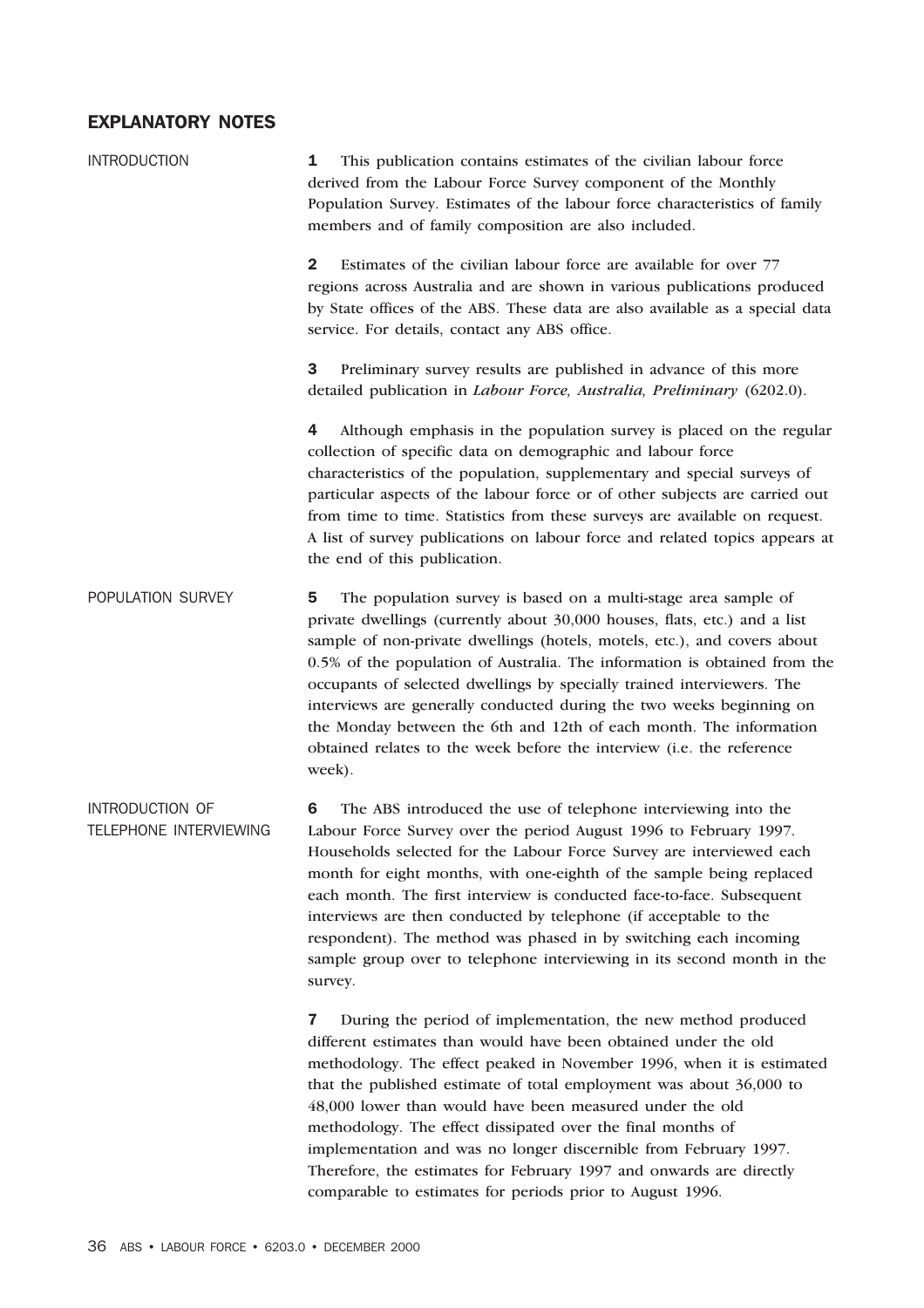| <b>SCOPE</b>                                       | The Labour Force Survey includes all persons aged 15 and over<br>8<br>except:                                                                                                                                                                                                                                                                                                                                                                                                                                                                                                                                                                                                                                                                                                                                                                                                                                                                                     |
|----------------------------------------------------|-------------------------------------------------------------------------------------------------------------------------------------------------------------------------------------------------------------------------------------------------------------------------------------------------------------------------------------------------------------------------------------------------------------------------------------------------------------------------------------------------------------------------------------------------------------------------------------------------------------------------------------------------------------------------------------------------------------------------------------------------------------------------------------------------------------------------------------------------------------------------------------------------------------------------------------------------------------------|
|                                                    | members of the permanent defence forces;<br>٠                                                                                                                                                                                                                                                                                                                                                                                                                                                                                                                                                                                                                                                                                                                                                                                                                                                                                                                     |
|                                                    | certain diplomatic personnel of overseas governments, customarily<br>excluded from census and estimated populations;                                                                                                                                                                                                                                                                                                                                                                                                                                                                                                                                                                                                                                                                                                                                                                                                                                              |
|                                                    | overseas residents in Australia; and                                                                                                                                                                                                                                                                                                                                                                                                                                                                                                                                                                                                                                                                                                                                                                                                                                                                                                                              |
|                                                    | members of non-Australian defence forces (and their dependants)<br>stationed in Australia.                                                                                                                                                                                                                                                                                                                                                                                                                                                                                                                                                                                                                                                                                                                                                                                                                                                                        |
|                                                    | From July 1993 Jervis Bay Territory has been excluded from the scope of<br>the survey. Before July 1993 it was included in estimates for the<br>Australian Capital Territory.                                                                                                                                                                                                                                                                                                                                                                                                                                                                                                                                                                                                                                                                                                                                                                                     |
| <b>COVERAGE</b>                                    | 9<br>In the Labour Force Survey, coverage rules are applied which aim to<br>ensure that each person is associated with only one dwelling, and hence<br>has only one chance of selection. The chance of a person being<br>enumerated at two separate dwellings in the one survey is considered to<br>be negligible. See paragraph 45 for information about the effect of the<br>coverage rules on family statistics.                                                                                                                                                                                                                                                                                                                                                                                                                                                                                                                                               |
|                                                    | 10 Persons who are away from their usual residence for six weeks or<br>less at the time of interview are enumerated at their usual residence<br>(relevant information may be obtained from other usual residents present<br>at the time of the survey).                                                                                                                                                                                                                                                                                                                                                                                                                                                                                                                                                                                                                                                                                                           |
| POPULATION BENCHMARKS                              | 11 Labour Force Survey estimates of persons employed, unemployed<br>and not in the labour force are calculated in such a way as to add up to<br>the independently estimated distribution of the usually resident<br>population aged 15 and over by age and sex. This procedure<br>compensates for under-enumeration in the survey, and leads to more<br>reliable estimates. Persons who, at the time of interview, are overseas for<br>more than six weeks but for less than 12 months are included in the<br>independent population statistics (benchmarks) and are thus provided for<br>in the calculation of the estimates. The benchmarks are the latest<br>available estimates at the time the Labour Force Survey is conducted, but<br>they usually differ from the official population estimates subsequently<br>published in Australian Demographic Statistics (3101.0) because they are<br>derived from incomplete information about population changes. |
| <b>REVISION OF POPULATION</b><br><b>BENCHMARKS</b> | <b>12</b> Survey estimates are not revised for the usually small amendments of<br>population benchmarks arising from new data on deaths and overseas<br>and internal migration. Revisions are made, however, after each Census<br>of Population and Housing, and when population estimation bases are<br>reviewed. These revisions affect original, seasonally adjusted and trend<br>estimates. The last such revision was made in February 1999 to take<br>account of the results of the 1996 Census of Population and Housing.<br>This revision affected all the monthly estimates from January 1995 to<br>January 1999.                                                                                                                                                                                                                                                                                                                                        |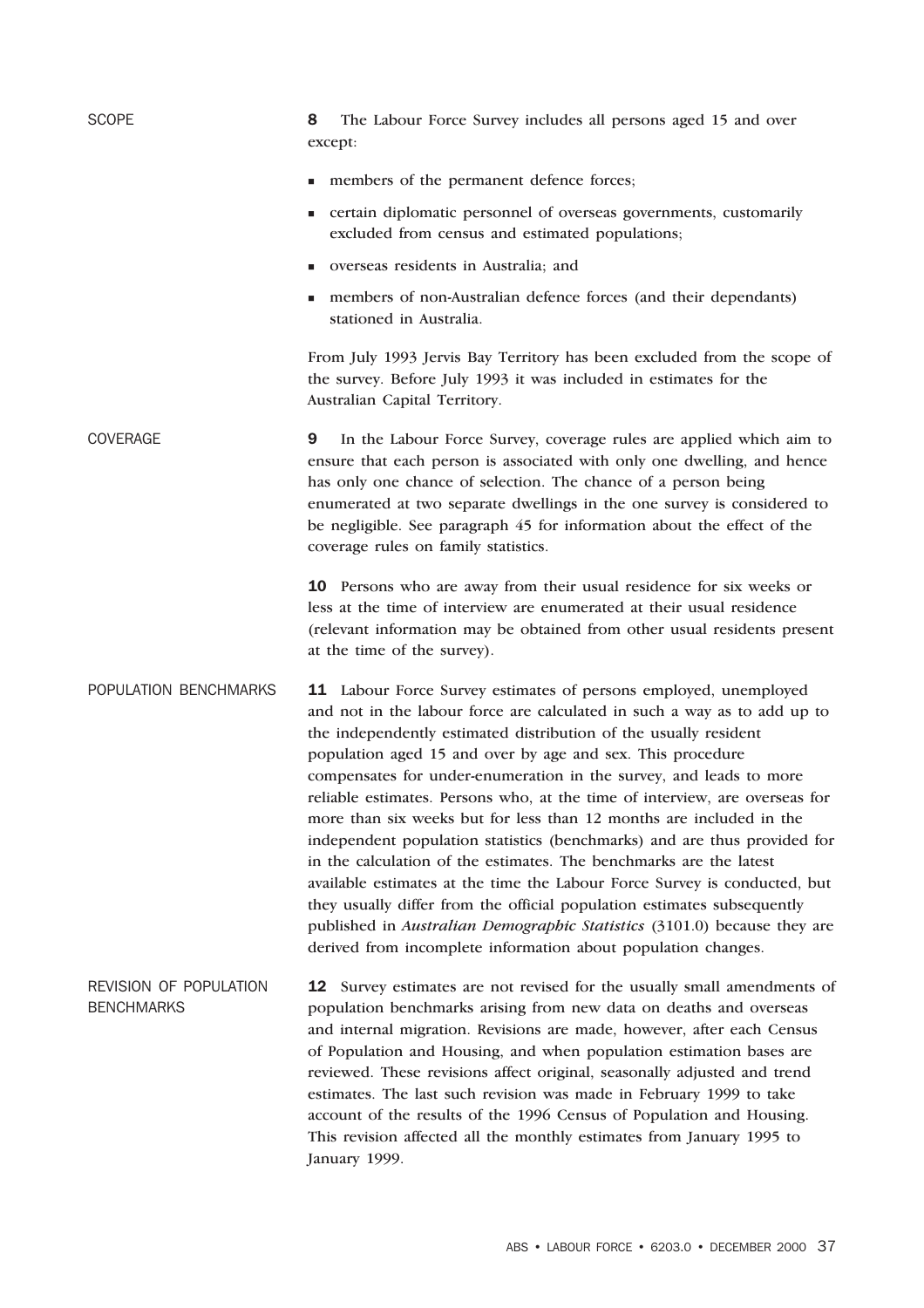- REVISION OF POPULATION BENCHMARKS *continued* 13 Population benchmarks used in the estimation of Labour Force Survey data are compiled according to place of usual residence. An explanation of the place of usual residence conceptual basis for population estimates is given in *Demographic Estimates and Projections: Concepts, Sources and Methods* (3228.0) which is available on the ABS web site www.abs.gov.au under Statistical Concepts Library.
- HISTORY OF THE SURVEY 14 National surveys were conducted in February, May, August and November each year from 1964 to February 1978. The survey has been conducted on a monthly basis since February 1978.

QUESTIONNAIRE CHANGES 15 The questionnaire used in the survey for the collection of labour force data has been revised from time to time. Details of these changes have been published in *Information Paper: Questionnaires Used in the Labour Force Survey* (6232.0) in March 1978, December 1981, August 1984, June 1986, June 1991 and March 1993. The most recent change was in February 1998, to include references to Centrelink.

INCLUSION OF CONTRIBUTING FAMILY WORKERS 16 In April 1986, the questionnaire was revised following the extension of the definition of employed persons to include persons who worked without pay between 1–14 hours per week in a family business or on a farm (i.e. contributing family workers). This definition aligned the Australian labour force concepts with the set of definitions adopted by the 13th International Conference of Labour Statisticians in October 1982.

> 17 Previously, contributing family workers who worked 1–14 hours, or who had such a job but were not at work, were defined as either unemployed or not in the labour force, depending on whether they were actively looking for work. In order to assist users to assess the impact of the change, estimates for March 1986 based on the new definition were shown in footnotes to tables 1 and 2 of the February, March and April 1987 issues of this publication.

COMPARABILITY OF SERIES 18 As a result of changes in coding methods, estimates classified by industry, occupation and status in employment data from February 2000 onwards are not strictly comparable with earlier periods. For details on the changes to industry and occupation refer to the article in the November 1999 issue of this publication. For details of the change to status in employment see the article in the May 2000 issue of this publication.

> 19 As noted in paragraph 12, estimates from January 1995 to January 2000 were revised to conform to revised population estimates following the 1996 Census of Population and Housing, and are thus not strictly comparable with estimates for periods prior to January 1995. An examination of the revised population estimates showed that the effects on Labour Force Survey estimates for the period before January 1995 were inconsequential, and that no meaningful purpose would be served by publishing revised estimates for that period.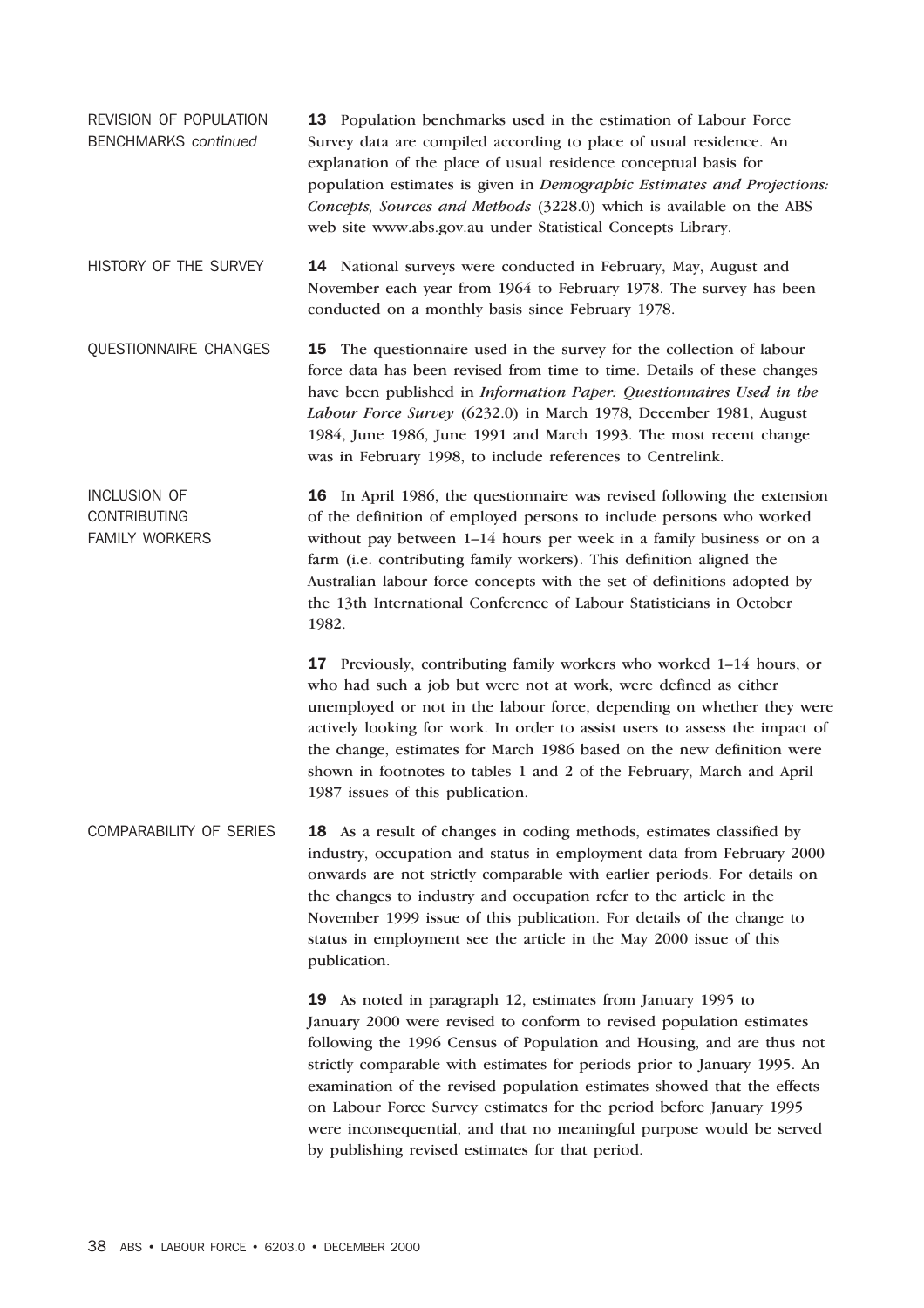COMPARABILITY OF SERIES *continued* 20 Comparability with estimates produced from the quarterly Survey of Employment and Earnings is affected by the use of a different survey methodology and definitions. The Labour Force Survey provides estimates of people in jobs whereas the Survey of Employment and Earnings provides an estimate of the number of jobs held by employees. A more detailed description of the differences between these two series is available on request.

> 21 From December 1989 onwards, the category 'other families' was split into 'one-parent families' and 'other families'. Therefore estimates of other families were not strictly comparable with estimates in previous issues. However, in November 1989, 97% of other families with dependants were one-parent families. In March 1994, a new families classification was introduced which also affected comparability (see paragraphs 47 to 49).

SURVEY SAMPLE REDESIGN 22 Following each Population Census, the ABS reselects the Labour Force Survey sample to take into account the new information which is obtained from the Census. The sample that was used in the Labour Force Survey from September 1992 to August 1997 has been replaced by a new sample selected using information collected in the 1996 Census. The new sample was phased in over the period September 1997 to April 1998. For additional information, see *Information Paper: Labour Force Survey Sample Design* (6269.0).

> 23 The sampling fractions for each State/Territory differ in order to yield reliable estimates of the main labour force aggregates for each State and Territory. The sampling fractions for the current sample together with the sampling fractions determined from the 1991 Census are:

|                              | 1991 Census<br>redesign | 1996 Census<br>redesign |
|------------------------------|-------------------------|-------------------------|
| New South Wales              | 1 in 277                | 1 in 300                |
| Victoria                     | 1 in 242                | 1 in 257                |
| Queensland                   | 1 in 195                | 1 in 222                |
| South Australia              | 1 in 139                | 1 in 147                |
| Western Australia            | 1 in 146                | 1 in 160                |
| Tasmania                     | 1 in 75                 | 1 in 83                 |
| Northern Territory           | 1 in 75                 | 1 in 85                 |
| Australian Capital Territory | 1 in 75                 | 1 in 85                 |

RELIABILITY OF THE **ESTIMATES** 

- 24 Estimates in this publication are subject to two sources of error:
- <sup>n</sup> sampling error: since the estimates are based on information obtained from occupants of a sample of dwellings they, and the movements derived from them, may differ from the figures that would have been produced if all dwellings had been included in the survey. More information on this topic is given in the Technical Notes; and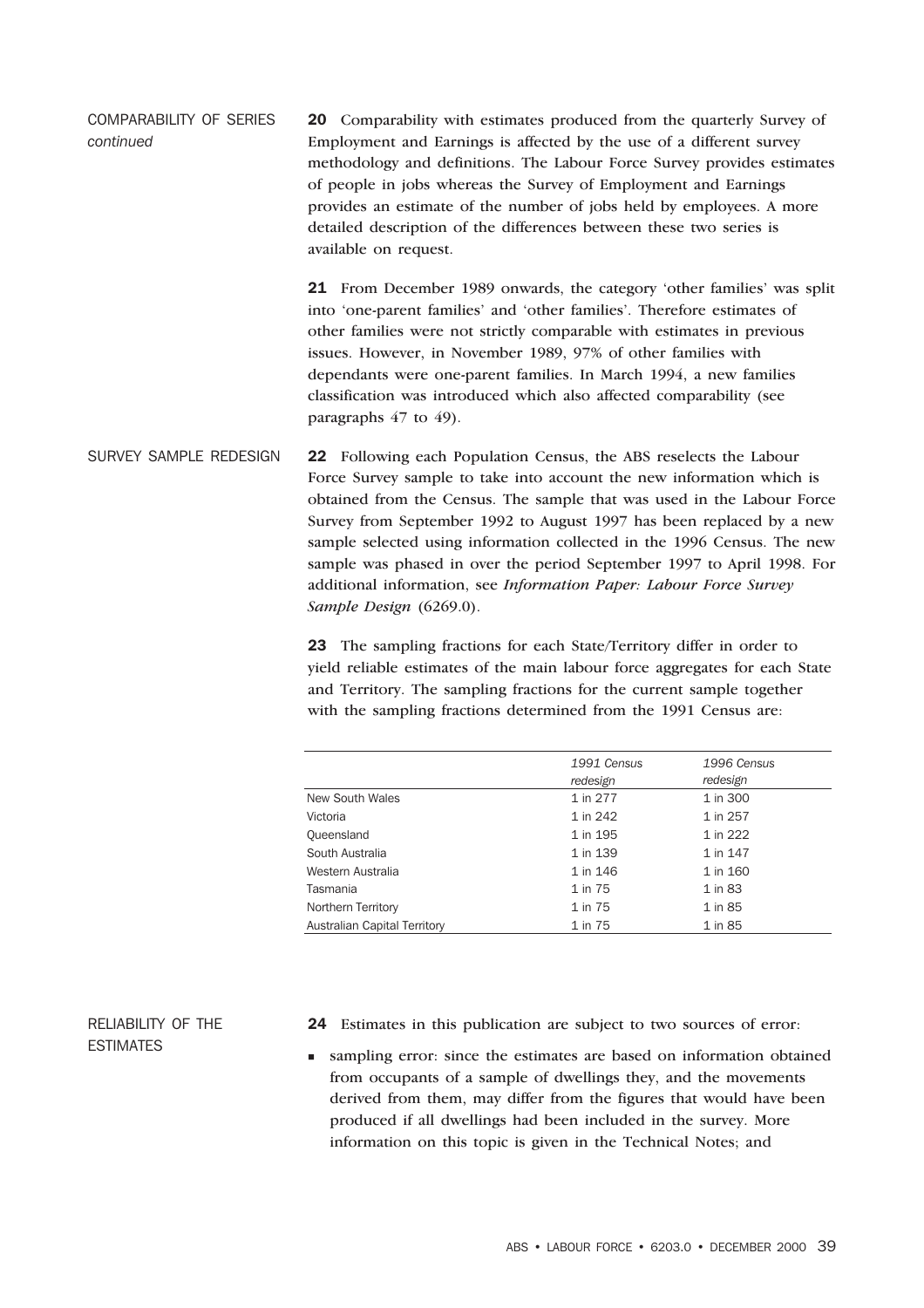RELIABILITY OF ESTIMATES *continued* non-sampling error: inaccuracies may occur because of imperfections in reporting by respondents and interviewers and errors made in coding and processing data. These inaccuracies may occur in any enumeration, whether it be a full count or a sample. Every effort is made to reduce the non-sampling error to a minimum by careful design of questionnaires, intensive training and supervision of interviewers and efficient operating procedures.

DIFFERENCES BETWEEN CENSUS AND LABOUR FORCE SURVEY ESTIMATES 25 The results of the 1996 Census of Population and Housing show that labour force estimates derived from the Census differ from those derived from the Labour Force Survey.

26 The broad concepts underlying the measures of the labour force and its components, employment and unemployment, are similar in the Census and the survey.

27 There are considerable differences in both the collection methodology adopted (including the detailed questions asked) and estimation procedures. Factors contributing to differences in estimates include under-enumeration in the Population Census for which census labour force estimates have not been adjusted, the use in the Labour Force Survey of population benchmarks derived from incomplete information about population change (see paragraph 11), the inclusion of permanent defence forces in census estimates, the personal interview approach adopted in the survey as opposed to self-enumeration of census schedules, differing questions used to determine labour force characteristics and differing methods of adjustment for non-response to the survey or Census.

28 The Labour Force Survey provides detailed and up-to-date estimates of employment and unemployment for Australia, States and regions, whereas the Census of Population and Housing provides counts for small areas but in less detail than is available from the survey.

29 These considerations should be borne in mind when comparisons are made between Population Census and Labour Force Survey estimates.

SEASONAL ADJUSTMENT 30 Seasonally adjusted series are published in tables 2, 8 and 24. Seasonal adjustment is a means of removing the estimated effects of normal seasonal variation from the series so that the effects of other influences on the series can be recognised more clearly. Seasonal adjustment does not remove the irregular or non-seasonal influences which may be present in any particular month. This means that month-to-month movements of the seasonally adjusted estimates may not be reliable indicators of trend behaviour. For example, irregular factors unrelated to the trend account for more than half the seasonally adjusted movement in series at the Australia level, with the following frequency: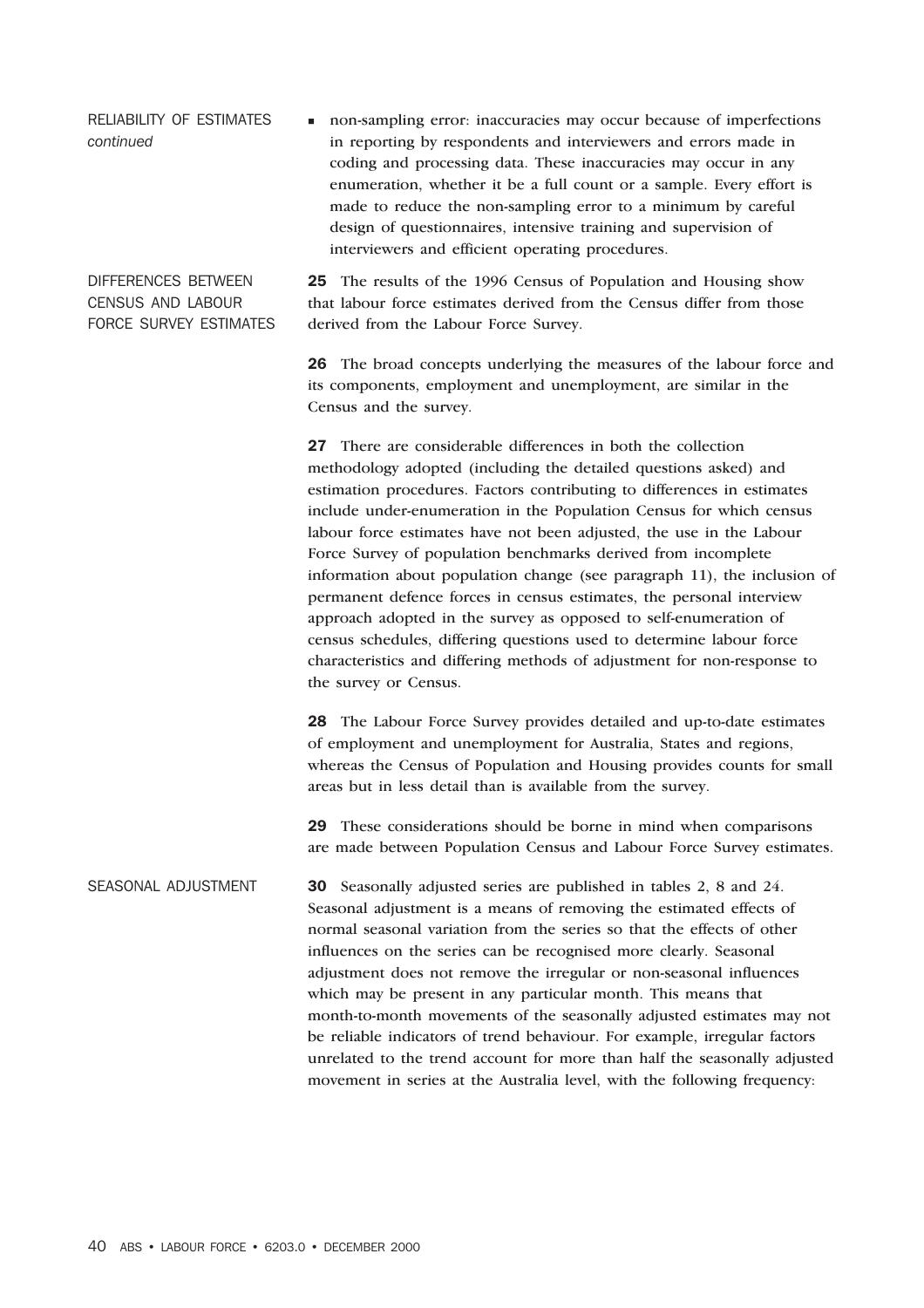| SEASONAL ADJUSTMENT | Series             | Monthly movements |  |  |
|---------------------|--------------------|-------------------|--|--|
| continued           | Employment         | 6 in 10           |  |  |
|                     | Unemployment       | 8 in 10           |  |  |
|                     | Unemployment rate  | 7 in 10           |  |  |
|                     | Participation rate | 9 in 10           |  |  |

31 The seasonal factors for all seasonally adjusted series are reviewed annually to take account of each additional year's original data. The latest review, in February 2000, revised the Australian and State seasonally adjusted and trend monthly series back to February 1978. For information about the method of adjustment, please refer to the feature article in the February 2000 issue of this publication. Revised seasonally adjusted and trend estimates for all months for Australia and the States are available on request. Inquiries concerning this data should be directed to Kate Nielsen on Canberra 02 6252 6525.

TREND ESTIMATION 32 Smoothing seasonally adjusted series produces a measure of trend by reducing the impact of the irregular component of the series. The monthly trend estimates are derived by applying a 13-term Henderson-weighted moving average to all months except the last six. The last six monthly trend estimates are obtained by applying surrogates of the Henderson average to the seasonally adjusted series. Quarterly trend estimates (e.g. employment by industry) are derived by applying a 7-term Henderson moving average to the seasonally adjusted series. The 7-term Henderson average also uses surrogate forms of the average as the end of a time series is approached. Unlike the surrogate weights of the 13-term Henderson used on monthly data, the weights employed here are tailored to suit the particular characteristics of individual series. These trend series are used to analyse the underlying behaviour of the series over time. Trend series graphs are shown on pages 4 to 7 with the trend series published in tables 3, 9 and 24. Long term data are available on the ABS on-line data dissemination service, AusStats.

> 33 While this smoothing technique enables estimates to be produced which include the latest month, it does result in revisions to the most recent months as additional observations become available. Generally, subsequent revisions become smaller, and after three months or two quarters have a negligible impact on the series. There will also be revisions as a result of the annual review of seasonal factors mentioned above in paragraph 31.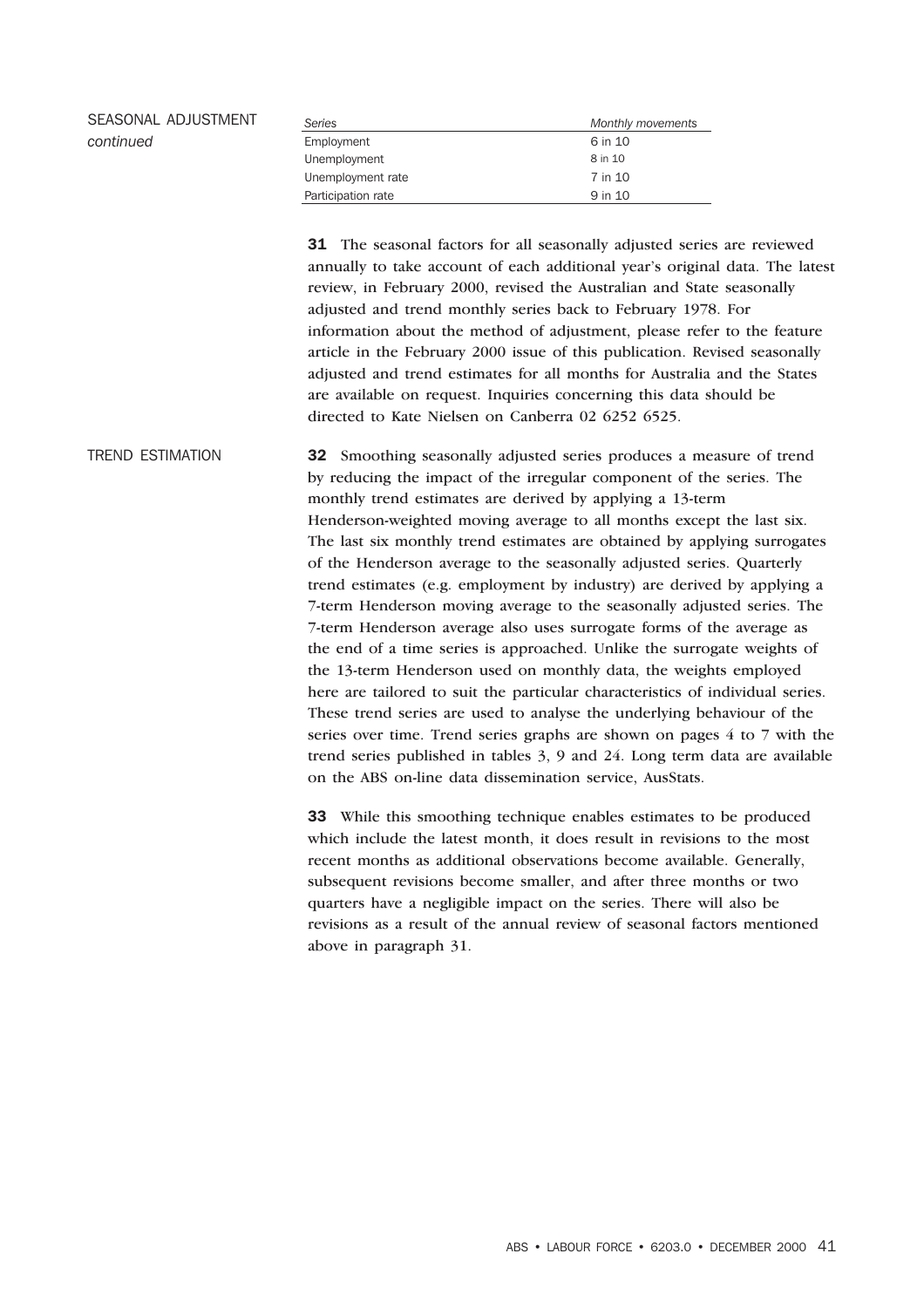| <b>TREND ESTIMATION</b><br>continued | 34 Trend estimates for the Australian Capital Territory and the Northern<br>Territory are published in table 9. Original estimates for the two<br>Territories have shown, historically, a high degree of variability, which<br>can lead to considerable revisions to the seasonally adjusted estimates<br>after each annual seasonal factor re-analysis. Seasonally adjusted estimates<br>are not currently published for the two Territories. The most recent six<br>months trend estimates are subject to revision. For the three most recent<br>months, the revision may be relatively large. Inferences about trends<br>drawn from smoothed seasonally adjusted (trend) estimates for months<br>earlier than the latest three months are unlikely to be affected by<br>month-to-month revisions. They may, however, be revised as a result of<br>the annual re-analysis of seasonal factors. |  |  |  |  |  |  |
|--------------------------------------|--------------------------------------------------------------------------------------------------------------------------------------------------------------------------------------------------------------------------------------------------------------------------------------------------------------------------------------------------------------------------------------------------------------------------------------------------------------------------------------------------------------------------------------------------------------------------------------------------------------------------------------------------------------------------------------------------------------------------------------------------------------------------------------------------------------------------------------------------------------------------------------------------|--|--|--|--|--|--|
|                                      | 35 Users may wish to refer to the ABS publication A Guide to<br>Interpreting Time Series - Monitoring 'Trends' an Overview (1348.0) for<br>further information about trend estimates. Details of the trend weighting<br>patterns are available on request from the Assistant Director, Time Series<br>Analysis on Canberra 02 6252 6345.                                                                                                                                                                                                                                                                                                                                                                                                                                                                                                                                                         |  |  |  |  |  |  |
| MONTH-TO-MONTH<br><b>MOVEMENTS</b>   | 36 Care should be taken in the interpretation of month-to-month<br>movements in these estimates. Survey estimates are subject to sampling<br>and non-sampling variability as explained in paragraph 24.                                                                                                                                                                                                                                                                                                                                                                                                                                                                                                                                                                                                                                                                                          |  |  |  |  |  |  |
| <b>GROSS FLOWS</b>                   | 37 In order to minimise respondent load and at the same time maintain<br>continuity within the population survey sample, one-eighth of the<br>dwellings are replaced after each survey. Adoption of this rotation<br>procedure, whereby about seven-eighths of the sample remains<br>unchanged from one month to the next, enables more reliable<br>measurements of changes in the labour force characteristics of the<br>population to be made than would be possible if a new sample were<br>introduced each month.                                                                                                                                                                                                                                                                                                                                                                            |  |  |  |  |  |  |
|                                      | 38 Because a high proportion of private dwellings selected in one<br>survey remains in the sample for the following survey, it is possible to<br>match the characteristics of most of the persons in those dwellings from<br>one month to the next, to record any changes that occur, and hence to<br>produce estimates of flows between the different categories of the<br>population and labour force.                                                                                                                                                                                                                                                                                                                                                                                                                                                                                         |  |  |  |  |  |  |
|                                      | 39 The procedures used to select persons in non-private dwellings<br>preclude the possibility of matching any of them who may be included in<br>successive surveys. The mobility of the population and non-response in<br>either or both surveys means that about 10% of persons in private<br>dwellings which are included in the sample in successive months cannot<br>be matched. The introduction of the new sample means less persons will<br>be common between August, September and October 1997. Normally<br>those who can be matched represent about 80% of all persons in the<br>survey.                                                                                                                                                                                                                                                                                               |  |  |  |  |  |  |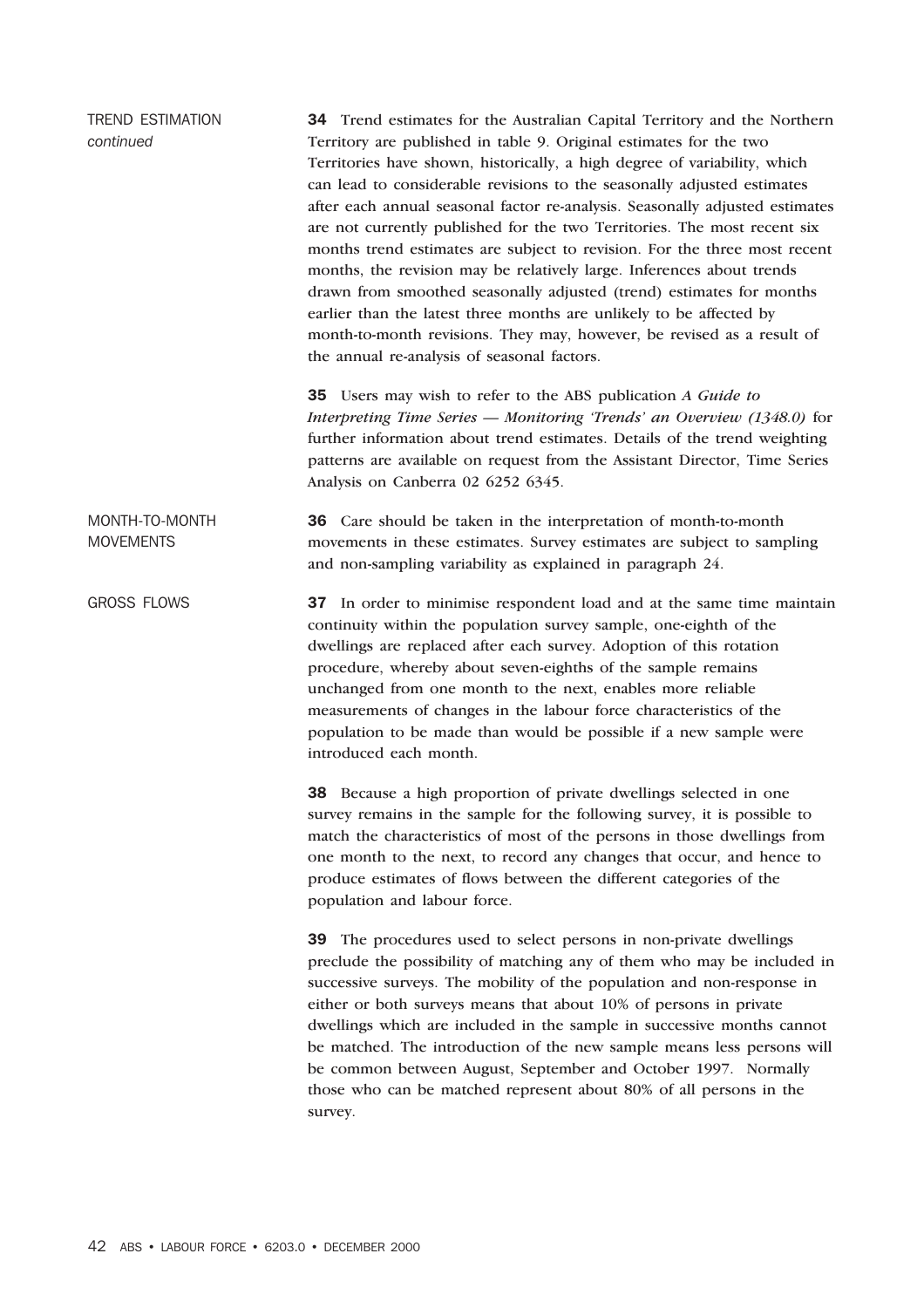GROSS FLOWS *continued* 40 Changes in the characteristics of this latter group are shown in the gross flows table (table 28). About two-thirds of the remaining (unmatched) 20% of persons in the survey are likely to have characteristics similar to those in the matched group, but the characteristics of the other third are likely to be somewhat different.

> 41 Gross flow estimates relate only to those persons in private dwellings for whom information was obtained in successive surveys. The expansion factors used in calculating the estimates were those applying to the second of each pair of months. Note that the estimates have not been adjusted to account for the unmatched sample component.

42 Although it is not possible to provide gross flow estimates for all persons in the survey it is considered that the estimates derived from matched records will be a useful guide to the proportions of the movements between categories which underlie the changes in monthly levels. When comparing flows for different periods it is important to take into account the population represented by the matched sample, as shown in the last line of the table.

43 While every effort is made to reduce non-sampling errors to a minimum, any such errors affecting labour force status will tend to accumulate in the gross flow statistics rather than to cancel out. The estimates are also subject to sampling variability, as explained in the Technical Notes. For these reasons the estimates of flows should be used with caution. The standard errors may be obtained from table A of the Technical Notes.

AND OTHER CHARACTERISTICS OF FAMILIES 44 As a part of survey procedures, family relationships are determined each month, enabling both the estimation of persons cross-classified by their relationship in the household and the estimation of families. This publication contains tables showing the labour force status and family status of individuals and families classified by family type, number of family members, the labour force status of persons within families, the number of children under 15 present and the number of dependants present.

> 45 Because of the coverage rules, persons who usually live with other members of their family may, at the time of the survey, be enumerated as not living with all the usual members of their family. This situation is more likely for persons who are enumerated as visitors to other private dwellings or as persons staying in non-private dwellings (hotels, hospitals, etc.). The determination of family structure and family characteristics in such cases is difficult.

LABOUR FORCE STATUS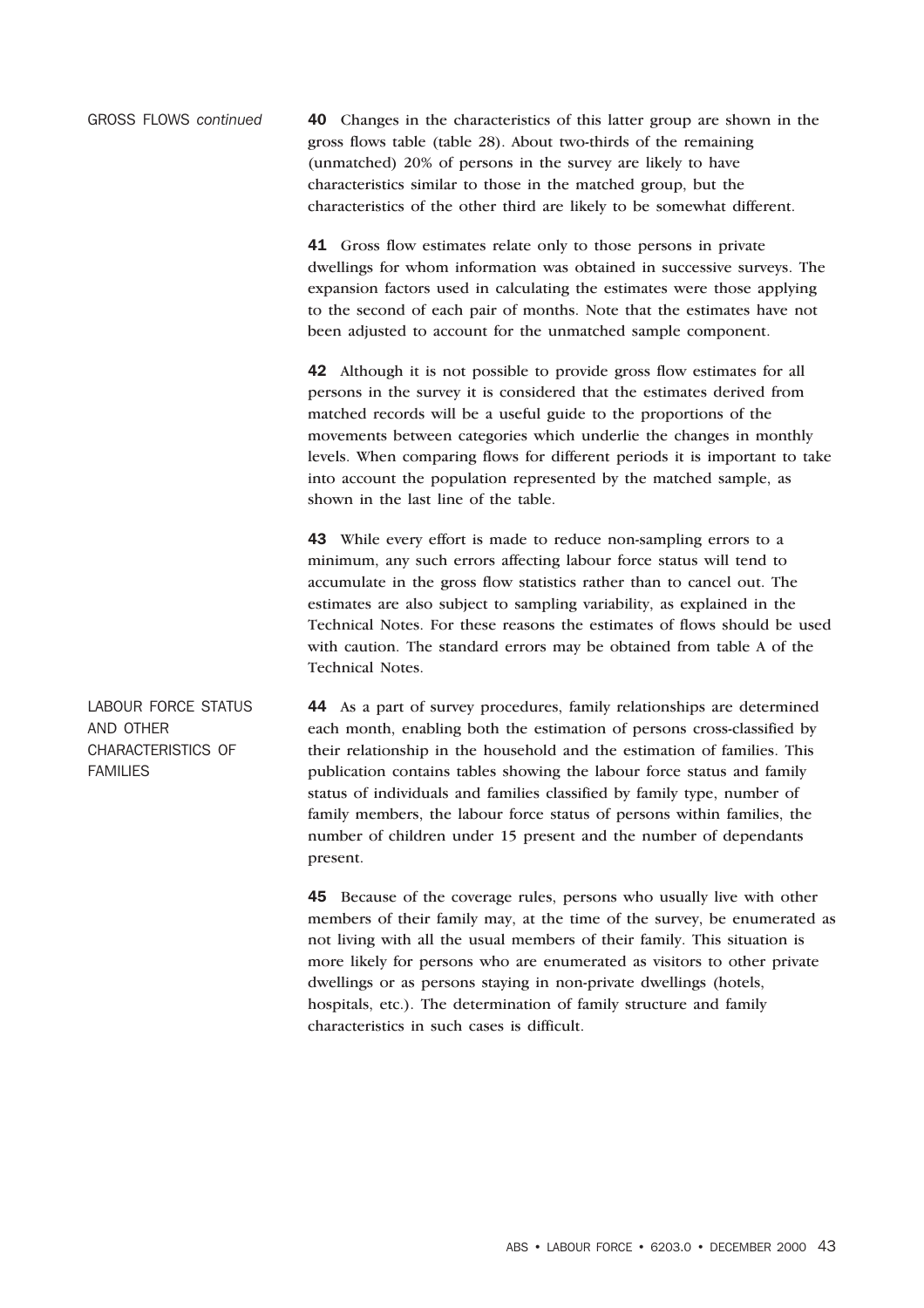LABOUR FORCE STATUS AND OTHER CHARACTERISTICS OF FAMILIES *continued*

Thus for survey questions used to determine family relationships, scope was further restricted to usual residents of private dwellings and the following persons were excluded:

- n all persons enumerated in non-private dwellings (including hotels, motels, hospitals and other institutions); and
- n persons enumerated as visitors to (rather than usual residents of) private dwellings.

46 In addition, in those households where it was not possible to obtain information relating to all the usual residents, no family information was recorded. Thus persons living in households which include a member of the permanent defence forces, who is outside the scope of the population survey, are excluded from survey questions used to determine family relationships because family information could not be obtained from each usual resident. Similarly households which, at the time of the survey, have one or more of their usual residents away for more than six weeks, are excluded from the family survey. This also applies to households from which an incomplete or inadequate questionnaire was obtained for any usual resident in on scope and coverage. A summary of those persons for whom family information is obtained as well as those usual residents of private dwellings for whom complete family information cannot be obtained, and those persons specifically excluded from the family determination procedures is contained in the family tables. Generally, relationship in household is determined for more than 90% of all civilians aged 15 and over.

CHANGES IN FAMILIES CLASSIFICATIONS 47 *Relationship in household* and *Family type* classifications were introduced in the March 1994 issue of this publication to align with ABS standards. Most categories in the two classifications remain comparable with categories in the previous classifications. The cases in which there are breaks in comparability are discussed in the following paragraphs.

> 48 *Relationship in household.* This classification was previously referred to as *Family status*.

- <sup>n</sup> *Lone parents* (previously referred to as *Sole parents*) now includes parents with non-dependent children (provided those children are without a spouse or children of their own). These *Lone parents without dependants* are shown separately in table 30 and there were 205,800 such persons in March 1994.
- <sup>n</sup> *Dependent students* (previously *Full-time students aged 15–24*) now comprise sons or daughters (of a couple or a lone parent) aged 15–19 attending school or aged 15–24 attending a tertiary educational institution full time. Other related full-time students, who were also previously classified as *Full-time students aged 15–24* are now included in *Other family persons.* There were 24,200 such persons in March 1994.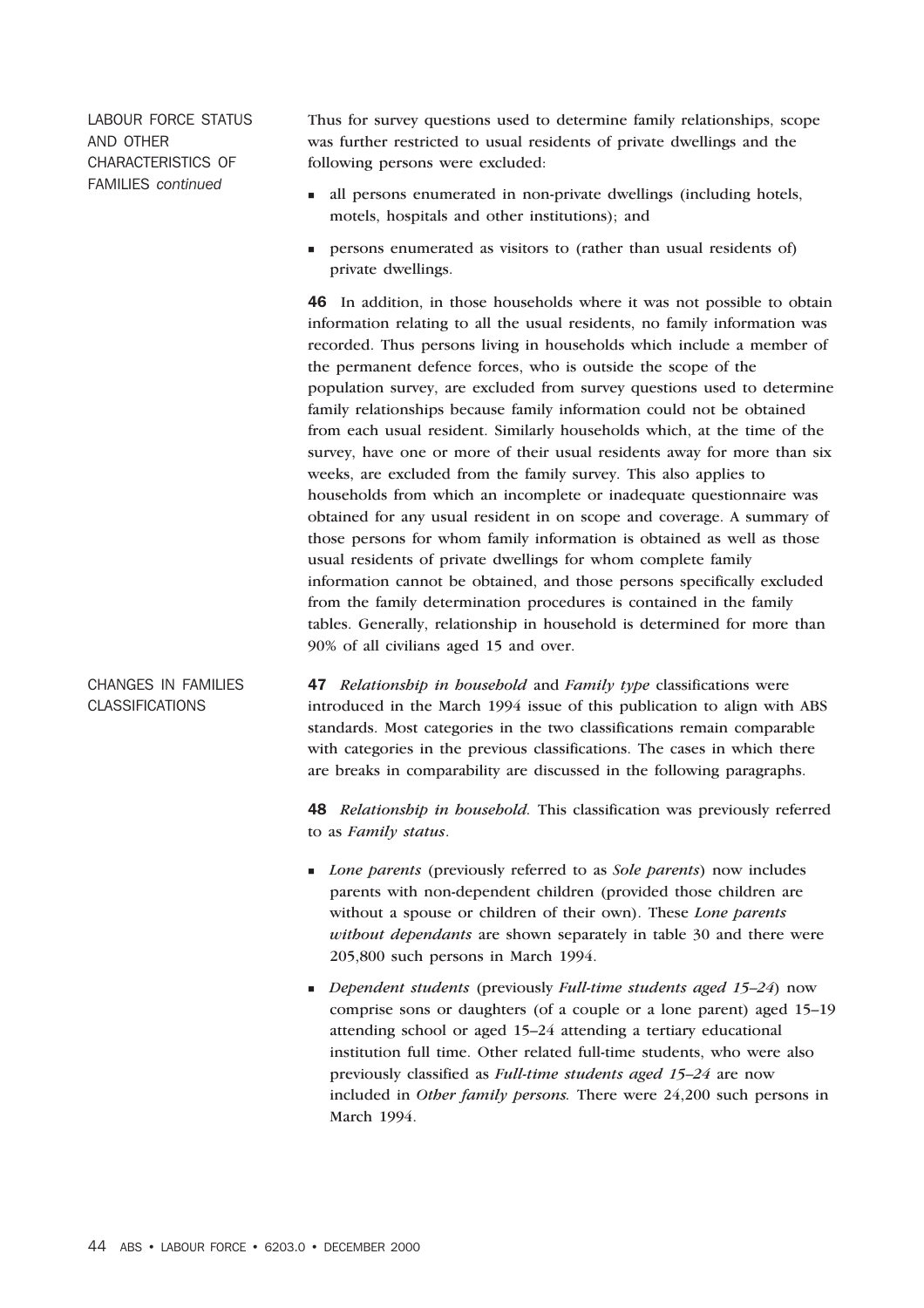CHANGES IN FAMILIES CLASSIFICATIONS *continued* <sup>n</sup> *Other family persons* now comprises the previous groups *Other family head,* excluding those now counted as *Lone parents* (79,200 persons in March 1994), the other related full-time students previously classified as *Full-time students aged 15–24* (see above; 24,200 in March 1994) and *Other relative of married couple or family head* (218,100 in March 1994).

49 *Family type*. This classification was previously referred to as *Type of family*. There are three types of families in the new classification, as follows:

- <sup>n</sup> *Couple families* is the term used to describe families previously referred to as *Married-couple families.* Apart from the name change, the new category is otherwise exactly comparable with the old category.
- <sup>n</sup> *One-parent families* now includes those families in which there is a lone parent with only non-dependent children present. Such families were previously included in *Other families.* There were 208,400 of these families in March 1994.
- <sup>n</sup> *Other families* now excludes those families in which there is a lone parent with only non-dependent children present (see above).

50 Estimates of the number of families in this publication differ from those in publications prior to the April 1986 issue. This is due to the adoption of a weighting procedure where the weight for a family is determined using an average of the weights for all family members responding to the Labour Force Survey. Previously, the weight used to derive estimates of the number of families was determined by nomination of a proxy 'head of household' as representative of the family. Additional tables were included in the April 1986 issue of this publication to show the impact of this new procedure.

BIRTHPLACE 51 From April 1991, labour force birthplace data are aggregated according to major groups of the *Standard Australian Classification of Countries (SACC)* (1269.0) and its predecessor. The SACC was developed by the ABS for use whenever demographic, labour and social statistics are classified by countries.

> 52 The SACC major groups are based on the concept of geographic proximity. They differ from the country groups presented in this publication prior to April 1991. For example, African countries are now covered by 'The Middle East and North Africa' and 'Africa (excluding North Africa)', while Asia has been split into 'Southeast Asia', 'Northeast Asia' and 'Southern Asia'. Data for selected individual countries will continue to be available in this publication.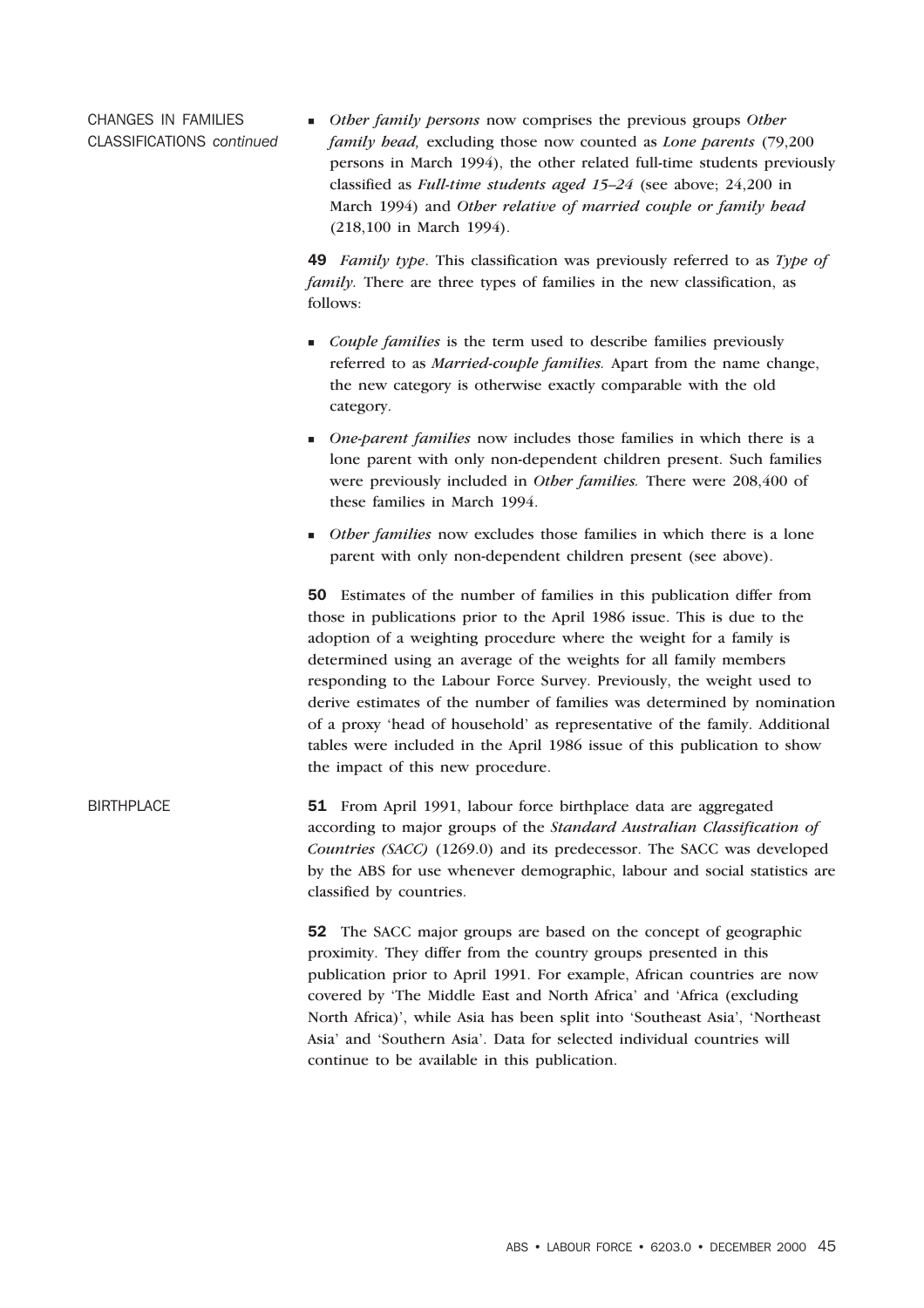INDUSTRY 53 From August 1994, Labour Force Survey industry data are classified according to the Australian and New Zealand Standard Industrial Classification (ANZSIC), a detailed description of which appears in *ANZSIC 1993* (1292.0). Like the previous Australian Standard Industrial Classification (ASIC), ANZSIC classifies businesses according to their economic activities, in a structure consisting of 4 levels (Division, Subdivision, Group and Class). Labour Force Survey data are coded at the Group level, as was the practice under ASIC.

> 54 To enable the conversion of historical data from ASIC to ANZSIC for the period November 1984 to May 1994, a concordance was published in the August 1994 issue of this publication and in the *Information Paper — Labour Force Survey: Introduction of ANZSIC for Industry Data (Replacement Publication)* (6259.0). It has been found that the concordance, which was based on preliminary investigations, did not provide the most appropriate conversion for certain Group level industries. An improved concordance has now been applied to historical Labour Force Survey estimates. This concordance was published in an appendix to the May 1996 issue of this publication, and in a further issue of the above Information Paper. For further information about the new concordance or the availability of data, contact Kate Nielsen on Canberra 02 6252 6525.

OCCUPATION 55 From August 1996, Labour Force Survey occupation data are classified according to the Australian Standard Classification of Occupations (ASCO) Second Edition, a detailed description of which appears in *ASCO — Australian Standard Classification of Occupations, Second Edition* (1220.0). The new version of the classification replaces ASCO First Edition, which was adopted in the survey in August 1986. Like ASCO First Edition, ASCO Second Edition is a skill-based classification of occupation. However, the structure of ASCO Second Edition comprises five hierarchical levels (Major Group, Sub-Major Group, Minor Group, Unit Group and Occupation) compared with four levels in ASCO First Edition (Major Group, Minor Group, Unit Group and Occupation). Under ASCO Second Edition, Labour Force Survey data are coded to the Unit Group level, as was the practice under ASCO First Edition.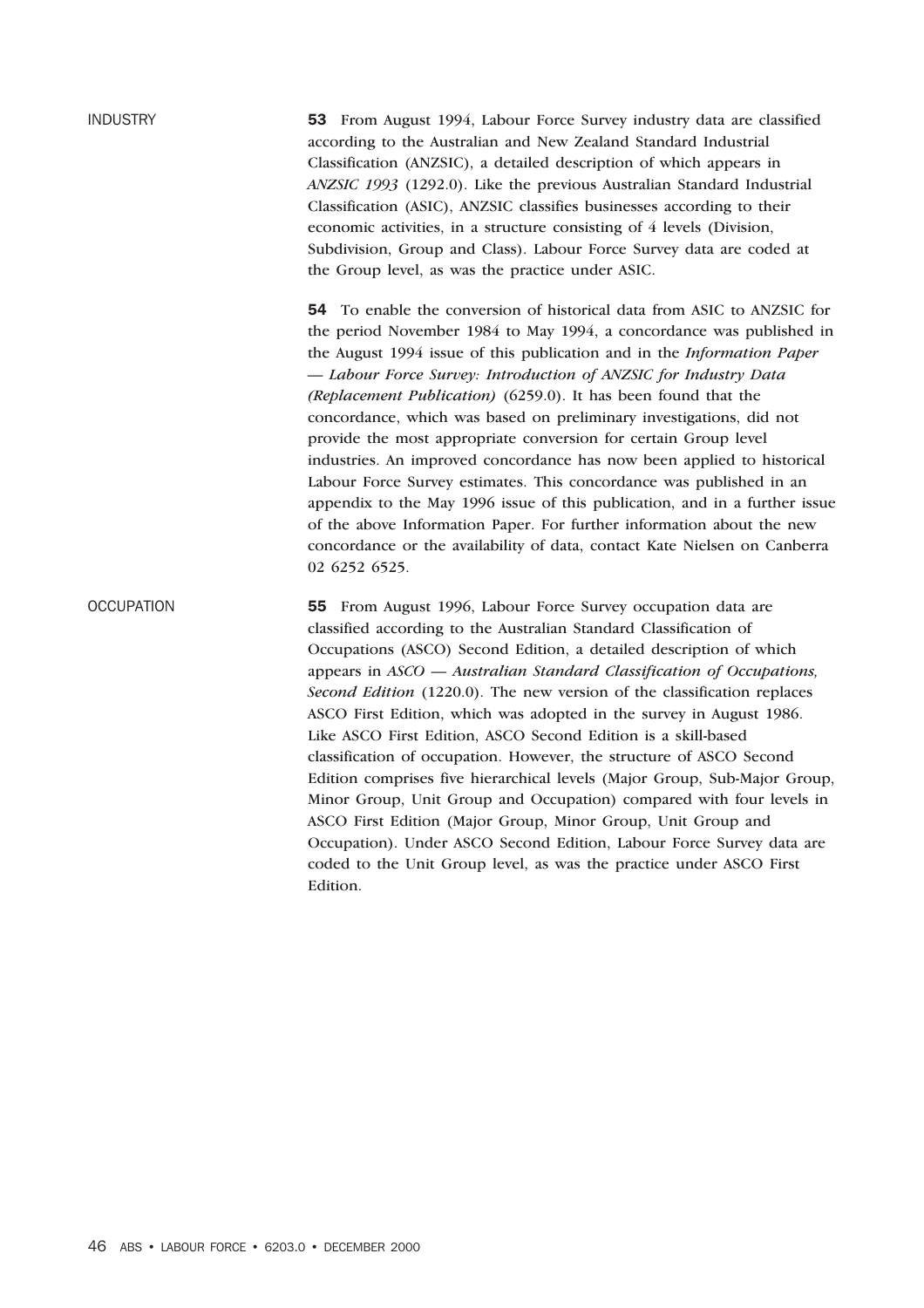ADDITIONAL DATA 56 Estimates for employed persons classified by industry, occupation and status in employment are available each February, May, August and November. For these months, additional tables containing the following data are included in this publication:

- Employed persons by industry:
	- <sup>n</sup> Original, seasonally adjusted and trend;
	- <sup>n</sup> Full-time and part-time workers;
	- $\blacksquare$  Status in employment;
	- $\blacksquare$  Age and birthplace;
	- Hours worked;
	- <sup>n</sup> Divisions and subdivisions;
	- <sup>n</sup> Industry by occupation;
- <sup>n</sup> Employed persons by occupation:
	- <sup>n</sup> Full-time and part-time workers;
	- $\blacksquare$  Status in employment:
	- Age and birthplace;
	- Hours worked;
	- <sup>n</sup> Major, sub-major, and selected minor groups;
- Unemployment rate by industry of last full-time job;
- Unemployment rate by occupation of last full-time job.

Seasonally adjusted estimates of employed persons by industry have been published in this bulletin since February 1993. Trend estimates have been published since August 1994.

RELATED PUBLICATIONS 57 Users may also wish to refer to the following publications which relate to the labour force and are available on request:

*Labour Force, Australia, Preliminary* (6202.0) — issued monthly

*Labour Force, Teenage Employment and Unemployment, Australia, Preliminary - Data Report* (6202.0.40.001) *—* issued monthly

*Labour Force, Selected Summary Tables, Australia*  $(6291.0.40.001)$  — issued monthly

*Labour Force, Australia, 1978 – 1995* (6204.0)

*Labour Force Projections, Australia: 1999 to 2016* (6260.0)

*Labour Force, New South Wales and Australian Capital Territory*  $(6201.1)$  — issued quarterly

*Labour Force, Victoria* (6202.2) — issued quarterly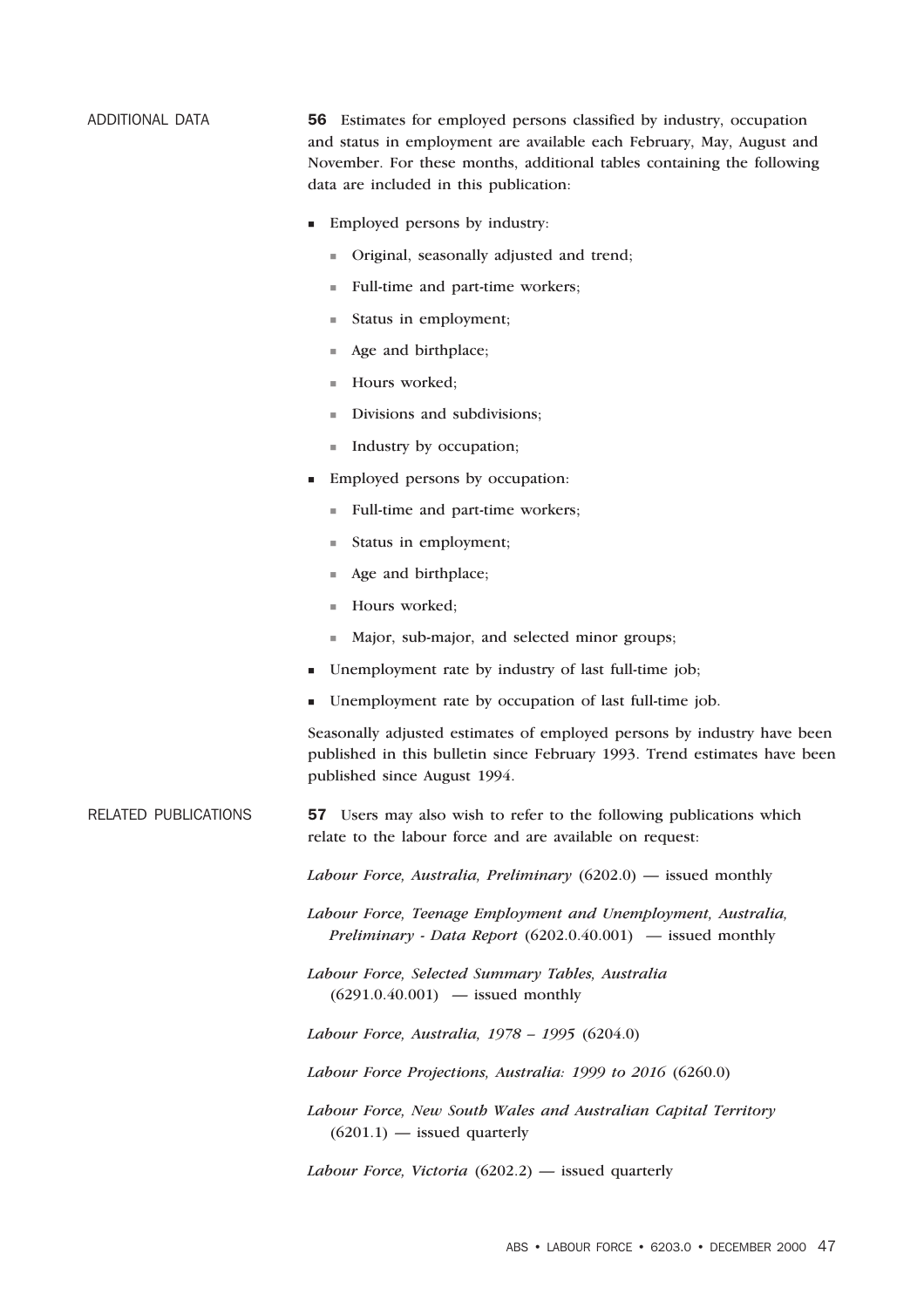| <b>RELATED PUBLICATIONS</b><br>continued | Labour Force Status and Other Characteristics of Families, Australia<br>$(6224.0)$ — issued annually                                                                                                                                                                                                                                                                                                                      |  |  |  |  |  |  |
|------------------------------------------|---------------------------------------------------------------------------------------------------------------------------------------------------------------------------------------------------------------------------------------------------------------------------------------------------------------------------------------------------------------------------------------------------------------------------|--|--|--|--|--|--|
|                                          | <i>Wage and Salary Earners, Australia</i> $(6248.0)$ — issued quarterly                                                                                                                                                                                                                                                                                                                                                   |  |  |  |  |  |  |
|                                          | Labour Statistics, Australia (6101.0)                                                                                                                                                                                                                                                                                                                                                                                     |  |  |  |  |  |  |
|                                          | Australia's Long-term Unemployed - A Statistical Profile (6255.0)                                                                                                                                                                                                                                                                                                                                                         |  |  |  |  |  |  |
|                                          | Information Paper: Questionnaires Used in the Labour Force Survey<br>(6232.0)                                                                                                                                                                                                                                                                                                                                             |  |  |  |  |  |  |
|                                          | Information Paper: Labour Force Survey Sample Design (6269.0)                                                                                                                                                                                                                                                                                                                                                             |  |  |  |  |  |  |
|                                          | Information Paper: Regional Labour Force Statistics (6262.0)                                                                                                                                                                                                                                                                                                                                                              |  |  |  |  |  |  |
|                                          | Information Paper: Labour Force Survey Questionnaire Redesign<br>(6294.0)                                                                                                                                                                                                                                                                                                                                                 |  |  |  |  |  |  |
|                                          | Information Paper: Measuring Employment and Unemployment (6279.0)                                                                                                                                                                                                                                                                                                                                                         |  |  |  |  |  |  |
|                                          | A Guide to Interpreting Time Series - Monitoring "Trends" An Overview<br>(1348.0)                                                                                                                                                                                                                                                                                                                                         |  |  |  |  |  |  |
|                                          | Labour Force Survey: Introduction of ANZSIC for Industry data<br>(Replacement publication) (6259.0)                                                                                                                                                                                                                                                                                                                       |  |  |  |  |  |  |
|                                          | Directory of Labour Market and Social Survey Data (Choosing data<br>from the ABS Household Survey Program) (1135.0).                                                                                                                                                                                                                                                                                                      |  |  |  |  |  |  |
|                                          | 58 Current publications produced by the ABS are listed in the<br>Catalogue of Publications and Products, Australia (1101.0). The ABS<br>also issues, on Tuesdays and Fridays, a Release Advice (1105.0) which<br>lists publications to be released in the next few days. The Catalogue and<br>Release Advice are available from any ABS office or from the ABS<br>Information Service on the ABS web site www.abs.gov.au. |  |  |  |  |  |  |
| UNPUBLISHED STATISTICS                   | 59 The ABS can also make available information which is not published.<br>This information is available on a number of media such as floppy disk<br>and customised reports. In general, a charge is made for providing<br>unpublished information. Inquiries should be made to Kate Nielsen on<br>Canberra 02 6252 6525 or any ABS office.                                                                                |  |  |  |  |  |  |
| <b>ROUNDING</b>                          | 60 Estimates have been rounded and discrepancies may occur between<br>sums of the component items and totals.                                                                                                                                                                                                                                                                                                             |  |  |  |  |  |  |
| SYMBOLS AND OTHER<br><b>USAGES</b>       | $\ast$<br>subject to sampling variability too high for most<br>practical uses. See paragraph 7 of the Technical Notes<br>not available<br>n.a.<br>not applicable<br>$\ddotsc$<br>not elsewhere classified<br>n.e.c.<br>revised<br>$\mathbf{r}$                                                                                                                                                                            |  |  |  |  |  |  |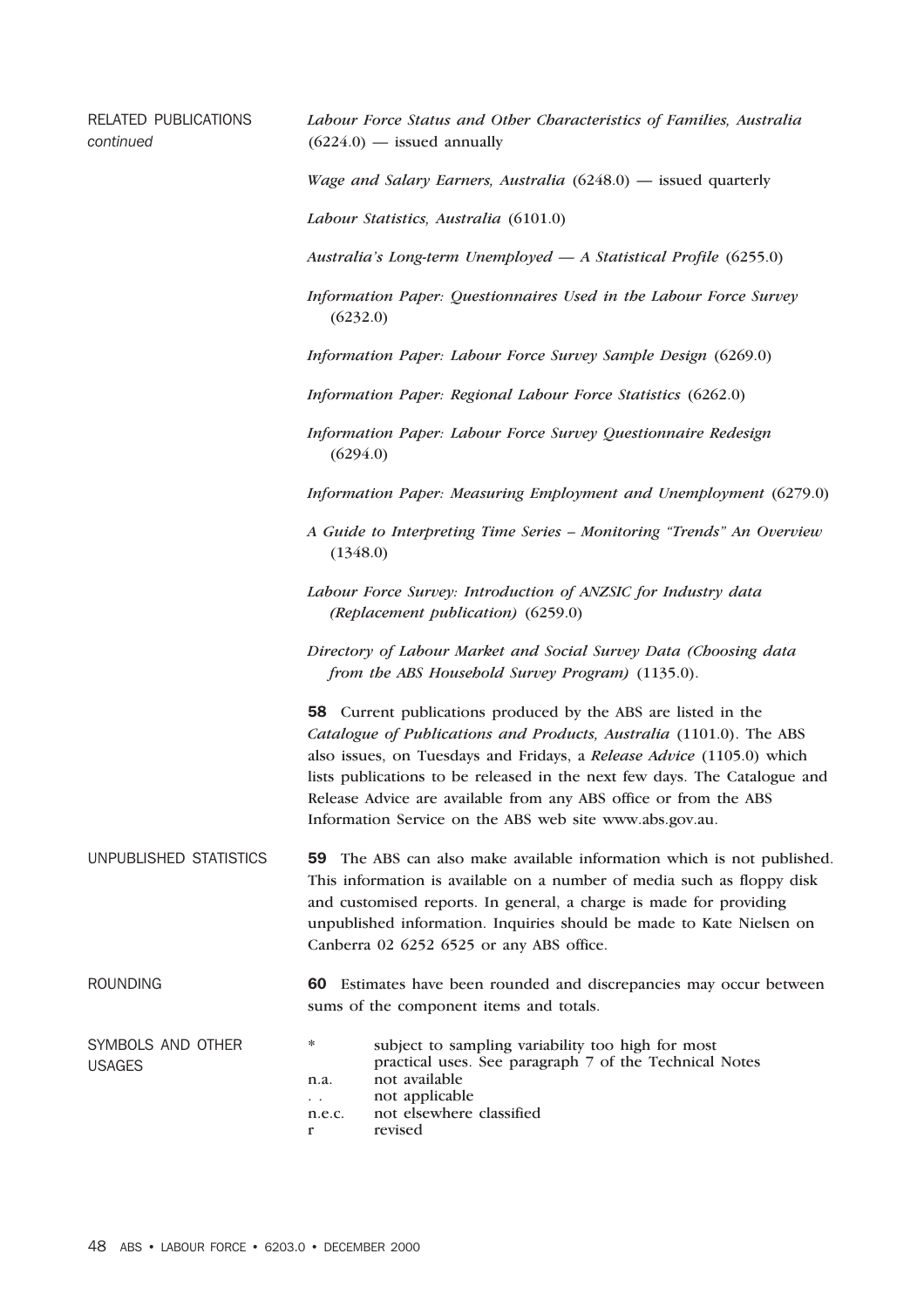### **TECHNICAL NOTES** 1 A new sample for the Labour Force Survey has been phased in over the period September 1997 to April 1998. For information about the sample design see *Information Paper: Labour Force Survey Sample Design* (6269.0).

ESTIMATION PROCEDURE 2 The labour force estimates are derived from the population survey by use of a complex ratio estimation procedure, which ensures that the survey estimates conform to an independently estimated distribution of the population by age and sex, rather than to the age and sex distribution within the sample itself.

RELIABILITY OF THE ESTIMATES 3 Two types of error are possible in an estimate based on a sample survey: sampling error and non-sampling error. The *sampling error* is a measure of the variability that occurs by chance because a sample, rather than the entire population, is surveyed. Since the estimates in this publication are based on information obtained from occupants of a sample of dwellings they, and the movements derived from them, are subject to sampling variability; that is, they may differ from the estimates that would have been produced if all dwellings had been included in the surveys. One measure of the likely difference is given by the *standard error*, which indicates the extent to which an estimate might have varied by chance because only a sample of dwellings was included. There are about two chances in three that a sample estimate will differ by less than one standard error from the estimate that would have been obtained if all dwellings had been included, and about nineteen chances in twenty that the difference will be less than two standard errors. Another measure of sampling variability is the *relative standard error* which is obtained by expressing the standard error as a percentage of the estimate to which it refers. The relative standard error is a useful measure in that it provides an immediate indication of the percentage errors likely to have occurred due to sampling, and thus avoids the need to refer also to the size of the estimate.

> 4 The imprecision due to sampling variability, which is measured by the standard error, should not be confused with inaccuracies that may occur because of imperfections in reporting by respondents, errors made in collection such as in recording and coding data, and errors made in processing the data. Inaccuracies of this kind are referred to as the *non-sampling error* and they may occur in any enumeration, whether it be a full count or a sample. It is not possible to quantify non-sampling error, but every effort is made to reduce it to a minimum by careful design of questionnaires, intensive training and supervision of interviewers and efficient operating procedures. For the examples on page 51 it is assumed to be zero. In practice, the potential for non-sampling error adds to the uncertainty of the estimates caused by sampling variability.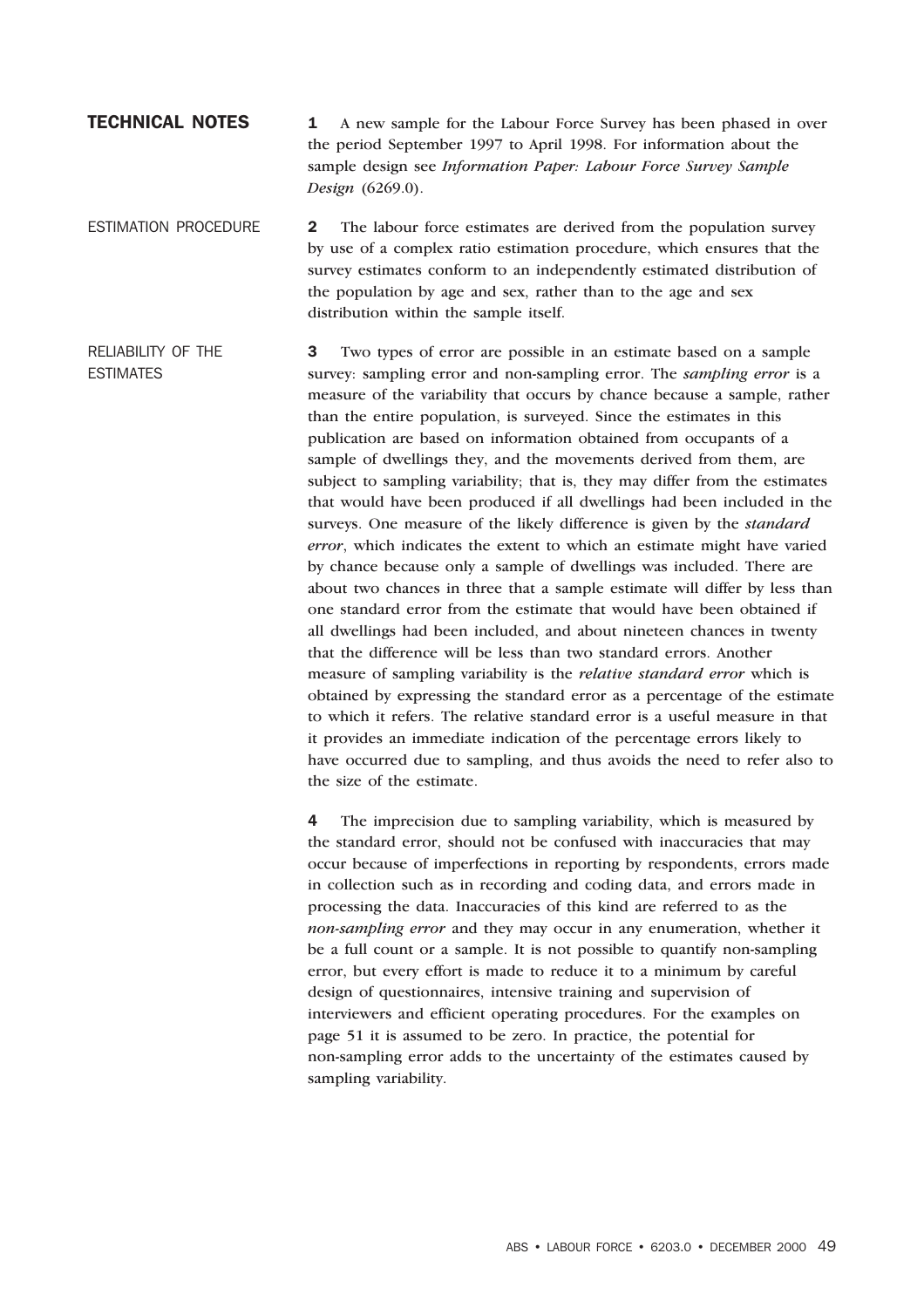RELIABILITY OF THE ESTIMATES *continued* 5 Space does not allow for the separate indication of the standard errors of all estimates in this publication. Standard errors of estimates for the latest month and of estimates of movements since the previous month are shown in table 1. Standard errors of other estimates and other monthly movements should be determined by using tables A and B.

6 The size of the standard error increases with the level of the estimate, so that the larger the estimate the larger is the standard error. However, it should be noted that the larger the sample estimate the smaller will be the standard error in percentage terms. Thus, larger sample estimates will be relatively more reliable than smaller estimates.

7 As the standard errors in table A show*, the smaller the estimate the higher is the relative standard error.* Very small estimates are subject to such high standard errors (relative to the size of the estimate) as to detract seriously from their value for most reasonable uses. In the tables in this publication, only estimates with relative standard errors of 25% or less, and percentages based on such estimates, are considered sufficiently reliable for most purposes. However, estimates and percentages with larger relative standard errors have been included and are preceded by an asterisk (e.g. \*3.4) to indicate they are subject to high standard errors and should be used with caution.

8 The movement in the level of an estimate is also subject to sampling variability. The standard error of the movement depends on the levels of the estimates from which the movement is obtained rather than the size of the movement. An indication of the magnitude of standard errors of monthly movements is given in table B. The estimates of standard error of monthly movements apply only to estimates of movements between two consecutive months. Movements between corresponding months of consecutive quarters (quarterly movements), corresponding months of consecutive years (annual movements) and other non-consecutive months, will generally be subject to somewhat greater sampling variability than is indicated in table B. Standard errors of *quarterly* movements can be obtained by multiplying the figures in table A by 1.04. Standard errors of all *six monthly* movements can be obtained by multiplying the figures in table A by 1.28. When using table A or table B to calculate standard errors of movements, refer to the larger of the two estimates from which the movement is derived.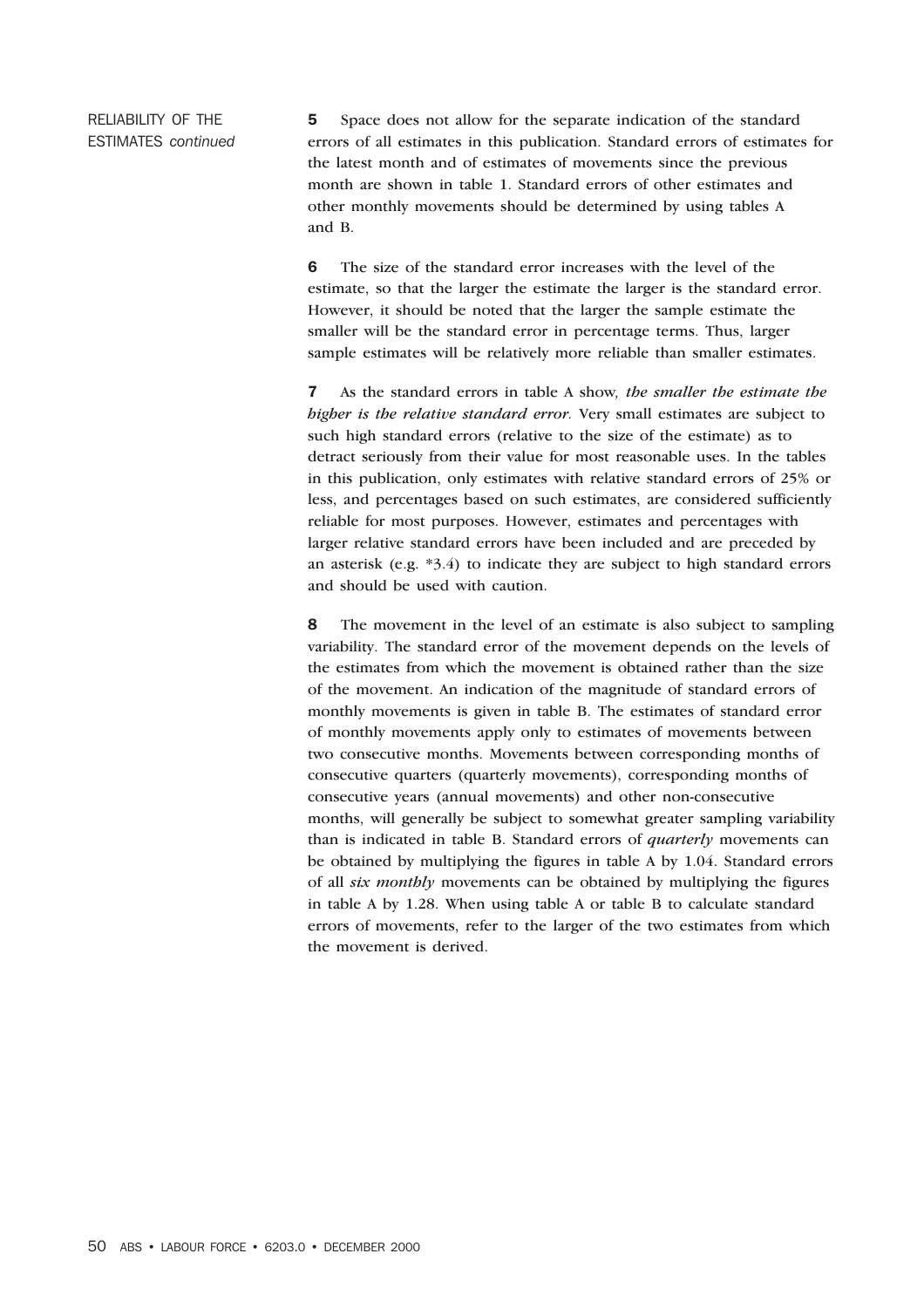RELIABILITY OF THE ESTIMATES *continued*

9 Examples of the calculation and use of standard errors are given below:

<sup>n</sup> Consider an estimate for Australia of 500,000 employed persons aged 15–19. By referring to table A, in the row for an estimate of 500,000 and the column for Australia, a standard error of 8,700 is obtained. There are about two chances in three that the true value (the number that would have been obtained if the whole population had been included in the survey) is within the range 491,300 to 508,700. There are about nineteen chances in twenty that the true value is in the range 482,600 to 517,400.



19 chances in 20 that the true value is in this range

<sup>n</sup> Consider estimates for females employed part time in Australia of 1,390,000 in one month and 1,400,000 in the next month. This represents an upward movement of 10,000. By referring to table B for the larger estimate of 1,400,000, a movement standard error of 9,200 is obtained (after applying linear interpolation and rounding). Therefore, there are about two chances in three that the true movement is in the range  $+800$  to  $+19,200$  and about nineteen chances in twenty that the true movement is in the range –8,400 to +28,400.



19 chances in 20 that the true value is in this range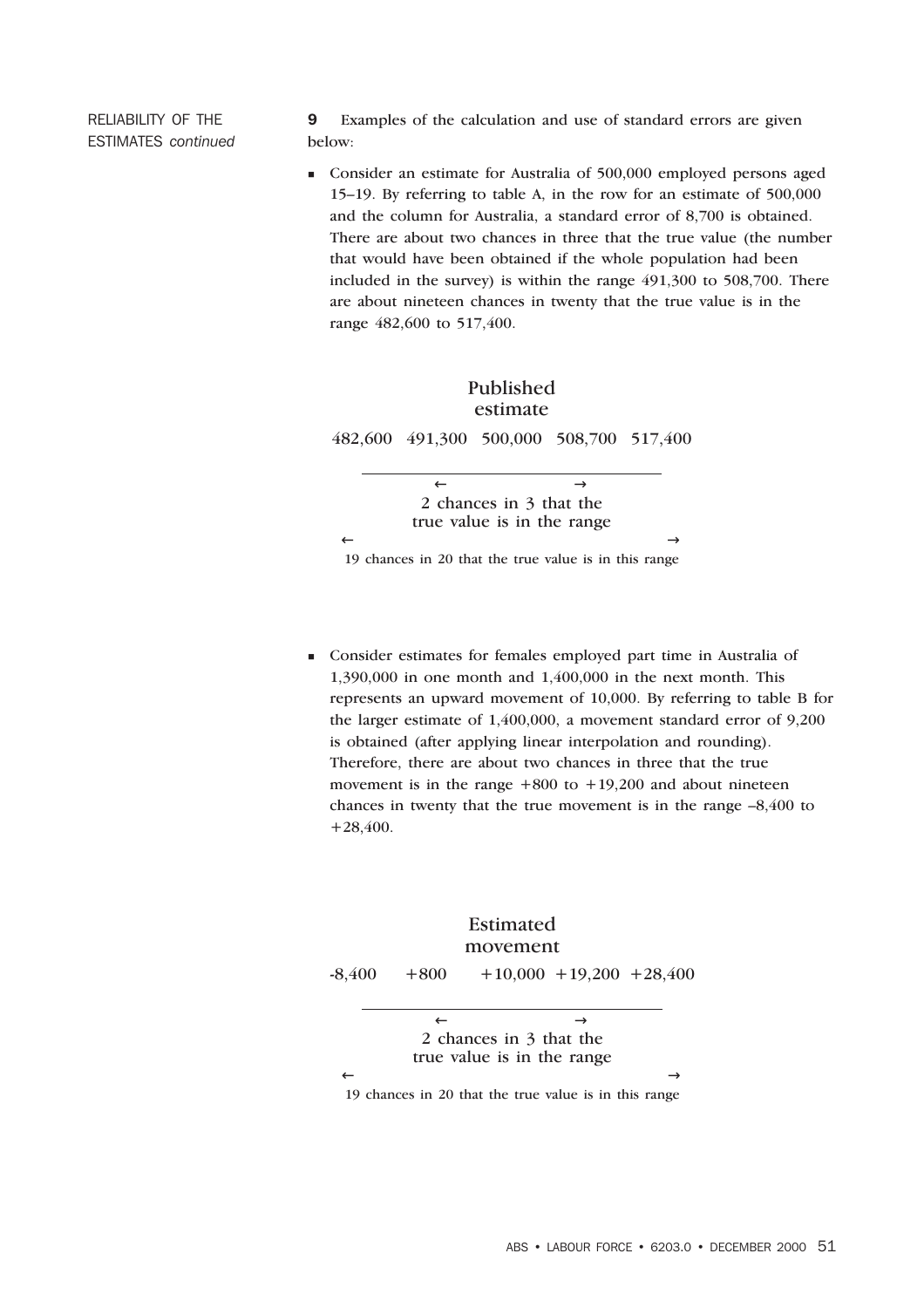RELIABILITY OF THE ESTIMATES *continued* 10 The relative standard errors of estimates of *aggregate hours worked, average hours worked, average duration of unemployment*, and *median duration of unemployment* are obtained by first finding the relative standard error of the estimate of the total number of persons contributing to the estimate (see table A) and then multiplying the figure so obtained by the following relevant factors:

- aggregate hours worked: 1.4;
- average hours worked: 0.9;
- average duration of unemployment: 1.5; and
- median duration of unemployment: 1.7.

The levels at which these and other labour force estimates have a relative standard error of 25% are shown in table C.

11 The following is an example of the calculation of standard errors where the use of a factor is required:

<sup>n</sup> Consider a median duration of unemployment for Australia of 30 weeks, with an estimate of 1,000,000 persons unemployed. Table A gives the standard error as 11,350 which is 1.1% as a *relative standard error.* The factor of 1.7 (see paragraph 10) is applied to the relative standard error of 1.1% to obtain 1.9%. Therefore the *standard error* for the median duration of unemployment is 1.9% of 30 weeks, i.e. about half of one week. So there are two chances in three that the median duration of unemployment is between 29.5 and 30.5 weeks, and about nineteen chances in twenty that it is between 29 and 31 weeks.

12 Proportions and percentages (for example, unemployment rates) formed from the ratio of two estimates are also subject to sampling error. The size of the error depends on the accuracy of both the numerator and denominator. The formula for the relative standard error (RSE) of a proportion or percentage is given below:

$$
RSE (x / y) = \sqrt{[RSE (x)]^{2} - [RSE (y)]^{2}}
$$

13 Standard errors contained in tables A and B are designed to provide an average standard error applicable for all monthly Labour Force Survey estimates. Analysis of the standard errors applicable to particular survey estimates has shown that the standard errors of estimates of employment are generally 5% lower than those shown in tables A and B, while standard errors for estimates of unemployment and persons not in the labour force are both approximately 4% higher than those shown in the tables.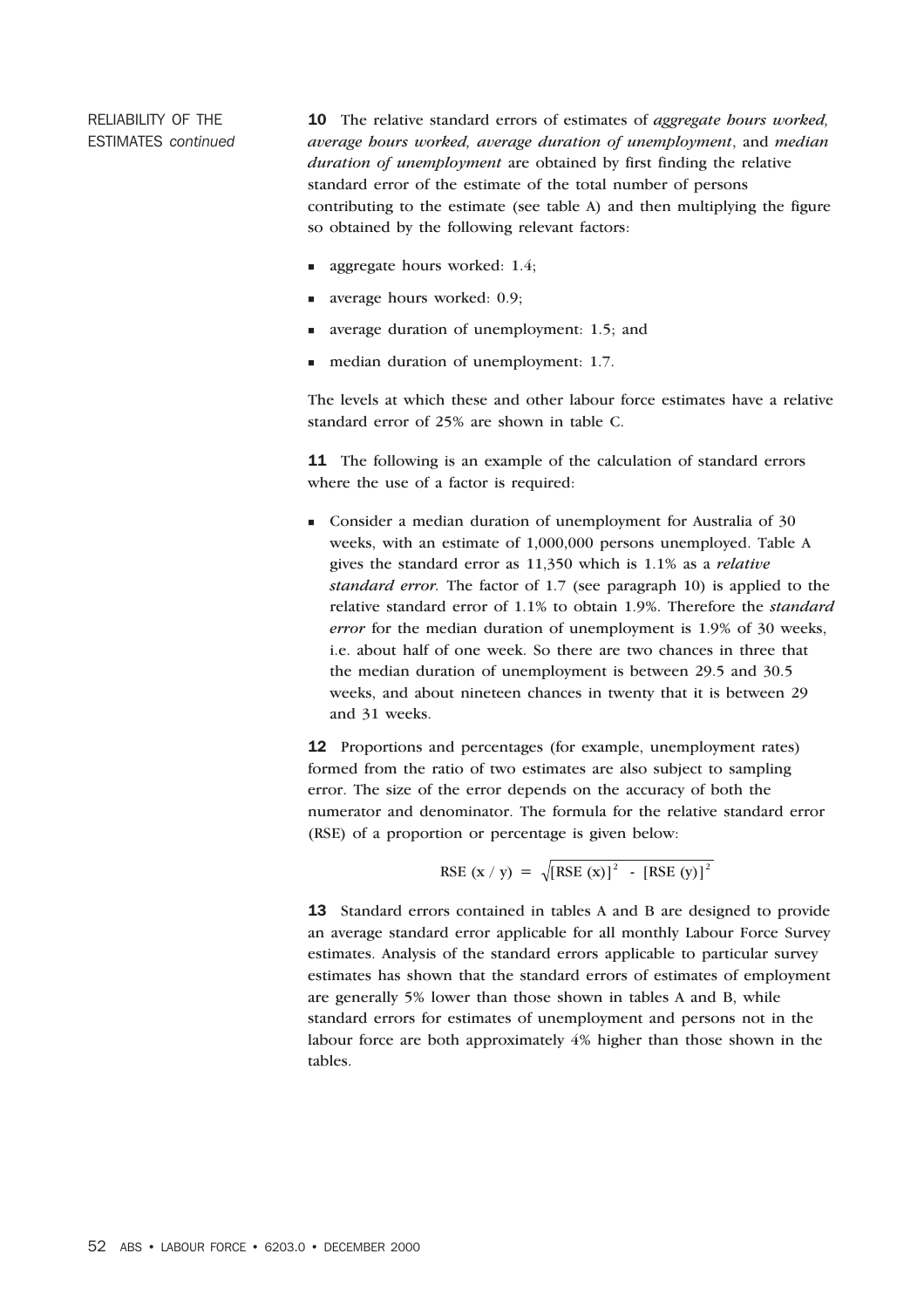# A STANDARD ERRORS OF ESTIMATES FROM SEPTEMBER 1997(a)

|            | <b>NSW</b> | Vic.    | Qld     | <b>SA</b> | <b>WA</b> | Tas.    | NT      | <b>ACT</b> | Aust.   |      |
|------------|------------|---------|---------|-----------|-----------|---------|---------|------------|---------|------|
| Size of    |            |         |         |           |           |         |         |            |         |      |
| estimate   | no.        | no.     | no.     | no.       | no.       | no.     | no.     | no.        | no.     | %    |
| 100        |            |         |         |           |           | 100     | 100     | 130        |         |      |
| 200        |            |         |         | 210       | 210       | 140     | 130     | 160        | 140     | 70.0 |
| 300        | 220        | 230     | 310     | 250       | 260       | 160     | 150     | 180        | 180     | 60.0 |
| 500        | 320        | 320     | 390     | 310       | 330       | 200     | 190     | 210        | 270     | 54.0 |
| 700        | 400        | 390     | 460     | 360       | 380       | 230     | 220     | 240        | 340     | 48.6 |
| 1 0 0 0    | 520        | 490     | 540     | 410       | 450       | 270     | 250     | 270        | 440     | 44.0 |
| 1500       | 670        | 620     | 650     | 490       | 540       | 320     | 290     | 310        | 570     | 38.0 |
| 2 0 0 0    | 800        | 740     | 740     | 550       | 610       | 360     | 330     | 340        | 700     | 35.0 |
| 2 500      | 900        | 850     | 800     | 600       | 650       | 400     | 350     | 350        | 800     | 32.0 |
| 3 0 0 0    | 1 0 0 0    | 900     | 900     | 650       | 700       | 400     | 400     | 400        | 900     | 30.0 |
| 3 500      | 1 100      | 1 0 0 0 | 950     | 700       | 750       | 450     | 400     | 400        | 950     | 27.1 |
| 4 0 0 0    | 1 200      | 1 0 5 0 | 1 0 0 0 | 750       | 800       | 450     | 450     | 450        | 1050    | 26.3 |
| 5 0 0 0    | 1 3 5 0    | 1 200   | 1 100   | 800       | 900       | 500     | 450     | 500        | 1 200   | 24.0 |
| 7 000      | 1 600      | 1 400   | 1 300   | 900       | 1 0 5 0   | 600     | 550     | 550        | 1 4 5 0 | 20.7 |
| 10 000     | 1 900      | 1650    | 1500    | 1 0 5 0   | 1 200     | 700     | 600     | 600        | 1700    | 17.0 |
| 15 000     | 2 300      | 1950    | 1800    | 1 2 5 0   | 1 400     | 800     | 700     | 750        | 2 100   | 14.0 |
| 20 000     | 2 600      | 2 2 0 0 | 2 0 5 0 | 1 400     | 1550      | 900     | 800     | 800        | 2 4 5 0 | 12.3 |
| 30 000     | 3 100      | 2 600   | 2 400   | 1650      | 1850      | 1 0 5 0 | 900     | 950        | 2950    | 9.8  |
| 40 000     | 3 4 5 0    | 2 9 0 0 | 2 7 5 0 | 1850      | 2 0 5 0   | 1 1 5 0 | 1 0 0 0 | 1 100      | 3 3 0 0 | 8.3  |
| 50 000     | 3 700      | 3 100   | 3 0 0 0 | 2050      | 2 2 0 0   | 1 2 5 0 | 1 100   | 1 200      | 3650    | 7.3  |
| 100 000    | 4 600      | 3 900   | 4 0 0 0 | 2 700     | 2850      | 1600    | 1 400   | 1650       | 4 7 5 0 | 4.8  |
| 150 000    | 5 2 5 0    | 4 5 5 0 | 4 700   | 3 2 0 0   | 3 3 0 0   | 1900    | 1600    | 1950       | 5 500   | 3.7  |
| 200 000    | 5 7 5 0    | 5 100   | 5 300   | 3550      | 3 6 5 0   | 2 100   | 1800    | 2 2 5 0    | 6 1 5 0 | 3.1  |
| 300 000    | 6 700      | 6 0 5 0 | 6 2 5 0 | 4 200     | 4 150     | 2 4 5 0 |         | 2 700      | 7 1 5 0 | 2.4  |
| 500 000    | 8 3 5 0    | 7 550   | 7 650   | 5 100     | 4950      | 2 9 0 0 |         |            | 8700    | 1.7  |
| 1 000 000  | 11 650     | 10 600  | 10 000  | 6700      | 6 150     |         |         |            | 11 350  | 1.1  |
| 2 000 000  | 17 150     | 15 400  | 13 050  | 8750      | 7 600     |         |         |            | 15 000  | 0.8  |
| 5 000 000  | 30 750     | 26 500  | 18 400  |           |           |         |         |            | 23 000  | 0.5  |
| 10 000 000 |            |         |         |           |           |         |         |            | 40 350  | 0.4  |

(a) For standard errors for earlier period, see previous issues of this publication.

STANDARD ERRORS OF ESTIMATES OF MONTHLY MOVEMENTS FOR OCTOBER 1997 TO NOVEMBER 1997 ONWARDS(a) ONWARDS(a)

| Size of         |            |         |         |           |         |         |         |            |         |
|-----------------|------------|---------|---------|-----------|---------|---------|---------|------------|---------|
| larger estimate | <b>NSW</b> | Vic.    | Old     | <b>SA</b> | WA      | Tas.    | NT      | <b>ACT</b> | Aust.   |
| 100             |            |         |         |           |         | 100     | 90      | 100        | 310     |
| 200             |            |         | 330     | 210       | 270     | 130     | 110     | 130        | 400     |
| 300             | 490        | 400     | 380     | 240       | 300     | 150     | 130     | 140        | 460     |
| 500             | 580        | 480     | 450     | 280       | 360     | 180     | 160     | 170        | 550     |
| 700             | 650        | 530     | 500     | 320       | 400     | 200     | 180     | 190        | 630     |
| 1 0 0 0         | 730        | 600     | 570     | 360       | 450     | 220     | 210     | 210        | 710     |
| 1500            | 840        | 690     | 660     | 420       | 520     | 260     | 240     | 240        | 820     |
| 2 0 0 0         | 920        | 760     | 730     | 460       | 570     | 280     | 270     | 270        | 910     |
| 2 500           | 1 0 0 0    | 820     | 780     | 500       | 610     | 310     | 300     | 290        | 980     |
| 3 0 0 0         | 1 0 6 0    | 880     | 840     | 530       | 650     | 330     | 320     | 310        | 1 0 5 0 |
| 4 0 0 0         | 1 1 7 0    | 970     | 920     | 590       | 720     | 360     | 360     | 340        | 1 1 6 0 |
| 5 0 0 0         | 1 2 6 0    | 1 0 4 0 | 1 0 0 0 | 630       | 770     | 390     | 390     | 360        | 1 2 6 0 |
| 7 0 0 0         | 1 4 1 0    | 1 1 7 0 | 1 1 2 0 | 710       | 860     | 440     | 440     | 400        | 1 4 2 0 |
| 10 000          | 1590       | 1 3 2 0 | 1 2 7 0 | 810       | 970     | 500     | 500     | 450        | 1610    |
| 15 000          | 1820       | 1520    | 1 4 6 0 | 930       | 1 1 1 0 | 570     | 590     | 520        | 1860    |
| 20 000          | 2 0 1 0    | 1670    | 1610    | 1 0 3 0   | 1 2 2 0 | 630     | 660     | 570        | 2 0 6 0 |
| 30 000          | 2 3 0 0    | 1920    | 1860    | 1 1 9 0   | 1 3 9 0 | 730     | 770     | 650        | 2 3 8 0 |
| 50 000          | 2 7 4 0    | 2 2 9 0 | 2 2 2 0 | 1 4 2 0   | 1650    | 870     | 930     | 760        | 2850    |
| 70 000          | 3 0 6 0    | 2 5 6 0 | 2 4 9 0 | 1 600     | 1840    | 980     | 1 0 6 0 | 850        | 3 2 1 0 |
| 100 000         | 3 4 6 0    | 2890    | 2820    | 1810      | 2070    | 1 100   | 1 2 1 0 | 960        | 3 6 5 0 |
| 150 000         | 3 9 6 0    | 3 3 2 0 | 3 2 4 0 | 2 0 8 0   | 2 3 6 0 | 1 2 7 0 | 1410    | 1 0 9 0    | 4 2 1 0 |
| 200 000         | 4 3 7 0    | 3670    | 3580    | 2 300     | 2 600   | 1 400   | 1580    | 1 200      | 4670    |
| 300 000         | 5 0 0 0    | 4 2 1 0 | 4 1 2 0 | 2 6 6 0   | 2970    | 1610    |         | 1370       | 5 3 9 0 |
| 500 000         | 5950       | 5010    | 4920    | 3 180     | 3520    | 1930    |         |            | 6470    |
| 1 000 000       | 7 5 1 0    | 6 3 4 0 | 6 2 6 0 | 4 0 5 0   | 4 4 2 0 |         |         |            | 8 2 7 0 |
| 2 000 000       | 9 4 9 0    | 8 0 3 0 | 7 9 6 0 | 5 1 6 0   | 5 5 5 0 |         |         |            | 10 580  |
| 5 000 000       | 12 9 20    | 10 970  | 10 930  |           |         |         |         |            | 14 660  |
| 10 000 000      |            |         |         |           |         |         |         |            | 18 750  |
|                 |            |         |         |           |         |         |         |            |         |

(a) For standard errors for earlier periods, see previous issues of this publication.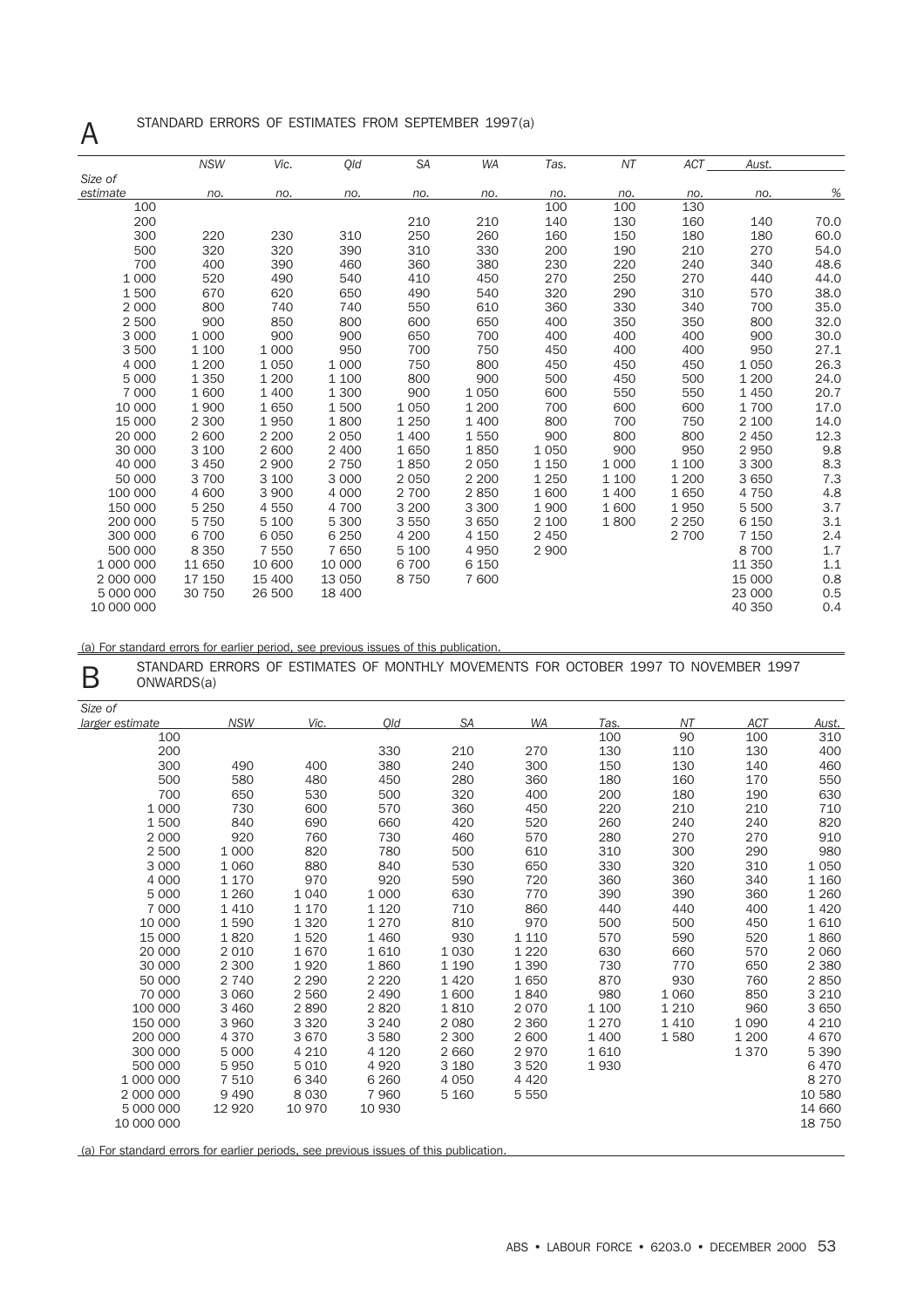#### LEVELS AT WHICH LABOUR FORCE ESTIMATES HAVE A RELATIVE STANDARD ERROR OF 25%(a) FROM<br>SEPTEMBER 1997(b) SEPTEMBER 1997(b)

|                                     | <b>NSW</b> | Vic.    | Old    | <b>SA</b> | WA      | Tas.  | ΝT      | <b>ACT</b> | Aust.   |
|-------------------------------------|------------|---------|--------|-----------|---------|-------|---------|------------|---------|
| Estimates (c) of                    |            |         |        |           |         |       |         |            |         |
| Aggregate hours worked              | 10 600     | 8 2 0 0 | 7 200  | 4 0 0 0   | 4800    | 1800  | 1500    | 1800       | 8700    |
| Average hours worked                | 4 600      | 3800    | 3 700  | 2 0 0 0   | 2 4 0 0 | 800   | 700     | 1 0 0 0    | 3500    |
| Average duration of<br>unemployment | 10 400     | 9600    | 7 300  | 4 100     | 5 0 0 0 | 1800  | 1 100   | 1900       | 10 400  |
| Median duration of<br>unemployment  | 16 800     | 12 700  | 10 800 | 6 0 0 0   | 7 200   | 2800  | 2 500   | 2 600      | 14 300  |
| All other estimates                 | 5 9 0 0    | 4 500   | 4 100  | 2 4 0 0   | 2800    | 1 100 | 1 0 0 0 | 1 100      | 4 4 0 0 |

(a) See Technical Notes, paragraph 10-11. (b) For standard errors for earlier periods, see previous issues of this publication. (c) The entries in this table refer to the number of persons contributing to the estimate.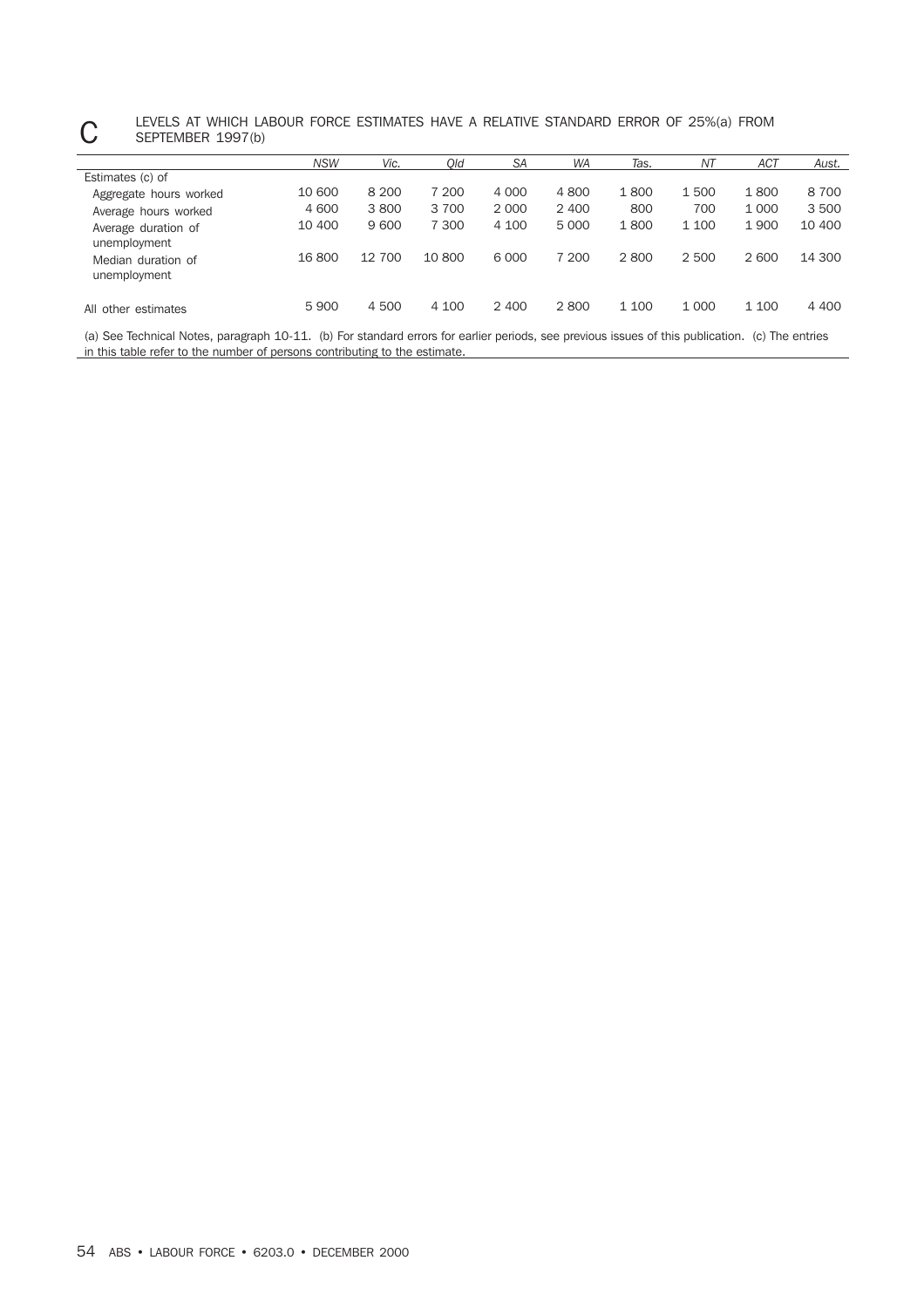### **GLOSSARY**

| <b>Actively looking for work</b>                                  | Includes writing, telephoning or applying in person to an employer for<br>work; answering an advertisement for a job; checking factory<br>noticeboards or the touchscreens at Centrelink offices; being registered<br>with Centrelink as a jobseeker; checking or registering with any other<br>employment agency; advertising or tendering for work; and contacting<br>friends or relatives.                                                                              |
|-------------------------------------------------------------------|----------------------------------------------------------------------------------------------------------------------------------------------------------------------------------------------------------------------------------------------------------------------------------------------------------------------------------------------------------------------------------------------------------------------------------------------------------------------------|
| Aggregate hours worked                                            | The total number of hours a group of employed persons has actually<br>worked during the reference week, not necessarily hours paid for.                                                                                                                                                                                                                                                                                                                                    |
| <b>Attending school</b>                                           | Persons aged 15-19 who, during the reference week, were enrolled<br>full time at secondary or high schools.                                                                                                                                                                                                                                                                                                                                                                |
| <b>Attending tertiary</b><br>educational institution<br>full time | Persons aged 15-24 who, during the reference week, were enrolled<br>full time at a TAFE college, university, or other tertiary educational<br>institution.                                                                                                                                                                                                                                                                                                                 |
| Average duration of<br>unemployment                               | For a group of unemployed persons, the aggregate duration of<br>unemployment divided by the number of persons in the group.                                                                                                                                                                                                                                                                                                                                                |
| <b>Average family size</b>                                        | For any group of families, the total number of family members divided<br>by the number of families in the group.                                                                                                                                                                                                                                                                                                                                                           |
| Average hours worked                                              | Aggregate hours worked by a group divided by the number of persons in<br>that group.                                                                                                                                                                                                                                                                                                                                                                                       |
| <b>Birthplace</b>                                                 | From April 1991, classified according to the Standard Australian<br>Classification of Countries (SACC) (1269.0).                                                                                                                                                                                                                                                                                                                                                           |
| <b>Contributing family worker</b>                                 | A person who works without pay, in an economic enterprise operated by<br>a relative. (This category was formerly entitled unpaid family helper).                                                                                                                                                                                                                                                                                                                           |
| <b>Couple families</b>                                            | Families in which there are two married persons and these persons are<br>husband and wife.                                                                                                                                                                                                                                                                                                                                                                                 |
| <b>Dependants</b>                                                 | All family members under 15 years of age; all family members aged<br>15–19 attending school or aged 15–24 attending a tertiary educational<br>institution full time (except those classified as husbands, wives or lone<br>parents).                                                                                                                                                                                                                                       |
| <b>Dependent student</b>                                          | In couple or one-parent families, sons or daughters aged 15–19 attending<br>school or aged 15-24 attending a tertiary educational institution full time<br>(except those classified as husbands, wives or lone parents).                                                                                                                                                                                                                                                   |
| <b>Duration of unemployment</b>                                   | The period from the time a person began looking for work or was stood<br>down, to the end of the reference week. Thus the survey measures<br>current (and continuing) periods of unemployment rather than<br>completed spells. For persons who may have begun looking for work<br>while still employed, the duration of unemployment is defined as the<br>period from the time the person last worked full time for two weeks or<br>more to the end of the reference week. |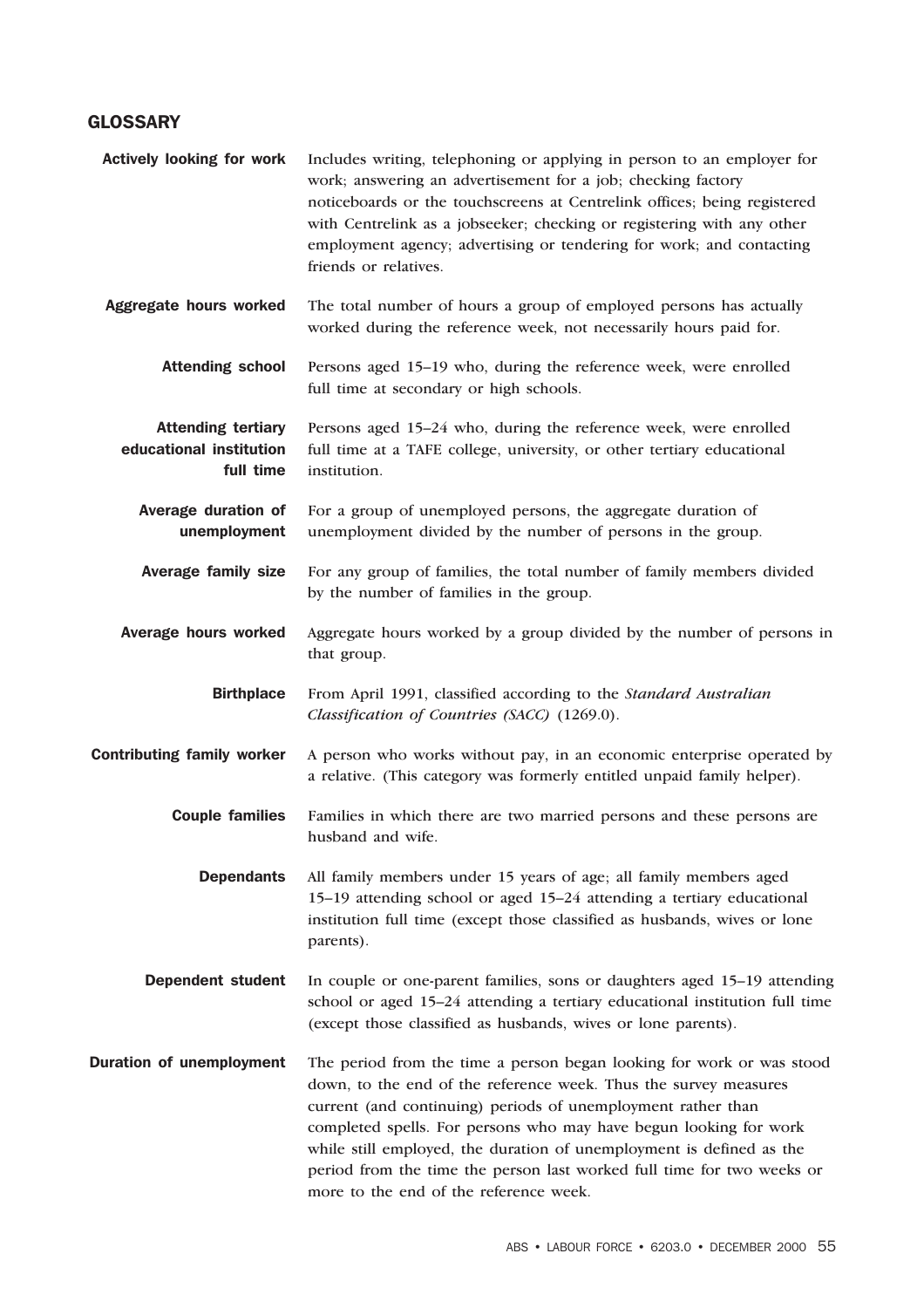- **Employed** Persons aged 15 and over who, during the reference week:
	- <sup>n</sup> worked for one hour or more for pay, profit, commission or payment in kind in a job or business, or on a farm (comprising employees, employers and own account workers); or
	- <sup>n</sup> worked for one hour or more without pay in a family business or on a farm (i.e. contributing family workers); or
	- <sup>n</sup> were employees who had a job but were not at work and were: on paid leave; on leave without pay for less than four weeks up to the end of the reference week; stood down without pay because of bad weather or plant breakdown at their place of employment for less than four weeks up to the end of the reference week; on strike or locked out; on workers' compensation and expected to be returning to their job; or receiving wages or salary while undertaking full-time study; or
	- <sup>n</sup> were employers, own account workers or contributing family workers who had a job, business or farm, but were not at work.
- Employee An employee is a person who works for a public or private employer and receives remuneration in wages, salary, a retainer fee by their employer while working on a commission basis, tips, piece-rates or payment in kind, or a person who operates his or her own incorporated enterprise with or without hiring employees.
- Employer An employer is a person who operates his or her own unincorporated economic enterprise or engages independently in a profession or trade, and hires one or more employees.
- Employment/population ratio For any group, the number of employed persons expressed as a percentage of the civilian population aged 15 and over in the same group.
	- Family Two or more related persons (*relationship* includes relationships by blood, marriage or adoption) usually resident in the same household at the time of the survey. A family comprises a married couple or a family head as defined, together with any persons having any of the following relationships to them:
		- <sup>n</sup> sons or daughters of any age, if not married and with no children of their own present;
		- <sup>n</sup> other relatives if not accompanied by a spouse, sons or daughters, or parents of their own; or
		- n any children under 15 years of age who do not have a parent present.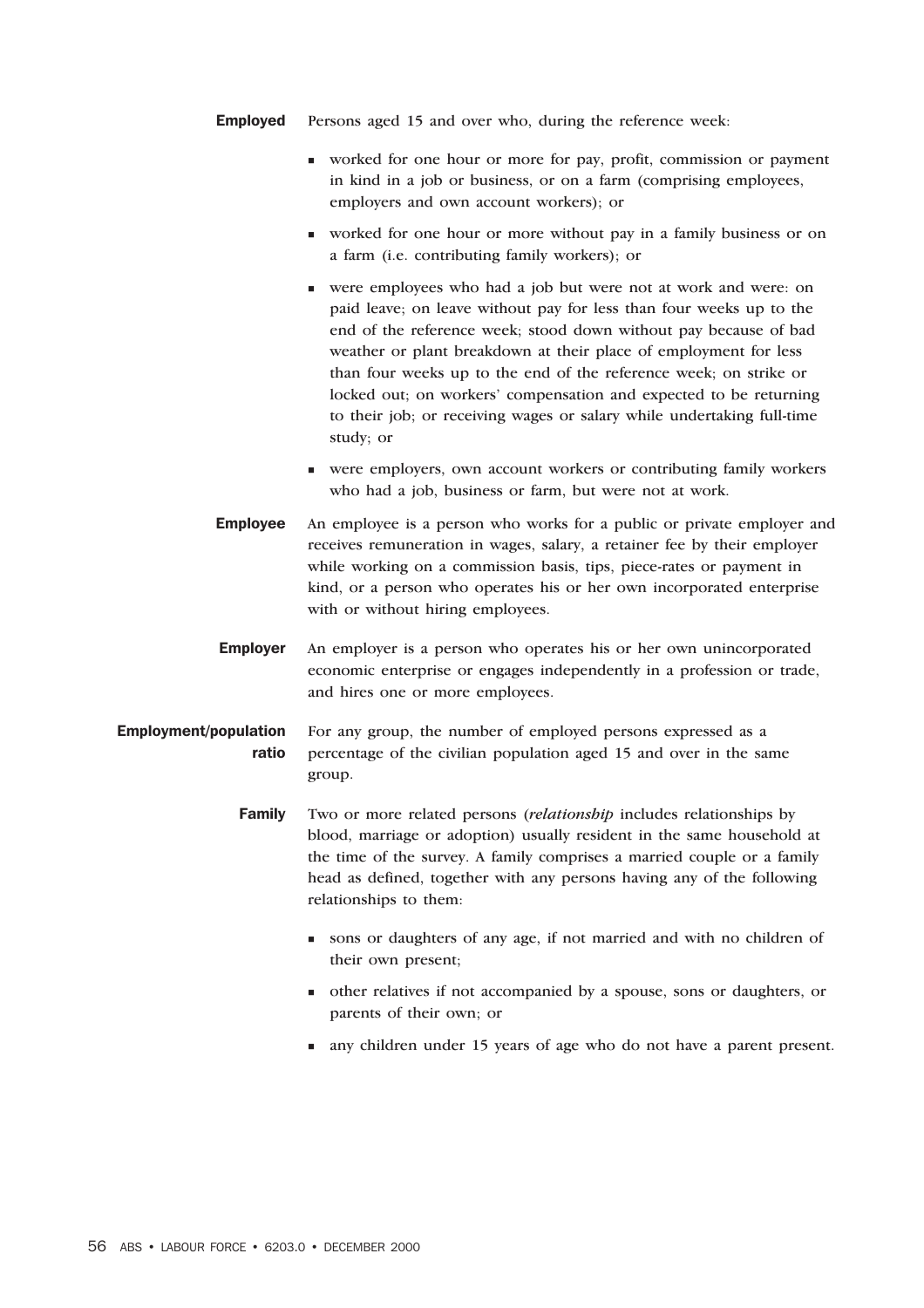- **Family head** Any person without a spouse present:
	- <sup>n</sup> with a son or daughter aged under 15 present; or
	- <sup>n</sup> without a son or daughter aged under 15 present, but with a son or daughter aged 15 or over present (provided that the son or daughter has no spouse, son or daughter of his/her own present); or

Where a family has no person falling into either of these categories, the family head is generally defined to be the eldest person in the family.

No family head is determined for a couple family.

- Former workers Unemployed persons who have previously worked full time for two weeks or more but not in the past two years.
- Full-time workers Employed persons who usually worked 35 hours or more a week (in all jobs) and others who, although usually working less than 35 hours a week, worked 35 hours or more during the reference week.
	- Household A group of one or more persons in a private dwelling who consider themselves to be separate from other persons (if any) in the dwelling, and who make regular provision to take meals separately from other persons, i.e. at different times or in different rooms. Lodgers who receive accommodation but not meals are treated as separate households. Boarders who receive both accommodation and meals are not treated as separate households. A household may consist of any number of families and non-family members.
		- Industry From August 1994, classified according to the *Australian and New Zealand Standard Industrial Classification (ANZSIC) 1993* (1292.0).
	- Job leavers Unemployed persons who have worked full time for two weeks or more in the past two years and *left that job voluntarily*, that is, because of unsatisfactory work arrangements/pay/hours; the job was seasonal, temporary or a holiday job and they left that job to return to studies; their last job was running their own business and they closed down or sold that business for reasons other than financial difficulties; or any other reasons.
	- Job losers Unemployed persons who have worked full time for two weeks or more in the past two years and *left that job involuntarily*, that is, were laid off or retrenched from that job; left that job because of their own ill-health or injury; the job was seasonal, temporary or a holiday job and they did not leave that job to return to studies; or their last job was running their own business and the business closed down because of financial difficulties.
	- Labour force For any group, persons who were employed or unemployed, as defined.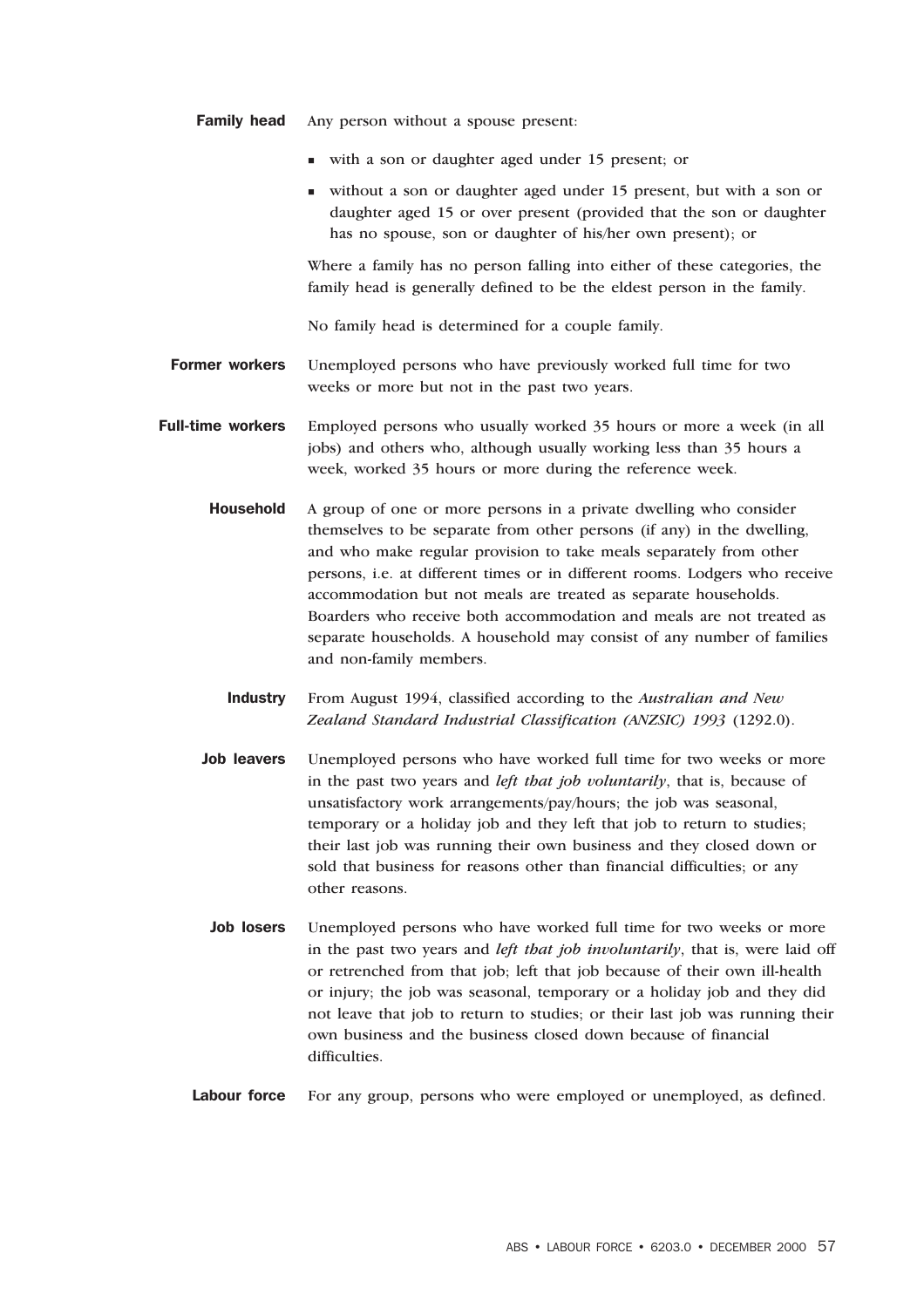- Labour force status A classification of the civilian population aged 15 and over into employed, unemployed or not in the labour force, as defined. The definitions conform closely to the international standard definitions adopted by the International Conferences of Labour Statisticians.
	- Lone parent The head of a one-parent family.
	- Lone person A person who is the sole member of a household.
- Long-term unemployed Persons unemployed for a period of 52 weeks or more.
- Main English speaking countries The United Kingdom, Ireland, South Africa, Canada, the United States of America and New Zealand.
	- Marital status Persons are classified as married (husband and wife) if they are reported as being married (including de facto) and their spouse was a usual resident of the household at the time of the survey. The not-married category comprises persons who have never married, or are separated, widowed or divorced, as well as those who, although reported as being married, did not have a spouse who usually lived in the household.
	- Median duration of unemployment The duration which divides unemployed persons into two equal groups, one comprising persons whose duration of unemployment is above the median and the other, persons whose duration is below it.
	- Non-dependent child In couple or one parent families, sons or daughters aged 15 and over, other than those classified as dependent students, husbands, wives or sole parents.
	- Non-family member A person who is not related to any other member of the household in which they are living.
- Not in the labour force Persons who were not in the categories employed or unemployed, as defined. They include persons who were keeping house (unpaid), retired, voluntarily inactive, permanently unable to work, persons in institutions (hospitals, gaols, sanatoriums, etc.), trainee teachers, members of contemplative religious orders, and persons whose only activity during the reference week was jury service or unpaid voluntary work for a charitable organisation.
	- Occupation From August 1996, classified according to the *Australian Standard Classification of Occupations, Second Edition 1996* (Cat. no. 1220.0)*.* See *Information Paper: ASCO – Australian Standard Classification of Occupations* (1221.0)*.*
	- **One-parent families** Families in which there is a family head together with at least one son or daughter of his/her own.
		- Other families Families which are not couple families or one-parent families, as defined. They include families in which there is no parent, for example a family head living with a brother or sister.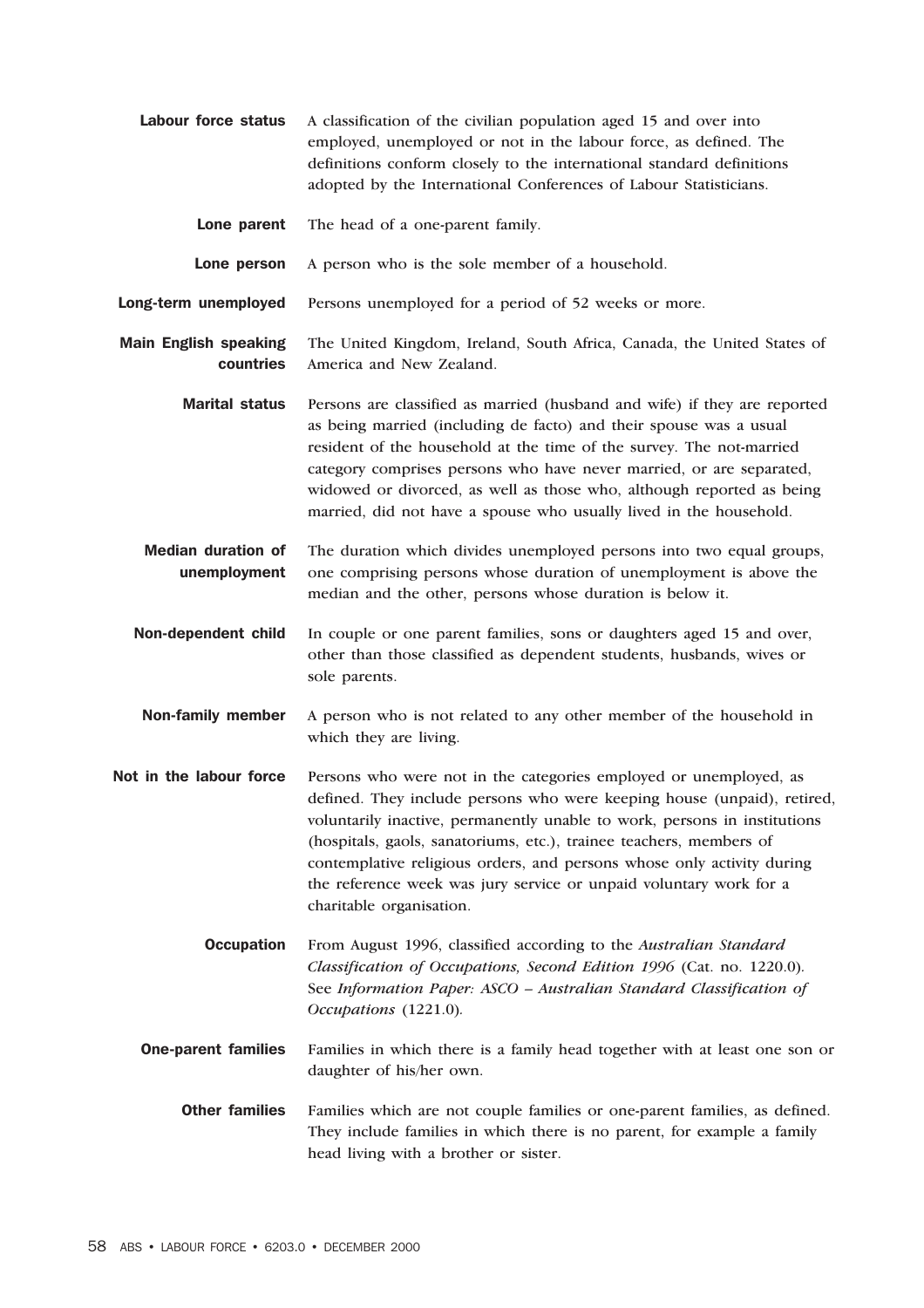- **Own-account worker** A person who operates his or her own unincorporated economic enterprise or engages independently in a profession or trade, and hires no employees (this category was formerly entitled self employed).
	- Participation rate For any group, the labour force expressed as a percentage of the civilian population aged 15 and over in the same group. Participation rates for persons classified by birthplace are calculated using population estimates which exclude those in institutions. Participation rates for persons classified by school or tertiary educational institution attendance are calculated using population estimates which include those in institutions.
	- Part-time workers Employed persons who usually worked less than 35 hours a week and who did so during the reference week.
- Seasonally adjusted series A time series of estimates with the estimated effects of normal seasonal variation removed. See paragraphs 30 and 31 of the Explanatory Notes for more detail.

**State capital cities** The areas determining the six State capital cities are the Statistical Divisions for those capital cities defined in the *Statistical Geography: Volume 1 - Australian Standard Geographical Classification (ASGC)*  $(1216.0).$ 

Status in employment Employed persons classified by whether they were employers, own account workers, employees, or contributing family workers.

Trend series A smoothed seasonally adjusted series of estimates. See paragraphs 32 to 35 of the Explanatory Notes for more detail.

- Unemployed Persons aged 15 and over who were not employed during the reference week, and:
	- had actively looked for full-time or part-time work at any time in the four weeks up to the end of the reference week and:
	- <sup>n</sup> were available for work in the reference week, or would have been available except for temporary illness (i.e. lasting for less than four weeks to the end of the reference week); or
	- <sup>n</sup> were waiting to start a new job within four weeks from the end of the reference week and would have started in the reference week if the job had been available then; or
	- <sup>n</sup> were waiting to be called back to a full-time or part-time job from which they had been stood down without pay for less than four weeks up to the end of the reference week (including the whole of the reference week) for reasons other than bad weather or plant breakdown.

Unemployed looking for first full-time job Unemployed persons looking for full-time work who had never worked full time for two weeks or more.

Unemployed looking for first job Unemployed persons who had never worked full time for two weeks or more.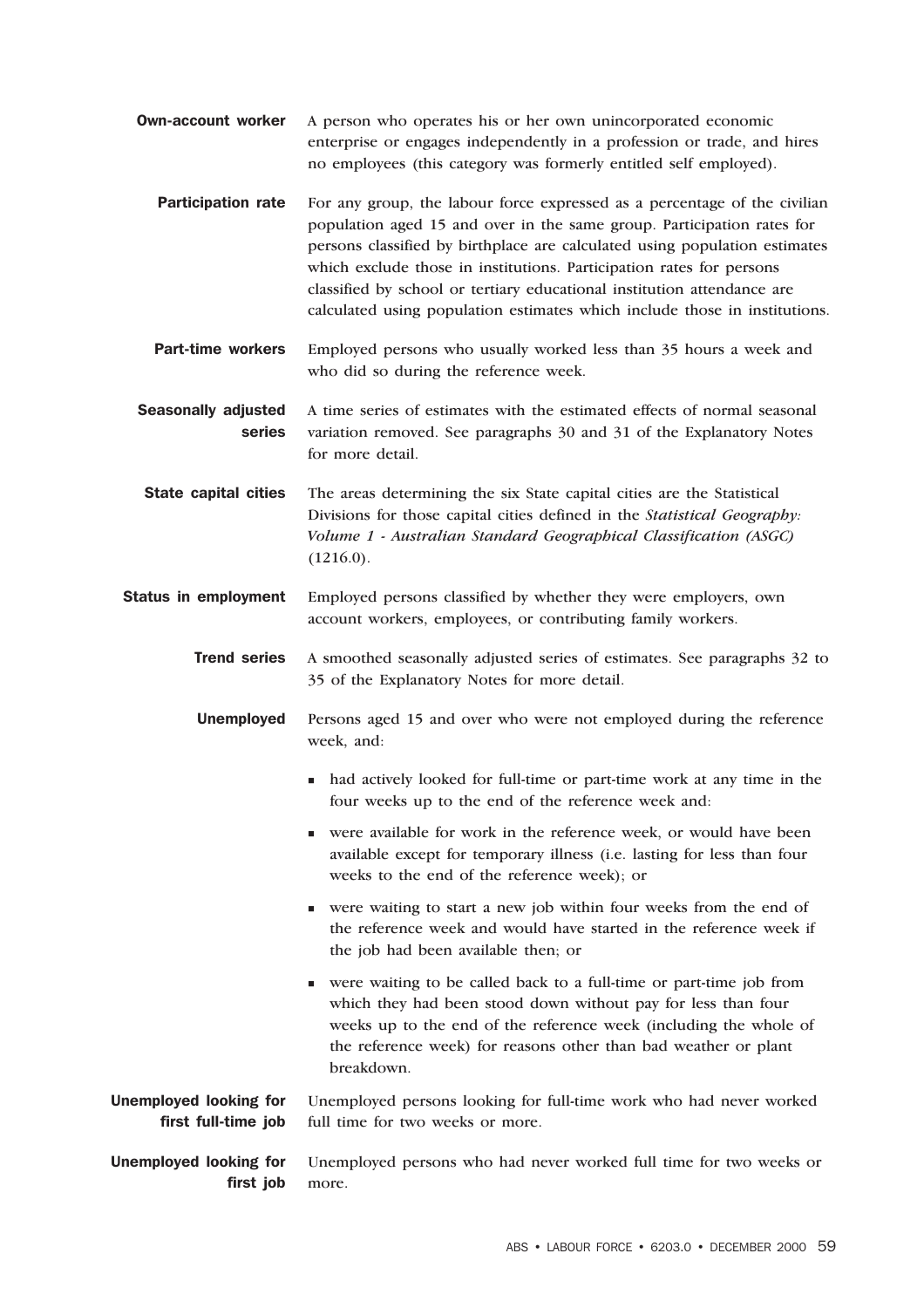| Unemployed looking for     | Unemployed persons who actively looked for full-time work or were to                                                |
|----------------------------|---------------------------------------------------------------------------------------------------------------------|
| full-time work             | resume a full-time job from which they had been stood down.                                                         |
| Unemployed looking for     | Unemployed persons who had actively looked for part-time work only, or                                              |
| part-time work             | were to resume a part-time job from which they had been stood down.                                                 |
| <b>Unemployed persons</b>  | Unemployed persons who had worked full time for two weeks or more                                                   |
| classified by industry and | in the last two years are classified according to the industry and                                                  |
| occupation                 | occupation of their most recent full-time job.                                                                      |
| Unemployment rate          | For any group, the number of unemployed persons expressed as a<br>percentage of the labour force in the same group. |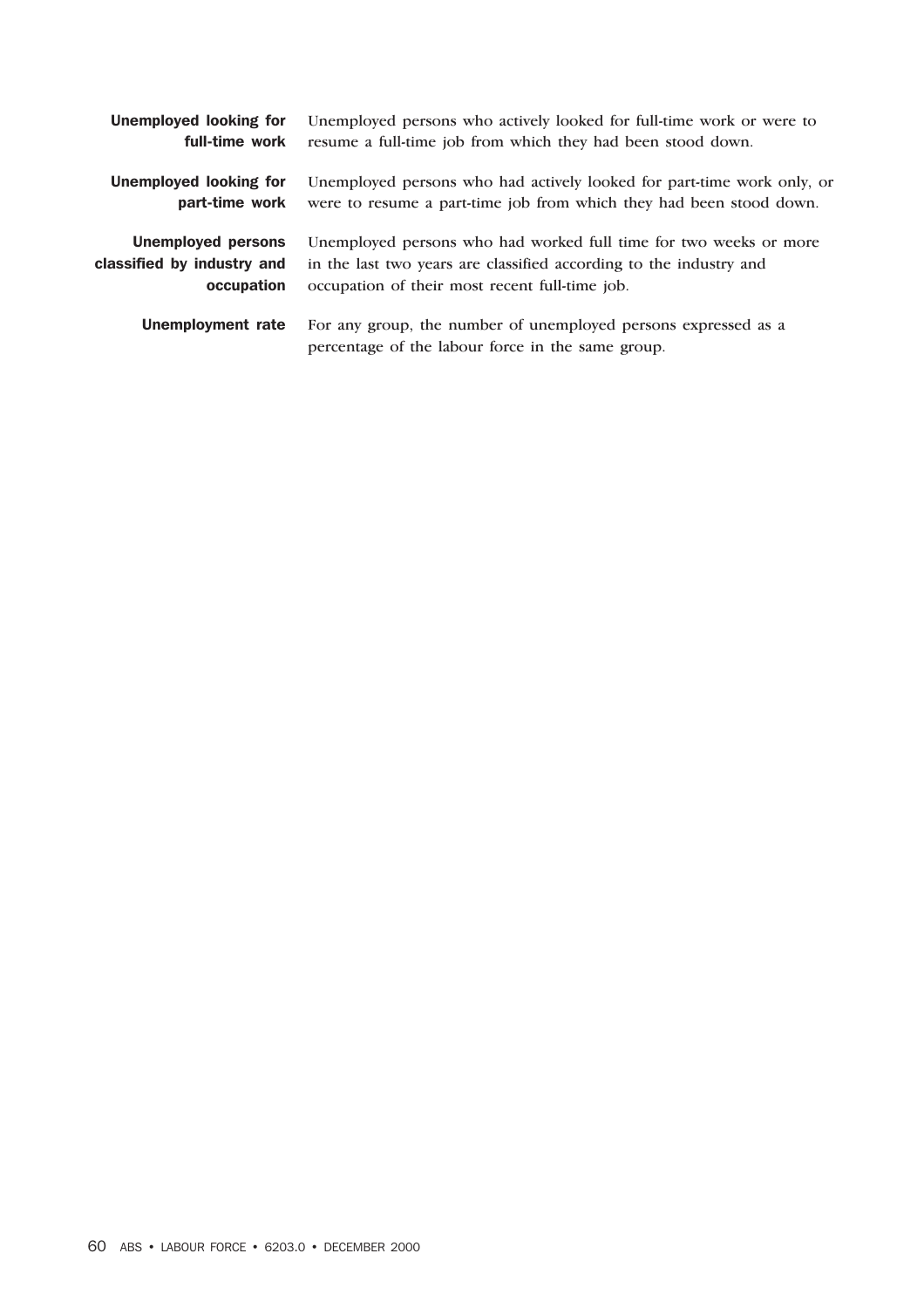#### *SUPPLEMENTARY SURVEYS*

The Monthly Population Survey program collects data on particular aspects of the labour force. The following is an historical list of supplementary surveys to the monthly labour force surveys. The data are available in publication form, by subscription or on request. It may be possible to order unpublished data from these surveys by contacting the ABS.

| <b>TITLE</b>                                                                                                                       | <b>CATALOGUE</b><br><b>NUMBER</b> |
|------------------------------------------------------------------------------------------------------------------------------------|-----------------------------------|
| ■ Career Experience. Irregular. Latest issue November 1998                                                                         | 6254.0                            |
| Career Paths of Persons with Trade Qualifications.                                                                                 |                                   |
| Final issue 1993 (Discontinued)                                                                                                    | 6243.0                            |
| ■ Child Care. Irregular. Latest issue June 1999                                                                                    | 4402.0                            |
| ■ Education and Training Experience. Irregular. Latest issue 1997                                                                  | 6278.0                            |
| ■ Employee Earnings, Benefits and Trade Union Membership.                                                                          |                                   |
| Annual. Latest issue August 1999                                                                                                   | 6310.0                            |
| ■ Employment Benefits. Final issue August 1994 (Discontinued)                                                                      | 6334.0.40.001                     |
| Forms of Employment. Irregular. Latest issue August 1998.                                                                          | 6359.0                            |
| ■ Job Search Experience of Unemployed Persons. Annual.                                                                             |                                   |
| Latest issue July 1999                                                                                                             | 6222.0                            |
| Labour Force Experience. Two yearly. Latest issue February 1999                                                                    | 6206.0                            |
| ■ Labour Force Status and Educational Attainment. Final issue                                                                      |                                   |
| February 1994 (Discontinued)                                                                                                       | 6235.0                            |
| Labour Force Status and Other Characteristics of Families.                                                                         |                                   |
| Annual. Latest issue June 2000                                                                                                     | 6224.0                            |
| ■ Labour Force Status and Other Characteristics of Migrants.                                                                       |                                   |
| Irregular. Latest issue November 1999                                                                                              | 6250.0                            |
| Labour Mobility. Two-yearly. Latest issue February 2000                                                                            | 6209.0                            |
| ■ Multiple Jobholding. Irregular. Latest issue August 1997                                                                         | 6216.0                            |
| ■ Participation in Education. Final issue September 1999 (Discontinued)                                                            | 6272.0                            |
| <b>Persons Employed at Home. Irregular. Latest issue September 1995</b>                                                            | 6275.0                            |
| Persons Not in the Labour Force. Annual. Latest issue September 1999                                                               | 6220.0                            |
| Persons Who had Re-entered the Labour Force.                                                                                       |                                   |
| Final issue July 1995 (Discontinued)                                                                                               | 6264.0.40.001                     |
| Persons Who Have Left the Labour Force. Final issue                                                                                |                                   |
| September 1994 (Discontinued)                                                                                                      | 6267.0.40.001                     |
| Retirement and Retirement Intentions. Irregular. Latest issue                                                                      |                                   |
| November 1997                                                                                                                      | 6238.0                            |
| Retrenchment and Redundancy. Irregular. Latest issue July 1997<br>■ Successful and Unsuccessful Job Search Experience. Two-yearly. | 6266.0                            |
| Latest issue July 1998                                                                                                             | 6245.0                            |
| ■ Superannuation. Final issue November 1995 (Discontinued)                                                                         | 6319.0                            |
| Trade Union Members. Final issue August 1996 (Discontinued)                                                                        | 6325.0                            |
| Transition from Education to Work. Annual. Latest issue May 2000                                                                   | 6227.0                            |
| ■ Underemployed Workers. Annual. Latest issue September 1999                                                                       | 6265.0                            |
| ■ Working Arrangements. Irregular. Latest issue August 1997                                                                        | 6342.0                            |
| Reference month<br><b>Topic</b>                                                                                                    | <b>Release</b>                    |
| Iola Cognole Drugado                                                                                                               |                                   |

| <b>FORTHCOMING</b>    | <b>Topic</b>                                          | Reference month  | <b>Release</b> |
|-----------------------|-------------------------------------------------------|------------------|----------------|
| SUPPLEMENTARY SURVEYS | <b>Job Search Experience</b><br>of Unemployed Persons | <b>July 2000</b> | February 2001  |

INQUIRIES For further information on the Labour Force supplementary survey publications listed above, contact the National Information Service on 1300 135 070.